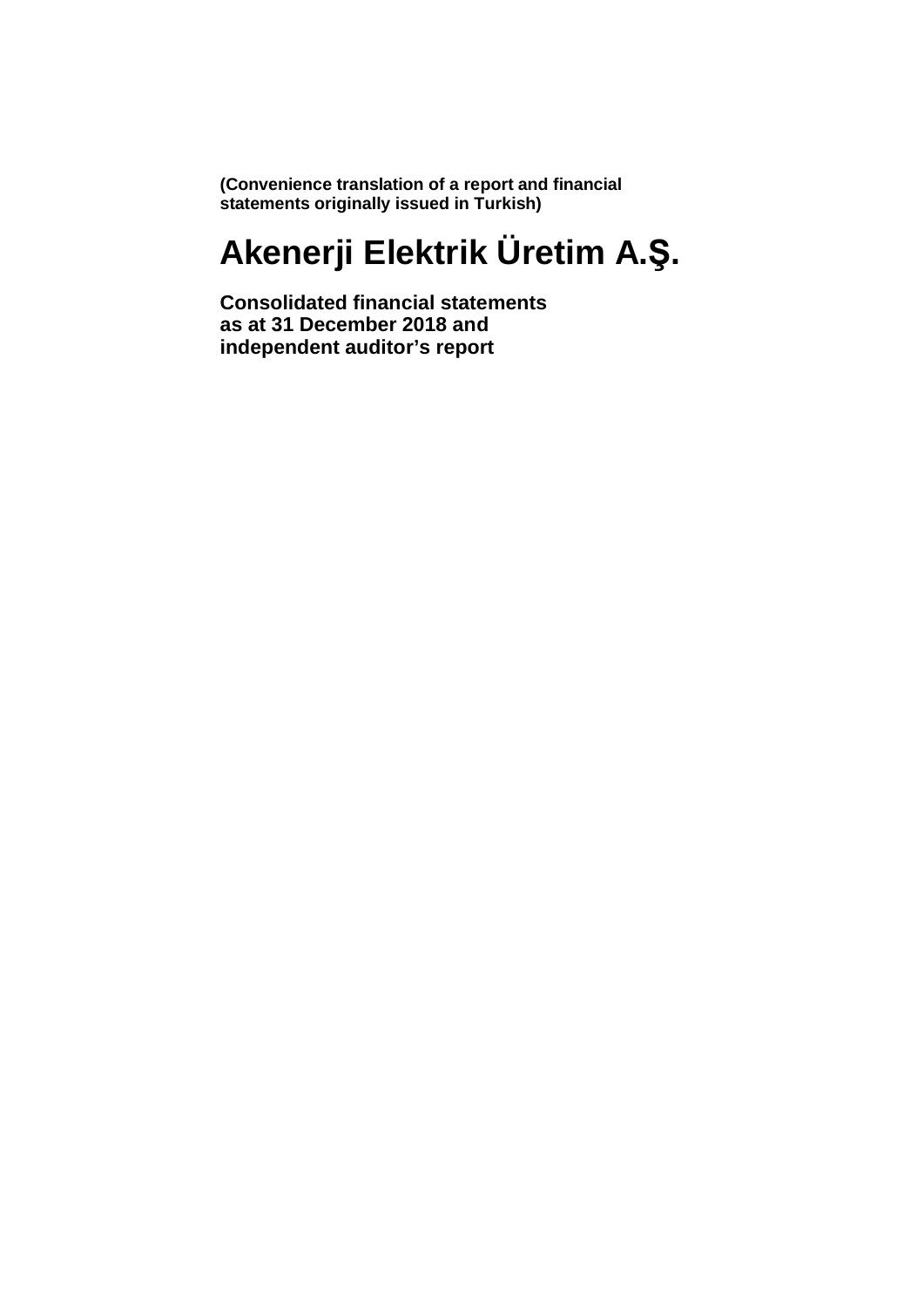

Güney Bağımsız Denetim ve Fel: +90 212 315 3000<br>
SMMM A.S. Fax: +90 212 230 8291<br>
Maslak Mahallesi Eski Büyükdere ey.com<br>
Cad. Orjin Maslak Plaza No: 27 Ticaret Sicil No : 479920<br> **Building a better** Sariyer 34485<br>
Istanbu

(Convenience translation of <sup>a</sup> repor<sup>t</sup> and consolidated financial statements originaliy issued in Turkish)

## INDEPENDENI AUDITOR'S REPORT

## To the Shareholders of Akenetji Elektrik Üretim A.Ş.:

## A) Report on the Audit of the Consolidated Financial Statements

## 1) Opinion

We have audited the consolidated financial statements of Akenerii Elektrik Üretim A.S. ("the Company") and its subsidiaries ('the Group"), which comprise the consolidated statement of financial position as at December 31, 2018, and the consolidated statement of comprehensive income, consolidated statement of changes in equity and consolidated statement of cash flows for the year then ended, and notes to the consolidated financial statements, including <sup>a</sup> summary of significant accounting policies.

in our opinion, the accompanying consolidated financial statements presen<sup>t</sup> fairiy, in ali material respects, the consolidated financial position of the Group as at December 31, 2018, and its consolidated financial performance and its consolidated cash flows for the year then ended in accordance with the Turkish Financial Reporting Standards ('TFRS").

## 2) Basis for Opinion

We conducted our audit in accordance with standards on auditing as issued by the Capital Markets Board of Turkey and independent Auditing Standards ("mAS") which are par<sup>t</sup> of the Turkish Auditing Standards as issued by the Public Oversight Accounting and Auditing Standards Authority of Turkey ("POA"). Our responsibilities under those standards are further described in the Auditor's Responsibilities for the Audit of the Consolidated Financial Statements section of our report. We are independent of the Group in accordance with the Code of Ethics for Independent Auditors ("Code of Ethics") as issued by the POA, and we have fuifiiled our other ethical responsibiiities in accordance with the Code of Ethics. We believe that the audit evidence we have obtained is sufficient and appropriate to provide <sup>a</sup> basis for our opinion.

## 3) Emphasis of Matter

We draw attention to note 2.7 to the consolidated financial statements which indicates the developments that significantiy affect the costs of the Group's operations. Out opinion is not modifled in respec<sup>t</sup> of this matter.

## 4) Key Audit Matters

Key audit matters are those matters that, in our professional judgment, were of most significance in our audit of the consolidated financial statements of the current period. These matters were addressed in the context of our audit of the consolidated financial statements as <sup>a</sup> whole, and in forming our opinion thereon, and we do not provide <sup>a</sup> separate opinion on these matters.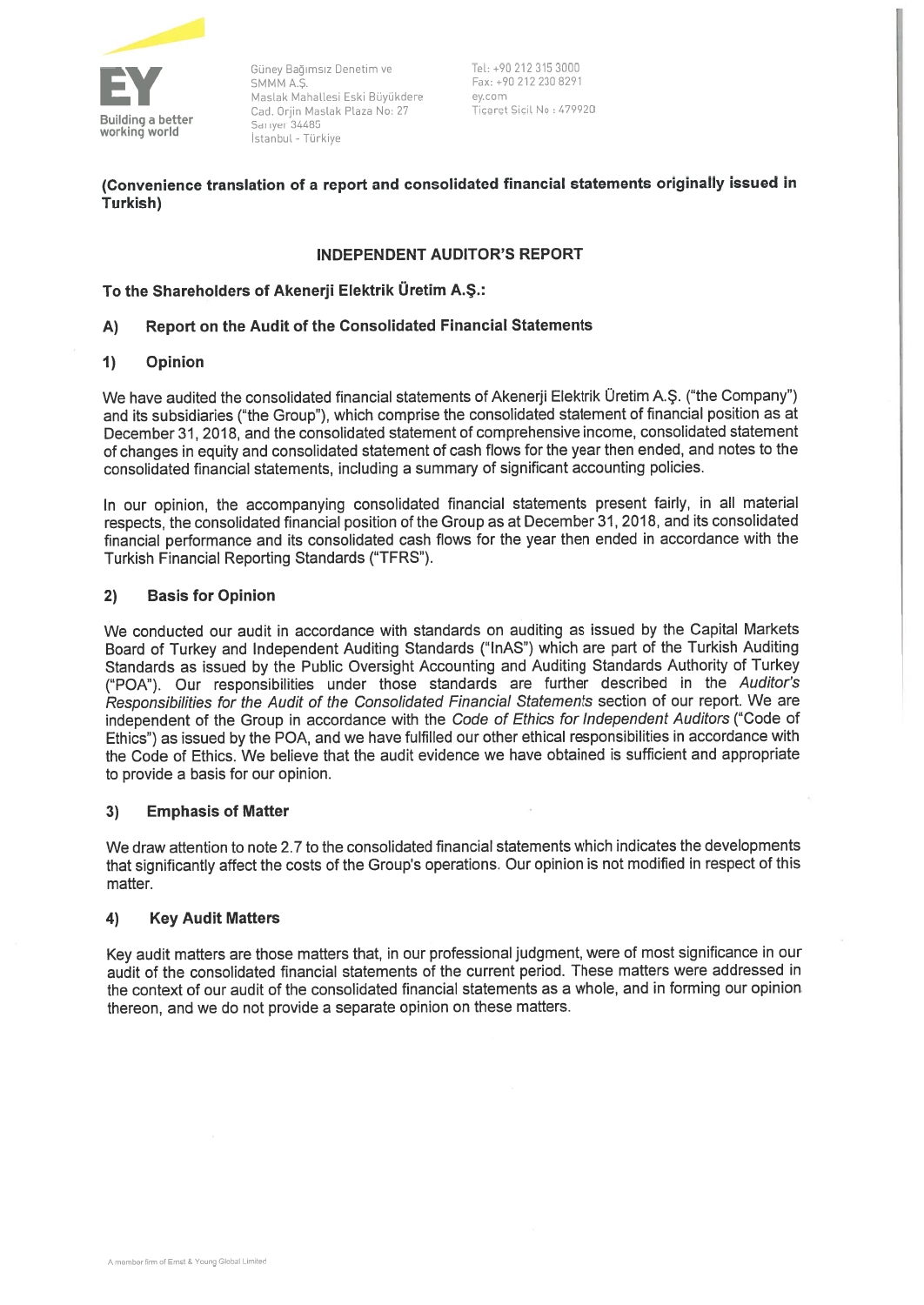

## (Convenience translation of <sup>a</sup> repor<sup>t</sup> and consolidated financial statements originally issued in Turkish)

| <b>Key Audit Matters</b>                                                                                                                                                                                                                                                                                                                                                                                                                                                                                                                                                                                                                                                                                                                                                                                                        | How key audit matters addressed in the audit                                                                                                                                                                                                                                                                                                                                                                                                                                                                                                                                                                                                            |
|---------------------------------------------------------------------------------------------------------------------------------------------------------------------------------------------------------------------------------------------------------------------------------------------------------------------------------------------------------------------------------------------------------------------------------------------------------------------------------------------------------------------------------------------------------------------------------------------------------------------------------------------------------------------------------------------------------------------------------------------------------------------------------------------------------------------------------|---------------------------------------------------------------------------------------------------------------------------------------------------------------------------------------------------------------------------------------------------------------------------------------------------------------------------------------------------------------------------------------------------------------------------------------------------------------------------------------------------------------------------------------------------------------------------------------------------------------------------------------------------------|
|                                                                                                                                                                                                                                                                                                                                                                                                                                                                                                                                                                                                                                                                                                                                                                                                                                 |                                                                                                                                                                                                                                                                                                                                                                                                                                                                                                                                                                                                                                                         |
| <b>Deferred taxes</b><br>Deferred tax<br>is<br>recognised on temporary<br>differences arising between the tax bases of<br>assets and liabilities and their carrying amounts in<br>financial<br>the consolidated<br>statements.<br><b>The</b><br>calculation of deferred taxes takes into account<br>the expected point in time when, and the manner<br>in which, the assets and liabilities are expected to<br>be realized or settled. The Group has recognized<br>deferred taxes to the extent that the realization of<br>the related tax benefits through future taxable<br>profits are probable. The future taxable profits<br>estimate is based on the business plan. The<br>recognition of deferred taxes is therefore sensitive<br>to changes in the business plan.<br>Based on internal calculations with respect to the | Following procedures have been applied for the<br>audit of the deferred taxes:<br>$\overline{\phantom{a}}$<br>Evaluating the calculation method used to<br>determine deferred tax assets and liabilities;<br>$\overline{\phantom{0}}$<br>For each entity, assessing the tax rates at the<br>time the tax differences are realized,<br>Reconciling the carrying amounts and the tax<br>bases of assets and liabilities subject to<br>deferred taxes.<br>Testing the mathematical accuracy of the<br>deferred tax calculation,                                                                                                                            |
| expected taxable profits in future years, the Group<br>has recognized a deferred tax asset of TL 741.959<br>and deferred tax liability of TL 181.839.302. This<br>area was important to our audit due to the<br>importance of tax losses amount as well as the<br>significant judgment involved in management's<br>assessment of the likelihood of creating future<br>taxable profits to realize or offset the deferred tax<br>assets and liabilities. This assessment requires<br>the management to make assumptions to be used<br>in the forecasts of future taxable profits, including<br>expectations for future<br>sales and<br>margin<br>developments and overall market and economic<br>conditions.<br>For the reasons explained above, this matter has                                                                  | $\overline{a}$<br>Reviewing the management's assumptions on<br>the recoverability of tax assets by controlling<br>the expiration dates of carry forward tax losses<br>with the projected budgets approved by the<br>management,<br>Controlling the offsetting and the calculation<br>assumptions related to the settlement timing,<br>in the future, of deferred tax assets and<br>liabilities accounted for in the statement of<br>consolidated financial position and evaluation<br>of the management's assumptions as to<br>recoverability of those deferred taxes through<br>taxable income in the future, in accordance<br>with the business plan, |
| been considered as key audit matter.<br>The details of deferred taxes are disclosed in<br>footnote<br>19<br>the<br>consolidated<br>to<br>financial<br>statements.                                                                                                                                                                                                                                                                                                                                                                                                                                                                                                                                                                                                                                                               | Involving tax experts from another entity that<br>is a part of the same audit network to support<br>our assessment about the assumptions and<br>methods used by the Group,<br>Assessment of the adequacy of the deferred<br>taxes disclosures to the consolidated financial<br>statements and conformity with TFRS.                                                                                                                                                                                                                                                                                                                                     |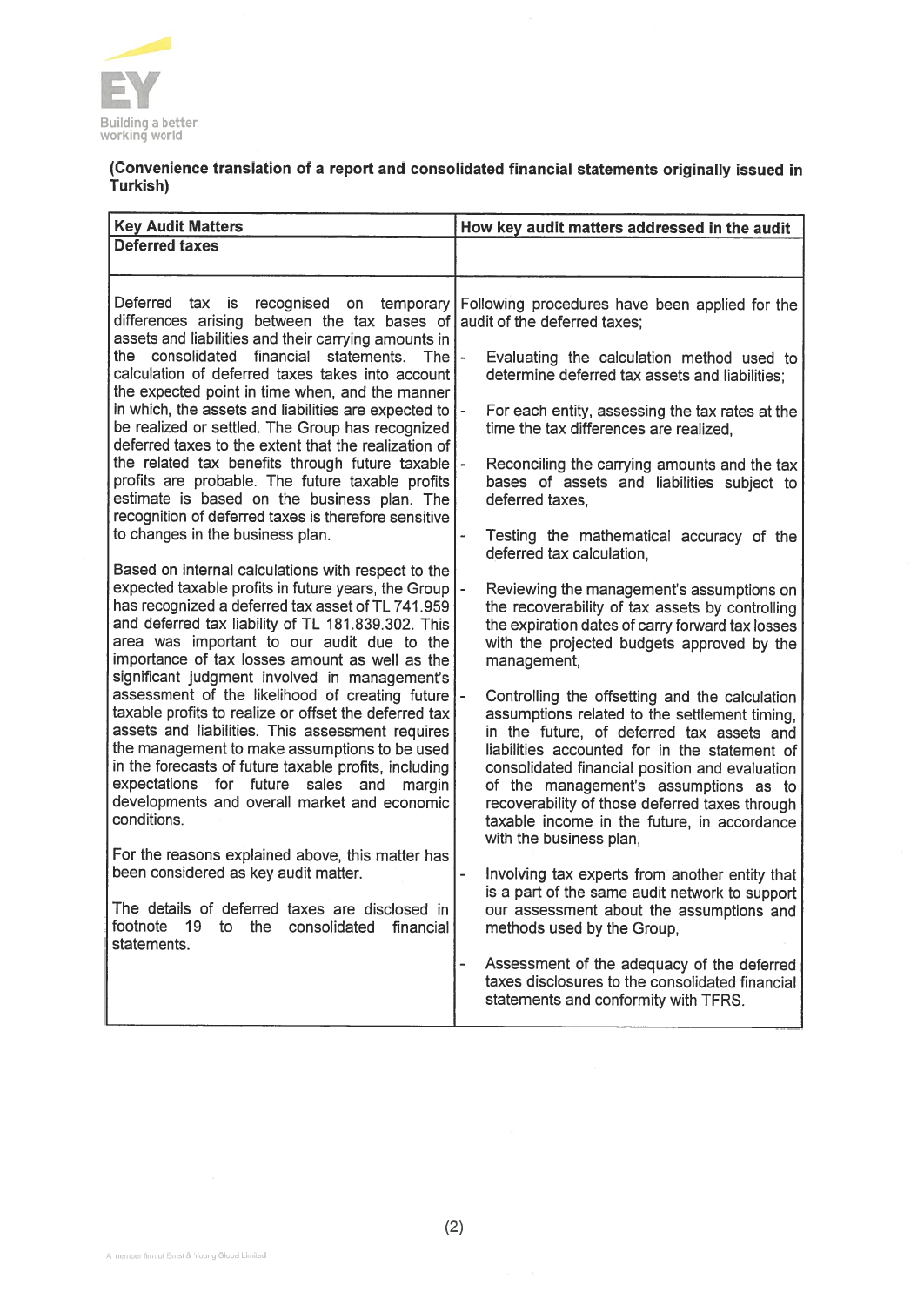

## (Convenience translation of <sup>a</sup> report and consolidated financial statements originaliy issued in Turkish)

| According to the Loan Agreement signed at 30<br>The compliance of the commitments being<br>September 2015, the Group is required to comply<br>followed by the Group management with the<br>with the financial covenant, debt service cover<br>relevant loan agreements has been verified.<br>ratio, which should be greater than 1,05, which<br>Detailed explanations about the loans are made in<br>was started to be calculated based on the<br>footnote 4.<br>consolidated financial statements after December<br>In addition, the mathematical accuracy of the ratio<br>31, 2016.<br>calculation<br>made<br>by the Group on<br>the<br>In accordance with the agreement made, financial<br>consolidated financial statement was tested.<br>calculation of the ratio and compliance with related<br>conditions<br>monitored<br>are<br>by<br>the<br>Group<br>management every quarter and reported to the<br>related banks at the year ends.<br>The availability of sufficient funding and whether<br>the Group will be able to continue meeting its<br>obligations under the financing covenants are<br>important for our audit. Given that the compliance<br>with the special conditions in the agreements of<br>the loans used by the Group is part of the going<br>concern assumption, this matter was considered<br>as key audit matter.<br>Impairment test of the property, plant and<br>equipment that is accounted using revaluation<br>method<br>As disclosed in footnote 13, The Group, has<br>The audit procedures we implemented includes<br>started to use revaluation method, one of the<br>the audit procedures such as the evaluation of the<br>acceptable methods under TAS 16, for land, land<br>competence and independence of the valuation<br>experts whom the Group Management obtains<br>improvements,<br>buildings,<br>machinery<br>and<br>advise to determine the sectoral assumptions for<br>equipments<br>belonging<br>its<br>power<br>plants<br>future, evaluation of the appropriateness of<br>commencing from 30 September 2015,<br>by<br>valuation<br>methods,<br>comparison<br>οf<br>the<br>replacing the cost model method. As of December<br>assumptions (growth rate, discount rate, etc.) with<br>31, 2018, the aforementioned assets are carried at<br>market data and the Company's historical<br>their fair values which was determined as at<br>performance, the utilization of expert work on such<br>December 2017. However, Group Management<br>valuation<br>calculations<br>by<br>including<br>and<br>has performed an impairment test as of December<br>incorporating the valuation experts of another<br>31, 2018 in order to determine whether there has<br>entity included in the same network within our<br>been any impairment since the date of the most<br>organization, assessing whether the high level<br>recent revaluation of the assets.<br>estimates and judgments used in the valuation<br>report are within the acceptable range of the<br>The carrying values of property, plant and<br>judgments.<br>equipment that is accounted using revaluation<br>method, are<br>significant<br>amounts<br>for the<br>Furthermore, within the scope of the above<br>consolidated financial statements. In addition,<br>mentioned specific accounting, the adequacy and<br>significant estimates and assumptions were used<br>sufficiency of the information included in the<br>during the impairment tests performed by the<br>financial statements and explanatory notes were<br>management. These assumptions are the profit<br>inquired.<br>expectations before interest, tax and depreciation,<br>long-term production and growth rates and the<br>Detailed explanations about the property, plant<br>discount rates of cash flows' present value. These<br>and equipment are made in footnote 13.<br>estimations and assumptions used are very<br>sensitive to changes in future market conditions. | these<br>reasons, the aforementioned<br>impairment test is significant to our audit and<br>therefore considered as key audit matter. | <b>Covenant breach</b> |  |
|--------------------------------------------------------------------------------------------------------------------------------------------------------------------------------------------------------------------------------------------------------------------------------------------------------------------------------------------------------------------------------------------------------------------------------------------------------------------------------------------------------------------------------------------------------------------------------------------------------------------------------------------------------------------------------------------------------------------------------------------------------------------------------------------------------------------------------------------------------------------------------------------------------------------------------------------------------------------------------------------------------------------------------------------------------------------------------------------------------------------------------------------------------------------------------------------------------------------------------------------------------------------------------------------------------------------------------------------------------------------------------------------------------------------------------------------------------------------------------------------------------------------------------------------------------------------------------------------------------------------------------------------------------------------------------------------------------------------------------------------------------------------------------------------------------------------------------------------------------------------------------------------------------------------------------------------------------------------------------------------------------------------------------------------------------------------------------------------------------------------------------------------------------------------------------------------------------------------------------------------------------------------------------------------------------------------------------------------------------------------------------------------------------------------------------------------------------------------------------------------------------------------------------------------------------------------------------------------------------------------------------------------------------------------------------------------------------------------------------------------------------------------------------------------------------------------------------------------------------------------------------------------------------------------------------------------------------------------------------------------------------------------------------------------------------------------------------------------------------------------------------------------------------------------------------------------------------------------------------------------------------------------------------------------------------------------------------------------------------------------------------------------------------------------------------------------------------------------------------------------------------------------------------------------------------------------------------------------------------------------------------------------------------------------------------------------------------------------------------------------------------------------------------------------------------------------------------------------------------------------------------------------------------------------------------------------------------------|--------------------------------------------------------------------------------------------------------------------------------------|------------------------|--|
|                                                                                                                                                                                                                                                                                                                                                                                                                                                                                                                                                                                                                                                                                                                                                                                                                                                                                                                                                                                                                                                                                                                                                                                                                                                                                                                                                                                                                                                                                                                                                                                                                                                                                                                                                                                                                                                                                                                                                                                                                                                                                                                                                                                                                                                                                                                                                                                                                                                                                                                                                                                                                                                                                                                                                                                                                                                                                                                                                                                                                                                                                                                                                                                                                                                                                                                                                                                                                                                                                                                                                                                                                                                                                                                                                                                                                                                                                                                                                              |                                                                                                                                      |                        |  |
|                                                                                                                                                                                                                                                                                                                                                                                                                                                                                                                                                                                                                                                                                                                                                                                                                                                                                                                                                                                                                                                                                                                                                                                                                                                                                                                                                                                                                                                                                                                                                                                                                                                                                                                                                                                                                                                                                                                                                                                                                                                                                                                                                                                                                                                                                                                                                                                                                                                                                                                                                                                                                                                                                                                                                                                                                                                                                                                                                                                                                                                                                                                                                                                                                                                                                                                                                                                                                                                                                                                                                                                                                                                                                                                                                                                                                                                                                                                                                              |                                                                                                                                      |                        |  |
|                                                                                                                                                                                                                                                                                                                                                                                                                                                                                                                                                                                                                                                                                                                                                                                                                                                                                                                                                                                                                                                                                                                                                                                                                                                                                                                                                                                                                                                                                                                                                                                                                                                                                                                                                                                                                                                                                                                                                                                                                                                                                                                                                                                                                                                                                                                                                                                                                                                                                                                                                                                                                                                                                                                                                                                                                                                                                                                                                                                                                                                                                                                                                                                                                                                                                                                                                                                                                                                                                                                                                                                                                                                                                                                                                                                                                                                                                                                                                              |                                                                                                                                      |                        |  |
|                                                                                                                                                                                                                                                                                                                                                                                                                                                                                                                                                                                                                                                                                                                                                                                                                                                                                                                                                                                                                                                                                                                                                                                                                                                                                                                                                                                                                                                                                                                                                                                                                                                                                                                                                                                                                                                                                                                                                                                                                                                                                                                                                                                                                                                                                                                                                                                                                                                                                                                                                                                                                                                                                                                                                                                                                                                                                                                                                                                                                                                                                                                                                                                                                                                                                                                                                                                                                                                                                                                                                                                                                                                                                                                                                                                                                                                                                                                                                              |                                                                                                                                      |                        |  |
|                                                                                                                                                                                                                                                                                                                                                                                                                                                                                                                                                                                                                                                                                                                                                                                                                                                                                                                                                                                                                                                                                                                                                                                                                                                                                                                                                                                                                                                                                                                                                                                                                                                                                                                                                                                                                                                                                                                                                                                                                                                                                                                                                                                                                                                                                                                                                                                                                                                                                                                                                                                                                                                                                                                                                                                                                                                                                                                                                                                                                                                                                                                                                                                                                                                                                                                                                                                                                                                                                                                                                                                                                                                                                                                                                                                                                                                                                                                                                              |                                                                                                                                      | Given                  |  |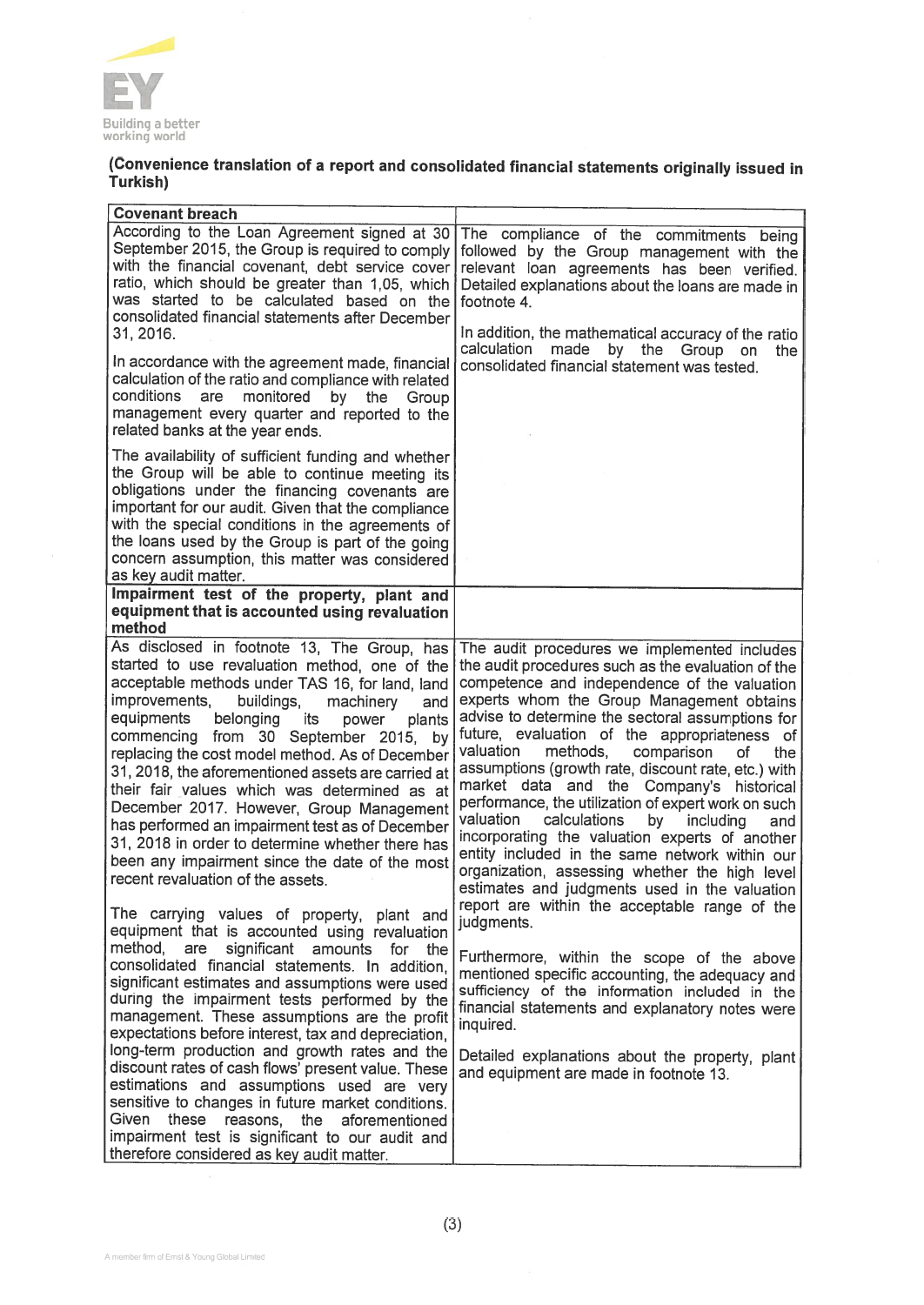

## (Convenience translation of <sup>a</sup> report and consolidated financial statements originaliy issued in Turkish)

#### 5) Responsibilities of Management and Those Charged with Governance for the Consolidated Financial Statements

Management is responsible for the preparation and fair presentation of the consolidated financial statements in accordance with TFRS, and for such internal control as management determines is necessary to enable the preparation of consolidated financial statements that are free from material misstatement, whether due to fraud ot error.

In preparing the consolidated financial statements, management is responsible for assessing the Group's ability to continue as a going concern, disclosing, as applicable, matters related to going concern and using the going concern basis of accounting unless management either intends ta liquidate the Group or to cease operations, or has no realistic alternative but to do so.

Those charged with governance are responsible for overseeing the Group's financial reporting process.

## 6) Auditor's Responsibilities for the Audit of the Consolidated Financial Statements

In an independent audit, our responsibilities as the auditors are:

Our objectives are to obtain reasonable assurance about whether the consolidated financial statements as a whole are free from material misstatement, whether due to fraud or error, and to issue an auditor's report that includes our opinion. Reasonable assurance is a high level of assurance, but is not a guarantee that an audit conducted in accordance with standards on auditing as issued by the Capital Markets Board of Turkey and InAS will always detect a material misstatement when it exists. Misstatements can arise fram fraud ot error and are cansidered material if, individualiy ar in the aggregate, they could reasonably be expected to influence the economic decisions of users taken on the basis af these cansolidated financial statements.

As part of an audit in accordance with standards on auditing as issued by the Capital Markets Board of Turkey and InAS, we exercise professional judgment and maintain professional skepticism throughout the audit. We alsa:

- Identify and assess the risks of material misstatement of the consolidated financial statements, whether due to fraud or error, design and perform audit procedures responsive to those risks, and obtain audit evidence that is sufficient and appropriate to provide a basis for our opinion. The risk af nat detecting <sup>a</sup> material misstatement resulting fram fraud is higher than for one resulting from error, as fraud may involve collusion, forgery, intentional omissions, misrepresentations, or the override of internal control.
- Obtain an understanding of internal control relevant to the audit in order to design audit procedures that are appropriate in the circumstances, but not for the purpose af expressing an apinian an the effectiveness af the Group's internal contral.
- Evaluate the appropriateness of accounting policies used and the reasonableness of accounting estimates and related disclosures made by management.
- Conclude on the appropriateness of management's use of the going concern basis of accounting and, based on the audit evidence obtained, whether a material uncertainty exists related to events or conditions that may cast significant doubt on the Group's ability to continue as a going concern. If we conclude that a material uncertainty exists, we are required to draw attention in our auditor's report to the related disclosures in the consolidated financial statements or, if such disclosures are inadequate, to modify our opinion. Our conclusions are based on the audit evidence obtained up to the date of our auditor's report. However, future events or conditions may cause the Group to cease to continue as a going concern.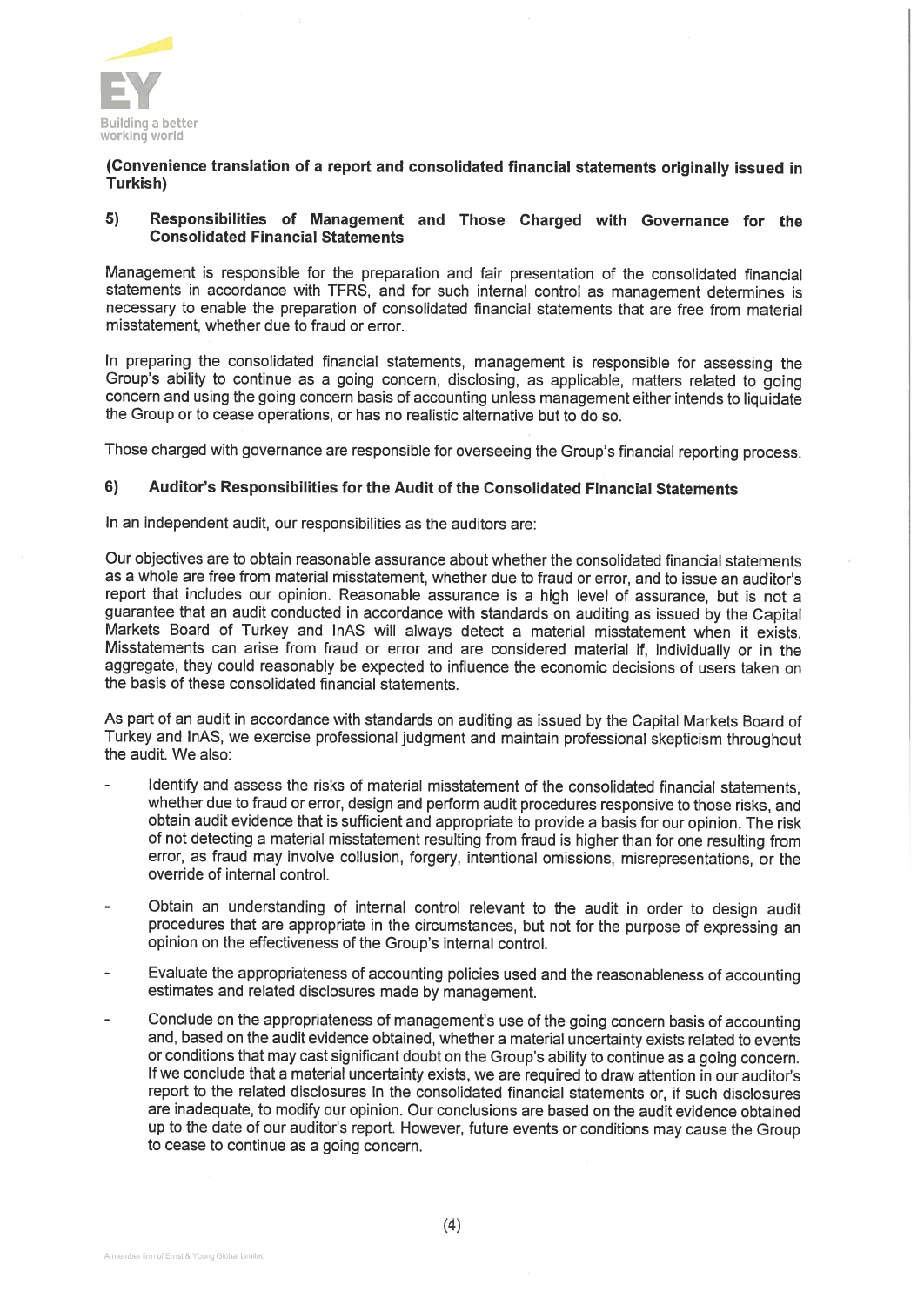

# (Convenience translation of a report and consolidated financial statements originally issued in<br>Turkish)

- Evaluate the overall presentation, structure and content of the consolidated financial statements, including the disclosures, and whether the consolidated financial statements represent the underlying transactions and even
- Obtain sufficient appropriate audit evidence regarding the financial information of the entities or business activities within the Group to express an opinion on the consolidated financial statements. We are responsible for the direction, supervision and performance of the group audit. We remain soieiy responsibie for our audit opinion.

We communicate with those charged with governance regarding, among other matters, the planned scope and timing of the audit and significant audit findings, including any significant deficiencies in internal control that we identify during our audit.

We also provide those charged with governance with a statement that we have complied with relevant ethical requirements regarding independence, and to communicate with them all relationships and other matters that may reas

From the matters communicated with those charged with governance, we determine those matters that were of most significance in the audit of the consolidated financial statements of the current period and are therefore the key audit matters. We describe these matters in our auditor's report unless law or regulation precludes public disclosure about the matter or when, in extremely rare circumstances, we determine that a matter should not be communicated in our report because the adverse consequences of doing so would reasonably be expected to outweigh the public interest benefits of such communication.

## B) Report on Other Legal and Regulatory Requirements

- 1) Auditors' report on Risk Management System and Committee prepared in accordance with paragraph 4 of Article 398 of Turkish Commercial Code ("TCC") 6102 is submitted to the Board of Directors of the Company on March 5. 2
- 2) In accordance with paragraph 4 of Article 402 of the TCC, no significant matter has come to our attention that causes us to believe that the Company's bookkeeping activities for the period January 1 December 31, 2018
- 3) In accordance with paragraph 4 of Article 402 of the TCC, the Board of Directors submitted to us the necessary explanations and provided required documents within the context of audit.

The name of the engagement partner who supervised and concluded this audit is Sinem Ari Öz.

Güljey Bağımsız Denetim ve Serbest Muhasebeci Mali Müşavirlik Anonim Şirketi member firm of Ernst/& Young Global Limited Sinem Art Oz, SMMM Partner® E RE

March 5, 2019 Istanbul, Türkiye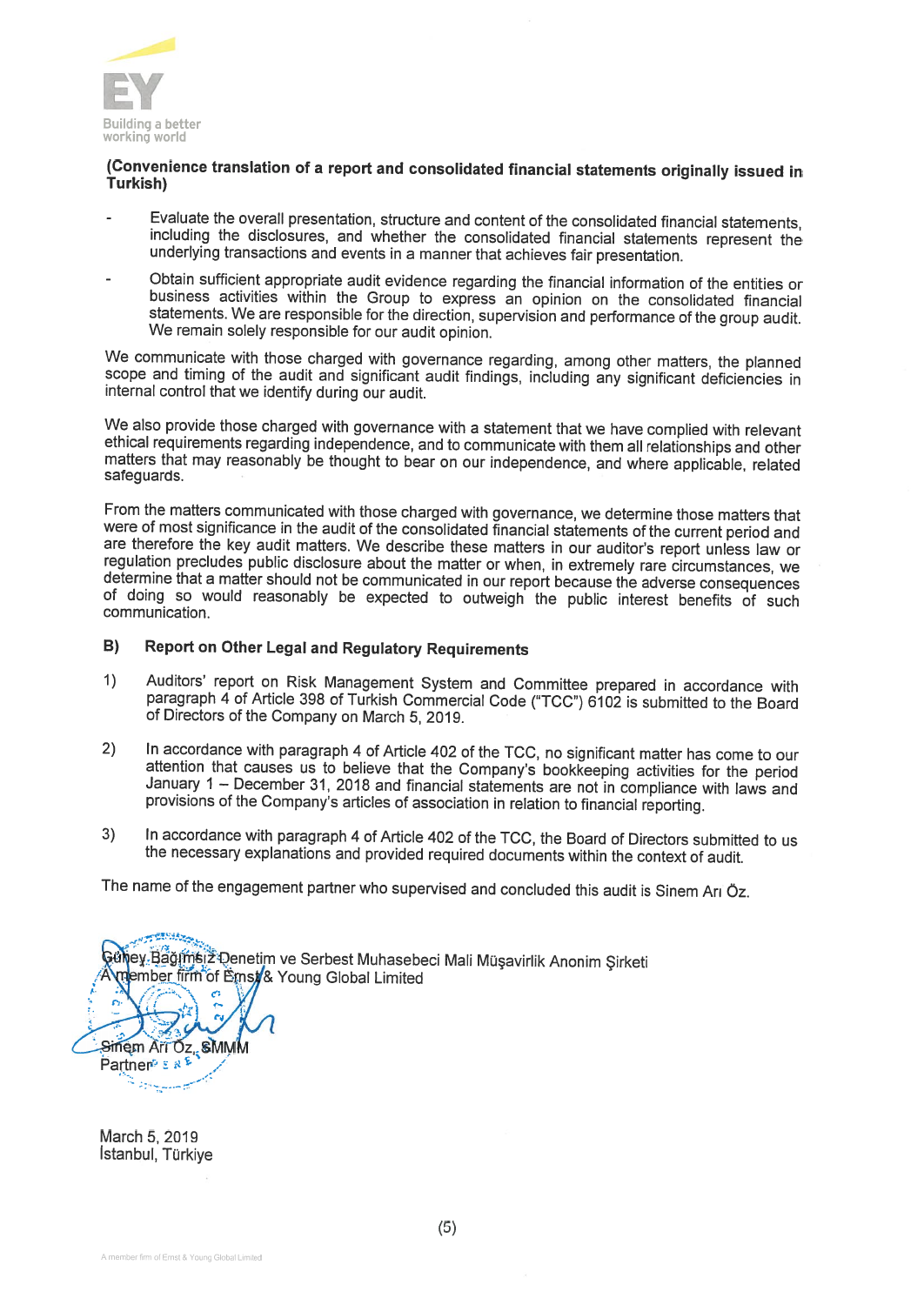|                    | <b>TABLE OF CONTENTS</b>                                          | <b>PAGE</b>             |
|--------------------|-------------------------------------------------------------------|-------------------------|
|                    |                                                                   | $1 - 2$                 |
|                    |                                                                   | $\mathbf{3}$            |
|                    | CONSOLIDATED STATEMENT OF OTHER COMPREHENSIVE INCOME              | $\overline{\mathbf{4}}$ |
|                    |                                                                   | 5                       |
|                    |                                                                   | $6\phantom{1}$          |
|                    |                                                                   |                         |
| NOTE <sub>1</sub>  | ORGANISATION OF GROUP AND NATURE OF OPERATIONS                    | $\overline{7}$          |
| NOTE <sub>2</sub>  | <b>BASIS OF PRESENTATION OF CONSOLIDATED FINANCIAL STATEMENTS</b> | $8 - 24$                |
| NOTE <sub>3</sub>  |                                                                   | 25                      |
| NOTE <sub>4</sub>  |                                                                   | 26-29                   |
| NOTE <sub>5</sub>  |                                                                   | 29-30                   |
| NOTE <sub>6</sub>  |                                                                   | 30                      |
| NOTE <sub>7</sub>  |                                                                   | 31                      |
| NOTE 8             |                                                                   | 31-32                   |
| NOTE <sub>9</sub>  |                                                                   | 32                      |
| NOTE <sub>10</sub> |                                                                   | 32-33                   |
| NOTE 11            |                                                                   | 33                      |
|                    |                                                                   | 33                      |
|                    |                                                                   | 34-36                   |
|                    |                                                                   | 37                      |
|                    |                                                                   | 38-40                   |
|                    |                                                                   | - 41                    |
|                    |                                                                   | 42-43                   |
|                    |                                                                   | 44-45                   |
|                    |                                                                   | 45-48                   |
|                    |                                                                   |                         |
|                    |                                                                   | 50                      |
|                    |                                                                   | 50                      |
|                    |                                                                   | 51                      |
|                    |                                                                   | 52                      |
|                    |                                                                   | 52                      |
|                    |                                                                   | 52                      |
|                    |                                                                   | 53-55                   |
|                    |                                                                   | 55-62                   |
|                    | NOTE 29 FAIR VALUE DISCLOSURES OF FINANCIAL INSTRUMENTS           | 63                      |
|                    |                                                                   | 63                      |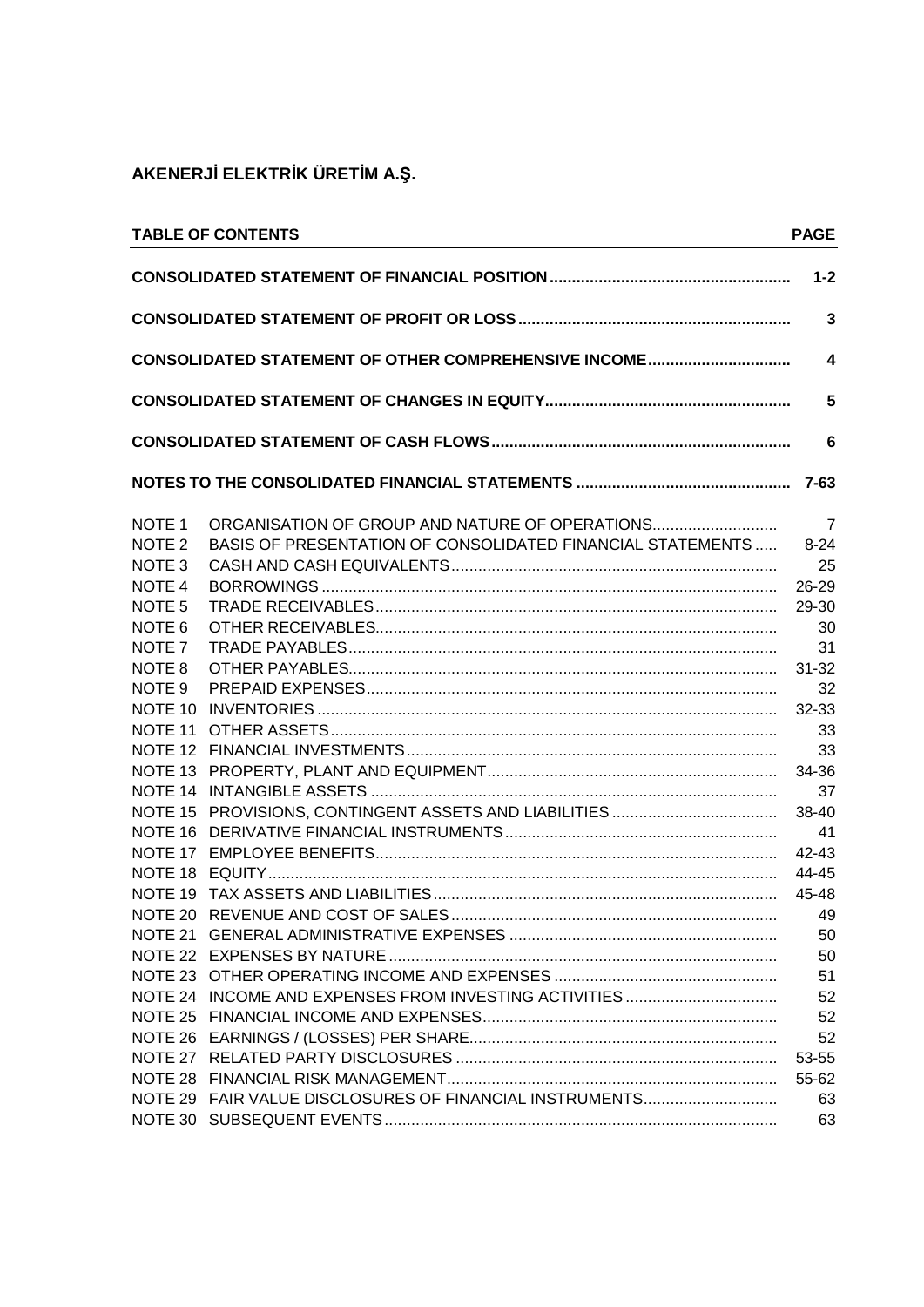## **CONSOLIDATED STATEMENT OF FINANCIAL POSITION AS OF 31 DECEMBER 2018**

**(Amounts expressed in Turkish Lira ("TL") unless otherwise indicated.)**

|                                  |              | <b>Current period</b> | <b>Prior period</b> |
|----------------------------------|--------------|-----------------------|---------------------|
|                                  |              | <b>Audited</b>        | <b>Audited</b>      |
|                                  |              |                       | Restated (Note 2.5) |
|                                  | <b>Notes</b> | 31 December 2018      | 31 December 2017    |
| <b>ASSETS</b>                    |              |                       |                     |
| <b>Current assets</b>            |              |                       |                     |
| Cash and cash equivalents        | 3            | 19.319.811            | 45.241.003          |
| Trade receivables                |              |                       |                     |
| - Due from related parties       | 5,27         | 7.704.996             | 21.236.890          |
| - Due from third parties         | 5            | 164.813.897           | 69.064.218          |
| Inventories                      | 10           | 674.399               | 1.666.918           |
| Other receivables                |              |                       |                     |
| - Due from third parties         | 6            | 13.753.685            | 2.395.192           |
| Prepaid expenses                 | 9            | 13.571.389            | 9.416.948           |
| Derivative financial instruments | 16           | 24.345                | 497.923             |
| Current income tax assets        | 19           | 534.121               | 2.262.033           |
| Other current assets             | 11           | 105.060.349           | 20.995.542          |
| <b>Total current assets</b>      |              | 325.456.992           | 172.776.667         |
| <b>Non-current assets</b>        |              |                       |                     |
| Trade receivables                |              |                       |                     |
| - Due from third parties         | 5            |                       | 8.055.071           |
| Other receivables                |              |                       |                     |
| - Due from related parties       | 6,27         | 602.800               |                     |
| - Due from third parties         | 6            | 336.824               | 7.325.006           |
| Inventories                      | 10           | 18.769.298            | 17.154.844          |
| <b>Financial investments</b>     | 12           | 100.000               | 100.000             |
| Property, plant and equipment    | 13           | 5.227.937.915         | 5.474.149.740       |
| Intangible assets                | 14           | 110.933.961           | 113.308.159         |
| Deferred tax assets              | 19           | 741.959               | 16.795.470          |
| Prepaid expenses                 | 9            | 590.860               | 1.894.505           |
| Other non-current assets         | 11           | 19.098.093            | 67.654.140          |
| <b>Total non-current assets</b>  |              | 5.379.111.710         | 5.706.436.935       |
|                                  |              |                       |                     |
| <b>TOTAL ASSETS</b>              |              | 5.704.568.702         | 5.879.213.602       |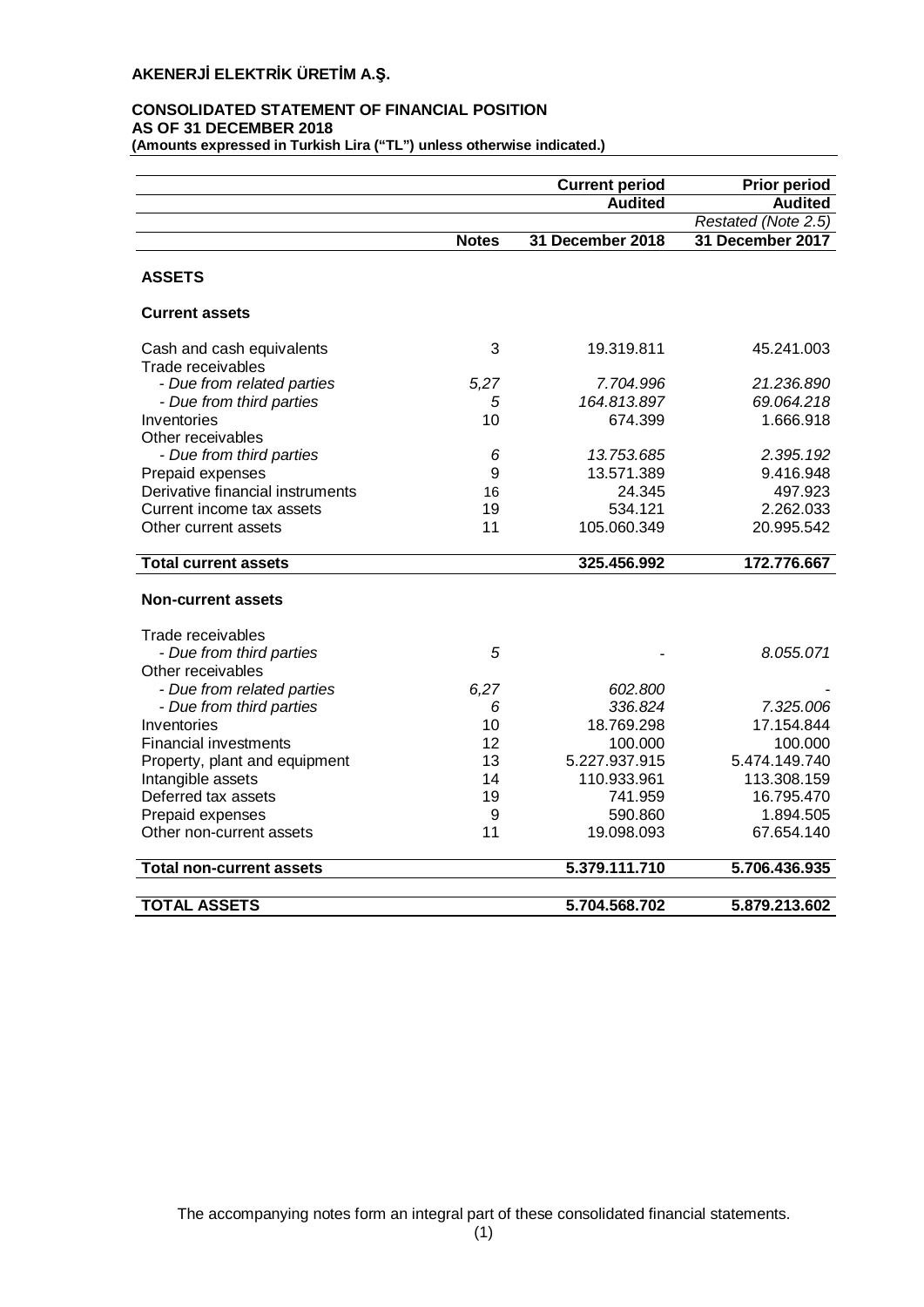## **CONSOLIDATED STATEMENT OF FINANCIAL POSITION FOR THE YEAR ENDED 31 DECEMBER 2018**

**(Amounts expressed in Turkish Lira ("TL") unless otherwise indicated.)**

|                                                                     |              | <b>Current period</b>              | <b>Prior period</b>              |
|---------------------------------------------------------------------|--------------|------------------------------------|----------------------------------|
|                                                                     |              | <b>Audited</b>                     | <b>Audited</b>                   |
|                                                                     |              |                                    | Restated (Note 2.5)              |
|                                                                     | <b>Notes</b> | 31 December 2018                   | 31 December 2017                 |
| <b>LIABILITIES</b>                                                  |              |                                    |                                  |
| <b>Current liabilities</b>                                          |              |                                    |                                  |
| Short term borrowings                                               | 4            | 236.637.968                        |                                  |
| Short term portion of long term borrowings                          |              |                                    |                                  |
| - Bank Ioans                                                        | 4            | 873.780.809                        | 377.892.651                      |
| - Finance lease liabilities                                         | 4            | 6.711.449                          | 4.898.505                        |
| Trade payables                                                      | 7, 27        | 26.945.006                         | 11.847.438                       |
| - Due to related parties<br>- Due to third parties                  | 7            | 286.266.440                        | 176.033.413                      |
| Current income tax liabilities                                      | 19           | 107.071                            | 568.374                          |
| Other payables                                                      |              |                                    |                                  |
| - Other payables to third parties                                   | 8            | 2.341.912                          | 1.770.447                        |
| Derivative financial instruments                                    | 16           | 12.919.531                         | 15.163.211                       |
| Employee benefit obligations                                        | 17           | 581.002                            | 935.182                          |
| Short term provisions                                               |              |                                    |                                  |
| - Provisions for employee benefits<br>- Other short-term provisions | 17<br>15     | 3.340.000<br>18.338.205            | 2.975.000<br>17.440.977          |
|                                                                     |              |                                    |                                  |
| <b>Total current liabilities</b>                                    |              | 1.467.969.393                      | 609.525.198                      |
| <b>Non-current liabilities</b>                                      |              |                                    |                                  |
| Long term borrowings                                                |              |                                    |                                  |
| - Bank loans                                                        | 4            | 3.333.605.645                      | 2.783.727.773                    |
| - Finance lease liabilities                                         | 4            | 61.151.542                         | 50.059.418                       |
| Derivative financial instruments                                    | 16           | 17.282.246                         | 17.585.703                       |
| Trade payables                                                      |              |                                    |                                  |
| - Due to third parties                                              | 7            | 177.807.845                        | 200.734.583                      |
| Other payables<br>- Due to third parties                            | 8            | 16.324                             | 15.728                           |
| Long term provisions                                                |              |                                    |                                  |
| - Provisions for employee benefits                                  | 17           | 4.331.412                          | 3.746.304                        |
| Deferred tax liabilities                                            | 19           | 181.839.302                        | 345.385.759                      |
|                                                                     |              |                                    |                                  |
| <b>Total non-current liabilities</b>                                |              | 3.776.034.316                      | 3.401.255.268                    |
| <b>EQUITY</b>                                                       |              |                                    |                                  |
| Share capital                                                       | 18           | 729.164.000                        | 729.164.000                      |
| Adjustments to share capital                                        | 18           | 101.988.910                        | 101.988.910                      |
| Share premiums                                                      |              | 50.220.043                         | 50.220.043                       |
| Other comprehensive income/expense to be reclassified to            |              |                                    |                                  |
| profit/loss                                                         |              |                                    |                                  |
| - Gains/(losses) on cash flow hedging                               |              | (11.891.988)                       | (15.159.903)                     |
| Restricted reserves<br>- Legal reserves                             | 18           | 12.053.172                         | 12.053.172                       |
| - Other reserves                                                    |              | (4.322.722)                        | (4.322.722)                      |
| Other comprehensive income/expense not to be reclassified to        |              |                                    |                                  |
| profit/loss                                                         |              |                                    |                                  |
| - Increase on revaluation of property, plant and equipment          | 13           | 2.548.936.335                      | 2.563.734.558                    |
| - Gains/(losses) on re-measurement of defined benefit plans         |              | (1.045.003)                        | (1.349.827)                      |
| Retained earnings/(losses)<br>Net profit/(loss) for the period      |              | (1.408.141.204)<br>(1.556.396.550) | (1.060.697.942)<br>(507.197.153) |
|                                                                     |              |                                    |                                  |
| <b>Total equity</b>                                                 |              | 460.564.993                        | 1.868.433.136                    |
| <b>TOTAL LIABILITIES AND EQUITY</b>                                 |              | 5.704.568.702                      | 5.879.213.602                    |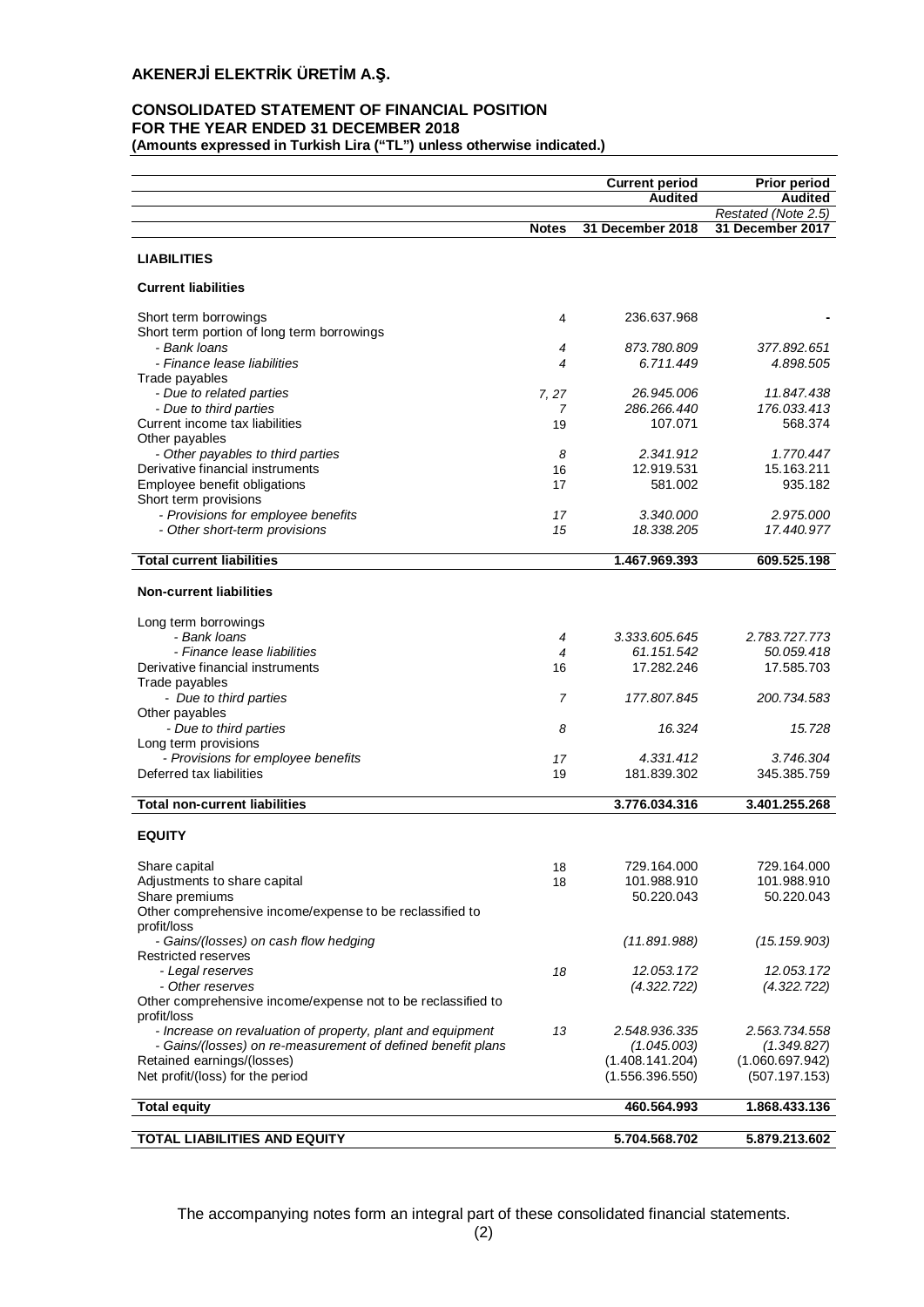## **CONSOLIDATED STATEMENT OF PROFIT OR LOSS FOR THE YEAR ENDED 31 DECEMBER 2018 (Amounts expressed in Turkish Lira ("TL") unless otherwise indicated.)**

|                                            |              | <b>Audited</b>   | <b>Audited</b>      |
|--------------------------------------------|--------------|------------------|---------------------|
|                                            |              |                  | Restated (Note 2.5) |
|                                            |              | 1 January -      | 1 January -         |
|                                            | <b>Notes</b> | 31 December 2018 | 31 December 2017    |
| Revenue                                    | 20           | 2.215.717.988    | 1.855.097.831       |
| Cost of sales (-)                          | 20           | (2.156.701.251)  | (1.801.560.026)     |
|                                            |              |                  |                     |
| <b>Gross profit</b>                        |              | 59.016.737       | 53.537.805          |
|                                            |              |                  |                     |
| General administrative expenses (-)        | 22           | (60.324.900)     | (50.590.680)        |
| Other operating income                     | 23           | 43.474.247       | 23.906.042          |
| Other operating expenses (-)               | 23           | (87.661.815)     | (76.943.080)        |
| <b>Operating profit / (loss)</b>           |              | (45.495.731)     | (50.089.913)        |
|                                            |              |                  |                     |
| Income from investing activities           | 24           | 173.753          | 117.556             |
| Expenses from investing activities (-)     | 24           |                  | (60.263)            |
| Operating profit / (loss) before financial |              |                  |                     |
| income / (expense)                         |              | (45.321.978)     | (50.032.620)        |
| Financial income                           | 25           | 24.193.277       | 25.251.189          |
| Financial expenses (-)                     | 25           | (1.535.285.650)  | (503.598.750)       |
|                                            |              |                  |                     |
| Profit / (loss) before tax                 |              | (1.556.414.351)  | (528.380.181)       |
| Tax income / (expense)                     |              |                  |                     |
| Current income tax expense (-)             | 19           | (3.412.544)      | (2.058.717)         |
| Deferred tax income / (expense)            | 19           | 3.430.345        | 23.241.745          |
|                                            |              |                  |                     |
| Net profit / (loss) for the period         |              | (1.556.396.550)  | (507.197.153)       |
| Net profit / (loss) attributable to:       |              |                  |                     |
| Equity holders of the parent               |              | (1.556.396.550)  | (507.197.153)       |
|                                            | 26           | (2, 134)         | (0,696)             |
| Earnings / (losses) per share - TL         |              |                  |                     |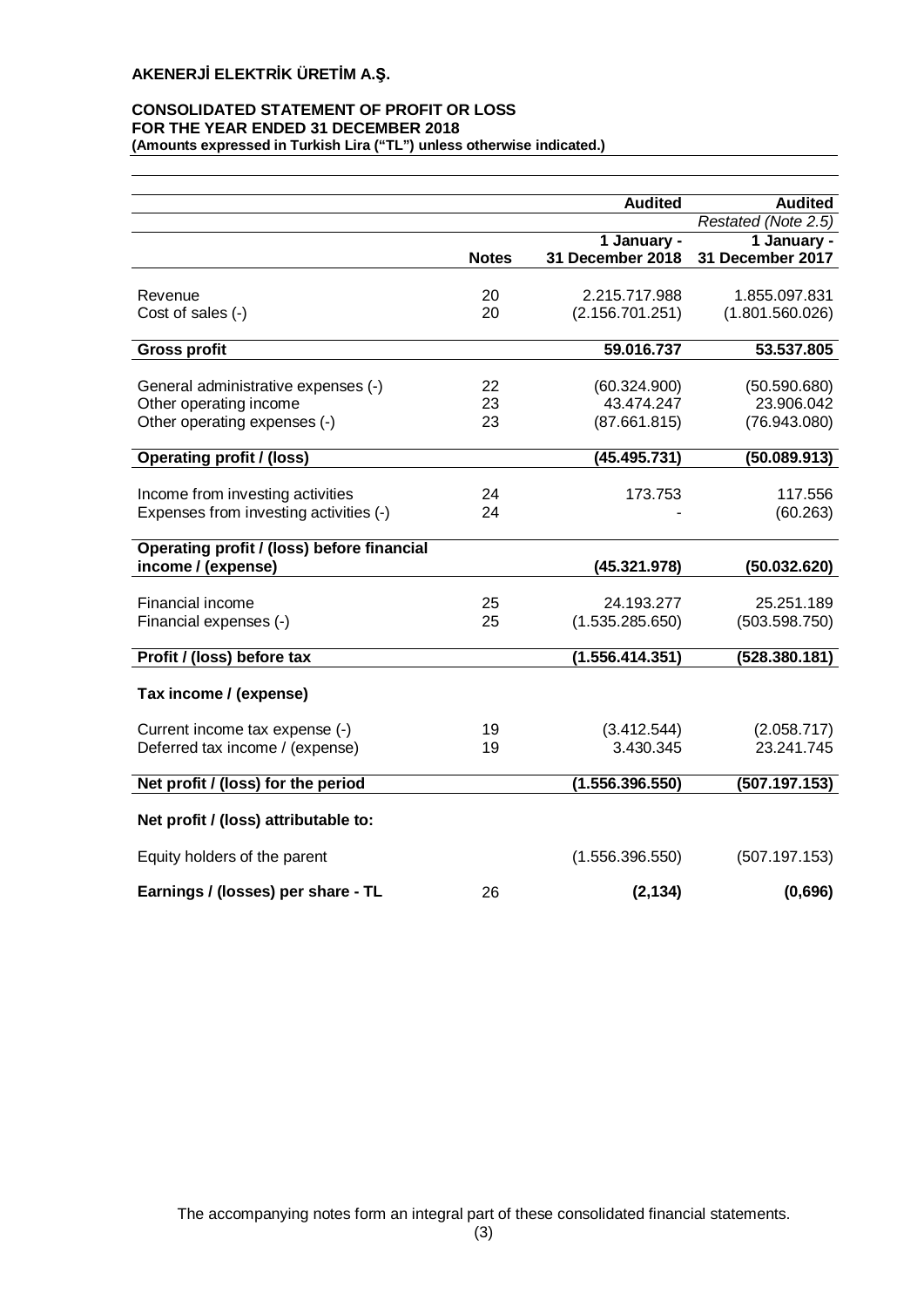# **CONSOLIDATED STATEMENT OF COMPREHENSIVE INCOME FOR THE YEAR ENDED 31 DECEMBER 2018**

**(Amounts expressed in Turkish Lira ("TL") unless otherwise indicated.)**

|                                                                                    |              | <b>Current period</b>  | <b>Priod period</b>            |
|------------------------------------------------------------------------------------|--------------|------------------------|--------------------------------|
|                                                                                    |              | <b>Audited</b>         | <b>Audited</b>                 |
|                                                                                    |              |                        | Restated (Note 2.5)            |
|                                                                                    |              | 1 January -            | 1 January -                    |
|                                                                                    | <b>Notes</b> | 31 December 2018       | 31 December 2017               |
| Net profit / (loss) for the period                                                 |              | (1.556.396.550)        | (507.197.153)                  |
| Other comprehensive income/(expense)                                               |              |                        |                                |
| Not to be reclassified to profit or loss                                           |              |                        |                                |
| Increase on revaluation of property, plant<br>and equipment<br>Deferred tax effect | 13, 19<br>19 | 144.955.668            | 1.492.456.889<br>(298.491.378) |
| Gains/(losses) on cash flow hedging<br>Deferred tax effect                         | 19           | 4.084.776<br>(816.861) | 19.755.767<br>(3.951.153)      |
| Actuarial gain/(loss) arising from defined<br>benefit plans<br>Deferred tax effect | 17<br>19     | 381.030<br>(76.206)    | (1.687.284)<br>337.457         |
| Other comprehensive income/(expense)                                               |              | 148.528.407            | 1.208.420.298                  |
|                                                                                    |              |                        |                                |
| Total comprehensive income/(expense)                                               |              | (1.407.868.143)        | 701.223.145                    |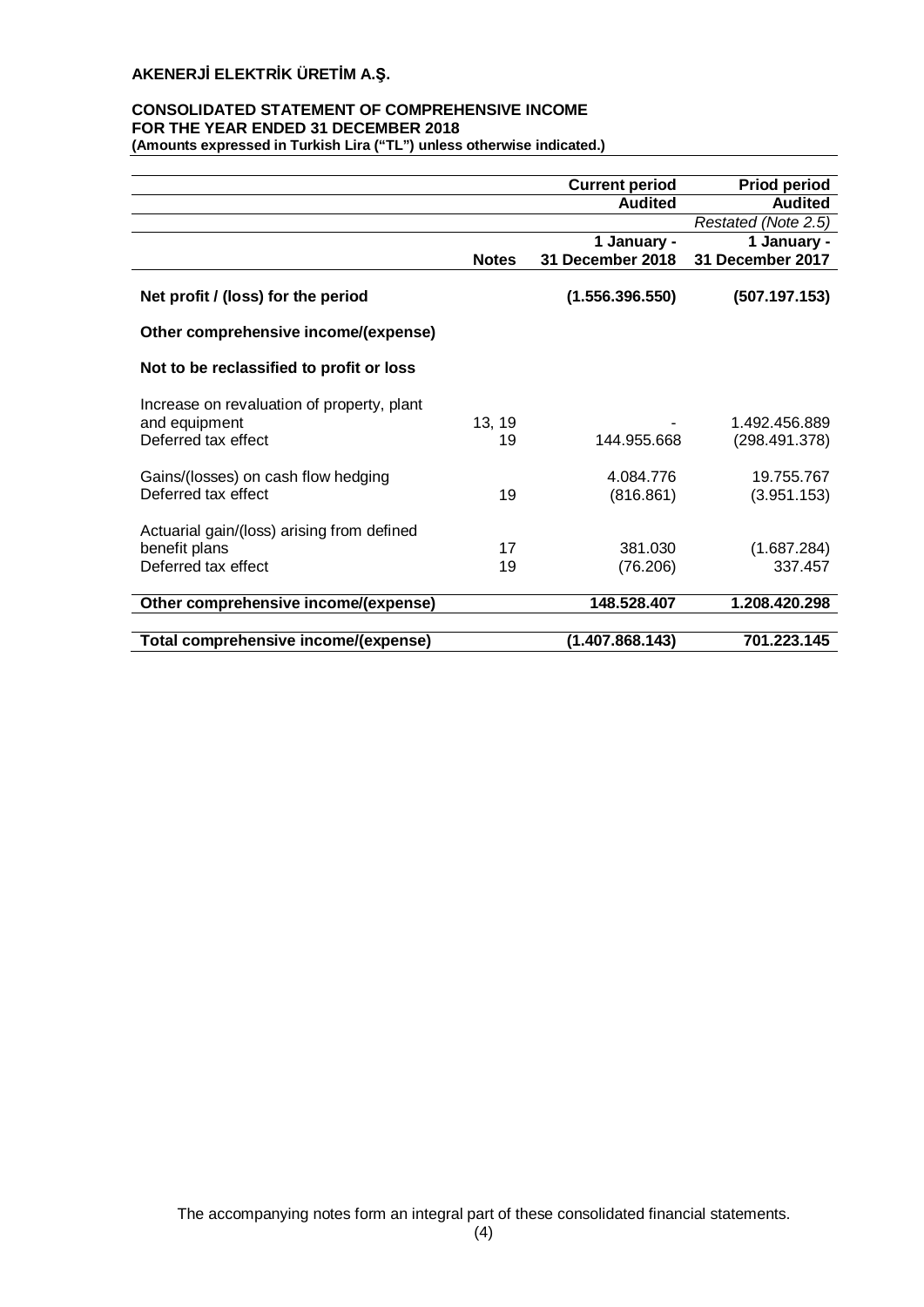#### **CONSOLIDATED STATEMENT OF CHANGES IN EQUITY FOR THE YEAR ENDED 31 DECEMBER 2018 (Amounts expressed in Turkish Lira ("TL") unless otherwise indicated.)**

|                                                                   |                         |                                           |                          | Other<br>comprehensive<br>income<br>/(expenses) to<br>be<br>reclassified<br>to profit or loss |                   | <b>Restricted reserves</b>                           | Other comprehensive<br>income /(expenses)<br>not to be<br>reclassified<br>to profit or loss |                                                       |                                 |                                                        |                             |
|-------------------------------------------------------------------|-------------------------|-------------------------------------------|--------------------------|-----------------------------------------------------------------------------------------------|-------------------|------------------------------------------------------|---------------------------------------------------------------------------------------------|-------------------------------------------------------|---------------------------------|--------------------------------------------------------|-----------------------------|
|                                                                   | <b>Share</b><br>capital | <b>Adjustments</b><br>to share<br>capital | <b>Share</b><br>premiums | Gains / (losses)<br>on cash flow<br>hedging (**)                                              | Other<br>reserves | Legal<br>reserves                                    | Increase on<br>revaluation of<br>property, plant<br>and equipment                           | Gains/(losses)<br>on re-<br>measurement<br>of defined | benefit plans earnings/(losses) | <b>Net</b><br>Retained profit/(loss) for<br>the period | <b>Total equity</b>         |
| 1 January 2017                                                    | 729.164.000             | 101.988.910                               | 50.220.043               | (30.964.517)                                                                                  | (4.322.722)       | 12.053.172                                           | 1.409.709.068                                                                               | $\sim$                                                | (618.995.310)                   | (548.673.970)                                          | 1.100.178.674               |
| Transfers<br>Other adjustments (*)<br>Total comprehensive expense |                         |                                           |                          | 15.804.614                                                                                    |                   | $\overline{\phantom{a}}$                             | (76.723.996)<br>1.193.965.511                                                               | (1.349.827)                                           | (548.673.970)<br>76.723.996     | 548.673.970<br>(505.044.383)                           | 703.375.915                 |
| 31 December 2017                                                  | 729.164.000             | 101.988.910                               | 50.220.043               | (15.159.903)                                                                                  | (4.322.722)       | 12.053.172                                           | 2.526.950.583                                                                               | (1.349.827)                                           | (1.090.945.284)                 | (505.044.383)                                          | 1.803.554.589               |
|                                                                   |                         |                                           |                          |                                                                                               |                   |                                                      |                                                                                             |                                                       |                                 |                                                        |                             |
| 1 January 2018 - previously reported                              | 729.164.000             | 101.988.910 50.220.043                    |                          | (15.159.903) (4.322.722) 12.053.172                                                           |                   |                                                      | 2.526.950.583                                                                               | (1.349.827)                                           | (1.090.945.284)                 |                                                        | (505.044.383) 1.803.554.589 |
| Restatement effect (Note 2.5)                                     |                         |                                           |                          |                                                                                               |                   |                                                      | 36.783.975                                                                                  |                                                       | 30.247.342                      | (2.152.770)                                            | 64.878.547                  |
| 1 January 2018 - restated                                         | 729.164.000             | 101.988.910 50.220.043                    |                          | (15.159.903)                                                                                  | (4.322.722)       | 12.053.172                                           | 2.563.734.558                                                                               | (1.349.827)                                           | (1.060.697.942)                 | (507.197.153)                                          | 1.868.433.136               |
| Transfers<br>Other adjustments (*)<br>Total comprehensive expense |                         |                                           | $\overline{\phantom{a}}$ | 3.267.915                                                                                     |                   | $\overline{\phantom{a}}$<br>$\overline{\phantom{a}}$ | (159.753.891)<br>144.955.668                                                                | 304.824                                               | (507.197.153)<br>159.753.891    | 507.197.153<br>$(1.556.396.550)$ 1.407.868.143)        |                             |
| 31 December 2018                                                  | 729.164.000             | 101.988.910 50.220.043                    |                          | $(11.891.988)$ $(4.322.722)$                                                                  |                   | 12.053.172                                           | 2.548.936.335                                                                               | (1.045.003)                                           |                                 | $(1.408.141.204)$ $(1.556.396.550)$                    | 460.564.993                 |

(\*) As of 31 December 2018, the depreciation difference between the acquisition cost and the carrying values of the assets subject to revaluation method amounting to TL 159.753.891 (31 December 2017: TL 82.266.181) without a deferred tax effect, provided in increase on revaluation of property, plant and equipment were reclassified under retained earnings / (losses) in full amounts (31 December 2017: net of the deferred tax impact amounting to 76.723.996 TL has been transferred from the increase on revaluation of property, plant and equipment to retained earnings).

(\*\*) Since the Group has ceased to apply hedge accounting on 30 September 2015, "Gains / (losses) on cash flow hedging" which is included in equity, has been recognized in statement of profit or loss during the term of related contracts.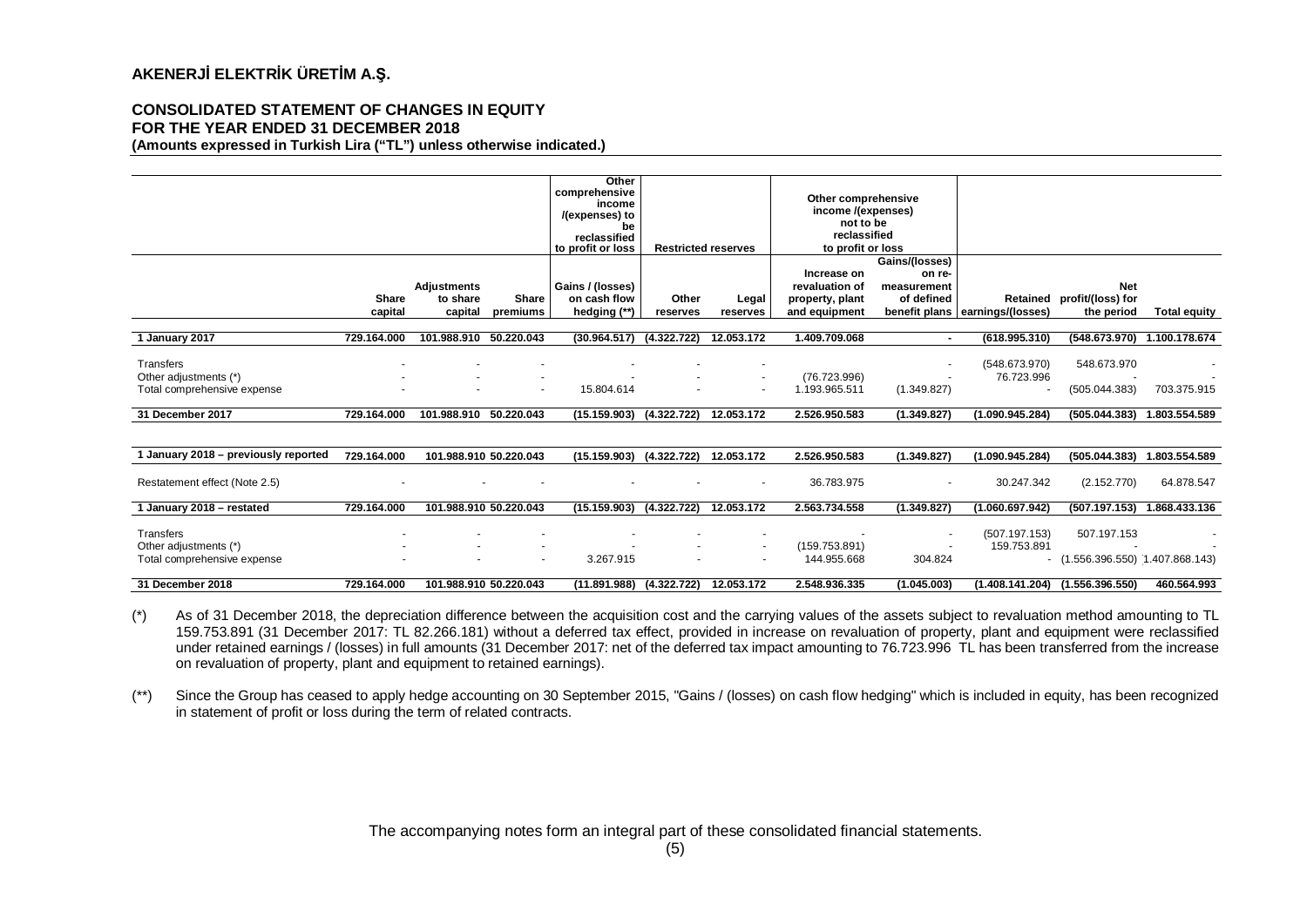## **CONSOLIDATED STATEMENT OF CASH FLOWS FOR THE YEAR ENDED 31 DECEMBER 2018 (Amounts expressed in Turkish Lira ("TL") unless otherwise indicated.)**

|                                                                                                              |              | <b>Audited</b>                   | <b>Audited</b>                   |
|--------------------------------------------------------------------------------------------------------------|--------------|----------------------------------|----------------------------------|
|                                                                                                              |              | <b>Current period</b>            | <b>Prior period</b>              |
|                                                                                                              |              |                                  | Restated (Note 2.5)              |
|                                                                                                              | <b>Notes</b> | January 1, -<br>31 December 2018 | January 1, -<br>31 December 2017 |
| A. Cash flows from operating activities                                                                      |              | 99.437.490                       | 169.930.371                      |
| Net profit / (loss) for the period                                                                           |              | (1.556.396.550)                  | (507.197.153)                    |
| Adjustments to reconcile net profit / (loss) for the period                                                  |              | 1.719.153.830                    | 658.724.853                      |
| Adjustments for depreciation and amortisation expenses                                                       | 21           |                                  | 178.308.441                      |
| Adjustments for provision for doubtful receivables<br>Adjustments for provisions                             | 5            | 258.745.997                      | 599.099                          |
| - Adjustments for litigation provisions                                                                      | 15           | 1.982.286                        | 7.944.325                        |
| - Adjustments for other provisions                                                                           | 15           | (1.085.058)                      | 1.196.434                        |
| - Adjustment for provisions for employee benefits                                                            | 17           | 2.837.538                        | 2.761.029                        |
| Adjustments for unrealized foreign exchange differences                                                      |              | 1.161.443.003                    | 193.685.222                      |
| Adjustments for tax (income) / expense                                                                       | 19           | (17.801)                         | (21.183.028)                     |
| Adjustments for (gain) / loss on sale of property, plant and equipment                                       | 24           | (166.102)                        | (57.293)                         |
| Fair value of derivative financial instruments                                                               |              | (6.208.749)                      | 15.804.615                       |
| Adjustments for interest (income)/expense, net                                                               |              | 301.622.716                      | 279.666.009                      |
| <b>Changes in working capital</b>                                                                            |              | (59.667.456)                     | 25.037.753                       |
| Increase / decrease in trade receivables from related parties                                                |              | 13.531.894                       | 1.735.667                        |
| Increase / decrease in trade receivables from third parties                                                  |              | (86.314.704)                     | 50.689.803                       |
| Increase / decrease in other receivables from related parties                                                |              | (602.800)                        | (47.062)                         |
| Increase / decrease in other receivables from third parties                                                  |              | (4.370.311)                      | (426.494)                        |
| Increase / decrease in inventories                                                                           | 10           | (621.935)                        | (135.956)                        |
| Increase / decrease in prepaid expenses                                                                      | 9            | (2.850.796)                      | 16.557.426                       |
| Increase / decrease in other assets                                                                          | 11           | (35.508.761)                     | (5.205.154)                      |
| Increase / decrease in trade payables to related parties                                                     | 27           | 15.097.568                       | (24.516.521)                     |
| Increase / decrease in trade payables to third parties                                                       | 5            | 37.619.318                       | 4.742.462                        |
| Increase / decrease in derivative financial instruments                                                      |              | 4.135.190                        | (10.346.041)                     |
| Increase / decrease in deferred income<br>Increase / decrease in employee benefit obligations                |              | (354.180)                        | (5.649.188)<br>(5.897)           |
| Increase / decrease in other payables to third parties                                                       |              | 572.061                          | (2.355.292)                      |
|                                                                                                              |              |                                  |                                  |
| Cash flows from operating activities                                                                         |              | 103.089.824                      | 176.565.453                      |
| Payments related to provisions for employee benefits                                                         |              | (1.506.399)                      | (4.639.442)                      |
| Tax (payments) / receipts                                                                                    |              | (2.145.935)                      | (1.995.640)                      |
| B. Cash flows from investing activities                                                                      |              | (9.993.872)                      | 9.421.980                        |
|                                                                                                              |              |                                  |                                  |
| Cash outflows due to purchase of property, plant and equipment                                               |              | (9.891.978)                      | (5.673.718)                      |
| Cash outflows due to purchase of intangible assets                                                           |              | (268.869)                        | (2.066.612)                      |
| Cash inflows due to sale of property, plant and equipment<br>Cash inflows from sales of assets held for sale |              | 166.975                          | 198.462<br>16.963.848            |
|                                                                                                              |              |                                  |                                  |
| C. Cash flows from financing activities                                                                      |              | (117.343.778)                    | (555.819.127)                    |
| Cash inflows on borrowings received                                                                          |              | 382.009.533                      |                                  |
| Cash outflows due to repayment of borrowings                                                                 |              | (311.487.036)                    | (299.211.826)                    |
| Interest paid                                                                                                |              | (189.675.093)                    | (280.087.532)                    |
| Interest received                                                                                            |              | 3.787.786                        | 13.121.348                       |
| Other cash inflows / (outflows) (*)                                                                          |              | (1.978.968)                      | 10.358.883                       |
| Net increase / (decrease) in cash and cash equivalents                                                       |              | (27.900.160)                     | (376.466.776)                    |
| Cash and cash equivalents at the beginning of the period (*)                                                 | 3            | 44.170.711                       | 420.637.487                      |
|                                                                                                              |              |                                  |                                  |
| Cash and cash equivalents at the end of the period (*)                                                       | 3            | 16.270.551                       | 44.170.711                       |

(\*) Cash and cash equivalents at the beginning of the period and at the end of the period does not include interest accruals and restricted deposits, and the changes in restricted deposits are provided in "Other cash inflows / (outflows)".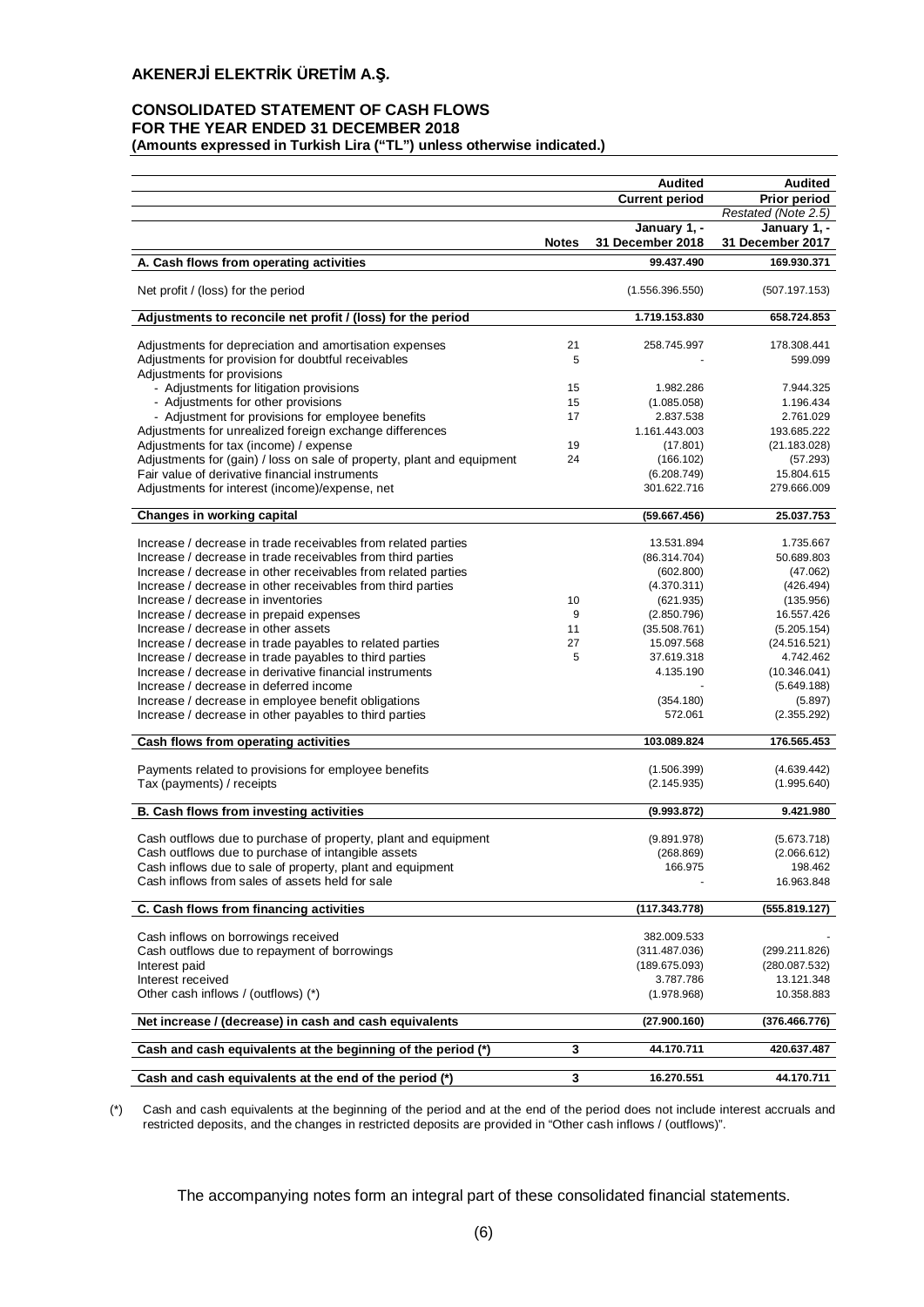## **NOTES TO THE CONSOLIDATED FINANCIAL STATEMENTS FOR THE YEAR ENDED 31 DECEMBER 2018 (Amounts expressed in Turkish Lira ("TL") unless otherwise indicated.)**

## **NOTE 1 – ORGANISATION OF GROUP AND NATURE OF OPERATIONS**

Akenerji Elektrik Üretim A.Ş. ("the Company" or "Akenerji") is engaged in establishing, renting and operating facilities of electrical energy production plant, producing electricity and trading electricity to the customers. The Company was established by Akkök Sanayi Yatırım ve Geliştirme A.Ş. in 1989 (Akkök Sanayi Yatırım ve Geliştirme A.Ş. is registered as Akkök Holding A.Ş. on 13 May 2014). On 14 May 2009, the Company has become a joint venture between Akkök Holding A.Ş. and CEZ a.s.

The Company is registered in Turkey and its registered address is as follows;

Miralay Şefik Bey Sokak No: 15 Akhan Kat: 3-4 Gümüşsuyu / Istanbul - Turkey

The Company is registered to the Capital Markets Board ("CMB"), and its shares are publicly traded in Istanbul Stock Exchange ("ISE"). As of 31 December 2018, 52,83% of its shares are open for trading (31 December 2017: 52,83%).

As of 31 December 2018, the number of employees employed by Akenerji and its subsidiaries (Akenerji and its subsidiaries will be referred called as the "Group") is 200 (31 December 2017: 206).

These consolidated financial statements for the year ended 31 December 2018 have been approved for the issue by the Board of Directors at 5 March 2019.

The nature of business and registered addresses of the entities included in the consolidation ("Subsidiaries") are presented below:

| <b>Subsidiaries</b>                                                                      | Nature of<br>business              | Registered<br>address |
|------------------------------------------------------------------------------------------|------------------------------------|-----------------------|
| Akenerji Elektrik Enerjisi İthalat-İhracat                                               |                                    |                       |
| ve Toptan Ticaret A.Ş. ("Akenerji Toptan")<br>Ak-el Yalova Elektrik Üretim A.Ş.          | Electricity trading                | Gümüşsuyu / Istanbul  |
| $("Ak-el")$                                                                              | Electricity production and trading | Gümüşsuyu / Istanbul  |
| Egemer Elektrik Üretim A.Ş. ("Egemer") (*)<br>Akel Kemah Elektrik Üretim ve Ticaret A.S. | Electricity production and trading | Gümüşsuyu / Istanbul  |
| ("Akel Kemah")<br>Akenerji Doğalgaz İthalat İhracat ve Toptan                            | Electricity production and trading | Gümüşsuyu / Istanbul  |
| Ticaret A.Ş. ("Akenerji Doğalgaz")                                                       | Natural gas trading                | Gümüşsuyu / Istanbul  |

(\*) With the decision of Board of Directors on 4 September 2018, it is decided to merge Egemer within the body of Akenerji with all of its assets and liabilities by using the "facilitated merger", and following the permissions and approvals retained, the merger is completed with the registry of Istanbul Registry of Commerce on 31 December 2018.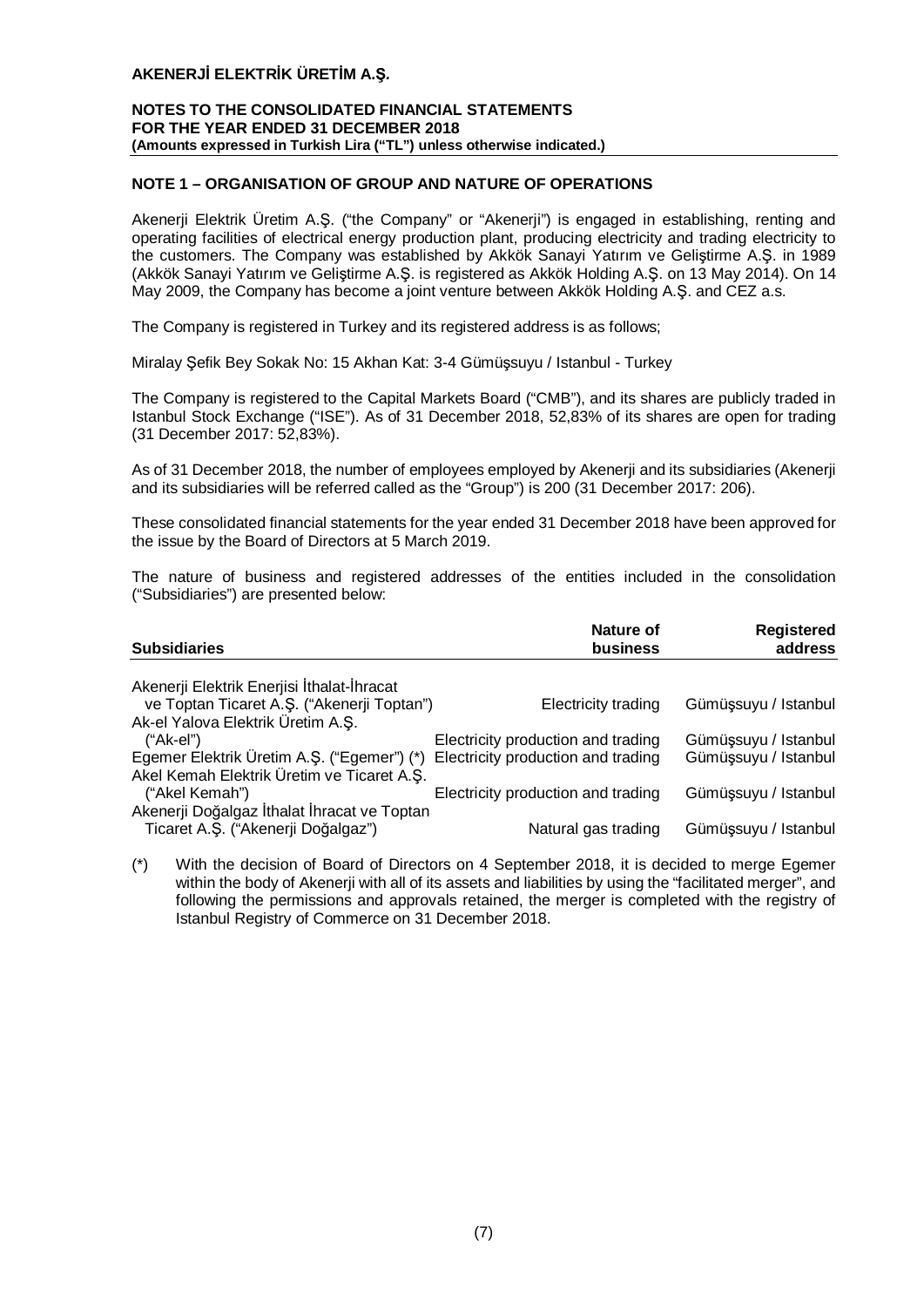## **NOTES TO THE CONSOLIDATED FINANCIAL STATEMENTS FOR THE YEAR ENDED 31 DECEMBER 2018 (Amounts expressed in Turkish Lira ("TL") unless otherwise indicated.)**

## **NOTE 2 - BASIS OF PRESENTATION OF CONSOLIDATED FINANCIAL STATEMENTS**

## **2.1 Basis of presentation**

## **Financial reporting standards**

The accompanying consolidated financial statements are prepared in accordance with Communiqué Serial II, No:14.1, "Principles of Financial Reporting in Capital Markets" ("the Communiqué") of Capital Market Board ("CMB") of Turkey published in the Official Gazette numbered 28676 on 13 June 2013. According to Article 5 of the Communiqué, consolidated financial statements are prepared in accordance with the Turkish Accounting Standards / Turkish Financial Reporting Standards ("TAS"/"TFRS") issued by Public Oversight Accounting and Auditing Standards Authority of Turkey ("POA"). TFRS are updated in harmony with the changes and updates in International Financial and Reporting Standards ("IFRS") by the comminiqués announced by the POA.

The consolidated financial statements are presented in accordance with "Announcement regarding with TAS Taxanomy" which was published on 2 June 2016 by POA and the format and mandatory information recommended by CMB.

The Group and its Turkish subsidiaries, associates and joint ventures maintain their books of accounts and prepare their statutory financial statements in accordance with the Turkish Commercial Code ("TCC"), tax legislation, the Uniform Chart of Accounts issued by the Ministry of Finance and principles issued by CMB. The consolidated financial statements are based on the statutory records, which are maintained under historical cost conventions except for the derivative financial instruments, financial investmens and revaluated property, plant and equipment presented a fair values, with the required adjustments and reclassifications reflected for the purpose of fair presentation in accordance with TAS.

With the decision taken on March 17, 2005, the CMB announced that, effective from January 1, 2005, the application of inflation accounting is no longer required for companies operating in Turkey. The Group has prepared its consolidated financial statements in accordance with this decision.

## **Functional and presentation currency**

Items included in the financial statements of each of the Group's entities are measured using the currency of the primary economic environment in which the entity operates ("the functional currency"). The consolidated financial statements are presented in TL, which is the functional currency of Akenerji and the presentation currency of the Group.

## **Offsetting**

Financial assets and liabilities are offset and the net amount reported in the balance sheet when there is a legally enforceable right to set off the recognized amounts and there is an intention to settle on a net basis, or realize the asset and settle the liability simultaneously.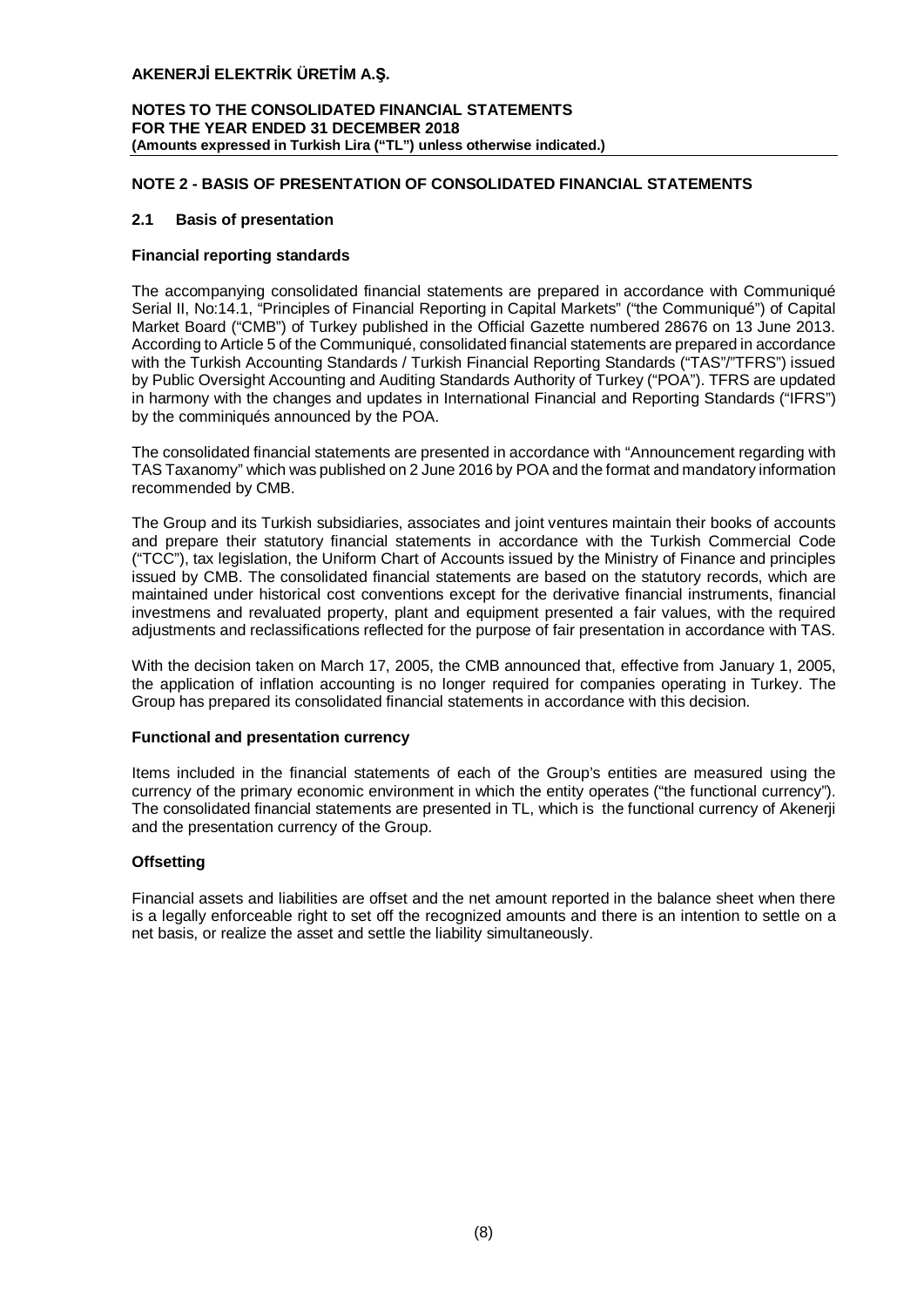## **NOTES TO THE CONSOLIDATED FINANCIAL STATEMENTS FOR THE YEAR ENDED 31 DECEMBER 2018 (Amounts expressed in Turkish Lira ("TL") unless otherwise indicated.)**

## **NOTE 2 - BASIS OF PRESENTATION OF CONSOLIDATED FINANCIAL STATEMENTS**

## **Basis of consolidation**

- a) The consolidated financial statements include the accounts of the parent company, Akenerji, and its subsidiaries on the basis set out in sections (b) to (c) below. The financial statements of the companies included in the scope of consolidation have been prepared as of the date of the consolidated financial statements and have been prepared in accordance with TFRS by applying uniform accounting policies and presentation. The results of operations of subsidiaries are included or excluded from their effective dates of acquisition or disposal respectively.
- b) Subsidiaries are companies in which Akenerji has the power to control the financial and operating policies for the benefit of itself, either through the power to exercise more than 50% of voting rights related to shares in the companies as a result of shares owned directly and/or indirectly by itself or although not having the power to exercise more than 50% of the voting rights, through the exercise of actual dominant influence over the financial and operating policies.

Subsidiaries are consolidated from the date on which the control is transferred to the Group and deconsolidated from the date that the control ceases. Where necessary, accounting policies for subsidiaries have been changed to ensure consistency with the policies adopted by the Group.

Carrying values of the Subsidiaries' shares held by the Company are eliminated against the related equity of subsidiaries. Intercompany transactions and balances between Akenerji and its subsidiaries are eliminated on consolidation. Dividends arising from shares held by the Company in its subsidiaries are eliminated from income for the period and equity, respectively.

c) The minority shareholders' share in the net assets and results of subsidiaries for the period are separately classified as non-controlling interest in the consolidated balance sheets and statements of comprehensive income. There are no minority shares in subsidiaries of the Company.

The table below sets out all subsidiaries and demonstrates the proportion of ownership interest which is equal to the effective interest of the Group over the subsidiary as of 31 December 2018 and 31 December 2017:

|                     |                  | Direct and indirect ownership interest by<br>the Company and its subsidiaries (%) |
|---------------------|------------------|-----------------------------------------------------------------------------------|
| <b>Subsidiaries</b> | 31 December 2018 | 31 December 2017                                                                  |
| Akenerji Toptan     | 100.00           | 100,00                                                                            |
| Ak-el               | 100.00           | 100,00                                                                            |
| Akel Kemah          | 100.00           | 100,00                                                                            |
| Akenerji Doğalgaz   | 100.00           | 100,00                                                                            |
| Egemer              |                  | 100,00                                                                            |

(\*) With the decision of Board of Directors on 4 September 2018, it is decided to merge Egemer within the body of Akenerji with all of its assets and liabilities by using the "facilitated merger", and following the permissions and approvals retained, the merger is completed with the registry of Istanbul Registry of Commerce on 31 December 2018.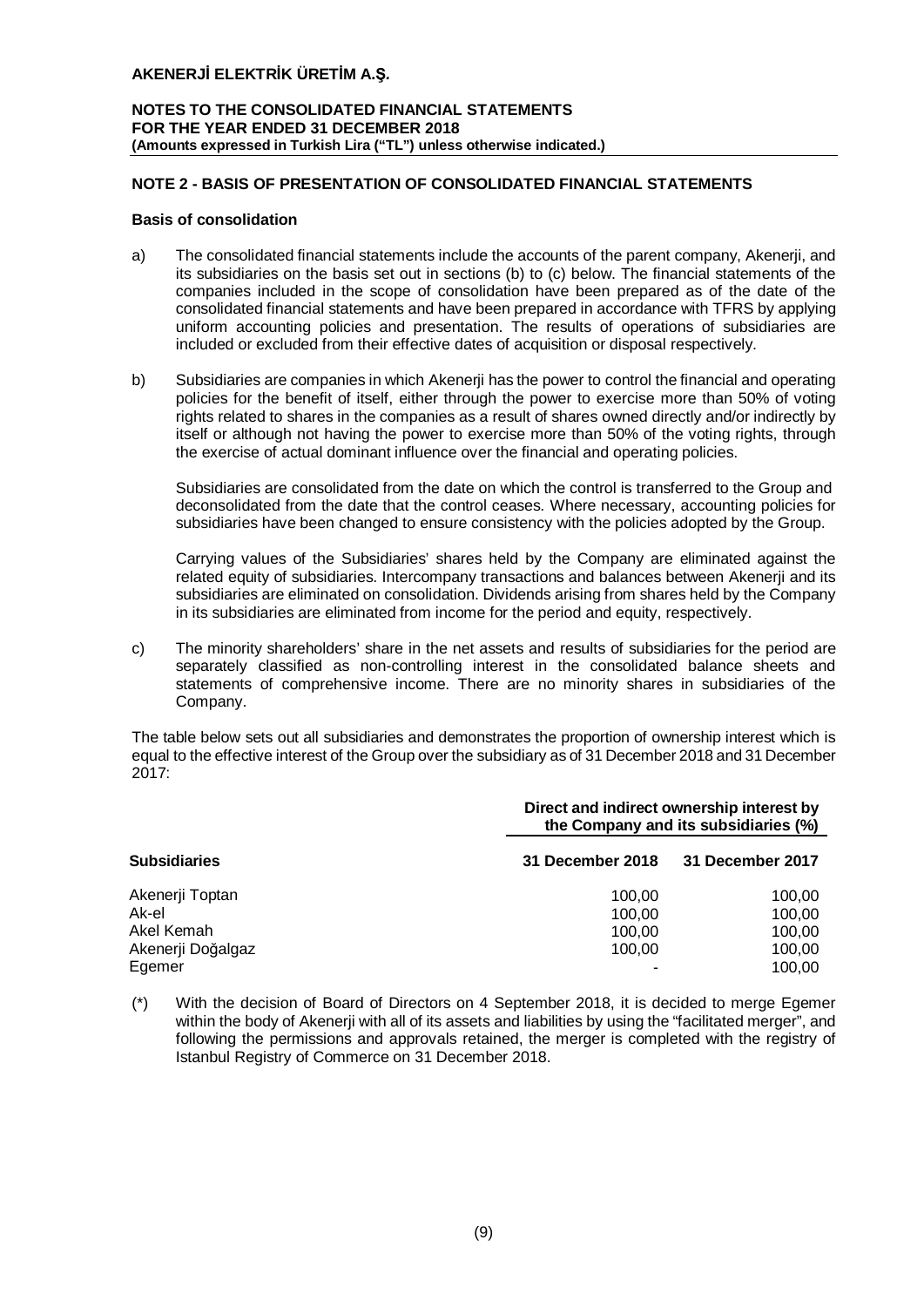## **NOTES TO THE CONSOLIDATED FINANCIAL STATEMENTS FOR THE YEAR ENDED 31 DECEMBER 2018 (Amounts expressed in Turkish Lira ("TL") unless otherwise indicated.)**

## **NOTE 2 - BASIS OF PRESENTATION OF CONSOLIDATED FINANCIAL STATEMENTS (Continued)**

## **2.2 The new standards, amendments and interpretations**

The accounting policies adopted in preparation of the consolidated financial statements as at 31 December 2018 are consistent with those of the previous financial year, except for the adoption of new and amended TFRS and Turkey Financial Reporting Interpretations Committee's ("TFRIC") interpretations effective as of 1 January 2018.

## **i) The new standards, amendments and interpretations which are effective as at 1 January 2018 are as follows:**

- TFRS 15 Revenue from Contracts with Customers
- TFRS 9 Financial Instruments
- TFRS 4 Insurance Contracts (Amendments)
- TFRIC 22 Foreign Currency Transactions and Advance Consideration
- TFRS 2 -Classification and Measurement of Share-based Payment Transactions (Amendments)
- TAS 40 Investment Property: Transfers of Investment Property (Amendments)
- Annual Improvements to TFRSs 2014-2016 Cycle

The standards, amendments and interpretations did not have a significant impact on the financial position or performance the Group and the impact of transition to TFRS 15 - Revenue from Contracts with Customers and TFRS 9 - Financial Instruments is provided at Note 2.3.

## **ii) Standards, amendments and improvements issued but not yet effective and not early adopted**

Standards, interpretations and amendments to existing standards that are issued but not yet effective up to the date of issuance of the consolidated financial statements are as follows. The Group will make the necessary changes if not indicated otherwise, which will be affecting the consolidated financial statements and disclosures, when the new standards and interpretations become effective.

- TFRS 16 Leases (\*)
- Amendments to TAS 28 "Investments in Associates and Joint Ventures" (Amendments)
- TFRS 10 and TAS 28: Sale or Contribution of Assets between an Investor and its Associate or Joint Venture (Amendments)
- **TFRIC 23 Uncertainty over Income Tax Treatments**
- Annual Improvements 2015–2017 Cycle
- Plan Amendment, Curtailment or Settlement" (Amendments to TAS 19)
- Prepayment Features with Negative Compensation (Amendments to TFRS 9)

The Group is in the process of assessing the impact of the standard on financial position or performance of the Group.

(\*) The Group is planning to adopt TFRS 16 using the simplified modified retrospective approach. The Group will adopt TFRS 16 to the contracts which were previously defined as leasing in accordance with TAS 17 Leases and TFRIC 4 Determining Whether an Arrangement Contains a Lease. Accordingly, the Group will not apply TFRS 16 to the contracts which were not previously defined as leasing in accordance with TAS 17 and TFRIC 4. The impact of the transition to TFRS 16 on the consolidated statement of financial position of the Group as an increase on intangible assets (use of rights) and finance lease liability is estimated to approximate TL 3.423.198 as of 31 December 2018.

## **iii) The new standards, amendments and interpretations that are issued by the International Accounting Standards Board ("IASB") but not issued by POA**

- IFRS 17 The new Standard for insurance contracts
- Definition of a Business (Amendments to IFRS 3)
- Definition of Material (Amendments to IAS 1 and IAS 8)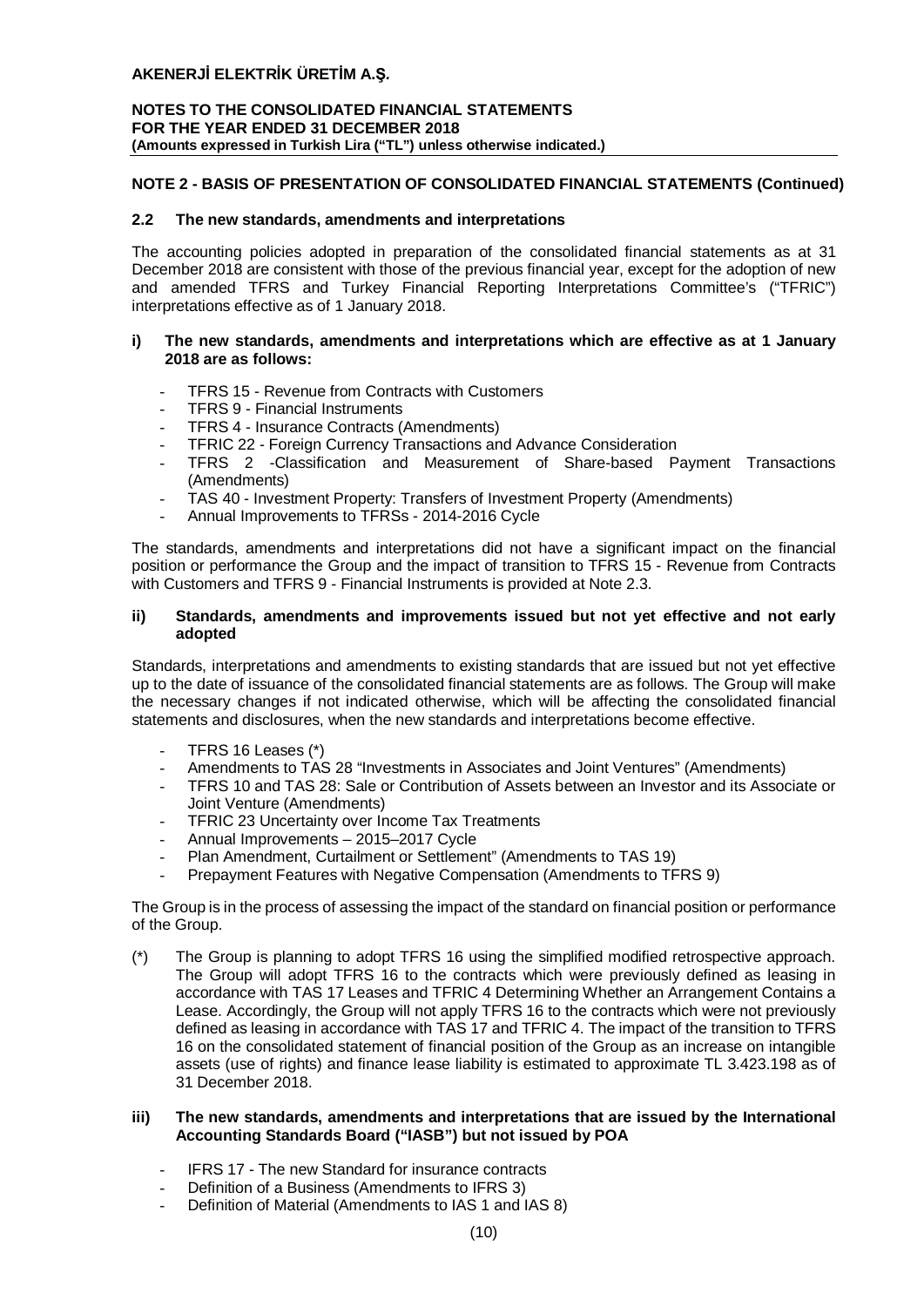## **NOTES TO THE CONSOLIDATED FINANCIAL STATEMENTS FOR THE YEAR ENDED 31 DECEMBER 2018 (Amounts expressed in Turkish Lira ("TL") unless otherwise indicated.)**

## **NOTE 2 - BASIS OF PRESENTATION OF CONSOLIDATED FINANCIAL STATEMENTS (Continued)**

The Group is in the process of assessing the impact of the standard on the financial position and performance of the the Group. The Group will make the necessary changes to its consolidated financial statements after the new standards and interpretations are issued and become effective.

## **2.3 Restatement and errors in the accounting policies and estimates**

Any change in the accounting policies resulted from the first time adoption of a new standard is made either retrospectively or prospectively in accordance with the transition requirements. Changes without any transition requirement, material changes in accounting policies or material errors are corrected, retrospectively by restating the prior period consolidated financial statements. If changes in accounting estimates are related to only one period, they are recognised in the period when changes are applied; if changes in estimates are related to future periods, they are recognized both in the period where the change is applied and future periods prospectively.

## - *Transition to TFRS 15 "Revenue from Contracts with Customers"*

The performance obligations of the Group in accordance with TFRS 15 "Revenue from Contracts with Customers" which replaces TAS 18, consists of electricity sales and electricity sales related side services provided. The electricity sold is transferred to the customer by the electricity transmission lines. The customer consumes the economic benefit of the performance obligation of the Company at the same time it is transferred. Revenue of the electricity sold and electricity sales related side services provided are recognized at the time of the delivery. Considering the operations of the Group, TFRS 15, did not have any significant impact on the financial position and financial performance of the Group.

- *Transition to TFRS 9 "Financial instruments"*

The Group has applied TFRS 9 "Financial instruments" which replaces TAS 39 on 1 January 2018. TFRS 9 includes the classification and measurement of financial assets and liabilities and the expected credit risk model which replaces incurred credit risk model. The effect of the transition to TFRS 9 did not have any significant impact on the consolidated financial statements of the Group as at 1 January 2018.

Changes related to the classification of financial assets and liabilities are as follows and these changes in the classification do not result in changes in measurement of assets.

|                                    | <b>Original classification</b>      | <b>New classification</b>       |
|------------------------------------|-------------------------------------|---------------------------------|
| <b>Financial assets</b>            | under TAS 39                        | under TFRS 9                    |
| Cash and cash equivalents          | Loans and receivables               | Amortised cost                  |
| Trade receivables                  | Loans and receivables               | Amortised cost                  |
|                                    | Fair value through statement of     | Fair value through statement of |
| Derivative instruments             | profit or loss                      | profit or loss                  |
|                                    |                                     | Fair value through other        |
| Financial assets (*)               | Available for sale financial assets | comprehensive income            |
|                                    |                                     |                                 |
|                                    |                                     |                                 |
|                                    | <b>Original classification</b>      | <b>New classification</b>       |
| <b>Financial liabilities</b>       | under TAS 39                        | under TFRS 9                    |
|                                    | Fair value through statement of     | Fair value through statement of |
| Derivative instruments             | profit or loss                      | profit or loss                  |
| <b>Borrowings</b>                  | Amortised cost                      | Amortised cost                  |
| <b>Financial lease liabilities</b> | Amortised cost                      | Amortised cost                  |

(\*) Financial assets carried at cost due to the lack of fair value information in accordance with TAS 39 are carried at their fair values in accordance with TFRS 9 since the fair value of financial assets approximate into their costs.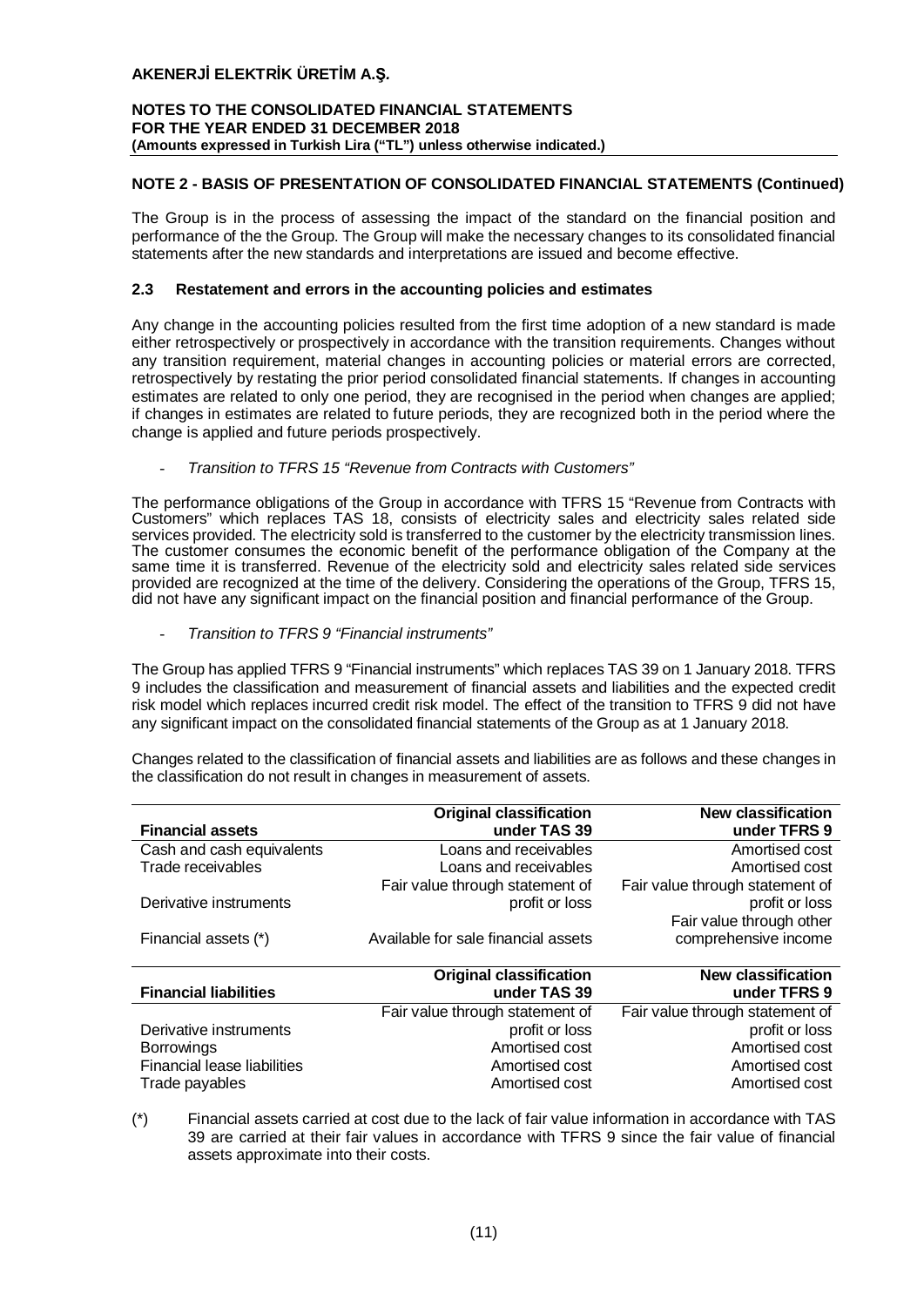## **NOTES TO THE CONSOLIDATED FINANCIAL STATEMENTS FOR THE YEAR ENDED 31 DECEMBER 2018 (Amounts expressed in Turkish Lira ("TL") unless otherwise indicated.)**

## **NOTE 2 - BASIS OF PRESENTATION OF FINANCIAL STATEMENTS (Continued)**

## **2.4 Summary of significant accounting policies**

Significant accounting policies adopted in the preparation of consolidated financial statements are summarized below:

#### **Financial assets**

#### *Classification and measurement:*

Group classified its financial assets in three categories as financial assets carried at amortized cost, financial assets carried at fair value though profit of loss, financial assets carried at fair value though other comprehensive income. Classification is performed in accordance with the business model determined based on the purpose of benefits from financial assets and expected cash flows. Management performs the classification of financial assets at the acquisition date.

## **(a) Financial assets carried at amortised cost**

Assets that are held for collection of contractual cash flows where those cash flows represent solely payments of principal and interest, whose payments are fixed or predetermined, which are not actively traded and which are not derivative instruments are measured at amortized cost. They are included in current assets, except for maturities more than12 months after the balance sheet date. Those with maturities more than 12 months are classified as non-current assets. Financial assets of the Group carried at amortized cost comprised of "trade receivables", "other receivables" and "cash and cash equivalents" in the statement of financial position.

## *i. Trade and other receivables*

Trade and other receivables that are created by the Group by way of providing goods or services directly to a debtor are carried at amortized cost. Receivables with short-term maturities which have no predefined interest rate are measured at the original invoice amount unless the effect of imputed interest is significant.

## *ii. Cash and cash equivalents*

Cash and cash equivalents includes cash in hand, deposits held at call with banks, other short-term highly liquid investments with original maturities of three months or less. For the purpose of consolidated statements of cash flows, cash and cash equivalents includes cash and cash equivalents with original maturities less than three months, excluding the interest accruals. If any provision provided to the cash and cash equivalents as a result of a specific events, Group measures expected credit loss from these cash and cash equivalents by the life-time expected credit loss. The calculation of expected credit loss is performed based on the past experience of the Group and its expectations for the future indications.

## *Impairment*

Group has applied simplified approach and used impairment matrix for the calculation of impairment on its receivables carried at amortized cost on its consolidated financial statements. In accordance with this method, if any provision provided to the trade receivables as a result of a specific events, the Group measures expected credit loss from these receivables by the life-time expected credit loss. The calculation of expected credit loss is performed based on the past experience of the Group and its expectation based on the macroeconomic indications.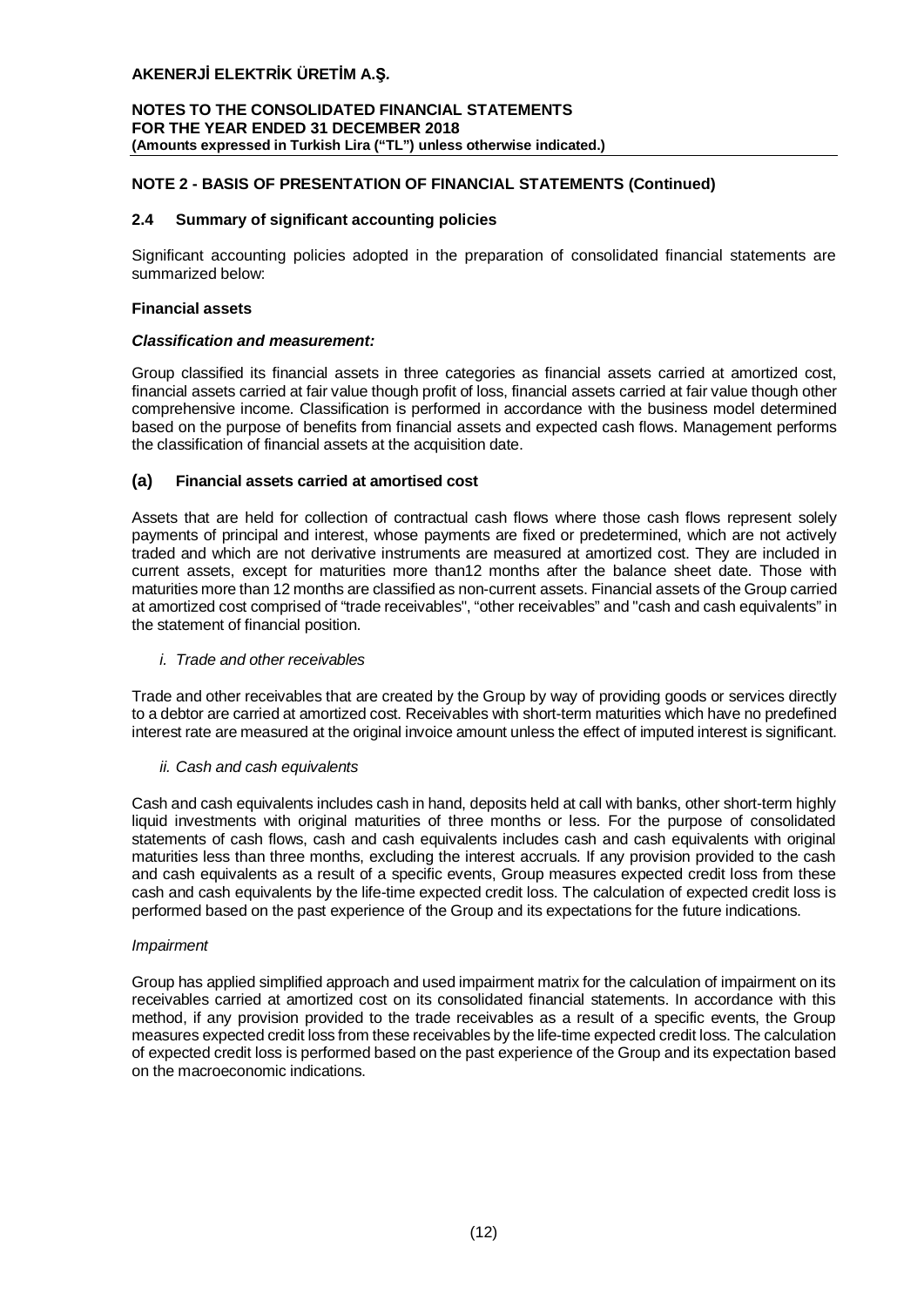## **NOTES TO THE CONSOLIDATED FINANCIAL STATEMENTS FOR THE YEAR ENDED 31 DECEMBER 2018 (Amounts expressed in Turkish Lira ("TL") unless otherwise indicated.)**

## **NOTE 2 - BASIS OF PRESENTATION OF FINANCIAL STATEMENTS (Continued)**

## **(b) Financial assets carried at fair value**

Assets that are held by the management for collection of contractual cash flows and for selling the financial assets are measured at their fair value. If the management do not plan to dispose these assets in 12 months after the balance sheet date, they are classified as non-current assets. The Group make a choice for the equity instruments during the initial recognition and elect profit or loss or other comprehensive income for the presentation of fair value gain and loss:

## *i) Financial assets carried at fair value through profit or loss*

Financial assets carried at fair value through profit or loss comprise of "derivative financial instruments" in the statement of financial position. Derivative financial instruments are recognized as asset when the fair value of the instrument is positive, as liability when the fair value of the instrument is negative. Group's financial instruments at fair value through profit or loss consist of forward contracts and currency swaps.

## - *Derivatives held for trading*

Derivatives are initially recognized at fair value on the date a derivative contract is entered into and are subsequently remeasured to their fair value at the end of each reporting period.

The fair value of forward contracts calculated by calculating forward exchange rate, for remainder of agreement related foreign currency's prevailed market interest rate, and comparing it to reporting date forward exchange rate.

Forward exchange contracts are recorded as assets or liabilities in the balance sheet, respectively, depends on whether their fair values are positive or negative. Gains and losses arising from changes in the fair value of forward exchange contracts are recognized as income and expense in the income statement.

## *ii) Financial assets carried at fair value through other comprehensive income*

Financial assets carried at fair value through other comprehensive income comprise of "financial assets" in the statement of financial position. Gains or losses on a financial asset carried at fair value through other comprehensive income is recognized in other comprehensive income under the scope of hedge accounting. The Group's financial assets carried at fair value through other comprehensive income consist of interest rate swaps. When the financial assets carried at fair value through other comprehensive income are sold, fair value gain or loss classified in other comprehensive income is classified to retained earnings.

## - *Derivatives held for hedging*

Derivatives are initially recognized at fair value on the date a derivative contract is entered into and are subsequently remeasured to their fair value at the end of each reporting period. The accounting for subsequent changes in fair value depends on whether the derivative is designated as a hedging instrument, and if so, the nature of the item being hedged. The derivative instruments of the Group consists of interest rate swap and foreign currency forward contracts.

The Group presents gains and losses related to effective hedge accounting as " gains/(losses) on cash flow hedging " under equity. The gain or loss related to these transactions, which are accounted for as equity items if the commitment to be protected from financial liability or future probable transaction becomes an asset or liability, is included in the cost or book value of the related asset or liability. Profit/loss that are included in the carrying amount of the hedging instrument or in the carrying amount of the hedging instrument are reflected in the consolidated statement of profit or loss.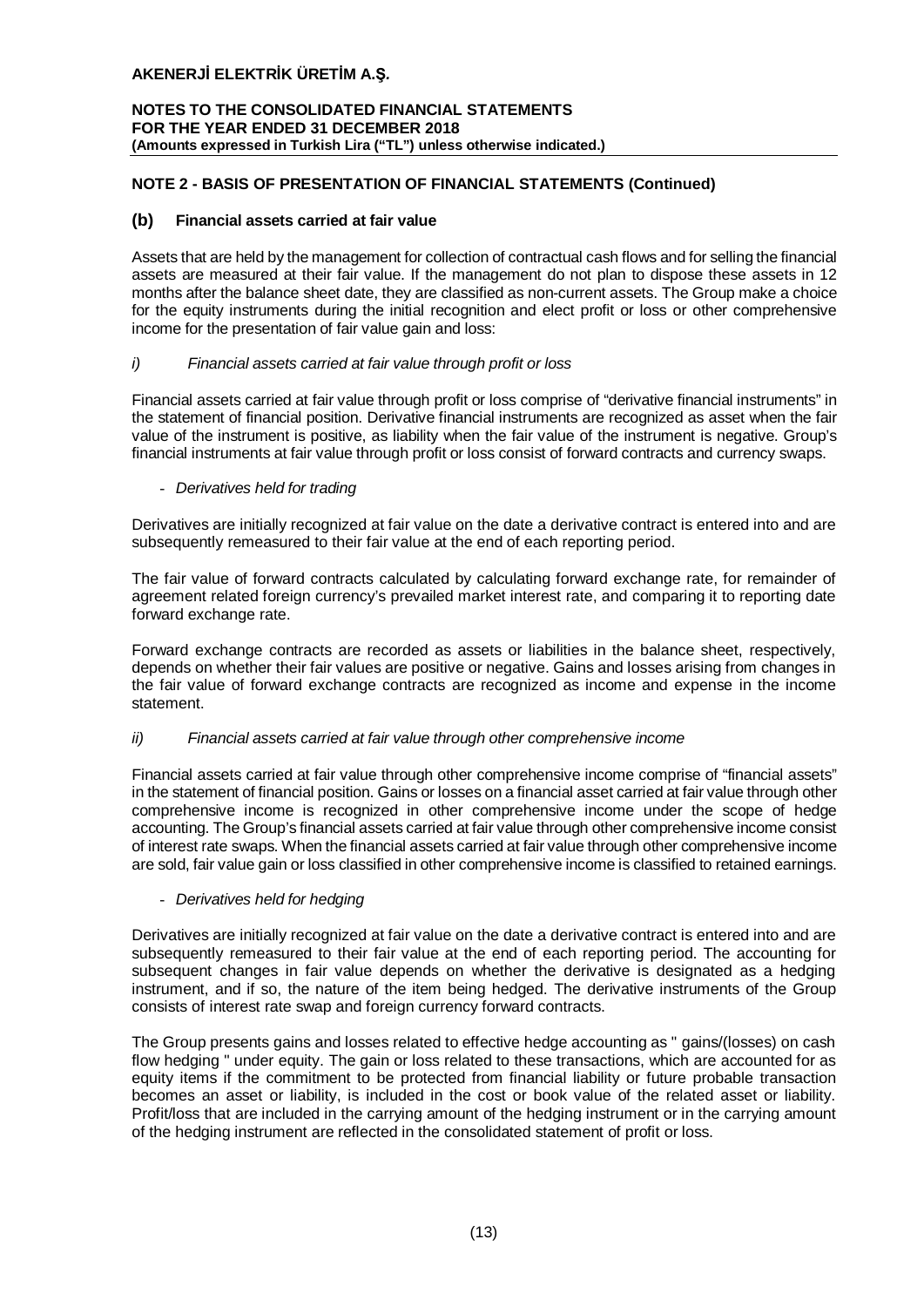## **NOTES TO THE CONSOLIDATED FINANCIAL STATEMENTS FOR THE YEAR ENDED 31 DECEMBER 2018 (Amounts expressed in Turkish Lira ("TL") unless otherwise indicated.)**

## **NOTE 2 - BASIS OF PRESENTATION OF FINANCIAL STATEMENTS (Continued)**

When a hedging instrument expires or is sold, or when a hedge no longer meets the criteria for hedge accounting any cumulative gain or loss existing in equity at that time remains in equity and is recognized when the forecast transaction is ultimately recognized in the statement of income. When a stipulated transaction or a transaction that will possibly be executed in the future is realized, it is accounted in the profit or loss statement, or if it is foreseen that it will not be realized, accumulated income and expense regarding the transaction are accounted in the financial statements by amortizing over the terms of the interest rate swap agreement.

## **Financial liabilities**

Non-derivative financial liabilities of the Group comprised of "borrowings", "trade payables" and "other payables" in the statement of financial position.

## *i. Borrowings*

Borrowings are initially recognized at fair value, net of transaction costs incurred. Borrowings are subsequently measured at amortized cost. Any difference between the proceeds (net of transaction costs) and the redemption amount is recognized in profit or loss over the period of the borrowings using the effective interest method. Fees paid on the establishment of loan facilities are recognized as transaction costs of the loan to the extent that it is probable that some or all of the facility will be drawn down. In this case, the fee is deferred until the draw down occurs. To the extent there is no evidence that it is probable that some or all of the facility will be drawn down, the fee is capitalized as a prepayment for liquidity services and amortized over the period of the facility to which it relates.

Borrowings are derecognised from the balance sheet when the obligation specified in the contract is discharged, cancelled or expired.

In the case of a financial liability modification, any costs or fees occurred regarding these liabilities is deducted from the carrying amount of the liability and amortized during the terms of the modificated loan agreement by being.

If financing costs arising from the loans are associated with acquisition or construction of qualifying assets, they are included in cost value of qualifying assets. Qualifying assets refer to assets which require a long time to be available for use or sales as intended. Other borrowing costs are accounted in statement of profit or loss in the period they occur.

## *ii. Trade and other payables*

Trade and other payables are recognized initially at fair value and subsequently measured at amortized cost using the effective interest method.

## **Recognition and de-recognition of financial instruments**

All purchases and sales of financial assets are recognized on the trade date i.e. the date that the Group commits to purchase or to sell the asset. These purchases or sales are the purchases or sales generally require delivery of assets within the time frame generally established by regulation or convention in the market place.

A financial asset (or, where applicable a part of a financial asset or part of a group of similar financial assets) is derecognized where:

- (a) the rights to receive cash flows from the asset have expired
- (b) the Group retains the right to receive cash flows from the asset, but has assumed an obligation to pay them in full without material delay to a third party under a "pass-through" arrangement; or
- (c) the Group has transferred its rights to receive cash flows from the asset and either (a) has transferred substantially all the risks and rewards of the asset, or (b) has neither transferred nor retained substantially all the risks and rewards of the asset, but has transferred control of the assets.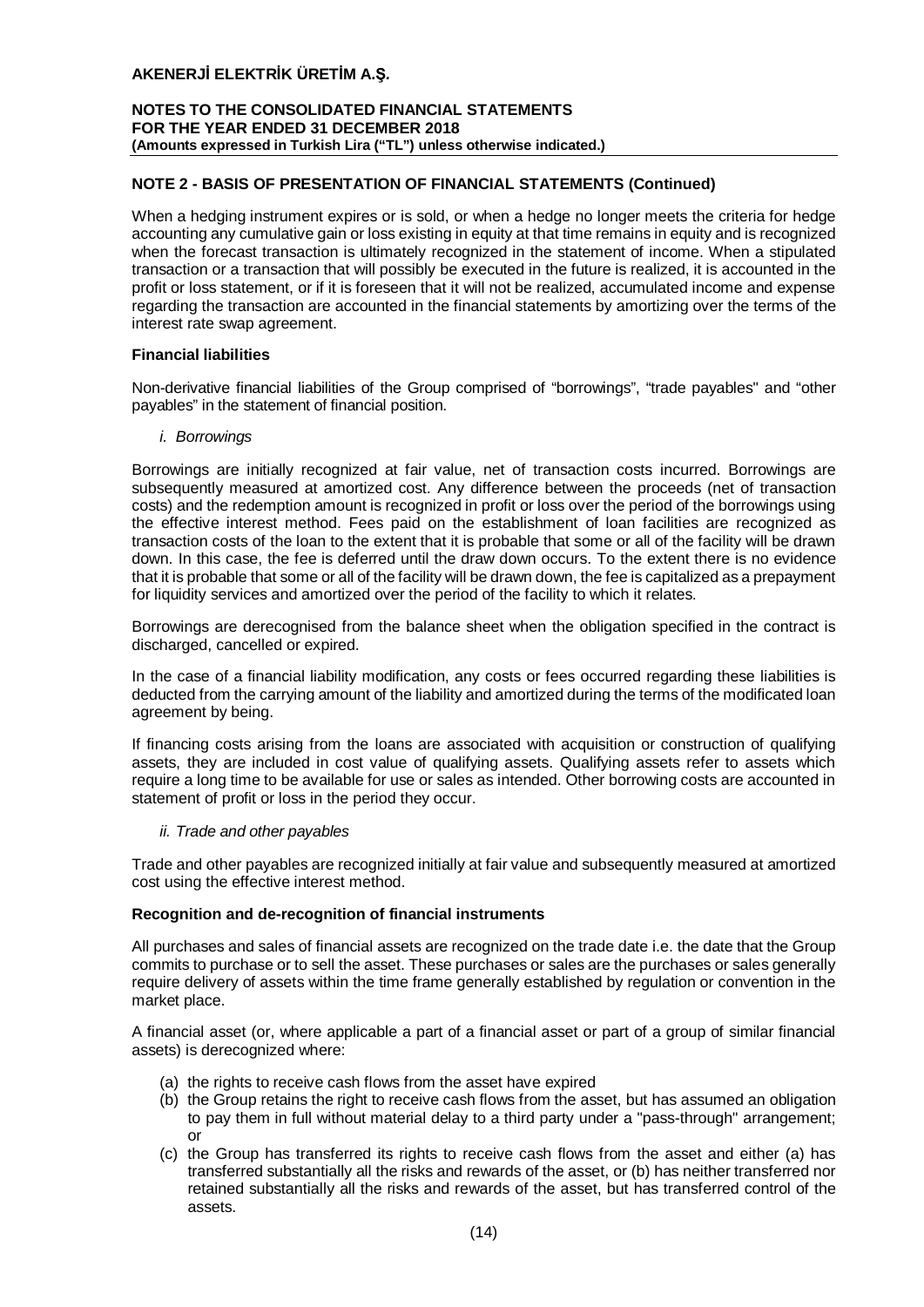## **NOTES TO THE CONSOLIDATED FINANCIAL STATEMENTS FOR THE YEAR ENDED 31 DECEMBER 2018 (Amounts expressed in Turkish Lira ("TL") unless otherwise indicated.)**

## **NOTE 2 - BASIS OF PRESENTATION OF FINANCIAL STATEMENTS (Continued)**

Where the Group has transferred its rights to receive cash flows from an asset and has neither transferred nor retained substantially all the risks and rewards of the asset nor transferred control of the asset, the asset is recognized to the extent of the Group's continuing involvement in the consolidated financial statements.

A financial liability is derecognized when the obligation under the liability is discharged or cancelled or expires.

#### **Leases**

#### *i) Finance leasing*

Assets acquired under finance lease agreements are capitalized at the inception of the lease at the fair value of the leased asset, net of grants and tax credits receivable, or at the present value of the lease payment, whichever is the lower. Lease payments are treated as comprising capital and interest elements, the capital element is treated as reducing the capitalized obligation under the lease and the interest element is charged as expense to the consolidated statement of profit or loss. Depreciation on the relevant asset is also charged to the consolidated statement of profit or loss over its useful life.

#### *ii) Operational leasing*

Leases where a significant portion of the risks and rewards of ownership are retained by the lessor are classified as operating leases. Payments made under operating leases are charged to the statement of profit or loss on a straight-line basis over the period of the lease.

## **Revenue recognition**

Group recognizes revenue when the goods or services is transferred to the customer and when performance obligation is fulfilled. Goods is counted to be transferred when the control belongs to the customer.

Group recognizes revenue based on the following five main principles:

- (a) Identification of customer contracts
- (b) Identification of performance obligations
- (c) Determination of transaction price in the contract
- (d) Allocation of price to performance obligations
- (e) Recognition of revenue when the performance obligations are fulfilled

Group recognizes revenue from its customers only when all of the following criteria are met:

- (a) The parties to the contract have approved the contract (in writing, orally or in accordance with other customary business practices) and are committed to perform their respective obligations,
- (b) Group can identify each party's rights regarding the goods or services to be transferred,
- (c) Group can identify the payment terms for the goods or services to be transferred;
- (d) The contract has commercial substance,
- (e) It is probable that Group will collect the consideration to which it will be entitled in exchange for the goods or services that will be transferred to the customer. In evaluating whether collectability of an amount of consideration is probable, an entity shall consider only the customer's ability and intention to pay that amount of consideration when it is due.

At the contract inception date, the Group evaluates the goods and services committed to be provided to the customer based on the contract and identifies each commitment as a separate performance obligation. In addition to that, the Group determines whether it satisfies the performance obligation over time or satisfies the performance obligation at a point in time.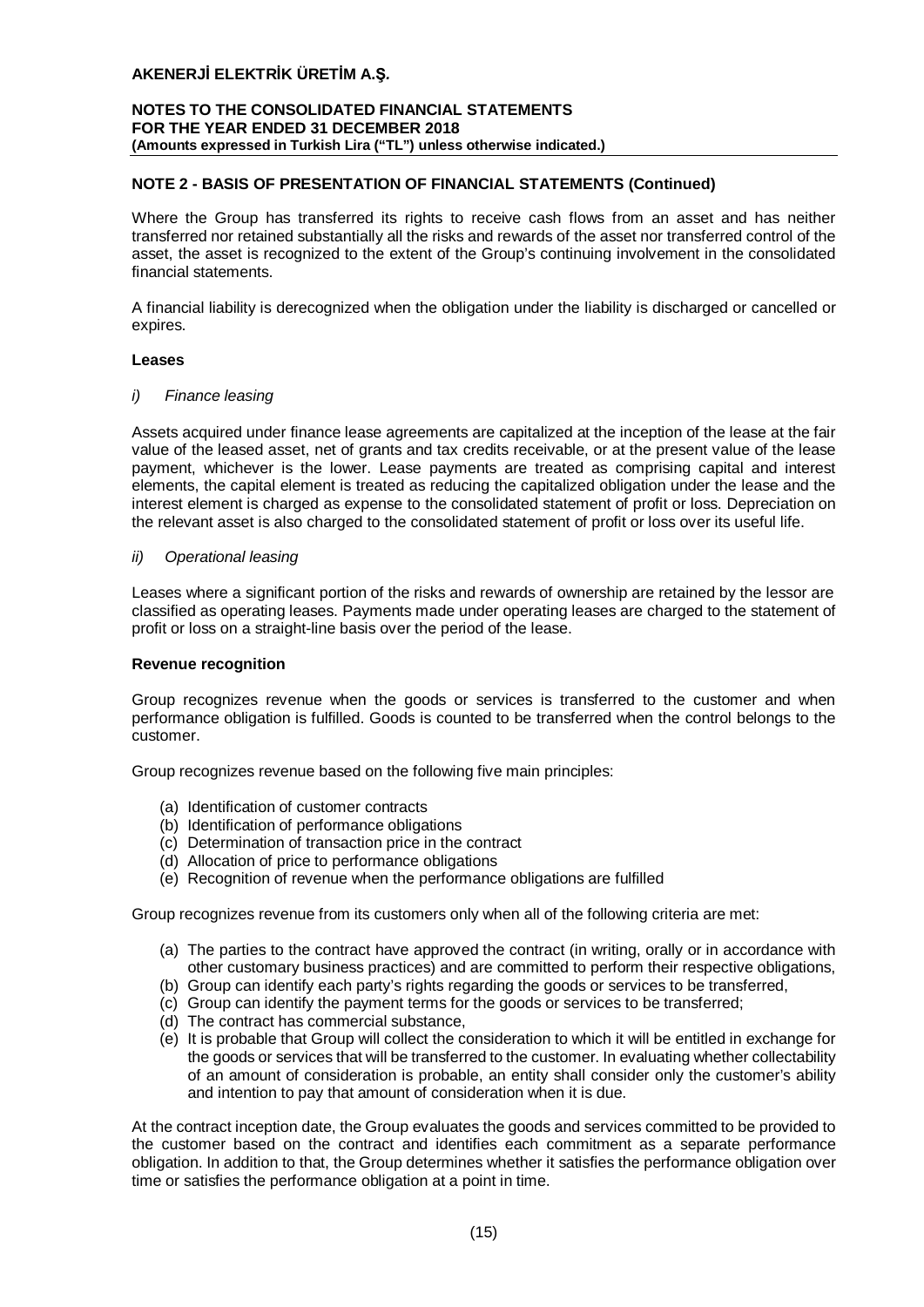## **NOTES TO THE CONSOLIDATED FINANCIAL STATEMENTS FOR THE YEAR ENDED 31 DECEMBER 2018 (Amounts expressed in Turkish Lira ("TL") unless otherwise indicated.)**

## **NOTE 2 - BASIS OF PRESENTATION OF FINANCIAL STATEMENTS (Continued)**

When another party is involved in providing goods or services to a customer, the group determines whether the nature of its promise is a performance obligation to provide the specified goods or services itself or to arrange for the other party to provide those goods or services. The group is a principal if it controls a promised good or service before the group transfers the good or service to a customer. When a group that is a principal satisfies a performance obligation, it recognizes as revenue the gross amount of consideration which it expects to be entitled to in exchange for those goods or services. The group is an agent if its performance obligation is to arrange for the provision of goods or services by another party and in such a position, the Group does not recognize the revenue of the consideration at gross amount.

The Group determines the transaction price in accordance with contract terms and customs of trade. Transaction price is the amount of consideration which is expected to be entitled in exchange for transferring promised goods or services to a customer, excluding amounts collected on behalf of third parties.

The performance obligations of the Group in accordance with TFRS 15 "Revenue from Contracts with Customers" which replaces TAS 18, consists of electricity sales and electricity sales related ancillary services provided. The electricity sold is transferred to the customer by the electricity transmission lines. The customer consumes the economic benefit of the performance obligation of the Group at the same time it is transferred. Revenue of the electricity sold and electricity sales related side services provided are recognized at the time of the delivery.

#### **Foreign currency transactions**

Transactions in foreign currencies during the period have been translated at the exchange rates prevailing at the dates of the transactions. Monetary assets and liabilities denominated in foreign currencies have been translated into TL at the exchange rates prevailing at the balance sheet dates. Exchange gain or losses arising from the settlement and translation of foreign currency items have been included under financial income/ expenses and other operating income/ expenses in the consolidated statements of profit or loss..

## **Inventories**

Inventories are valued at the lower of cost or net realizable value less costs to sell. Cost of inventories is comprised of the purchase cost and the cost of bringing inventories into their present location and condition. Inventories comprise of spare parts, lubricants and chemical materials required for the maintenance of the machines and equipments, and expensed as they are used. The cost of inventories is determined using the moving weighted average method.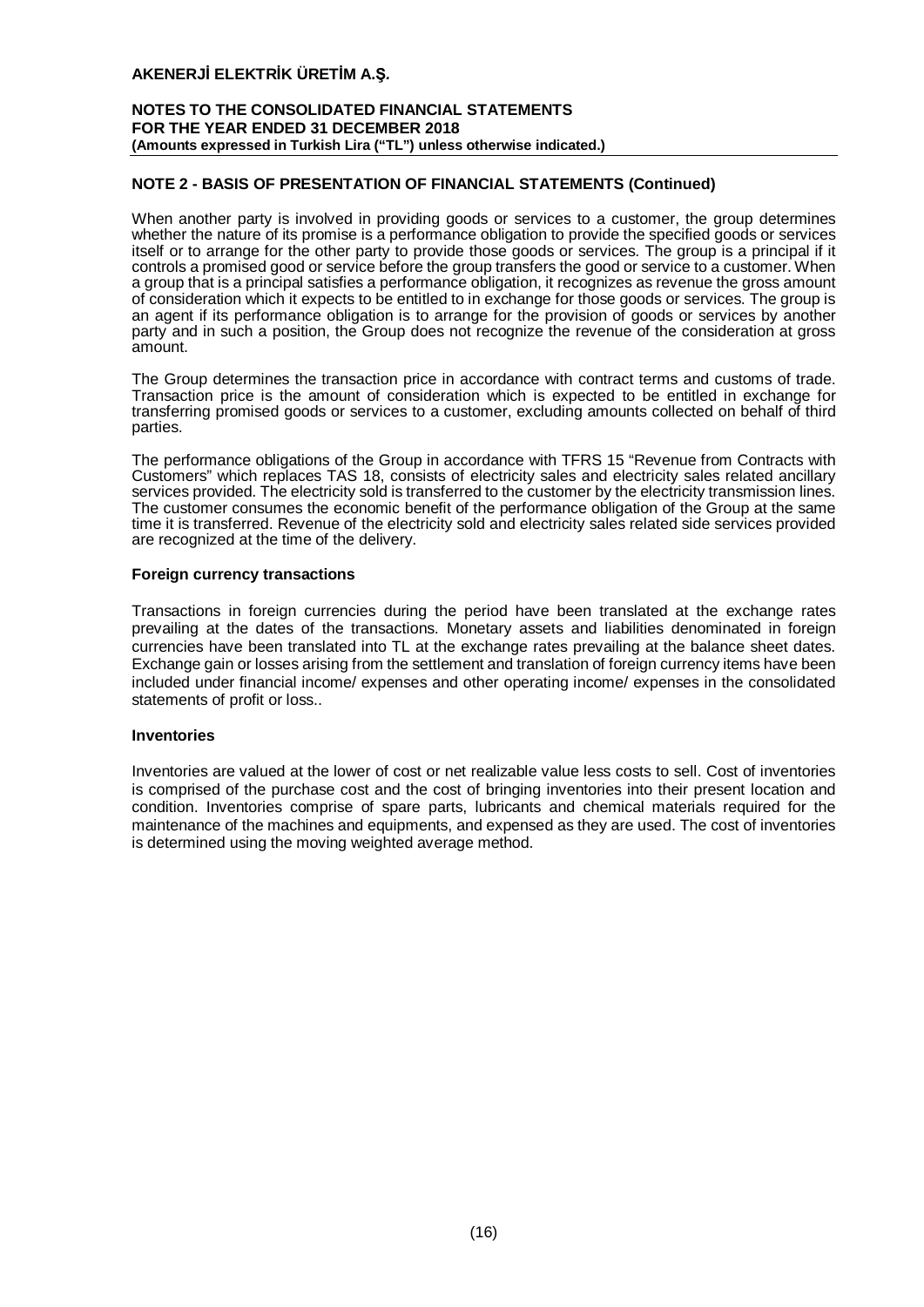## **NOTES TO THE CONSOLIDATED FINANCIAL STATEMENTS FOR THE YEAR ENDED 31 DECEMBER 2018 (Amounts expressed in Turkish Lira ("TL") unless otherwise indicated.)**

## **NOTE 2 - BASIS OF PRESENTATION OF FINANCIAL STATEMENTS (Continued)**

## **Related parties**

If one of the below listed criteria exists the party is regarded as related with the Group:

- a) Directly, or indirectly through one or more intermediaries, the party:
	- i) controls, is controlled by, or is under common control with, the Group (this includes parents, subsidiaries and fellow subsidiaries);
	- ii) has an interest in the Group that gives it significant influence over the Group; or
	- iii) has joint control over the Group:
- b) The party is an associate of the Group;
- c) The party is a joint venture in which the Group is a venture;
- d) The party is member of the key management personnel of the Group or its parent;
- e) The party is a close member of the family of any individual referred to in (a) or (d);
- f) The party is an entity that is controlled, jointly controlled or significantly influenced by, or for which significant voting power in such entity resides with, directly or indirectly, any individual referred to In  $(d)$  or  $(e)$ ; or
- g) The party has a post-employment benefit plan for the benefit of employees of the Group, or of an entity that is a related party of the Group.

Related party transactions are transfer of resources or obligations between related parties, regardless of whether a price is charged. A number of transactions are entered into with related parties in the normal course of business.

## **Property, plant and equipment**

The Group, has chosen the revaluation method among application methods mentioned under IAS 16 for lands, land improvements, buildings, machinery and equipments belonging its power plants commencing from 31 December 2015. As at 31 December 2017, the Group used as a base fair value determined an independent valuation company licensed by CMB for lands, land improvements, buildings, machinery and equipments. Motor vehicles are presented on consolidated financial statements at their carrying amounts. Fair value of land, land improvements, buildings, machinery and equipments are subjected to valuation is determined by using "Income Approach - discounted cash flow analysis".

Increase in property, plant and equipments due to the revaluation are credited after netting of the deferred tax effect in "increase on revaluation of property, plant and equipment" account under shareholders' equity in the balance sheet. The difference between amortisation (reflected in income statement) calculated by the carried amounts of revalued assets and amortisation calculated by the acquisition costs of these assets is transferred to "retained earnings/(losses) account from the "increase on revaluation of property, plant and equipment" account after netting of the deferred tax effect on a yearly basis. The same method is also applicable for disposals of property, plant and equipment .

The frequency of revaluations depends upon the changes in fair values of the items of property, plant and equipment being revalued. When the fair value of a revalued asset differs materially from its carrying amount, a further revaluation is performed.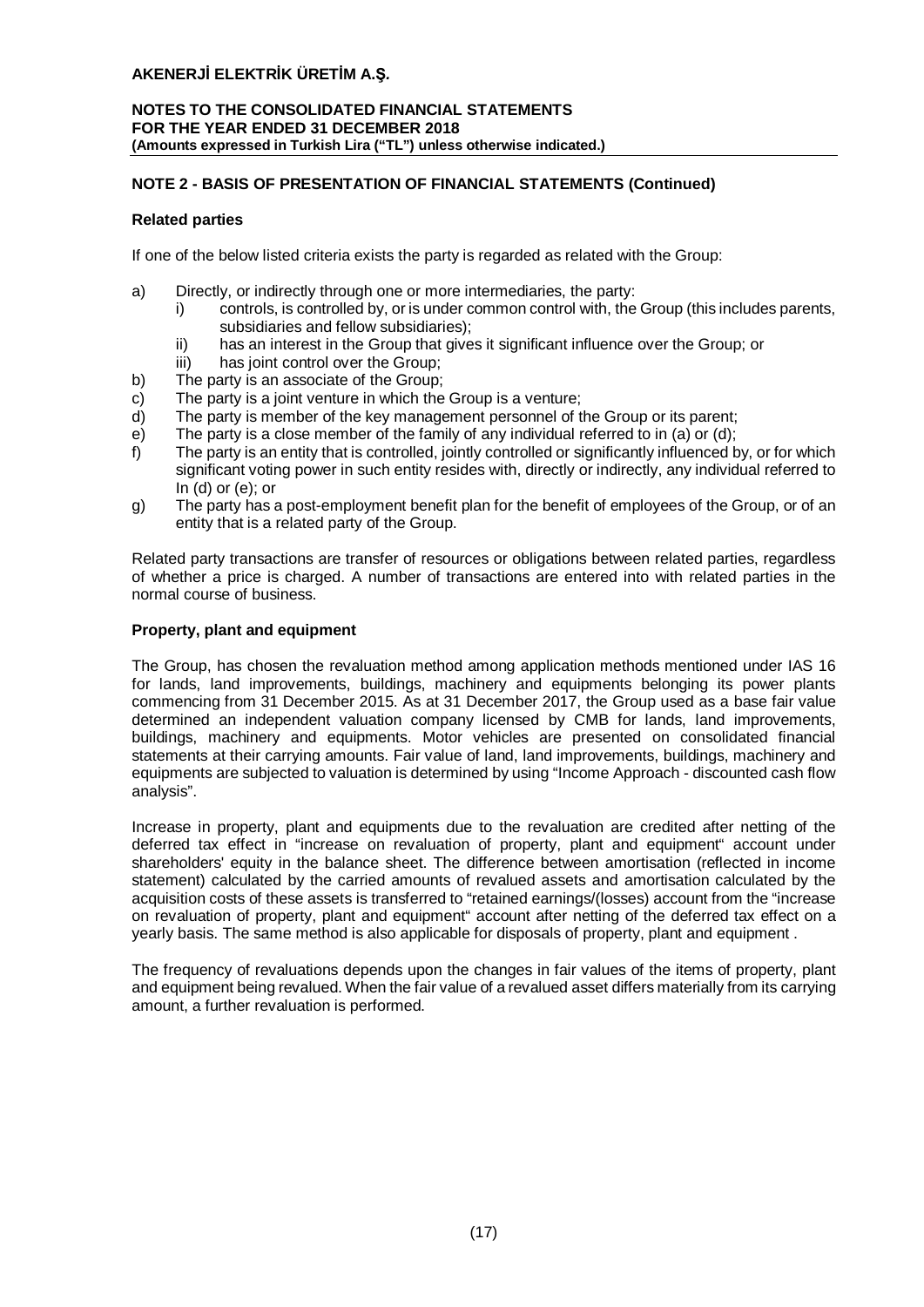#### **NOTES TO THE CONSOLIDATED FINANCIAL STATEMENTS FOR THE YEAR ENDED 31 DECEMBER 2018 (Amounts expressed in Turkish Lira ("TL") unless otherwise indicated.)**

## **NOTE 2 - BASIS OF PRESENTATION OF FINANCIAL STATEMENTS (Continued)**

Land is not depreciated as it is deemed to have an indefinite useful life. Depreciation is provided on restated costs of property, plant and equipment using the straight-line method based on the estimated useful lives of the assets. The useful lives of assets are presented below:

|                         | Years     |
|-------------------------|-----------|
| <b>Buildings</b>        | $33 - 50$ |
| Land improvements       | $8 - 46$  |
| Machinery and equipment | $2 - 40$  |
| Motor vehicles          | $4 - 8$   |
| Furniture and fixtures  | $3 - 49$  |
| Leasehold improvements  | $5 - 37$  |

The assets' residual values and useful lives are reviewed, and adjusted if appropriate, at the end of each reporting period.

Where the carrying amount of an asset is greater than its estimated recoverable amount, it is written down immediately to its recoverable amount.

Expenses for the repair of property, plant and equipment are normally charged as expense. They are, however, capitalized if they result in an enlargement or substantial improvement of the respective assets.

Gains or losses on disposals of property, plant and equipment which are calculated as the difference between net carrying value and the collections made are included in the related income and expense accounts, as appropriate.

## **Intangible assets**

Intangible assets are carried at restated cost less accumulated depreciation and impairment losses. Intangible assets are carried at cost less accumulated depreciation and impairment losses. Intangible assets comprise licenses and computer softwares.

## *Commercial business licenses*

Commercial business licenses which obtained separately are recorded as cost values. Licenses are amortized on a straight-line basis over their estimated useful lives of 15- 49 years. Commercial business licenses have a limited useful life and are followed up with their future values accumulated amortisation from cost is deducted.

## *Computer softwares*

Computer softwares are recorded at acquisition cost and amortized on a straight-line basis over their estimated useful lives of 3- 15 years. Where an indication of impairment exists, the carrying amount of any intangible assets is assessed and written down immediately to its recoverable amount.

## **Impairment of non-financial assets**

All assets are reviewed for impairment losses including property, plant and equipment and intangible assets whenever events or changes in circumstances indicate that the carrying amount may not be recoverable. An impairment loss is recognized for the amount by which the carrying amount of the asset exceeds its recoverable amount, which is the higher of an asset's net selling price and value in use. Impairment losses are recognized in the statement of comprehensive income.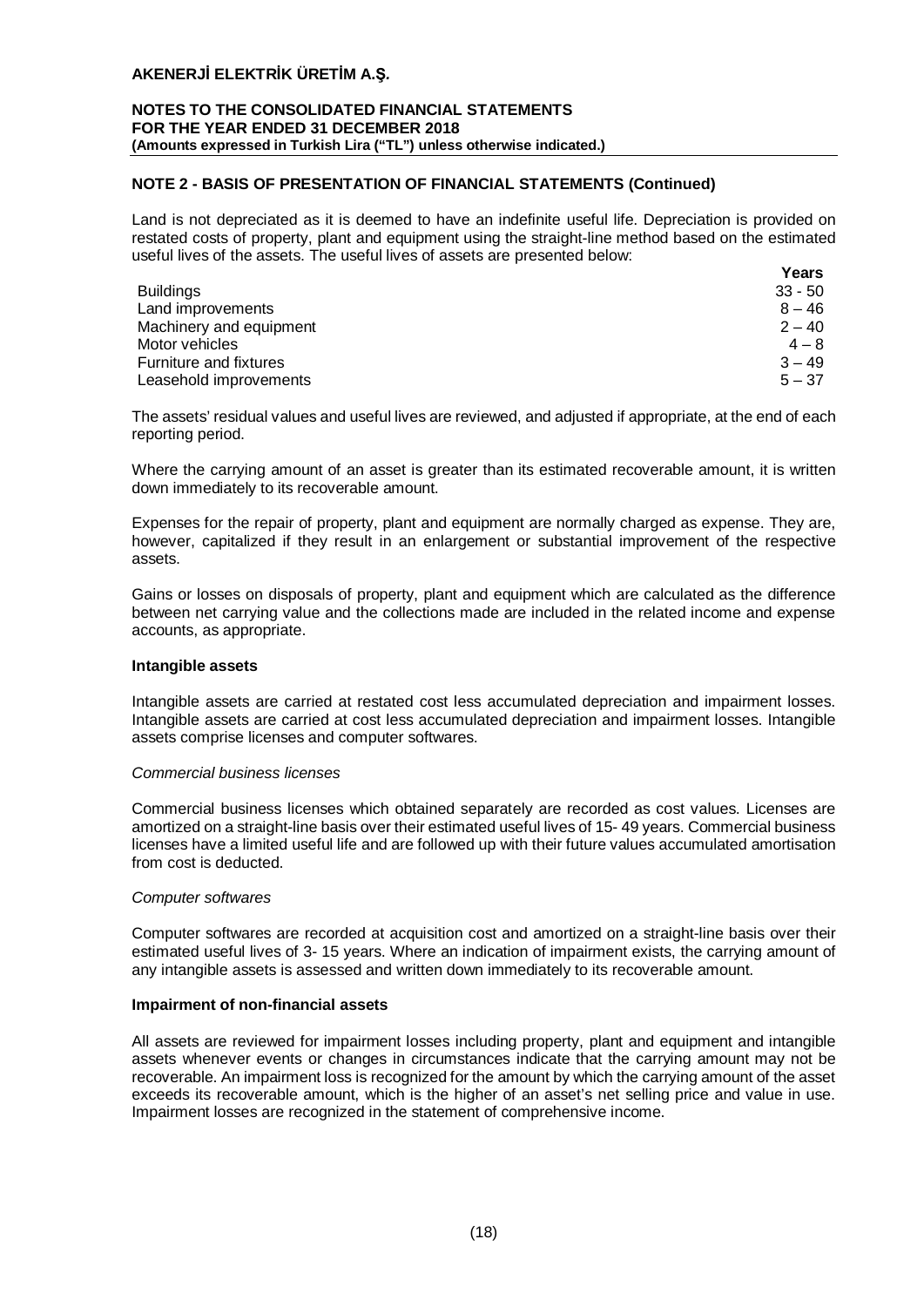## **NOTES TO THE CONSOLIDATED FINANCIAL STATEMENTS FOR THE YEAR ENDED 31 DECEMBER 2018 (Amounts expressed in Turkish Lira ("TL") unless otherwise indicated.)**

## **NOTE 2 - BASIS OF PRESENTATION OF CONSOLIDATED FINANCIAL STATEMENTS (Continued)**

Impairment losses on assets can be reversed, to the extent of previously recorded impairment losses, in cases where increases in the recoverable value of the asset can be associated with events that occur subsequent to the period when the impairment loss was recorded.

## **Provisions, contingent liabilities and assets**

Provisions are recognized when the Group has a present legal or constructive obligation as a result of past events, it is probable that an outflow of resources will be required to settle the obligation, and a reliable estimate of the amount can be made.

Possible assets or obligations that arise from past events and whose existence will be confirmed only by the occurrence or non-occurrence of one or more uncertain future events not wholly within the control of the Group are not included in financial tables and are treated as contingent assets or liabilities.

Contingent assets usually arise from unplanned or other unexpected events that give rise to the possibility of an inflow of economic benefits to the entity. Contingent assets are not recognized in the financial statements since this may result in the recognition of income that may never be realized. A contingent asset is disclosed where an inflow of economic benefit is probable. Contingent assets are assessed continually to ensure that developments are appropriately reflected in the financial statements. If it has become virtually certain that an inflow of economic benefits will arise, the asset and the related income are recognized in the financial statements of the period in which the change occurs.

## **Provisions for employee benefits**

## *Employment termination benefits*

Employment termination benefits, as required by the Turkish Labour Law and the laws applicable in the countries where the subsidiaries operate, represent the estimated present value of the total reserve of the future probable obligation of the Company arising in case of the retirement of the employees, termination of employment without due cause, call for military service, be retired or death upon the completion of a minimum one year service. Provision which is allocated by using defined benefit pension's current value is calculated by using prescribed liability method. Actuarial gains and losses are recognized as other comprehensive income or loss in shareholders' equity in the period in which they arise.

## *Provision for unused vacation rights*

The Group is required to pay to the employee, whose employment is terminated due to any reasons, or to its inheritors, the wage of the deserved and unused vacation rights over the prevailing wage at the date the contract is terminated. Accordingly, the Group recognizes a provision for unused vacation days as a long term employee benefits. Provision for unused vacation days is measured on an undiscounted basis and are expensed as the related service is provided.

#### **Current and deferred taxes**

The tax expense for the year comprises current and deferred tax. Tax is recognized in the statement of profit or loss, except to the extent that it relates to items recognized directly in equity. In such case, the tax is also recognized in shareholders' equity.

The current income tax charge is calculated in accordance with the tax laws enacted or substantively enacted at the balance sheet date and includes adjustments related to previous years' tax liabilities.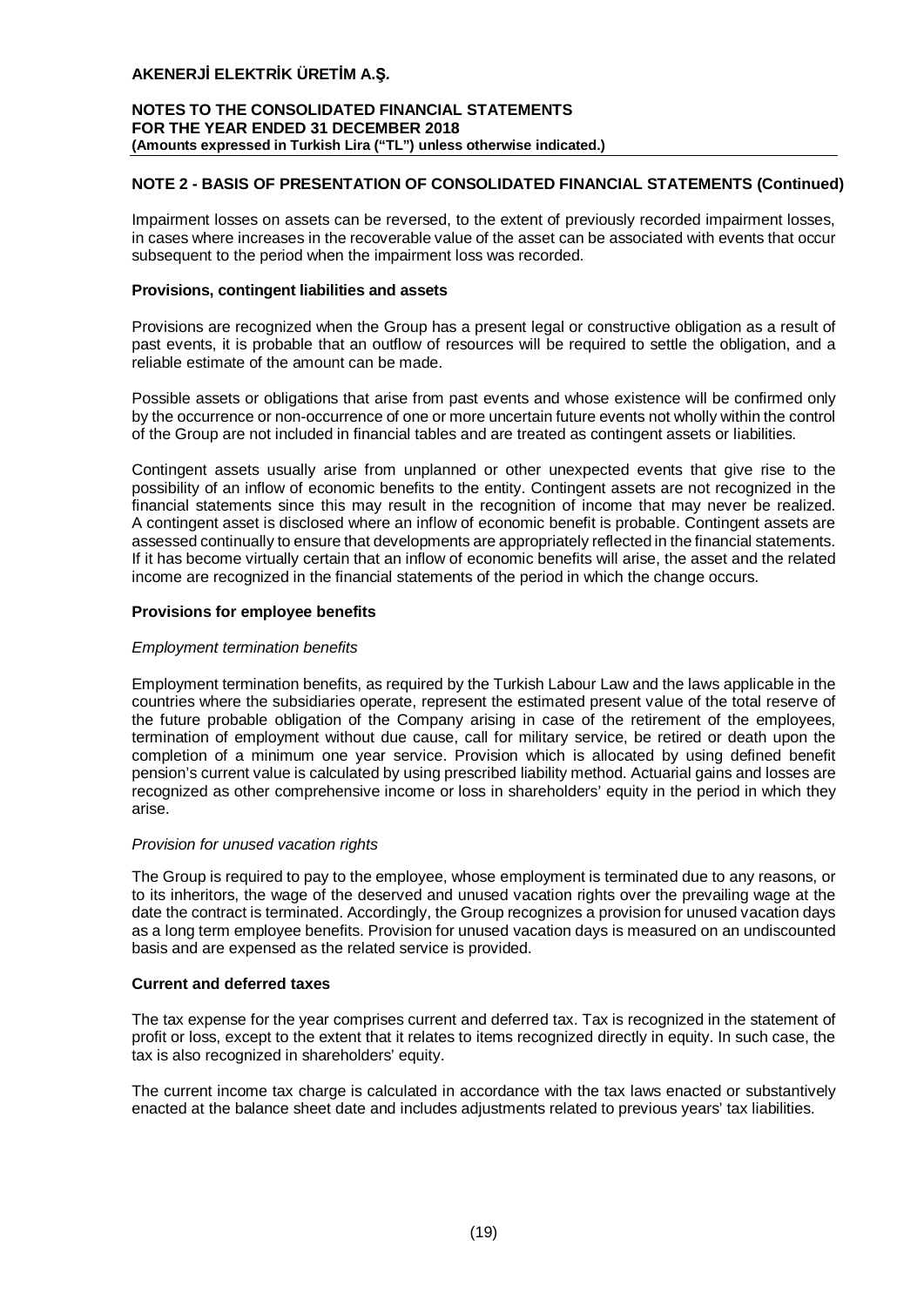## **NOTES TO THE CONSOLIDATED FINANCIAL STATEMENTS FOR THE YEAR ENDED 31 DECEMBER 2018 (Amounts expressed in Turkish Lira ("TL") unless otherwise indicated.)**

## **NOTE 2 - BASIS OF PRESENTATION OF CONSOLIDATED FINANCIAL STATEMENTS (Continued)**

Deferred income tax is provided, using the liability method, for temporary differences arising between the tax bases of assets and liabilities and their carrying values for financial reporting purposes. Tax bases of assets and liabilities comprise of the amounts that will impact taxable income in future periods based on the tax legislation. Currently enacted tax rates, which are expected to be effective during the periods when the deferred income tax assets will be utilized or deferred income tax liabilities will be settled, are used to determine deferred income tax.

Deferred income tax assets and liabilities are recognized to the extent that they will impact taxes to be paid in the periods that temporary differences will disappear. Deferred income tax liabilities are recognized for all taxable temporary differences, where deferred income tax assets resulting from deductible temporary differences are recognized to the extent that it is probable that future taxable profit will be available against which the deductible temporary difference can be utilized. Carrying value of deferred income tax assets are decreased to the extent necessary, if future taxable profits are not expected to be available to utilize deferred income tax assets partially or fully.

Deferred income tax assets and deferred income tax liabilities related to income taxes levied by the same taxation authority are offset when there is a legally enforceable right to offset current tax assets against current tax liabilities.

Deferred tax relating to items recognized directly in equity is recognized in equity.

#### **Dividends**

Dividends receivable are recognized as income in the period when they are declared. Dividends payable are recognized as an appropriation of profit in the period in which they are declared.

#### **Share capital**

Ordinary shares are classified as equity. Incremental costs directly attributable to the issue of new shares or options are shown in equity as a deduction, net of tax, from the proceeds

#### **Share premium**

Share premium represents differences resulting from the sale of the Company's Subsidiaries' shares at a price exceeding the face value of those shares or differences between the face value and the fair value of shares issued for acquired companies.

## **Reporting of cash flows**

In the consolidated statement of cash flows, cash flows during the period are classified under operating, investing or financing activities.

Cash flows from operating activities indicate cash flows due to the Group's operations.

Cash flows from investing activities indicate the Group cash flows that are used for and obtained from investments (investments in property, plant and equipment and financial investments).

Cash flows from financing activities indicate the cash obtained from financial arrangements and used in their repayment.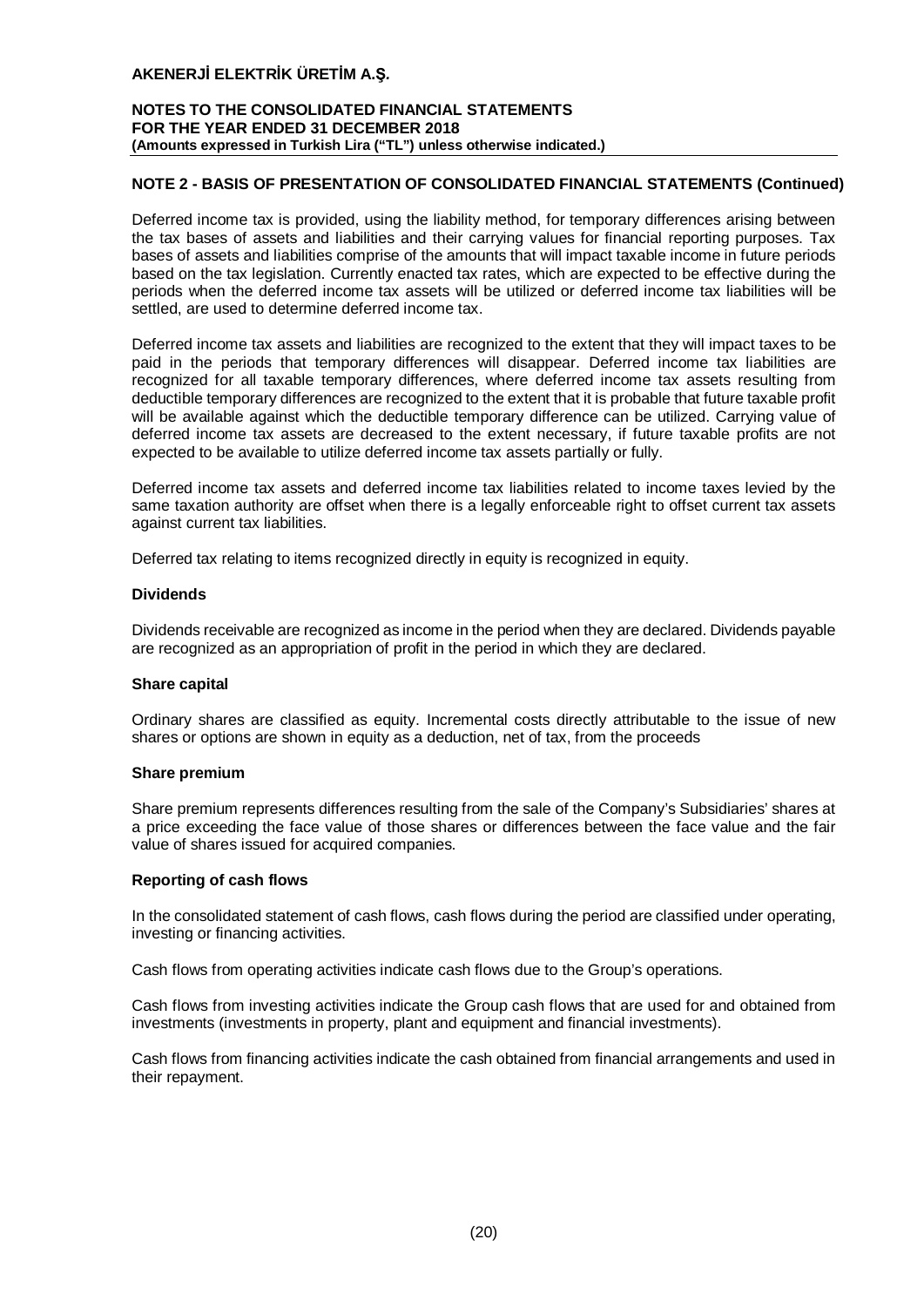#### **NOTES TO THE CONSOLIDATED FINANCIAL STATEMENTS FOR THE YEAR ENDED 31 DECEMBER 2018 (Amounts expressed in Turkish Lira ("TL") unless otherwise indicated.)**

## **NOTE 2 - BASIS OF PRESENTATION OF CONSOLIDATED FINANCIAL STATEMENTS (Continued)**

#### **Subsequent events**

Subsequent events consist of all events between balance sheet date and date of authorization for validity, even if they have been existed after public explanation of an announcement about profit or other financial information. In the case that events requiring an adjustment to the financial statements occur subsequent to the balance sheet date, the Group makes the necessary corrections on the financial statements.

## **Earnings / (losses) per share**

Earnings per share are determined by dividing net gain by the weighted average number of shares that have been outstanding during the related year concerned. In Turkey, companies can increase their share capital by making a pro-rata distribution of shares ("bonus shares") to existing shareholders from retained earnings and allowable reserves. For the purpose of earnings per share computations, the weighted average number of shares outstanding during the year has been adjusted in respect of bonus shares issues without a corresponding change in resources, by giving them retroactive effect for the year in which they were issued and each earlier year.

## **2.5 Comparatives and restatement of prior year financial statements**

The Group prepares comparative consolidated financial statements, to enable readers to determine financial position and performance trends. For the purposes of effective comparison, comparative financial statements can be reclassified when deemed necessary by the Group, where descriptions on significant differences are disclosed.

Group has applied consistent accounting policies in the preparation of consolidated financial statements presented except for the following changes and the Group does not have any other significant changes in accounting policy and accounting estimates in the current period.

The Group recognised the option fee on the put option transaction as an expense item, which expired and not utilized in the year ended 31 December 2017, in the accompanying consolidated financial statements as of 31 December 2017. The restatement has made an impact of reducing the prepaid expenses provided in the consolidated statement of financial position as at 31 December 2017 by TL 2.152.770 and increasing other operating expenses and net loss for the period provided in the consolidated statement of profit or loss by TL 2.152.770.

The Group evaluated the effect of elimination adjustment of the borrowing costs capitalized on property plant and equipment at stand-alone financial statements of Akenerji and Egemer, since these borrowings costs are considered as part of the financing of the investments made during the investment period. It is understood that, these elimination adjustments booked at consolidated level should be recorded on the stand-alone financial statements those are included consolidation in order to have land, land improvements, buildings, machinery and equipment belonging to the power plants, which are accounted at fair value, are correctly presented with their respective fair values. The restatement resulted with an impact of increase in property, plant and equipment for an amount of TL 83.790.422 and increase in deferred tax liabilities for an amount of 16.759.106 TL and increase in revaluation of property, plant and equipment for an amount of TL 36.783.975 and increase in retained earnigs / (losses) for an amount of TL 30.247.342 provided in the accompanying consolidated statement of financial position as at 31 December 2017.

As a result of the assessments made by the Group, provision for unused vacation rights amounting to TL 502.185 has been reclassified from short-term provisions for employee benefits provided in the consolidated statement of financial position as of 31 December 2017 to long-term provisions for employee benefits in the accompanying consolidated statement of financial position as of 31 December 2017.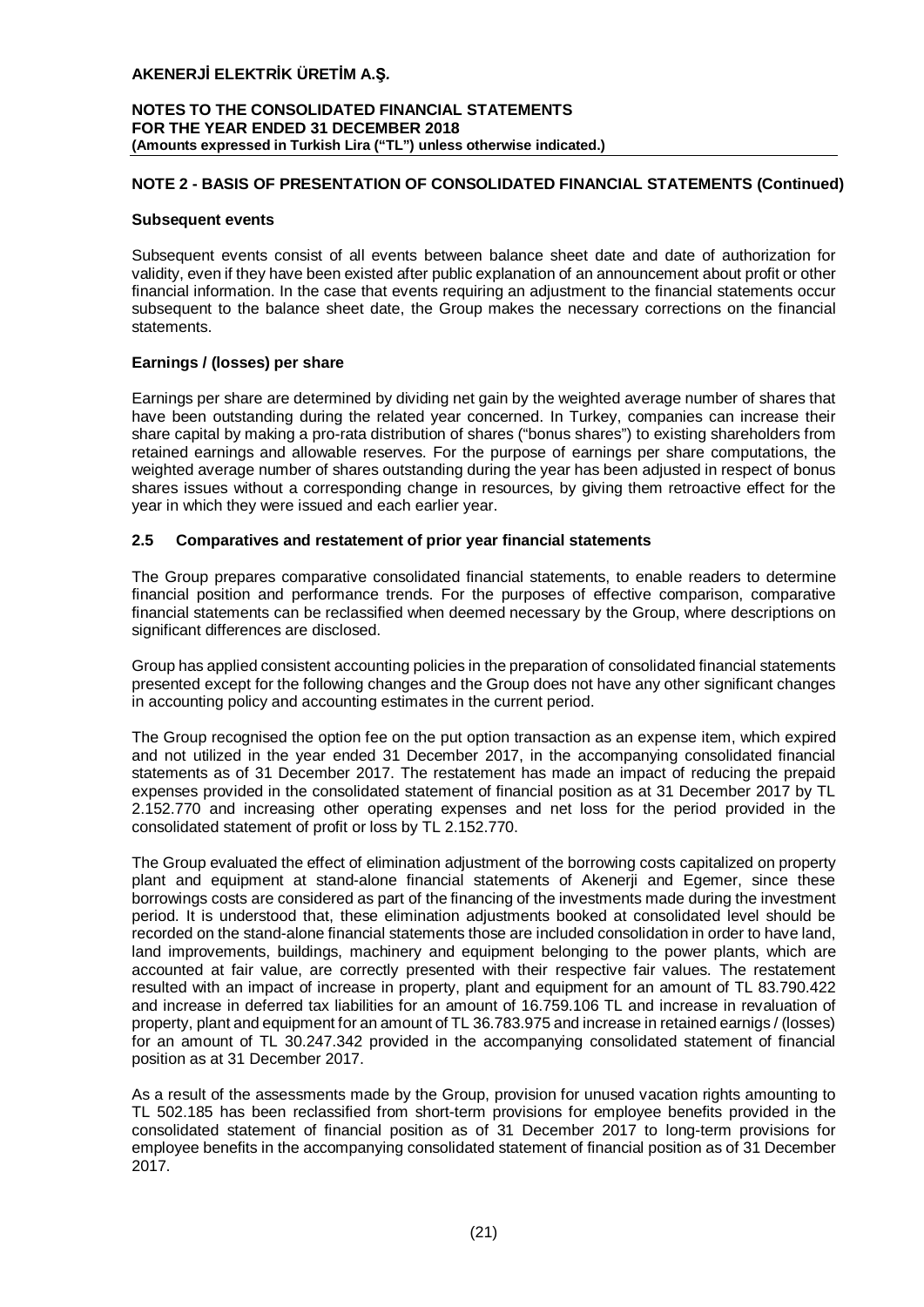## **NOTES TO THE CONSOLIDATED FINANCIAL STATEMENTS FOR THE YEAR ENDED 31 DECEMBER 2018 (Amounts expressed in Turkish Lira ("TL") unless otherwise indicated.)**

## **NOTE 2 - BASIS OF PRESENTATION OF CONSOLIDATED FINANCIAL STATEMENTS (Continued)**

As a result of the assessments made by the Group, long-term trade receivables from third parties incurred from the sale of a turbine amounting to TL 7.009.504 provided in the consolidated statement of financial position as of 31 December 2017 has been reclassified to long-term other receivables from third parties in the accompanying consolidated statement of financial position as of 31 December 2017.

As a result of the assessments made by the Group, short-term other receivables from related parties amounting to TL 52.962 provided in the consolidated statement of financial position as of 31 December 2017 has been reclassified to short-term trade receivables from related parties in the accompanying consolidated statement of financial position as of 31 December 2017.

As a result of the asessments made by the Group, deffered income amounting to TL 232 provided in the consolidated statement of financial position as of 31 December 2017 has been reclassified in shortterm other payables to third parties in the accompanying consolidated statement of financial position as of 31 December 2017.

As a result of the assessments made by the Group, Banking and Insurance Transaction Tax liability incurred from the interest rate swap contracts of the Group amounting to TL 111.376 accounted under short-term other provisions provided in the consolidated statement of financial position as of 31 December 2017 has been reclassified to short-term other liabilities to third parties in the accompanying consolidated statement of financial position as of 31 December 2017.

As a result of the assessments made by the Group, income from provisions no longer required arising from unused vacation rights and employee termination benefits amounting to TL 413.561 accounted under other operating income provided in the consolidated statement of profit or loss as of 31 December 2017 has been reclassified to personnel expenses under general administrative expenses in the accompanying consolidated statement of profit or loss for the year ended 31 December 2017.

As a result of the assessments made by the Group, banking commission and expenses amounting to TL 2.991.944 accounted in general administrative expenses provided in the consolidated statement of profit or loss as of 31 December 2017 has been reclassified to finance expenses in the accompanying consolidated statement of profit or loss for the year ended 31 December 2017.

As a result of the assessments made by the Group, termination fee included in other operating expenses amounting to TL 5.000.000 provided in the consolidated statement of profit or loss 31 December 2017 has been reclassified to cost of sales in the accompanying consolidated statement of profit or loss for the year ended 31 December 2017 in accordance with TFRS 15 Revenue from contracts with customers.

As a result of the assessments made by the Group, risk sharing income previously provided net of from risk sharing expenses in other operating expenses amounting to TL 3.717.776 provided in the consolidated statement of profit or loss as of 31 December 2017 has been reclassified to other operating income in the accompanying consolidated statement of profit or loss for the year ended 31 December 2017.

As a result of the assessments made by the Group, income from capacity sales previously provided net of from expenses from capacity sales in other operating expenses provided in the consolidated statement of profit or loss as of 31 December 2017 amounting to TL 383.064 has been reclassified to other operating income in the accompanying consolidated statement of profit or loss for the year ended 31 December 2017.

As a result of the assessments made by the Group, gain on derivative financial instruments previously provided net of losses on derivative financial instruments in finance expenses amounting to TL 1.105.189 provided in the consolidated statement of profit or loss as of 31 December 2017 has been reclassified to finance income in the accompanying consolidated statement of profit or loss for the year ended 31 December 2017.

As a result of the assessments made by the Group, cash flows from investing activities amounting to TL 13.121.348 provided in the consolidated statement of cah flows as of 31 December 2017 has been reclassified to cash flows from financing activities in the accompanying consolidated statement of cash flows for the year ended 31 December 2017.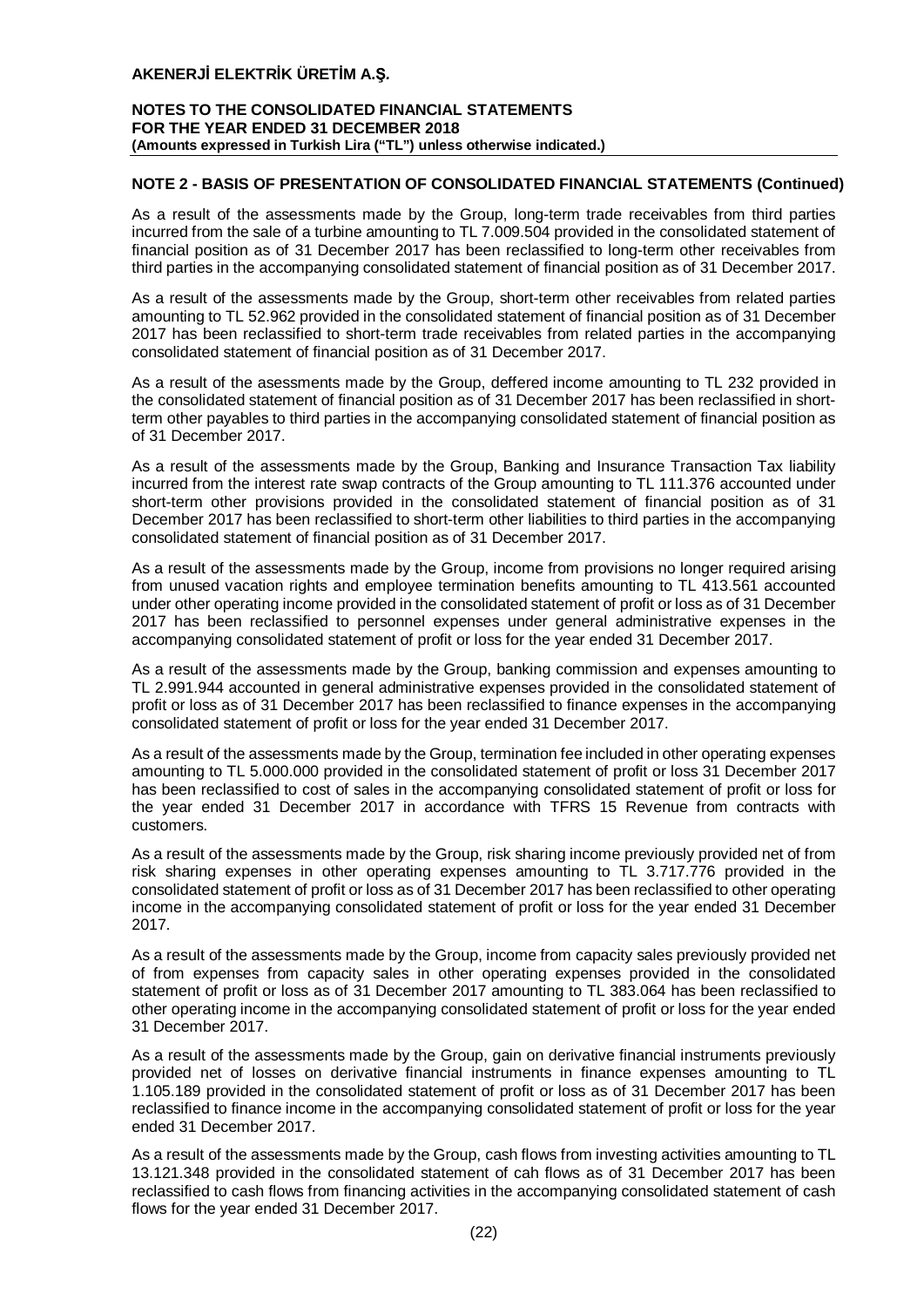## **NOTES TO THE CONSOLIDATED FINANCIAL STATEMENTS FOR THE YEAR ENDED 31 DECEMBER 2018 (Amounts expressed in Turkish Lira ("TL") unless otherwise indicated.)**

## **NOTE 2 - BASIS OF PRESENTATION OF CONSOLIDATED FINANCIAL STATEMENTS (Continued)**

## **2.6 Critical accounting estimates and judgments**

The preparation of consolidated financial statements necessitates the use of estimates and judgments that affect asset and liability amounts reported as of the balance sheet date, explanations of contingent liabilities and assets; and income judgments and expense amounts reported for the accounting period. Although these estimates and assumptions are based on all management information related to the events and transactions, actual results may differ from them. The estimates and judgments that are material to the carrying values of assets and liabilities are outlined below:

#### *Deferred tax assets for the carry forward tax losses*

Deferred tax assets are accounted for only where it is likely that related temporary differences and accumulated losses will be recovered through expected future profits or will be offsetted from the deffered tax liabilities incurred on the temporary differences will be recovered at the same date.

As a result of the studies performed, the Group recognized deferred tax assets on carry forward tax losses amounting to TL 3.501.950 (31 December 2017: TL 245.045.520) as of 31 December 2018. The related deferred tax asset is calculated based on the net income projections of the Group and deferred tax liabilities will be recovered for the foreseeable future. If the net income projections which are explained in are not realized or temporary differences of deffered tax asasets and liabilities are recovered in a different period, related deferred tax assets for the carry forward tax losses will be accounted as an expense in the consolidated statements of income. For the remaining carry forward tax losses amounting to TL 649.299.029 (31 December 2017: TL 534.454.080), the Group did not recognize deferred tax assets since the Group believes those will not be utilized in the foreseeable future.

## *Fair value of derivative financial instruments*

Fair value of derivative financial instruments are determined using the appropriate valuation techniques. At each balance sheet date, the Group predicts the future changes on derivative financial instruments based on market data.

## *Explanations for revaluation method and fair value measurement*

The Group has chosen revaluation method as an accounting policy among application methods mentioned under TAS 16 for lands, land improvements, buildings, machinery and equipment belonging its power plants (Uluabat hydroelectric power plant (HPP), Ayyıldız wind farm power plant (WFPP), Burç HPP, Feke I HPP, Feke II HPP, Bulam HPP, Gökkaya HPP, Himmetli HPP and Erzin natural gas combined cycle power plant commencing from 30 September 2015. The Group has applied revaluation method initially at 31 December 2015 and then 31 December 2017. The critical accounting estimates and judgments related to revaluation has been disclosed in financial statements of 30 September 2015 and 31 December 2017. As of 31 December 2018, the Group has performed an impairment analysis on the revalued amounts of the property, plant and equipment and did not identify any impairment. The related revaluation and impairment studies are carried out by using "income approach - discounted cash flow analysis".

Long-term electricity market prices are the most significant factor of the income approach, for this reason, the Group received market prices services from an independent consultant and technology firm specialized on the services provided to the energy companies. While determining the long term electricity prices, the most significant inputs in the model are; demand forecast of following years, new power plants stepped in, deactivation of existed power plants, renewable energy capacity and capacity development, prices of natural gas and coal, development of exportation and importation and development of efficiency of thermic power plants. The increase in the forward prices of electricity used in the model will lead to an increase in production at Erzin natural gas combined cycle power plant and increase in the fair value. In addition, the production estimated in the calculation of fair values of HEPPs are based on production used in the feasibility works and past 50 years of hydrology history. The related production amounts are approximately 10–12% higher than then production realized since the plants became operational.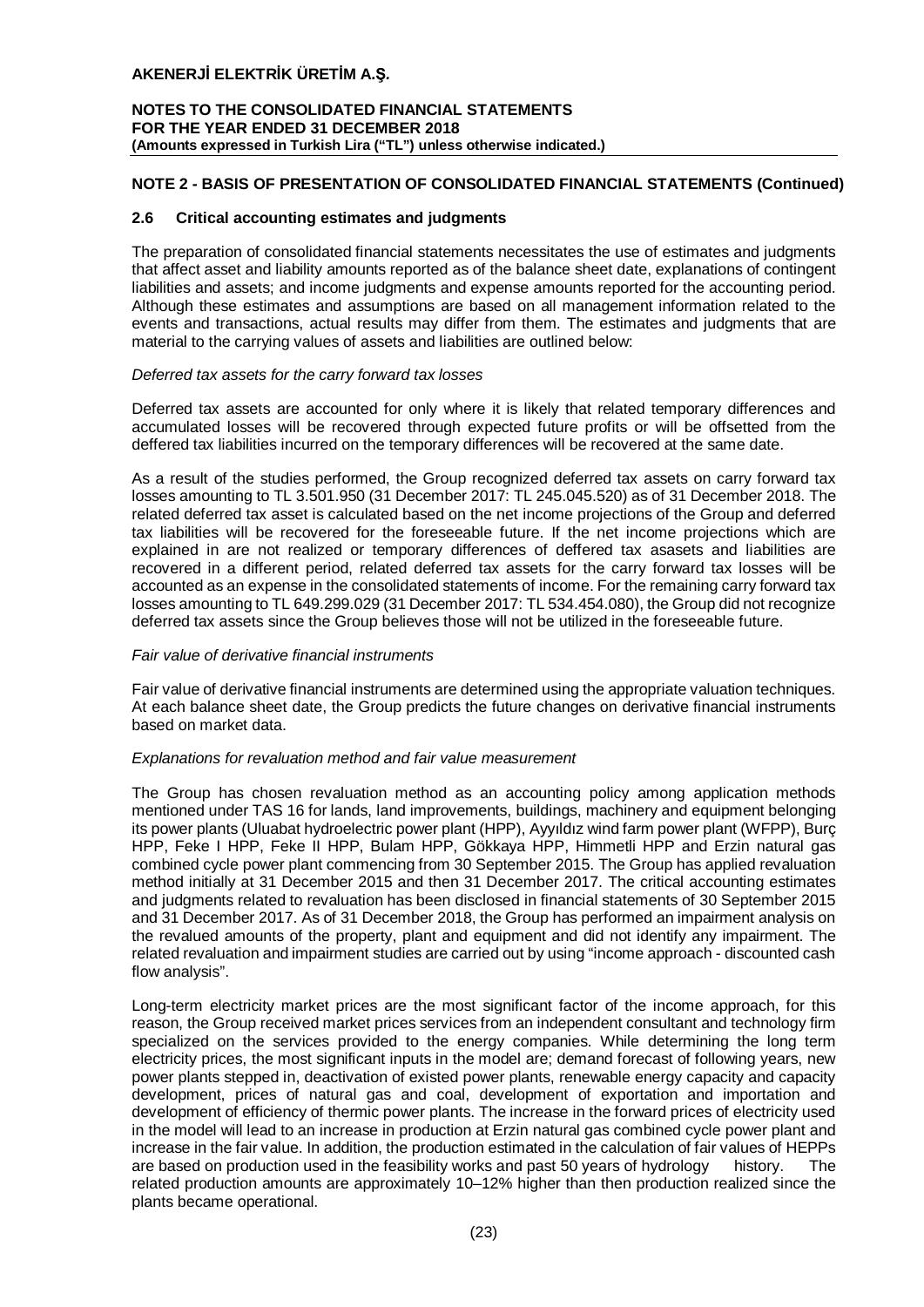## **NOTES TO THE CONSOLIDATED FINANCIAL STATEMENTS FOR THE YEAR ENDED 31 DECEMBER 2018 (Amounts expressed in Turkish Lira ("TL") unless otherwise indicated.)**

## **NOTE 2 - BASIS OF PRESENTATION OF CONSOLIDATED FINANCIAL STATEMENTS (Continued)**

## **2.7. Going concern**

The Group has prepared its consolidated financial statements on a going concern basis in a foreseeable future. With the effect of revenue generated in USD indexed sales as part of the Renewable Energy Resources Support Mechanism ("YEKDEM"), total revenues of the Group for the year ended 31 December 2018 has increased significantly. Besides, the Group recognized operating profit before depreciation and amortisation on year ended 31 December 2018. The 12 years termed refinancing loan agreement with a one year nonrefundable period, signed with Yapı ve Kredi Bankası A.Ş. on 30 September 2015, positively contributed to the cash flows of the Group, where the exposure to exchange rate risk of the Group is reduced because a portion of this refinanced loan was converted into TL. Additionally, as part of its daily operations, the Group with its total current liabilities exceeds its total current assets by TL 1.142.512.401 (31 December 2017: TL 436.748.531) and with its net loss for the period amounting to TL 1.556.396.550, is continuously seeking for new opportunities through consultations with financial institutions that could be in favor the Group and may positively affect the cash flows of the Group. The Group continuously monitors the financial and operational risks (changes in natural gas prices and supply conditions and their impact on the electricity market, changes in foreign exchange rates and etc.) through its risk inventory and takes necessary actions to reduce the possible effects of risks.

The cost of natural gas constitutes significant portion of the cost of production of the Group due to operations of Erzin combined natural gas cycle power plant. In addition, some part of natural gas purchased from private sector following the permission of BOTAŞ for the spot nature gas purchase from private sector since 1 February 2018, the Group benefits on natural gas with lower prices compared to BOTAŞ's tariff and maintains its cost advantage. In addition, the Group management is in the opinion that, the impact of the increase in natural gas prices on the total consolidated cost of production will be limited through the Group's differentiation strategy of balanced, flexible and efficient portfolio by having different type of power plants and taking advantage of YEKDEM mechanism. Erzin, which has an advantageous position in terms of efficiency, operation and location, has high financial potential in mid and long term. The Group management anticipates that, when cost-based pricing becomes the basis, low-efficient power plants come out of the system and the purchase guarantees for the Build-Operate plants terminates, electricity prices will be set at a more rational basis and level of predictability will increase and the Group management believes that, the potential adverse effects of increase on natural gas prices on the consolidated financial statements increase will be eliminated through the increases on electricity prices on spot and futures electricity markets.

Erzin combined natural gas cycle power plant has the significant advantage on competition compared to similar plants under favor of its largest amount of reserves in Turkey in its daily operations where the maximum amount of benefit derived from the ancillary services (Primary Frequency Control and Secondary Frequency Control services). Additionally, "Revenue on Capacity Mechanism", which was introduced in 2018 to support primary level electricity generation sources, contributes positively to the financial position of the Group. In addition, it is expected that, the profitability of power plants with natural gas consumption will be preserved in the long term through the studies for the purpose of increasing the transaction intensity of the products indexed to BOTAS natural gas tariff at the future electricity market.

With the Communique of Ministry of Commerce regarding the regulation on loss of capital and excess of liabilities over assets in relation to Article 376 of Turkish Commercial Code numbered 6102, it has been decided that, unrealized foreign exchange losses incurred from the foreign exchange based financial liabilities which are not yet fulfilled can be excluded on the calculation of loss of capital and excess of liabilities over assets. In relation to this regulation, it is calculated that, unrealized foreign exchange losses recognised under retained earnings/(losses) amounting to TL 577.359.173 and recognised under consolidated statement of profit or loss amounting to TL 1.080.745.378, in total amounting to TL 1.658.105.151 will be excluded on the calculation of loss of capital and excess of liabilities over assets by adding back to the total equity. Accordingly, there is no existence of either issue of loss of capital or excess of liabilities over assets for the Group. The Group, as aware of all of its short term and long term liabilities, has been taking the necessary actions maintain its operations in a healthy financial structure within the framework of proactive approach.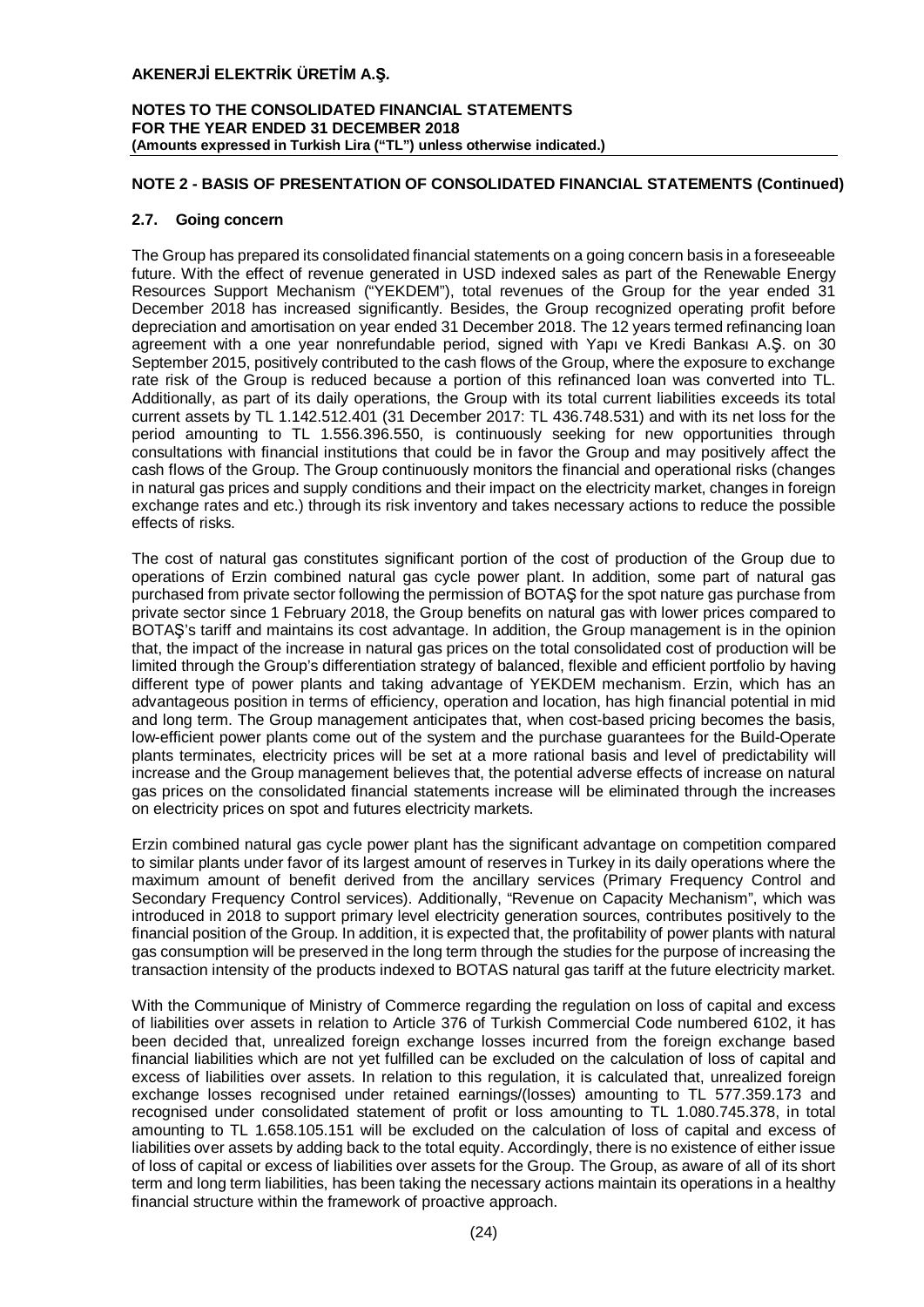## **NOTES TO THE CONSOLIDATED FINANCIAL STATEMENTS FOR THE YEAR ENDED 31 DECEMBER 2018 (Amounts expressed in Turkish Lira ("TL") unless otherwise indicated.)**

## **NOTE 3 - CASH AND CASH EQUIVALENTS**

The details of the cash and cash equivalents of the Group as of 31 December 2018 and 2017 are as follow:

|                                                 |             | 31 December 2018 31 December 2017 |
|-------------------------------------------------|-------------|-----------------------------------|
| Cash<br><b>Banks</b>                            | 11.292      | 68.960                            |
| - Demand deposits                               | 2.417.109   | 1.999.649                         |
| - Time deposits                                 | 16.891.410  | 43.172.394                        |
|                                                 | 19.319.811  | 45.241.003                        |
| Restricted cash<br>Interest accrual             | (3.049.260) | (1.060.833)<br>(9.459)            |
| Cash and cash equivalents provided in statement |             |                                   |
| of cash flows                                   | 16.270.551  | 44.170.711                        |

As of 31 December 2018, the average effective interest rate for TL time deposits is 23,46% (2017: 13,00%), for USD time deposits is 4,00% (2017: 3,08%) and for Euro time deposits is 1,60% (2017: 1.39%).

The remaining day to maturity of time deposits as of 31 December 2018 is shorter than one month.

As of 31 December 2018 the Group's restricted cash at Takasbank amounting to TL 3.049.260 (2017: TL 1.060.833) is related with the electricity purchase and sales operations of the Group.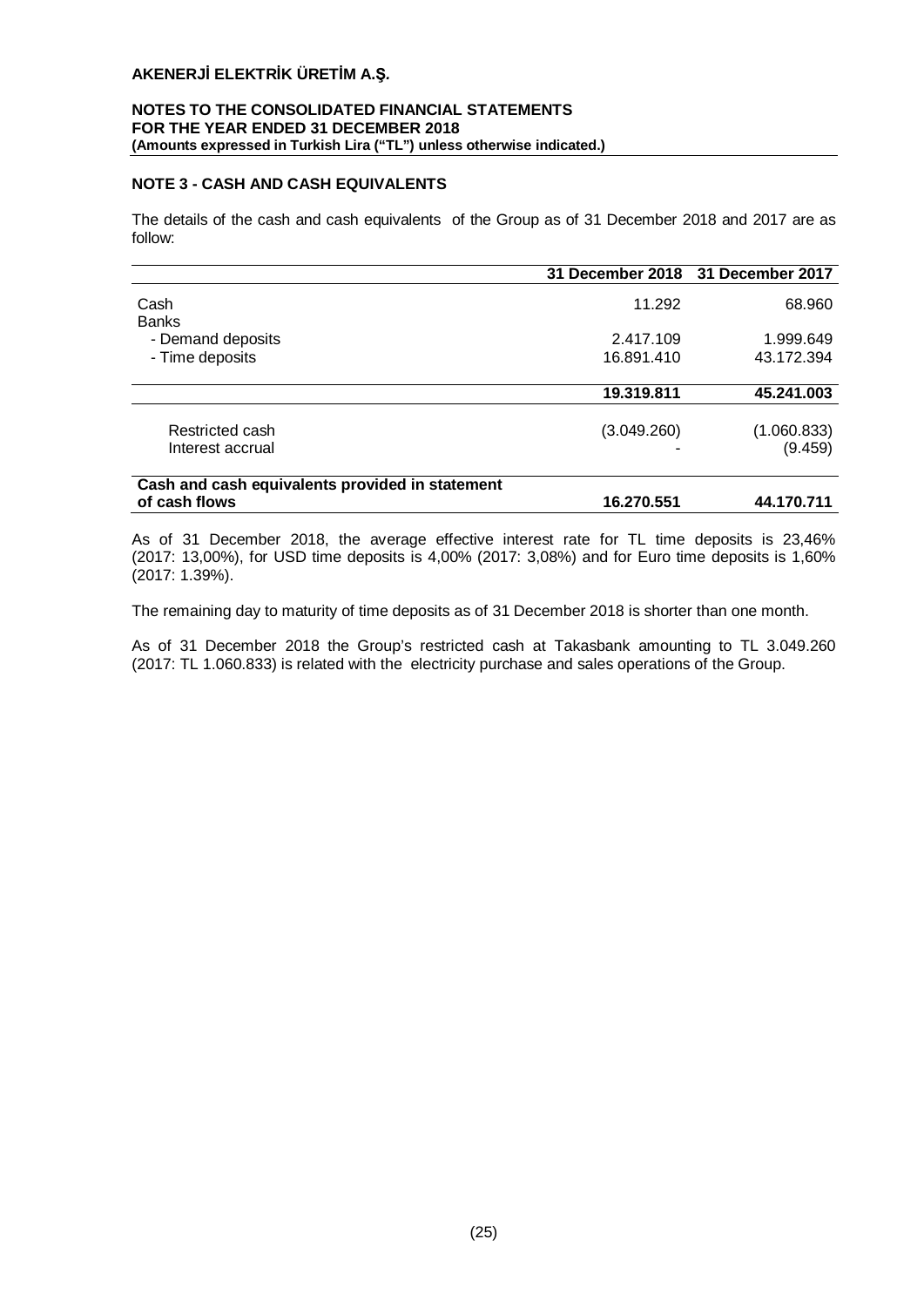## **NOTES TO THE CONSOLIDATED FINANCIAL STATEMENTS FOR THE YEAR ENDED 31 DECEMBER 2018 (Amounts expressed in Turkish Lira ("TL") unless otherwise indicated.)**

## **NOTE 4 - BORROWINGS**

The details of borrowings of the Group as of 31 December 2018 and 31 December 2017 are as follows:

|                                                  |               | 31 December 2018 31 December 2017 |
|--------------------------------------------------|---------------|-----------------------------------|
| <b>Short term borrowings</b>                     |               |                                   |
| -Bank loans                                      | 236.637.968   |                                   |
| <b>Total short term borrowings</b>               | 236.637.968   |                                   |
| Short-term portion of long term borrowings       |               |                                   |
| -Bank loans <sup>(*)</sup>                       | 873.780.809   | 377.892.651                       |
| -Finance lease liabilities (**)                  | 6.711.449     | 4.898.505                         |
| Total short-term portion of long term borrowings | 880.492.258   | 382.791.156                       |
| Long term borrowings                             |               |                                   |
| -Bank loans <sup>(*)</sup>                       | 3.333.605.645 | 2.783.727.773                     |
| - Finance lease liabilities <sup>(**)</sup>      | 61.151.542    | 50.059.418                        |
| <b>Total long term borrowings</b>                | 3.394.757.187 | 2.833.787.191                     |
| Total short term and long term borrowings        | 4.511.887.413 | 3.216.578.347                     |

- (\*) The loan obtained pursuant to the loan agreement ("Loan Agreement") signed with Yapı ve Kredi Bankası A.Ş. on 31 December 2015, amounts to TL 4.273.117.853 (TL 470.888.320 and USD 722.733.664). Commissions amounting to TL 65.731.399, including the new loan arrangement commission of TL 24.057.623 arrangement commission for paid-off loans amounting to TL 17.152.772 and early payment commission amounting to TL 24.521.004 were paid and deducted from the total loan amount. Such commissions are amortized during the term of the loans. As the loan agreement signed on 31 December 2015 is the modification of the loan agreement signed with the bank consortium consisting of T. Garanti Bankası A.Ş., Yapı ve Kredi Bankası A.Ş. and T. Vakıflar Bankası T.A.O. on October 11, 2011, commissions paid for the loans used pursuant to this agreement is also deducted from the loan amount as of 31 December 2018.
- (\*\*) Finance lease is related to machinery and equipment with leasing period of 12 years. The ownership of the machines and devices will transfer to the Group at the end of the 12-year leasing term. The Group's financial lease liabilities are secured by the lessor's ownership interest on the leased asset.

The interest accruals for short and long term bank borrowings provided on the balances of borrowings as of 31 December 2018 are TL 242.543.082 (31 December 2017: TL 59.357.881).

Letters of guarantee given, pledges and mortgages related to financial liabilities are disclosed in Note 15.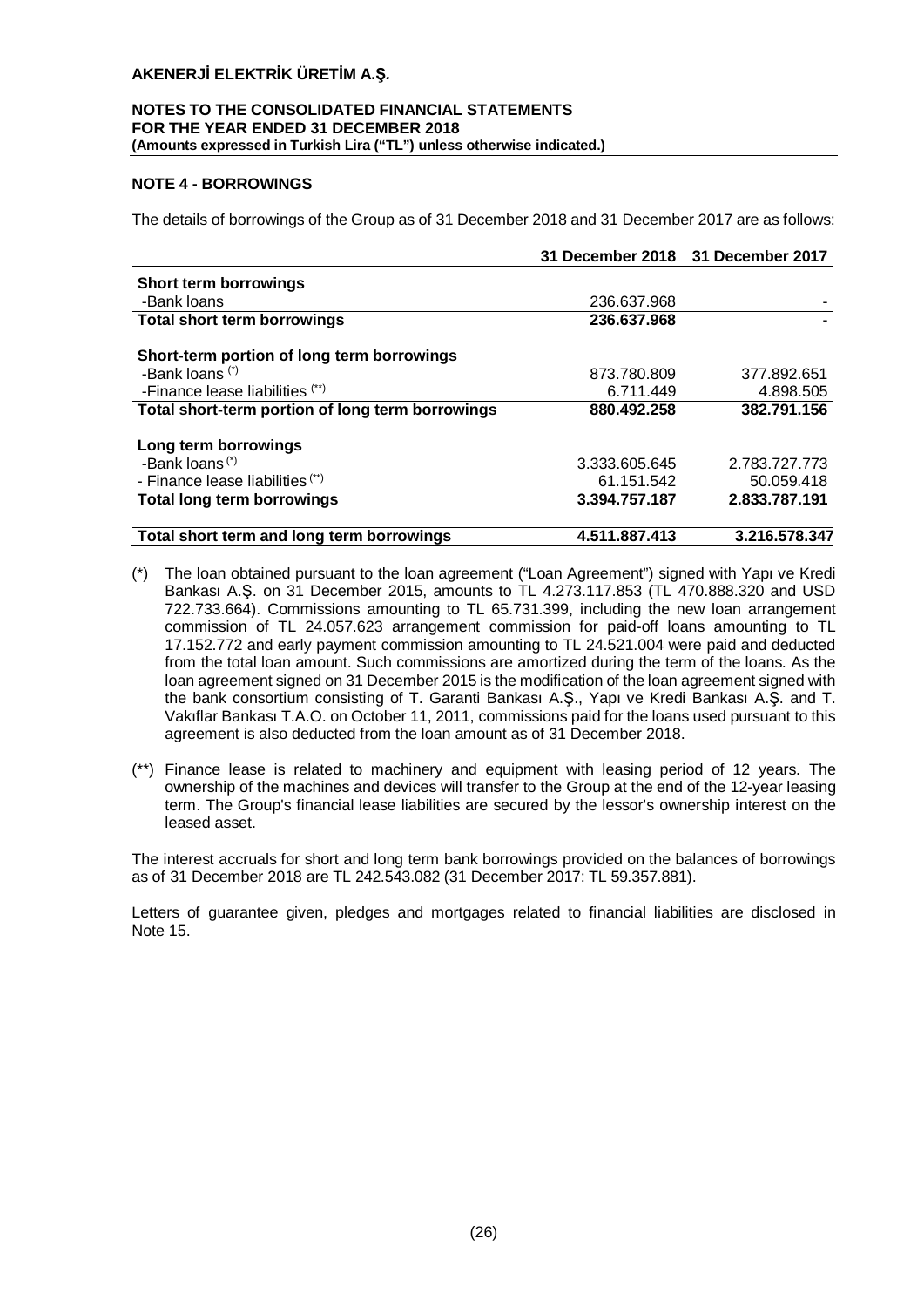## **NOTES TO THE CONSOLIDATED FINANCIAL STATEMENTS FOR THE YEAR ENDED 31 DECEMBER 2018 (Amounts expressed in Turkish Lira ("TL") unless otherwise indicated.)**

## **NOTE 4 - BORROWINGS (Continued)**

As of 31 December 2018 and 31 December 2017, the original currencies and weighted average interest rates for short and long-term financial liabilities are as follows:

|                                                                                                                                                                                                                                      |                                                |                                               |                                                         | 31 December 2018                                           |
|--------------------------------------------------------------------------------------------------------------------------------------------------------------------------------------------------------------------------------------|------------------------------------------------|-----------------------------------------------|---------------------------------------------------------|------------------------------------------------------------|
|                                                                                                                                                                                                                                      | <b>Currency</b>                                | <b>Effective</b><br><b>Interest</b><br>rate % | Original<br>Amount                                      | <b>Amount in TL</b>                                        |
| Short-term bank loans                                                                                                                                                                                                                | TL                                             | 31,46                                         | 236.637.968                                             | 236.637.968                                                |
| <b>Total short-term bank loans</b>                                                                                                                                                                                                   |                                                |                                               |                                                         | 236.637.968                                                |
| Short-term portion of long-term bank loans<br>Short-term portion of long-term bank loans<br>Short-term portion of long-term finance lease<br>liabilities<br>Cost of short-term portion of long-term finance<br>lease liabilities (-) | <b>USD</b><br>TL<br><b>EURO</b><br><b>EURO</b> | 6.72<br>11,95<br>3,40<br>3,40                 | 145.342.360<br>109.149.187<br>1.481.848<br>(368.469)    | 764.631.622<br>109.149.187<br>8.932.581<br>(2.221.132)     |
| Total short-term borrowings                                                                                                                                                                                                          |                                                |                                               |                                                         | 880.492.258                                                |
| Long term bank loans<br>Long term bank loans<br>Long-term finance lease liabilities<br>Cost of long-term finance lease liabilities (-)                                                                                               | <b>USD</b><br>TL<br><b>EURO</b><br><b>EURO</b> | 6.72<br>11,95<br>3,40<br>3,40                 | 577.391.304<br>361.739.130<br>12.465.157<br>(2.320.575) | 2.971.866.515<br>361.739.130<br>75.139.967<br>(13.988.425) |

#### **Total long-term borrowings 3.394.757.187**

|                                                                                                                                        |                                                |                                               |                                                         | 31 December 2017                                           |
|----------------------------------------------------------------------------------------------------------------------------------------|------------------------------------------------|-----------------------------------------------|---------------------------------------------------------|------------------------------------------------------------|
|                                                                                                                                        | <b>Currency</b>                                | <b>Effective</b><br><b>Interest</b><br>rate % | Original<br>Amount                                      | <b>Amount in TL</b>                                        |
| Short-term portion of long-term bank loans                                                                                             | <b>USD</b>                                     | 6,23                                          | 84.150.304                                              | 317.406.532                                                |
| Short-term portion of long-term bank loans<br>Short-term portion of long-term finance lease                                            | TL                                             | 11,95                                         | 60.486.119                                              | 60.486.119                                                 |
| liabilities                                                                                                                            | <b>EURO</b>                                    | 3,40                                          | 1.310.016                                               | 5.915.378                                                  |
| Cost of short-term portion of long-term finance<br>lease liabilities (-)                                                               | <b>EURO</b>                                    | 3,40                                          | (225.196)                                               | (1.016.873)                                                |
| <b>Total short-term borrowings</b>                                                                                                     |                                                |                                               |                                                         | 382.791.156                                                |
| Long term bank loans<br>Long term bank loans<br>Long-term finance lease liabilities<br>Cost of long-term finance lease liabilities (-) | <b>USD</b><br>TL<br><b>EURO</b><br><b>EURO</b> | 6,23<br>11,95<br>3,40<br>3,40                 | 649.565.217<br>399.269.982<br>13.775.173<br>(2.689.044) | 2.384.457.791<br>399.269.982<br>62.201.795<br>(12.142.377) |
| <b>Total long-term borrowings</b>                                                                                                      |                                                |                                               |                                                         | 2.833.787.191                                              |

As of 31 December 2018, USD bank borrowings of the Group amounting to TL 1.354.698 are subject to floating interest rate of USD Libor + 4,5% (31 December 2017: USD bank borrowings of the Group amounting to TL 973.397.715 are subject to floating interest rate of USD Libor + 4,5%).

As of 31 December 2018, all of the Euro finance lease liabilities of the Group are subject to floating interest rate of Eurbior + 3,4% (31 December 2017: All of the Euro finance lease liabilities of the Group are subject to floating interest rate of Eurbior + 3,4%).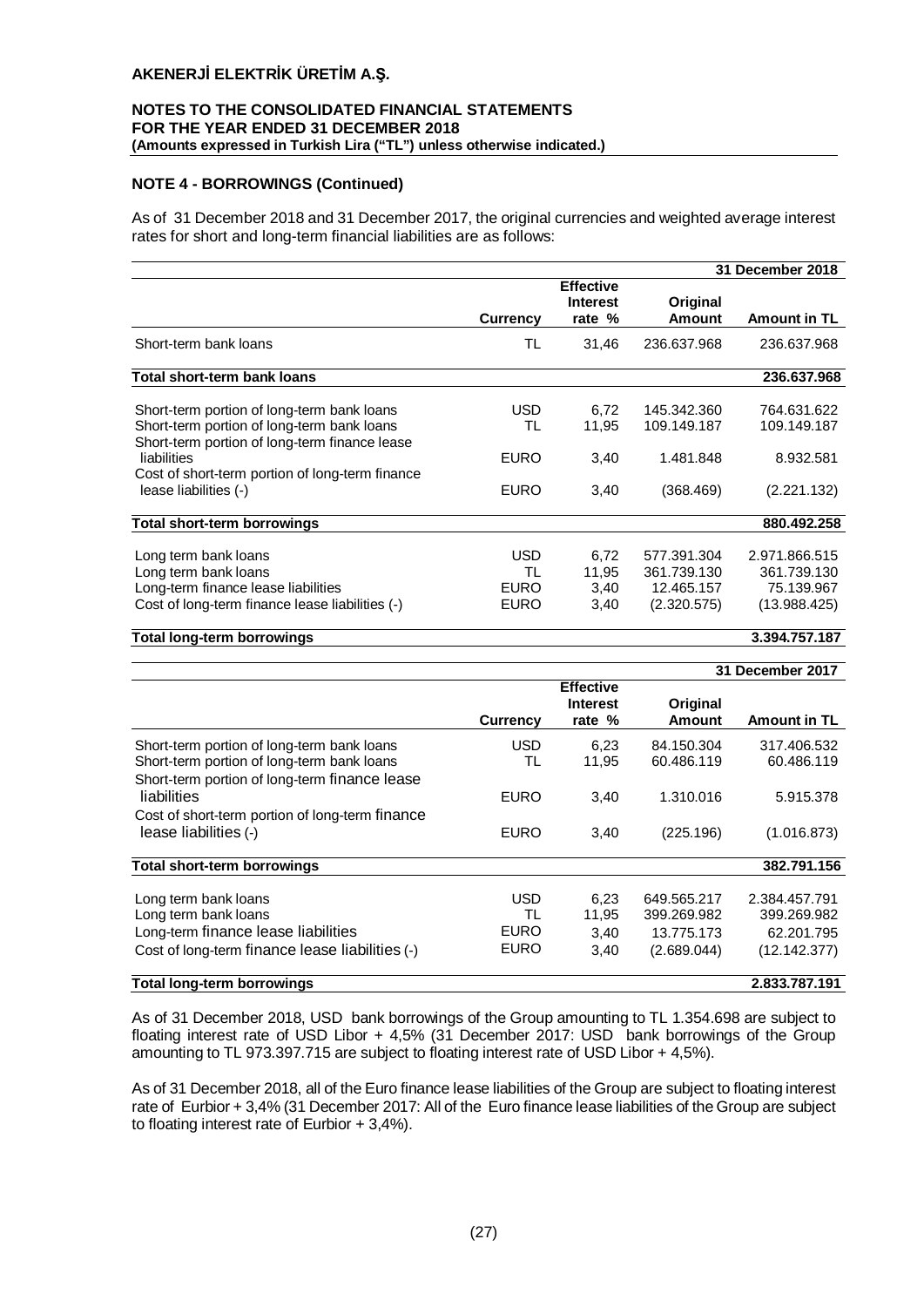## **NOTES TO THE CONSOLIDATED FINANCIAL STATEMENTS FOR THE YEAR ENDED 31 DECEMBER 2018 (Amounts expressed in Turkish Lira ("TL") unless otherwise indicated.)**

## **NOTE 4 - BORROWINGS (Continued)**

The details of redemption schedule of the long term bank borrowings as of 31 December 2018 and 2017 are as follows:

|                     | 31 December 2018 | 31 December 2017 |
|---------------------|------------------|------------------|
|                     |                  |                  |
| Up to $1 - 2$ years | 416.700.705      | 309.303.086      |
| Up to $2 - 3$ years | 416.700.705      | 309.303.086      |
| Up to $3 - 4$ years | 416.700.705      | 309.303.086      |
| Up to $4 - 5$ years | 416.700.705      | 309.303.086      |
| More than 5 years   | 1.666.802.825    | 1.546.515.429    |
|                     |                  |                  |
|                     | 3.333.605.645    | 2.783.727.773    |

The fair value of long-term financial liabilities is based on the cash flows discounted with the current debt ratio. Financial liabilities have been classified as the Level 3 in the fair value hierarchy since it has unobservable inputs including its own credit risk. The details of the carrying values and fair value of the long term bank borrowings as of 31 December 2018 and 2017 are as follows:

|                      |                              | 31 December 2018             |                       | 31 December 2017                           |
|----------------------|------------------------------|------------------------------|-----------------------|--------------------------------------------|
|                      | <b>Carrying Value</b>        | <b>Fair Value</b>            | <b>Carrying Value</b> | <b>Fair Value</b>                          |
| USD borrowings<br>TL | 3.736.498.137<br>470.888.317 | 3.733.691.952<br>527.045.615 | 459.756.101           | 2.701.864.323 2.681.640.126<br>472.277.158 |
|                      | 4.207.386.454                | 4.260.737.567                |                       | 3.161.620.424 3.153.917.284                |

The fair value of short-term borrowings and floating rate borrowings are considered to be equal to its carrying amount.

## **Compliance with the financial covenants**

According to the Loan Agreement signed at 30 September 2015, under the terms of the loan agreement, the Group is required to comply with the financial covenant included of having a debt service cover ratio greater than 1,05 until end of the term of the contract. As of 31 December 2018, the Group is compliant with the financial covenant.

The principal repayment schedule of the Group's long-term finance lease obligations as at 31 December 2018 and 2017 is as follows:

|                    |             | <b>Minimum</b><br>rent payments |             | <b>Present value of</b><br>finance lease liabilities |
|--------------------|-------------|---------------------------------|-------------|------------------------------------------------------|
|                    | 31 December | 31 December                     | 31 December | 31 December                                          |
|                    | 2018        | 2017                            | 2018        | 2017                                                 |
| Up to 1-2 years    | 7.896.778   | 5.915.379                       | 5.869.978   | 4.251.557                                            |
| Up to 2-3 years    | 7.896.778   | 5.915.379                       | 6.070.964   | 4.397.128                                            |
| Up to 3-4 years    | 7.896.778   | 5.915.379                       | 6.278.831   | 4.547.683                                            |
| Up to 4-5 years    | 7.896.778   | 5.915.379                       | 6.493.817   | 4.703.395                                            |
| Up to 5-6 years    | 7.896.778   | 5.915.379                       | 6.716.165   | 4.864.438                                            |
| Up to 6-7 years    | 7.896.778   | 5.915.379                       | 6.946.126   | 5.030.996                                            |
| Up to 7-8 years    | 7.896.778   | 5.915.379                       | 7.183.962   | 5.203.257                                            |
| Up to 8-9 years    | 7.896.778   | 5.915.379                       | 7.429.943   | 5.381.417                                            |
| Up to 9-10 years   | 7.896.778   | 5.915.379                       | 7.684.346   | 5.565.678                                            |
| More than 10 years | 4.068.965   | 8.963.384                       | 477.410     | 6.113.869                                            |
|                    | 75.139.967  | 62.201.795                      | 61.151.542  | 50.059.418                                           |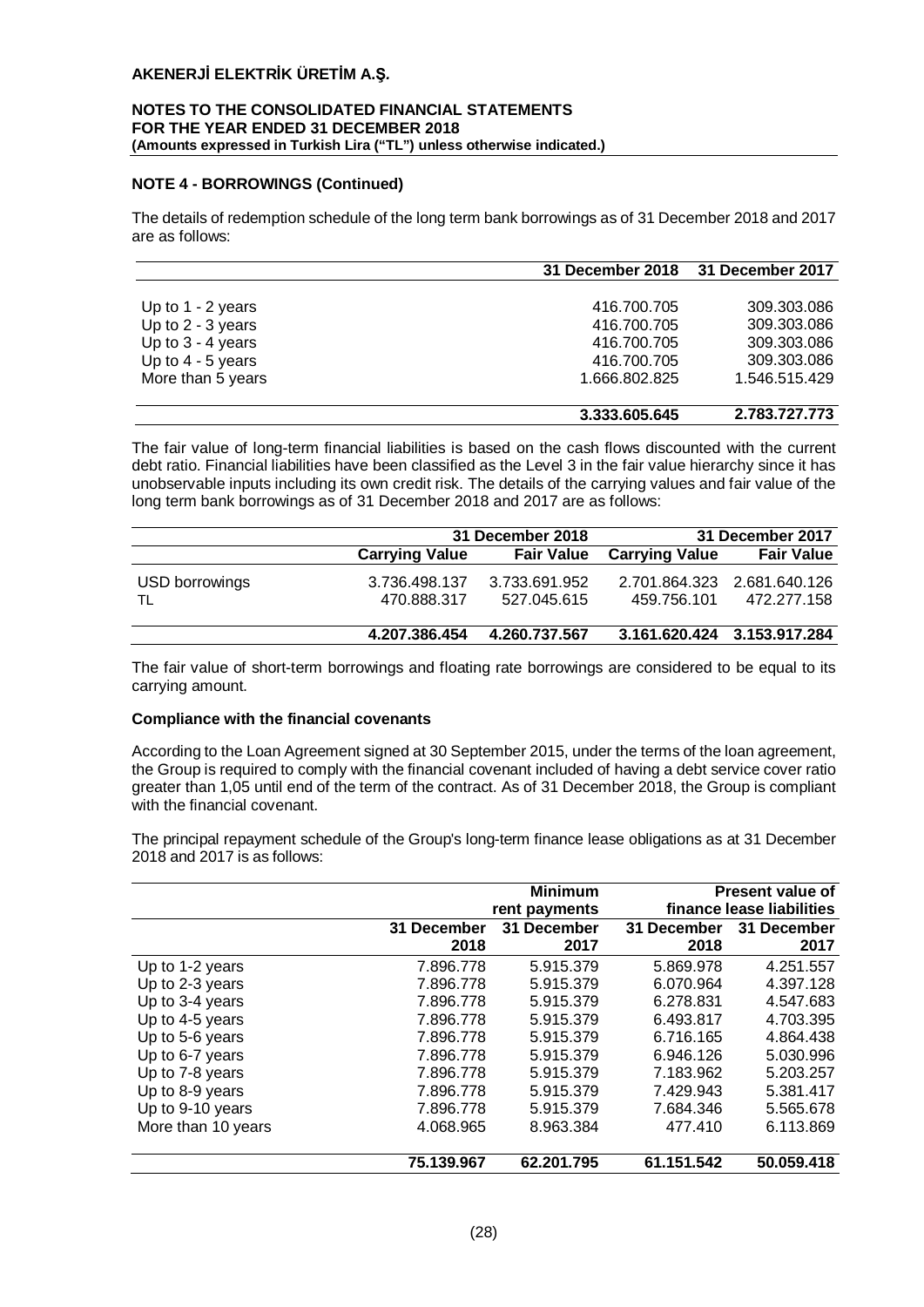## **NOTES TO THE CONSOLIDATED FINANCIAL STATEMENTS FOR THE YEAR ENDED 31 DECEMBER 2018 (Amounts expressed in Turkish Lira ("TL") unless otherwise indicated.)**

## **NOTE 4 - BORROWINGS (Continued)**

As of 31 December 2018 and 2017, the movements of borrowings are as follows:

|                                                   | 2018          | 2017          |
|---------------------------------------------------|---------------|---------------|
|                                                   |               |               |
| 1 January                                         | 3.216.578.347 | 3.274.118.519 |
| Cash inflows on borrowings received               | 382.009.533   |               |
| Cash inflow due on financial lease                |               | 54.957.923    |
| Cash outflows due to repayment of borrowings      | (311.487.036) | (299.211.826) |
| Change in unrealized foreign exchange differences | 1.165.080.269 | 193.685.222   |
| Change in interest acrruals                       | 59.706.300    | (6.971.491)   |
| 31 December                                       | 4.511.887.413 | 3.216.578.347 |

## **NOTE 5 - TRADE RECEIVABLES**

#### **a) Short term trade receivables**

|                                                   |              | 31 December 2018 31 December 2017 |
|---------------------------------------------------|--------------|-----------------------------------|
|                                                   |              |                                   |
| -Trade receivables from related parties (Note 27) | 7.704.996    | 21.236.890                        |
| -Trade receivables from third parties             | 176.646.118  | 80.896.439                        |
|                                                   | 184.351.114  | 102.133.329                       |
| Provision for doubtful receivables                | (11.832.221) | (11.832.221)                      |
| Short term trade receivables, net                 | 172.518.893  | 90.301.108                        |
|                                                   |              |                                   |

As of 31 December 2018, trade receivable maturities which less than 1 months and unearned finance income from credit sales does not exist (31 December 2017: None).

The movements for provision for doubtful receivables are as follows:

|                               | 2018       | 2017       |
|-------------------------------|------------|------------|
| 1 January                     | 11.832.221 | 11.246.802 |
| Current year charges          |            | 599.099    |
| Provisions no longer required | ۰          | (13.680)   |
| 31 December                   | 11.832.221 | 11.832.221 |

As of 31 December 2018 the amount of receivables which are overdue and impaired TL 11.832.221 (31 December 2017: TL 11.832.221). The aging list of these receivables as of 31 December 2018 and 2017 is as follows:

|                     | 31 December 2018 31 December 2017 |            |
|---------------------|-----------------------------------|------------|
|                     |                                   |            |
| 1 to 3 months       | ۰                                 | 186.339    |
| 3 to 12 months      |                                   | 412.760    |
| More than 12 months | 11.832.221                        | 11.233.122 |
|                     | 11.832.221                        | 11.832.221 |

In accordance with the requirements of TFRS 9 introducing a new impairment model based on expected credit losses, the Group has modified impairment calculation method for trade receivables. The Group recognizes the impairment of trade receivables, weighting the lifetime expected credit losses by default (Probability of Default) for all trade receivables on each customer basis and including non-overdue receivables.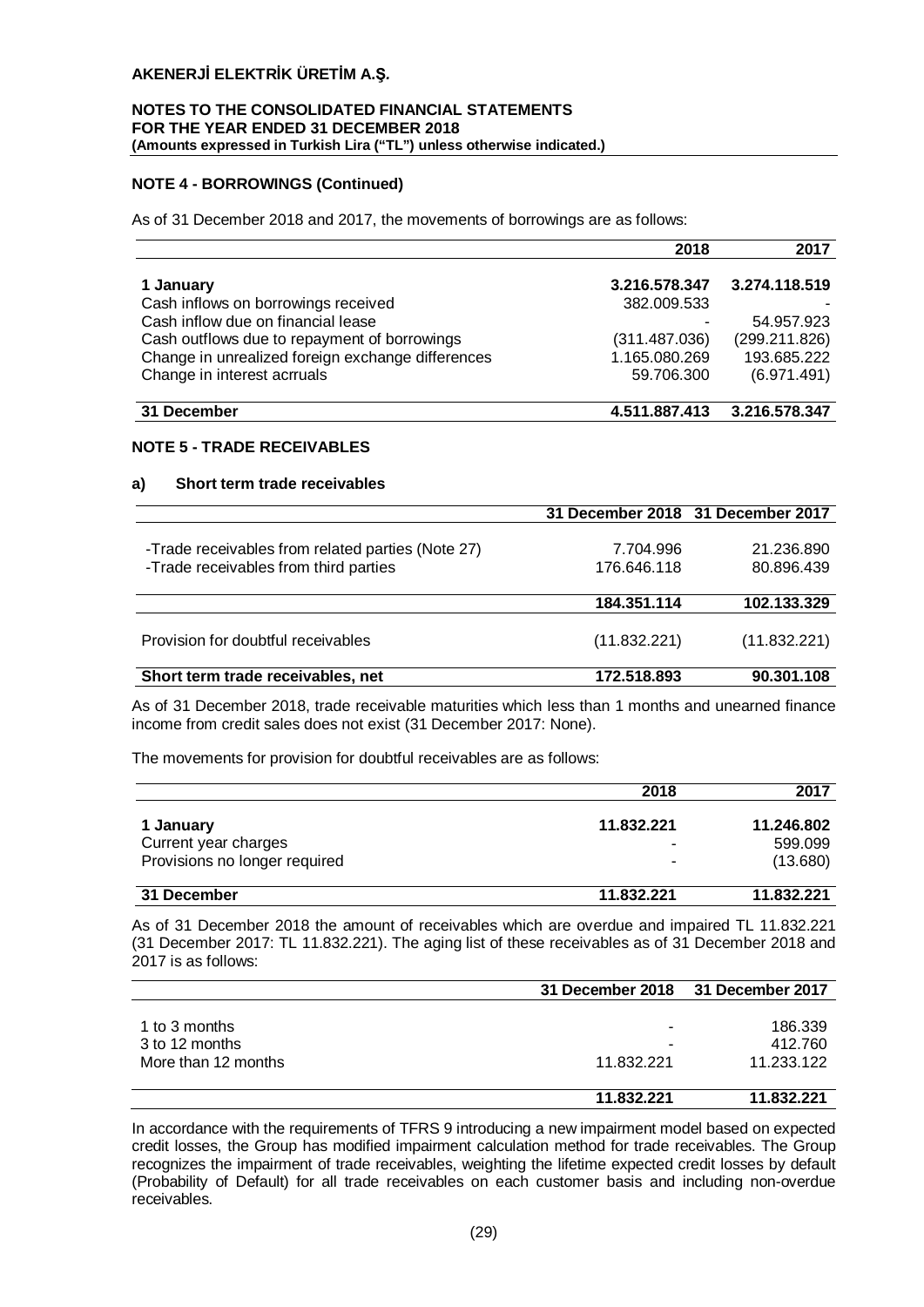## **NOTES TO THE CONSOLIDATED FINANCIAL STATEMENTS FOR THE YEAR ENDED 31 DECEMBER 2018 (Amounts expressed in Turkish Lira ("TL") unless otherwise indicated.)**

## **NOTE 5 - TRADE RECEIVABLES (Continued)**

The amount of trade receivables that are past due but not impaired is TL 10.783.399 as of 31 December 2018 (31 December 2017: TL 392.930). The aging list of these receivables as of 31 December 2018 and 2017 is as follows:

|                         | 31 December 2018 | 31 December 2017 |
|-------------------------|------------------|------------------|
|                         |                  |                  |
| Up to 1 month           | 1.242.263        | 229.133          |
| 1 to 3 months           | 8.194.690        | 161.211          |
| 3 to 12 months and over | 1.346.446        | 2.586            |
|                         | 10.783.399       | 392.930          |

#### **b) Long term trade receivables**

|                                           | 31 December 2018 | 31 December 2017 |
|-------------------------------------------|------------------|------------------|
| -Trade receivables from third parties (*) |                  | 8.055.071        |
|                                           |                  | 8.055.071        |

(\*) As of 31 December 2017, TL 4.665.263 of long-term trade receivables consists of electricity transmission values that it will net with Türkiye Elektrik Üretim A.Ş. ("TEİAŞ") with electricity sales for the future periods.

## **NOTE 6 - OTHER RECEIVABLES**

## **a) Short-term other receivables**

|                                            | 31 December 2018 | 31 December 2017 |
|--------------------------------------------|------------------|------------------|
| - Other receivables from third parties (*) | 13.753.685       | 2.395.192        |
|                                            | 13.753.685       | 2.395.192        |

As of 31 December 2018 and 2017, the details of short-term receivables of the Group from third parties are as follows:

|                                                  | 31 December 2018 | 31 December 2017 |
|--------------------------------------------------|------------------|------------------|
| Receivables from tax office                      | 1.865.075        | 590.693          |
| Receivables from various public institutions     | 240.789          | 244.607          |
| Short-term other receivables (*)                 | 11.647.821       | 1.559.892        |
|                                                  | 13.753.685       | 2.395.192        |
| b)<br>Long-term other receivables                |                  |                  |
|                                                  | 31 December 2018 | 31 December 2017 |
| - Other receivables from third parties (Note 27) | 602.800          |                  |
| - Other receivables from related parties (*)     | 336.824          | 7.325.006        |
|                                                  | 939.624          | 7.325.006        |

(\*) As of 31 December 2018, the balance of short term other receivables provided in other receivables from third parties consist of sales of gas tribune amounting to TL 10.087.776 (31 December 2017: the balance of other receivables from third parties provided in long term other receivables consist of sales of gas tribune amounting to amounting to TL 7.009.504 ).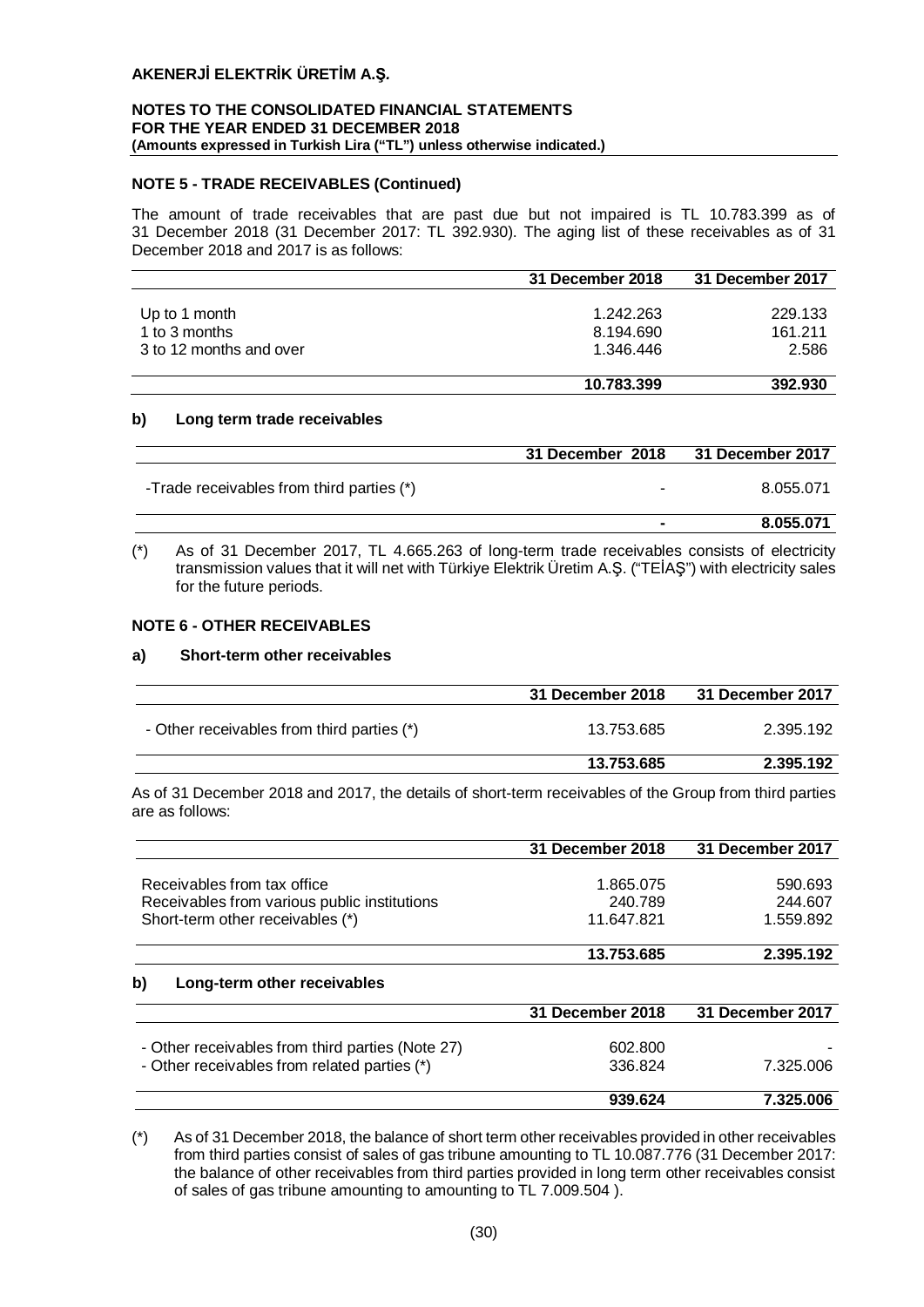#### **NOTES TO THE CONSOLIDATED FINANCIAL STATEMENTS FOR THE YEAR ENDED 31 DECEMBER 2018 (Amounts expressed in Turkish Lira ("TL") unless otherwise indicated.)**

## **NOTE 7 – TRADE PAYABLES**

## **a) Short-term trade payables**

|                                                                                     | 31 December 2018          | 31 December 2017          |
|-------------------------------------------------------------------------------------|---------------------------|---------------------------|
| -Trade payables to third parties (*)<br>-Trade payables to relaed parties (Note 27) | 286.266.440<br>26.945.006 | 176.033.413<br>11.847.438 |
|                                                                                     | 313.211.446               | 187.880.851               |

## **b) Long-term trade payables**

|                                      | 31 December 2018 31 December 2017 |             |
|--------------------------------------|-----------------------------------|-------------|
| -Trade payables to third parties (*) | 177.807.845                       | 200.734.583 |
|                                      | 177.807.845                       | 200.734.583 |

The details of long-term trade payables of the Group as of 31 December 2018 and 2017 are as follows:

|                                     | 31 December 2018 31 December 2017 |             |
|-------------------------------------|-----------------------------------|-------------|
|                                     |                                   |             |
| Payables to DSI (*)                 | 124.781.041                       | 112.046.259 |
| Other long-term trade payables (**) | 53.026.804                        | 88.688.324  |
|                                     |                                   |             |
|                                     | 177.807.845                       | 200.734.583 |

- (\*) The Group signed an agreement with the General Directorate of State Hydraulic Works (DSİ) Department of Investigation and Planning for the Water Usage of Ulubat Power Tunnel and Hydroelectric Energy Power Plant within the scope of the Emet-Orhaneli Çınarcık Dam Project on 6 June 2005. In accordance with the agreement, the liabilities relating to the Energy Share Contribution Fee to be paid for the project are incurred at the commissioning date, and the payments will start after 5 years and with 10 equal installments, where these liabilities are subject to indexation with the Producer Price Index (PPI). As of balance sheet date, 3 installments were paid, and considering the indexation and remaining installments, the amount reclassified as short-term trade payables to third parties amounts to TL 51.946.925 (31 December 2017: TL 17.755.055) and long-term trade payables to third parties amounts to TL 124.781.041 TL'dir (31 December 2017: TL 112.046.259).
- (\*\*) Other long-term trade payables are related to the maintenance work of Erzin Combined Cycle Natural Gas Plant, with 450 days of maturity on average. Its unaccrued financial income for 2018 is TL 1.993.086 (31 December 2017: TL 3.679.640).

## **NOTE 8 – OTHER PAYABLES**

#### **a) Short-term other payables**

|                                   | 31 December 2018 31 December 2017 |           |
|-----------------------------------|-----------------------------------|-----------|
| - Other payables to third parties | 2.341.912                         | 1.770.447 |
|                                   | 2.341.912                         | 1.770.447 |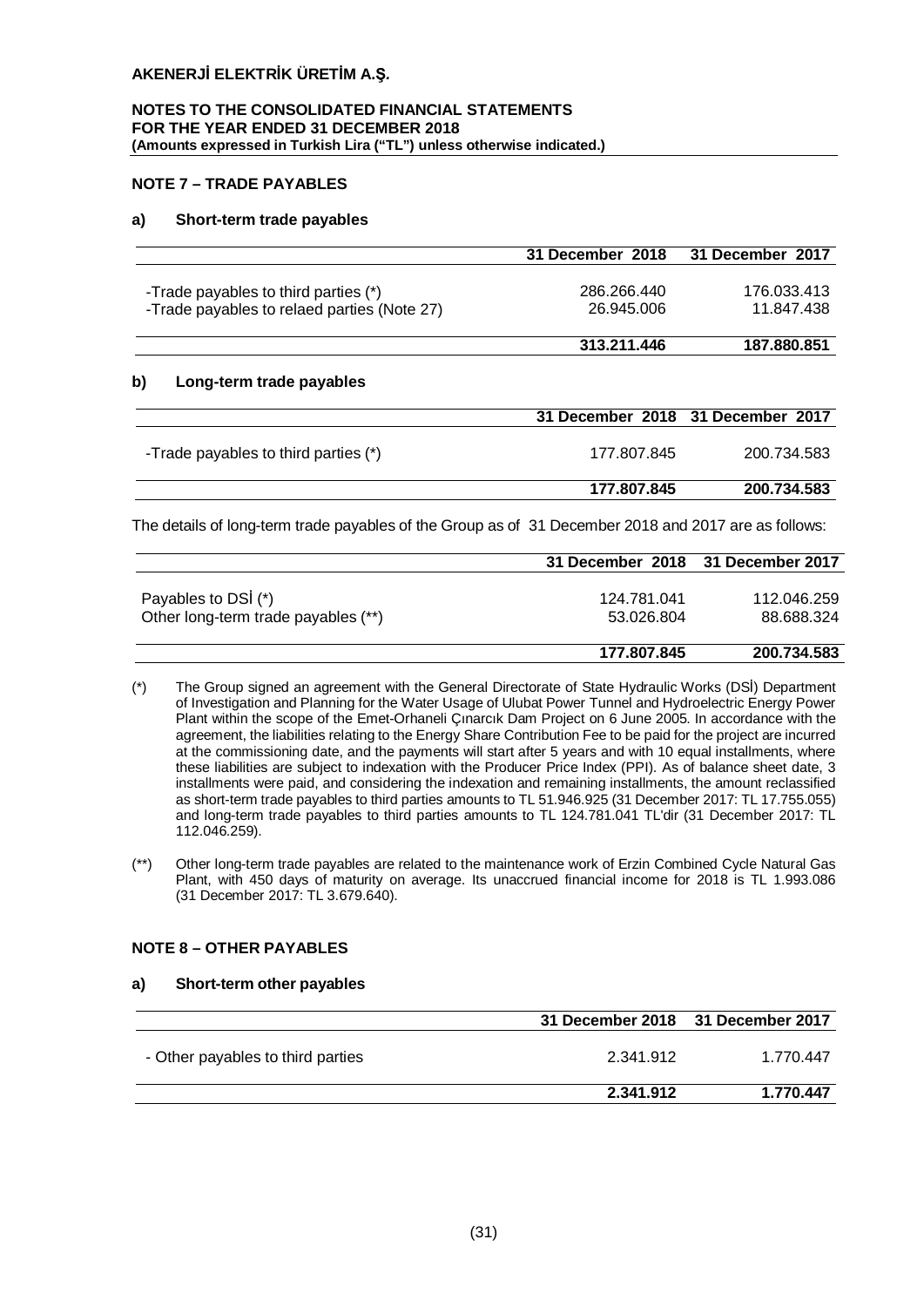## **NOTES TO THE CONSOLIDATED FINANCIAL STATEMENTS FOR THE YEAR ENDED 31 DECEMBER 2018 (Amounts expressed in Turkish Lira ("TL") unless otherwise indicated.)**

## **NOTE 8 – OTHER PAYABLES (Continued)**

As of 31 December 2018 and 2017, details of short-term other payables of the Group are as follows:

|                              | 31 December 2018 | 31 December 2017 |
|------------------------------|------------------|------------------|
|                              |                  |                  |
| Taxes and funds payable      | 1.253.911        | 1.532.050        |
| Deposit and guarantees taken | 540.672          | 63.912           |
| Other payables               | 547.329          | 174.485          |
|                              | 2.341.912        | 1.770.447        |

## **b) Long-term other payables**

|                                   | 31 December 2018 31 December 2017 |        |
|-----------------------------------|-----------------------------------|--------|
| - Other payables to third parties | 16.324                            | 15.728 |
|                                   | 16.324                            | 15.728 |

## **NOTE 9 - PREPAID EXPENSES**

Prepaid expenses as of 31 December 2018 and 2017 are as follows:

## **a) Short-term prepaid expenses**

|                                       | 31 December 2018 31 December 2017 |           |
|---------------------------------------|-----------------------------------|-----------|
|                                       |                                   |           |
| Prepaid expenses for following months | 12.052.320                        | 6.946.704 |
| Advances given for purchases          | 1.519.069                         | 2.470.244 |
|                                       |                                   |           |
|                                       | 13.571.389                        | 9.416.948 |

## **b) Long-term prepaid expenses**

|                                                                                        | 31 December 2018 31 December 2017 |                      |
|----------------------------------------------------------------------------------------|-----------------------------------|----------------------|
| Prepaid expenses for following years<br>Advances given for property, plant, equipments | 506.703<br>84.157                 | 526.945<br>1.367.560 |
|                                                                                        | 590,860                           | 1.894.505            |

## **NOTE 10 – INVENTORIES**

## **a) Short-term inventories**

|                     | 31 December 2018 31 December 2017 |           |
|---------------------|-----------------------------------|-----------|
|                     |                                   |           |
| Spare parts         | 650.553                           | 1.660.677 |
| Other raw materials | 3.576                             | 1.373     |
| Operating supplies  | 20.270                            | 4.868     |
|                     | 674.399                           | 1.666.918 |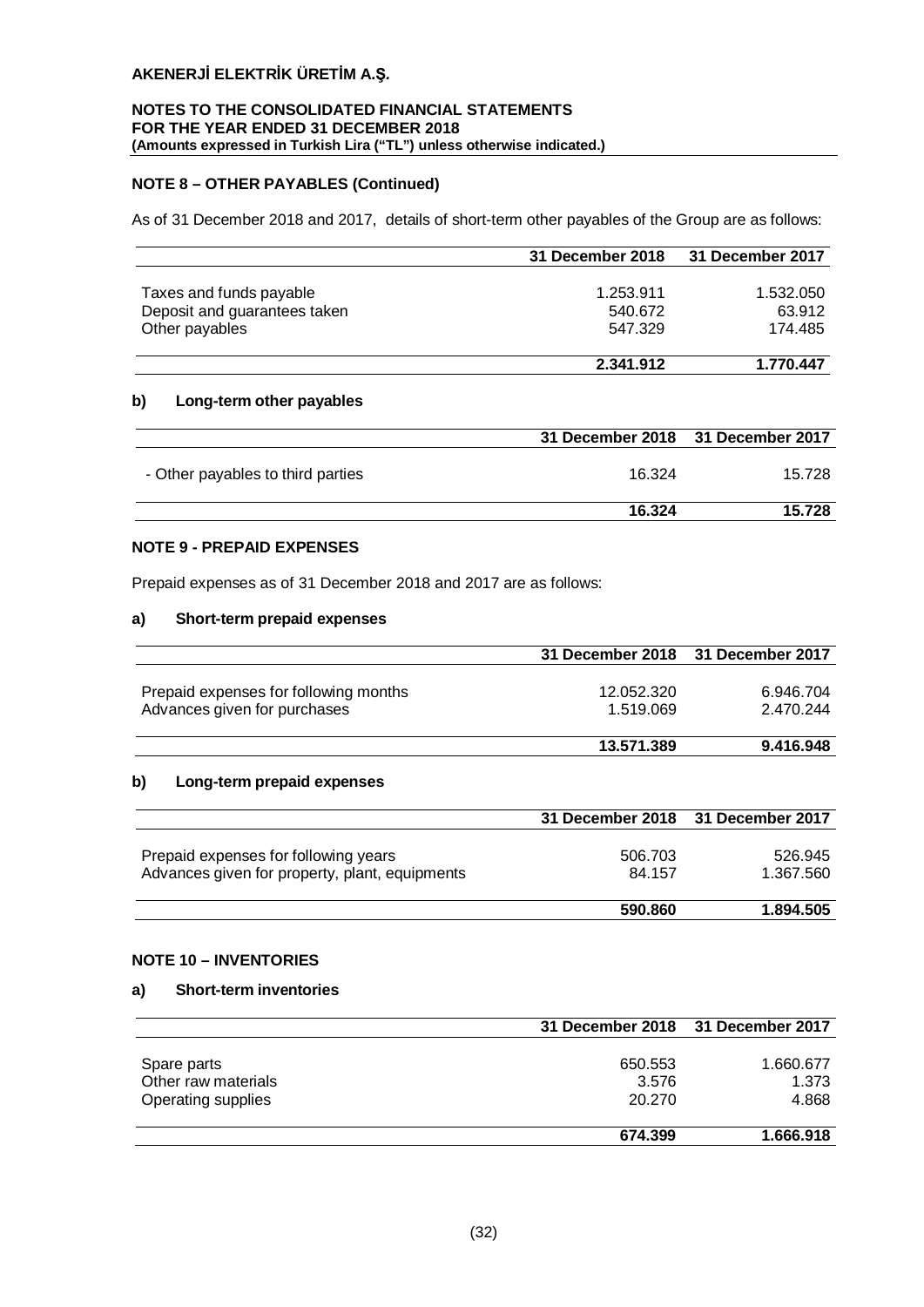#### **NOTES TO THE CONSOLIDATED FINANCIAL STATEMENTS FOR THE YEAR ENDED 31 DECEMBER 2018 (Amounts expressed in Turkish Lira ("TL") unless otherwise indicated.)**

## **NOTE 10 – INVENTORIES (Continued)**

## **b) Long-term inventories**

|                 | 31 December 2018 31 December 2017 |            |
|-----------------|-----------------------------------|------------|
| Spare parts (*) | 18.769.298                        | 17.154.844 |
|                 | 18.769.298                        | 17.154.844 |

(\*) TL 13.959.009 (31 December 2017: TL 12.511.578) of spare parts classified in long-term inventories with an amount of TL 18.769.298 are related to the Erzin combined natural gas cycle power plant held within the scope of long-term maintenance contracts and remaining spare parts amounting to TL 4.810.286 (31 December 2017: TL 4.643.266) belongs to the other power plants of the Group are held for the purpose of repair and maintenance necessities. Such spare parts are reclassified under long term inventories by considering their estimated usage period interval. The Group manages the level of its spare parts by considering the planned maintenance schedule and the ability of intervening the incidents immediately.

## **NOTE 11 - OTHER ASSETS**

#### **a) Other current assets**

|                                       | 31 December 2018 | 31 December 2017 |
|---------------------------------------|------------------|------------------|
| Deferred VAT                          | 104.519.308      | 20.589.533       |
| Personnel advances                    | 150.720          | 40.071           |
| Job advances                          | 390.321          | 365.938          |
|                                       | 105.060.349      | 20.995.542       |
| b)<br><b>Other non-current assets</b> |                  |                  |
|                                       | 31 December 2018 | 31 December 2017 |
| VAT deductible in following years     | 19.098.093       | 67.654.140       |

## **NOTE 12 - FINANCIAL INVESTMENTS**

Akenerji Toptan, a subsidiary of the Group, has participated to Enerji Piyasaları İşletme Anonim Şirketi'ne ("EPİAŞ") who is estabilished with a share capital TL 61.572.770, by 0,16% with 100,000 C Type shares. (31 December 2017: TL 100.000).

**19.098.093 67.654.140**

|                      | 31 December 2018 31 December 2017 |         |
|----------------------|-----------------------------------|---------|
| Long-term securities | 100.000                           | 100.000 |
| <b>Total</b>         | 100.000                           | 100.000 |

Financial assets carried at cost due to the lack of fair value information in accordance with TAS 39 are carried at their fair values in accordance with TFRS 9 since the fair value of financial assets approximate into their costs.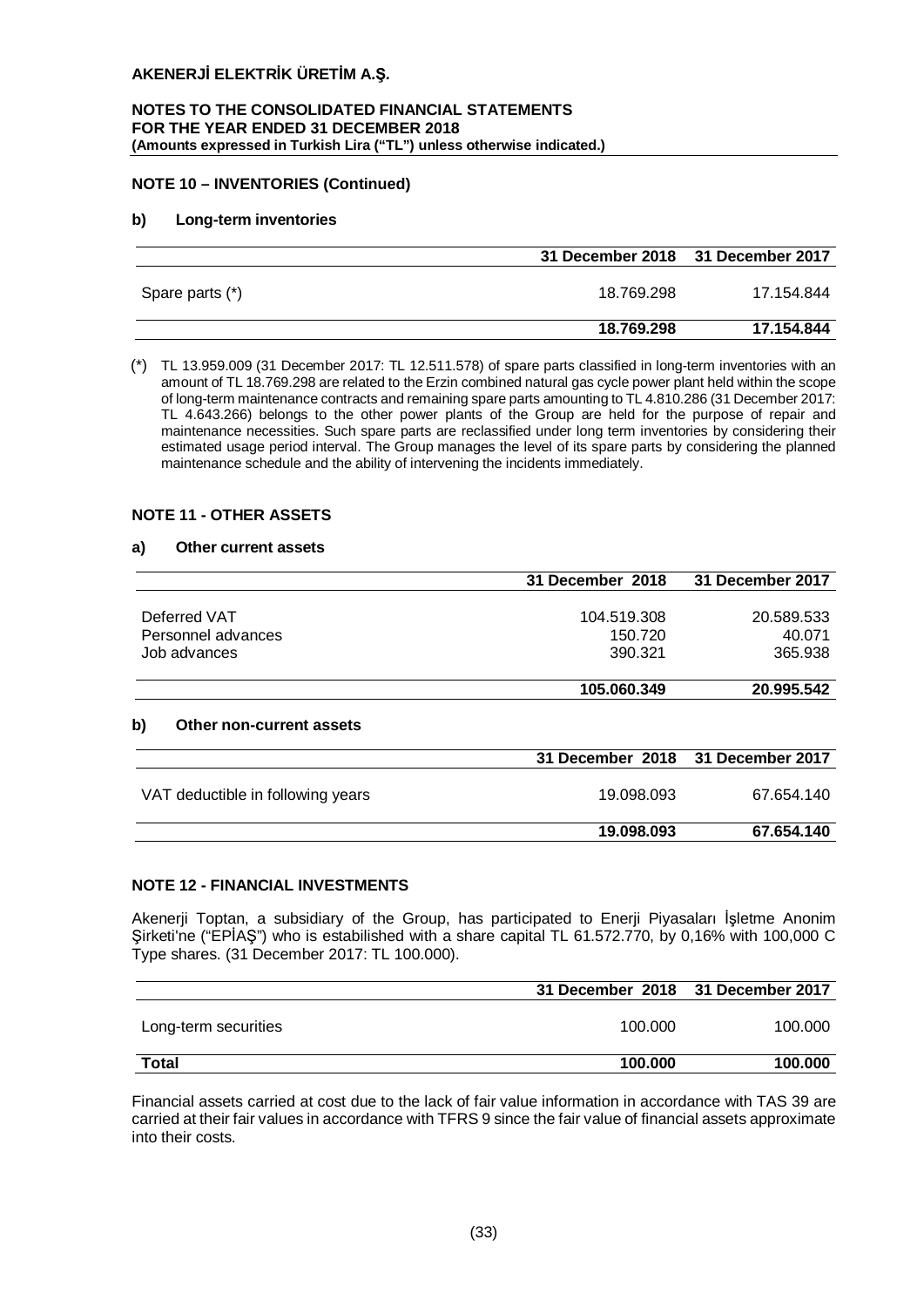#### **NOTES TO THE CONSOLIDATED FINANCIAL STATEMENTS FOR THE YEAR ENDED 31 DECEMBER 2018 (Amounts expressed in Turkish Lira ("TL") unless otherwise indicated.)**

## **NOTE 13 – PROPERTY, PLANT AND EQUIPMENT**

|                                 | January 2018 -      | <b>Restatement</b>           | 1 January 2018 - |                  |                          |                  |                  |
|---------------------------------|---------------------|------------------------------|------------------|------------------|--------------------------|------------------|------------------|
|                                 | previously reported | effect                       | restated         | <b>Additions</b> | <b>Transfers</b>         | <b>Disposals</b> | 31 December 2018 |
|                                 |                     |                              |                  |                  |                          |                  |                  |
| Cost                            |                     |                              |                  |                  |                          |                  |                  |
| Lands                           | 159.340             |                              | 159.340          |                  |                          |                  | 159.340          |
| Land improvements (*)           | 2.363.244.144       | 8.329.827                    | 2.371.573.971    | .658.800         | 2.040.075                |                  | 2.375.272.846    |
| <b>Buildings</b>                | 652.618.266         | 20.643.968                   | 673.262.234      | 28,800           |                          |                  | 673.291.034      |
| Machinery and equipment (**)    | 2.714.836.619       | 85.063.970                   | 2.799.900.589    | 939.970          | 1.772.905                |                  | 2.802.613.464    |
| Motor vehicles                  | 1.048.929           |                              | 1.048.929        | 603.142          |                          | (259.653)        | 1.392.418        |
| Furnitures and fixtures         | 10.276.857          |                              | 10.276.857       | 708.431          |                          |                  | 10.985.288       |
| Leasehold improvements          | 1.082.778           |                              | 1.082.778        | 107.928          | 569.000                  |                  | 1.759.706        |
| Construction in progress        | 28.843.107          | $\qquad \qquad \blacksquare$ | 28.843.107       | 5.844.907        | (4.381.980)              |                  | 30.306.034       |
|                                 |                     |                              |                  |                  |                          |                  |                  |
|                                 | 5.772.110.040       | 114.037.765                  | 5.886.147.805    | 9.891.978        | $\blacksquare$           | (259.653)        | 5.895.780.130    |
|                                 |                     |                              |                  |                  |                          |                  |                  |
| <b>Accumulated depreciation</b> |                     |                              |                  |                  |                          |                  |                  |
| Land improvements               | 156.299.676         | 1.879.367                    | 158.179.043      | 81.659.390       |                          |                  | 239.838.433      |
| <b>Buildings</b>                | 24.651.424          | 1.789.906                    | 26.441.330       | 18.065.643       | $\overline{\phantom{0}}$ |                  | 44.506.973       |
| Machinery and equipment         | 192.289.165         | 26.578.070                   | 218.867.235      | 155.322.471      | $\overline{\phantom{a}}$ |                  | 374.189.706      |
| Motor vehicles                  | 745.728             |                              | 745.728          | 133.292          | $\blacksquare$           | (258.780)        | 620.240          |
| <b>Furnitures and fixtures</b>  | 7.009.494           |                              | 7.009.494        | 814.566          |                          |                  | 7.824.060        |
| Leasehold improvements          | 755.235             |                              | 755.235          | 107.568          |                          |                  | 862.803          |
|                                 |                     |                              |                  |                  |                          |                  |                  |
|                                 | 381.750.722         | 30.247.343                   | 411.998.065      | 256.102.930      | $\blacksquare$           | (258.780)        | 667.842.215      |
| Net book value                  | 5.390.359.318       | 83.790.422                   | 5.474.149.740    |                  |                          |                  | 5.227.937.915    |

(\*) Within the capacity increase project of Ayyıldız wind power plant, the cost of land improvement acquired through finance lease on 27 January 2017 is amounting to TL 495.485. As of 31 December 2018, the total amount of accumulated depreciation of related land improvement is TL 26.078.

(\*\*) Within the capacity increase project of Ayyıldız wind power plant, the cost of machinery and equipment acquired through finance lease on 27 January 2017 is amounting to TL 49.219.854. As of 31 December 2018, the total amount of accumulated depreciation of the related machinery and equipment is TL 9.843.971.

Current period depreciation expense amounting to TL 255.589.956 has been included in cost of sales and TL 512.974 has been included in general administrative expenses.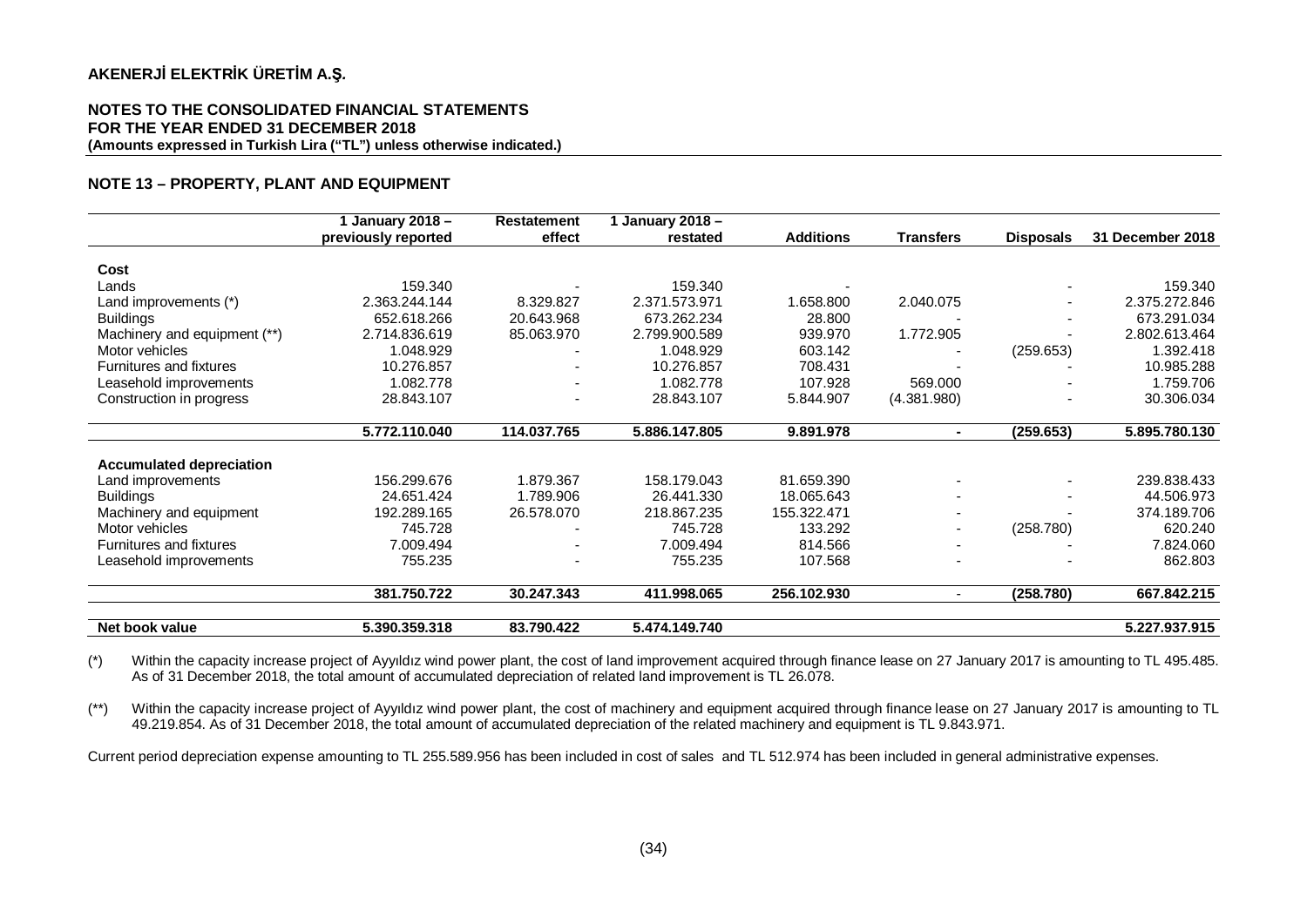#### **NOTES TO THE CONSOLIDATED FINANCIAL STATEMENTS FOR THE YEAR ENDED 31 DECEMBER 2018 (Amounts expressed in Turkish Lira ("TL") unless otherwise indicated.)**

#### **NOTE 13 - PROPERTY, PLANT AND EQUIPMENT (Continued)**

|                                 | January 2017  | <b>Additions</b> | Transfers(****) | <b>Disposals</b> | <b>Revaluation effect</b> | 31 December 2017 |
|---------------------------------|---------------|------------------|-----------------|------------------|---------------------------|------------------|
|                                 |               |                  |                 |                  |                           |                  |
| Cost                            |               |                  |                 |                  |                           |                  |
| Lands                           | 147.481       |                  |                 |                  | 11.859                    | 159.340          |
| Land improvements (*)           | 2.061.004.601 | 648.641          | 15.719.677      |                  | 285.871.225               | 2.363.244.144    |
| <b>Buildings</b>                | 412.844.609   | 37,000           | 1.133.336       |                  | 238.603.321               | 652.618.266      |
| Machinery and equipment (**)    | 1.652.477.010 | 49.368.891       | 45.207.927      | (187.693)        | 967.970.484               | 2.714.836.619    |
| Motor vehicles                  | 927.308       | 258.950          |                 | (137.329)        |                           | 1.048.929        |
| Furnitures and fixtures         | 9.837.999     | 438.858          |                 |                  |                           | 10.276.857       |
| Leasehold improvements          | 999.432       | 83.346           |                 |                  |                           | 1.082.778        |
| Construction in progress (***)  | 42.083.278    | 50.627.116       | (63.867.287)    |                  |                           | 28.843.107       |
|                                 |               |                  |                 |                  |                           |                  |
|                                 | 4.180.321.718 | 101.462.802      | (1.806.347)     | (325.022)        | 1.492.456.889             | 5.772.110.040    |
| <b>Accumulated depreciation</b> |               |                  |                 |                  |                           |                  |
| Land improvements               | 86.979.607    | 69.320.069       |                 |                  |                           | 156.299.676      |
| <b>Buildings</b>                | 13.596.792    | 11.054.632       |                 |                  |                           | 24.651.424       |
|                                 | 97.546.617    | 94.762.644       |                 | (20.096)         |                           | 192.289.165      |
| Machinery and equipment         |               |                  |                 |                  |                           |                  |
| Motor vehicles                  | 779.136       | 103.717          |                 | (137.125)        |                           | 745.728          |
| Furnitures and fixtures         | 6.160.069     | 849.425          |                 |                  |                           | 7.009.494        |
| Leasehold improvements          | 659.777       | 95.458           |                 |                  |                           | 755.235          |
|                                 | 205.721.998   | 176.185.945      |                 | (157.221)        |                           | 381.750.722      |
| Net book value                  | 3.974.599.720 |                  |                 |                  |                           | 5.390.359.318    |

(\*) Within the capacity increase project of Ayyıldız wind power plant, the cost of land improvement acquired through finance lease on 27 January 2017 is amounting to TL 495.485. As of 31 December 31 2017, the total amount of accumulated depreciation of related land improvement is TL 13.039.

(\*\*) Within the capacity increase project of Ayyıldız wind power plant, the cost of machinery and equipment acquired through finance lease on 27 January 2017 is amounting to TL 49.219.854. As of 31 December 31 2017, the total amount of accumulated depreciation of the related machinery and equipment is TL 4.921.986.

(\*\*\*) Construction in progress mainly related to additional investment made for Erzin combined cycl natural gas power plant

(\*\*\*\*) Comprised of investment made within the scope of the Bandırma Ayyıldız wind power plant capacity expansion project and additional investments made for Erzin combined cycle natural gas power plant and transfers to intangible assets.

Current period depreciation expense amounting to TL 175.667.619 has been included in cost of sales and TL 518.326 has been included in general administrative expenses.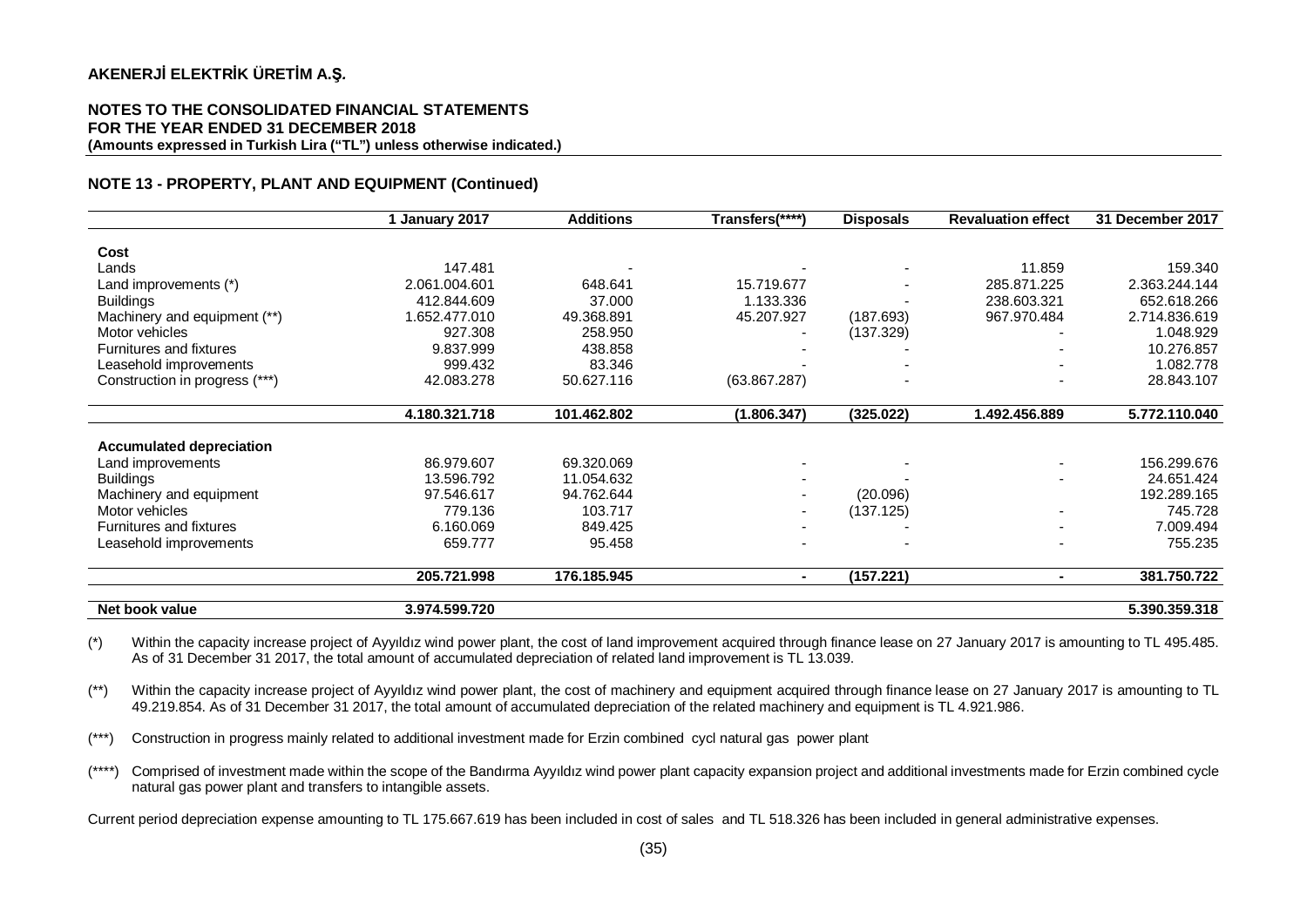## **NOTES TO THE CONSOLIDATED FINANCIAL STATEMENTS FOR THE YEAR ENDED 31 DECEMBER 2018 (Amounts expressed in Turkish Lira ("TL") unless otherwise indicated.)**

## **NOTE 13 - PROPERTY, PLANT AND EQUIPMENT (Continued)**

There are no capitalized borrowing costs on construction in progress for the year ended 31 December 2018 (31 December 2017: None).

Details of the guarantees, pledges and mortgages on property, plant and equipments as of 31 December 2018 and 2017 are explained in Note 15.

As of 31 December 2018 and 2017 the movements for increase on revaluation of property, plant and equipment are as follows:

|                                                        | 2018          | 2017          |
|--------------------------------------------------------|---------------|---------------|
| 1 January - previously reported                        | 2.526.950.583 | 1.409.709.068 |
| Restatement effect (Note 2.5)                          | 36.783.975    |               |
| 1 January – restated                                   | 2.563.734.558 | 1.409.709.068 |
| Revaluation of land                                    |               | 11.859        |
| Revaluation of land improvements                       |               | 285.871.225   |
| Revaluation of buildings                               |               | 238.603.321   |
| Revaluation of machinery and equipments                |               | 967.970.484   |
|                                                        | 2.563.734.558 | 2.902.165.957 |
|                                                        |               |               |
| Adjustments of deferred tax related to increase on     |               |               |
| revaluation of property, plant and equipment           | 144.955.668   | (298.491.378) |
| Disposal from the increase on revaluation of property, |               |               |
| plant and equipment                                    |               | (10.911.051)  |
| Depreciation and amortisation transfers                | (159.753.891) | (65.812.945)  |
| 31 December                                            | 2.548.936.335 | 2.526.950.583 |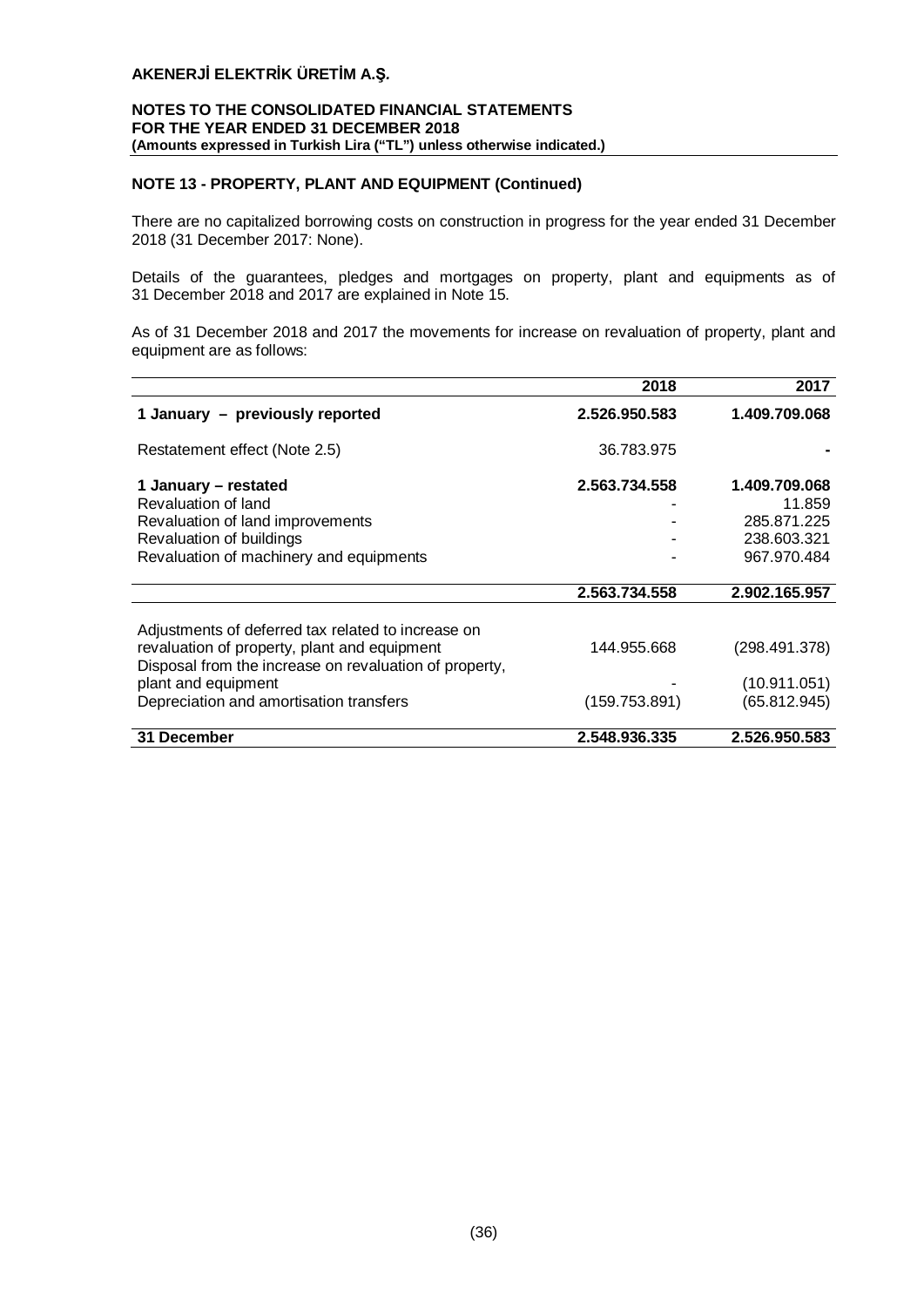## **NOTES TO THE CONSOLIDATED FINANCIAL STATEMENTS FOR THE YEAR ENDED 31 DECEMBER 2018 (Amounts expressed in Turkish Lira ("TL") unless otherwise indicated.)**

## **NOTE 14 - INTANGIBLE ASSETS**

As of 31 December 2018 and 2017, movements of intangible assets are as follow:

|                                 | 1 January 2018 | <b>Additions Transfers</b> |                |   | Disposals 31 December 2018 |
|---------------------------------|----------------|----------------------------|----------------|---|----------------------------|
|                                 |                |                            |                |   |                            |
| Cost                            |                |                            |                |   |                            |
| <b>Rights</b>                   | 7.339.785      | 29.503                     | ۰              | ۰ | 7.369.288                  |
| Licenses                        | 125.931.583    | 239.366                    |                |   | 126.170.949                |
|                                 |                |                            |                |   |                            |
|                                 | 133.271.368    | 268.869                    | $\blacksquare$ |   | 133.540.237                |
|                                 |                |                            |                |   |                            |
| <b>Accumulated amortisation</b> |                |                            |                |   |                            |
| <b>Rights</b>                   | 3.472.262      | 896.895                    | ۰              |   | 4.369.157                  |
| Licenses                        | 16.490.947     | 1.746.172                  | ۰              |   | 18.237.119                 |
|                                 |                |                            |                |   |                            |
|                                 | 19.963.209     | 2.643.067                  | $\blacksquare$ |   | 22.606.276                 |
| Net book value                  | 113.308.159    |                            |                |   | 110.933.961                |
|                                 |                |                            |                |   |                            |

|                                 | 1 January 2017 | <b>Additions</b> | Transfers <sup>(*)</sup> | <b>Disposals</b> | 31 December 2017 |
|---------------------------------|----------------|------------------|--------------------------|------------------|------------------|
|                                 |                |                  |                          |                  |                  |
| Cost                            |                |                  |                          |                  |                  |
| <b>Rights</b>                   | 5.326.229      | 207.209          | 1.806.347                |                  | 7.339.785        |
| Licenses                        | 125.878.527    | 53.056           |                          |                  | 125.931.583      |
|                                 | 131.204.756    | 260.265          | 1.806.347                |                  | 133.271.368      |
|                                 |                |                  |                          |                  |                  |
| <b>Accumulated amortisation</b> |                |                  |                          |                  |                  |
| Rights                          | 3.136.815      | 335.447          |                          |                  | 3.472.262        |
| Licenses                        | 14.703.898     | 1.787.049        |                          |                  | 16.490.947       |
|                                 | 17.840.713     | 2.122.496        |                          |                  | 19.963.209       |
|                                 |                |                  |                          |                  |                  |
| Net book value                  | 113.364.043    |                  |                          |                  | 113.308.159      |

(\*) Transferred from property, plant and equipment.

Current period amortisation expense amounting to TL 160.805 (31 December 2017: TL 138.387) has been included in cost of sales and remaining TL 2.482.262 (31 December 2017: TL 1.984.109) has been included in general administrative expenses.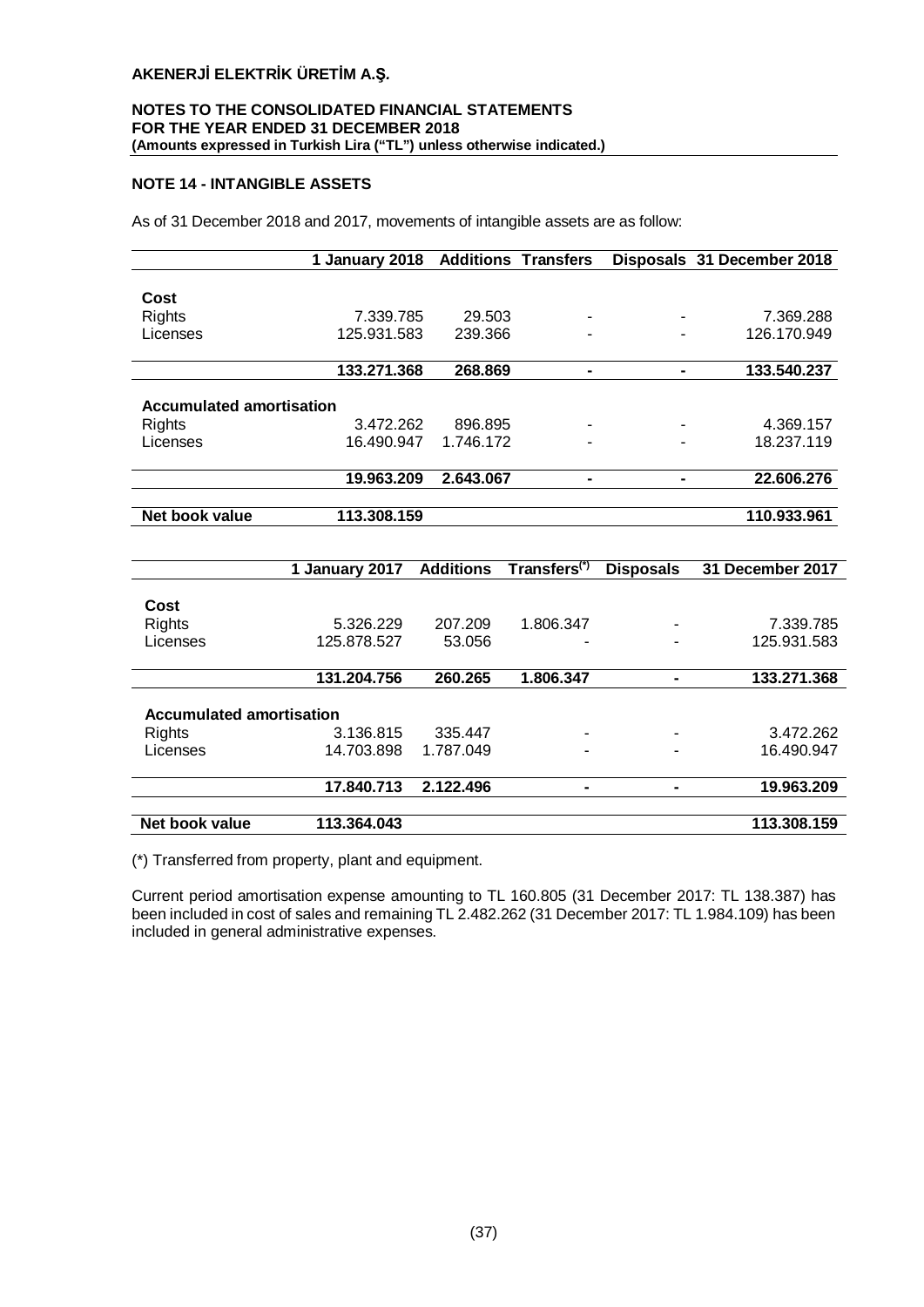## **NOTES TO THE CONSOLIDATED FINANCIAL STATEMENTS FOR THE YEAR ENDED 31 DECEMBER 2018 (Amounts expressed in Turkish Lira ("TL") unless otherwise indicated.)**

## **NOTE 15 - PROVISIONS, COMMITMENTS, CONTINGENT ASSETS AND LIABILITIES**

#### **a) Other short-term provisions**

As of 31 December 2018, there are various lawsuits against or in favor of the Group. The Group management estimates the outcomes of these lawsuits and the financial effects thereof, and the required provisions are accounted for based on these estimates. The amount of provisions for the lawsuits as of 31 December 2018 is TL 18.338.205 (31 December 2017: TL 16.355.919).

|                                                           | 31 December 2018 | 31 December 2017        |
|-----------------------------------------------------------|------------------|-------------------------|
| Litigation provision<br>Periodical maintenance provisions | 18.338.205       | 16.355.919<br>1.085.058 |
|                                                           | 18.338.205       | 17.440.977              |

The movements of litigation provision are as follows:

|                                         | 2018                    | 2017                    |
|-----------------------------------------|-------------------------|-------------------------|
| 1 January<br>Current period charges (*) | 16.355.919<br>3.350.002 | 8.411.594<br>14.177.332 |
| Released provisions                     | (1.367.716)             | (6.233.007)             |
| 31 December                             | 18.338.205              | 16.355.919              |

(\*) Current period charges consist of additional litigation provision amounting to TL 252.003 (31 December 2017: TL 8.214.472 (Note 23) and interest expense arising from existing litigation amounting to TL 3.097.999 (31 December 2017: TL 5.962.860).

## **b) Contingent liabilities**

## - **Guarantees given**

The commitments and contingent liabilities of the Group those are not expected to be resulted in a significant loss or liability to the Group are summarized below:

|                             |          | 31 December 2018 | 31 December 2017 |             |             |
|-----------------------------|----------|------------------|------------------|-------------|-------------|
|                             | Original | Original         | TL               | Original    | Original    |
|                             | currency | <b>Amount</b>    | equivalent       | currency    | amount      |
| Letters of guarantees given | TL       | 124.487.592      | 124.487.592      | 330.676.117 | 330.676.117 |
|                             | Euro     | 400.000          | 2.411.200        | 200.000     | 903.100     |
|                             |          |                  | 126.898.792      |             | 331.579.217 |

Guarantees given, in general, are comprised of the letters of guarantees given to the several institutions and organizations within the operations of the Group (to EMRA, vendors whom electricity purchased and electricity transmission and distribution related government authorities) and to the judicial authorities for some of the on-going lawsuits.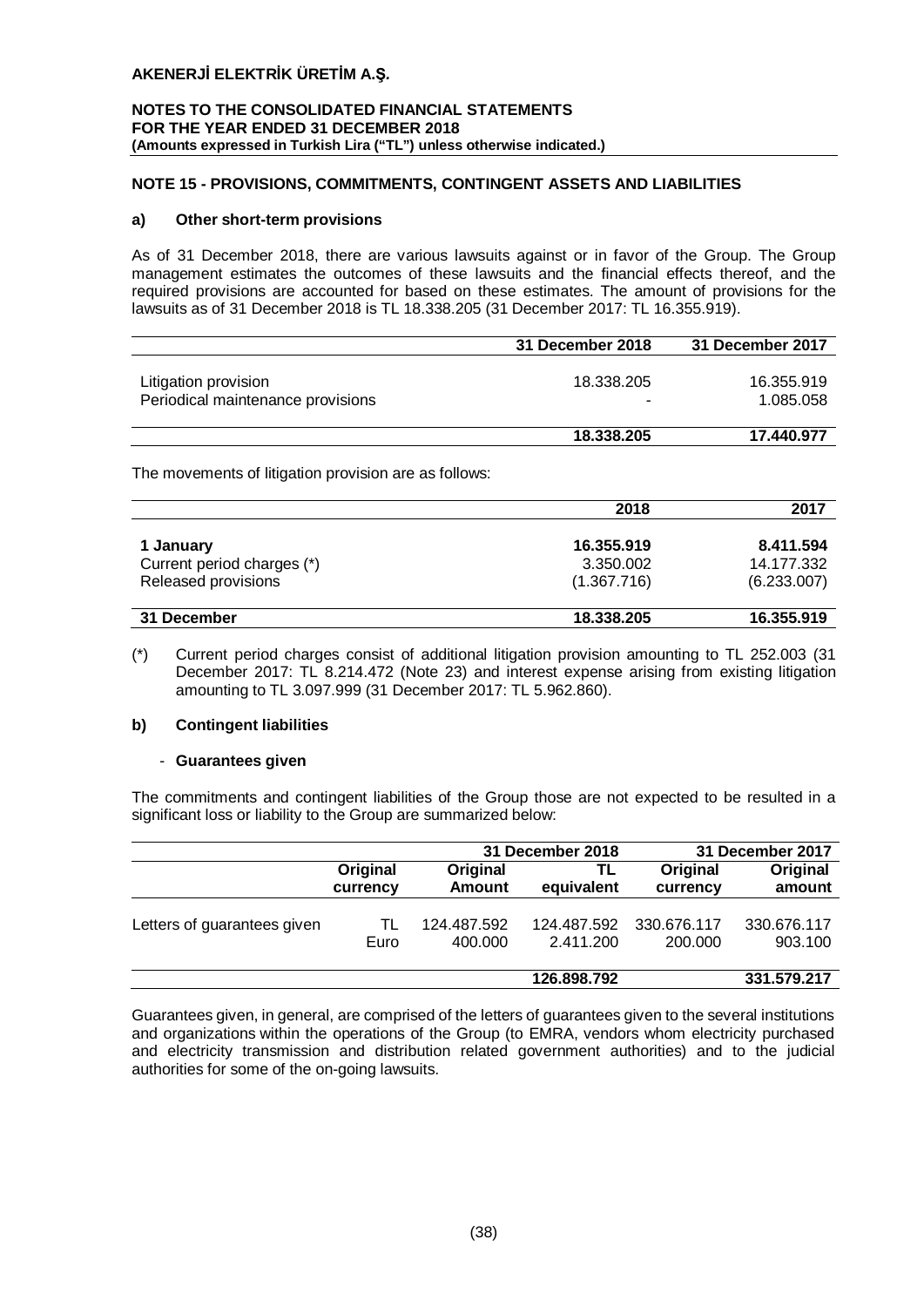#### **NOTES TO THE CONSOLIDATED FINANCIAL STATEMENTS FOR THE YEAR ENDED 31 DECEMBER 2018 (Amounts expressed in Turkish Lira ("TL") unless otherwise indicated.)**

## **NOTE 15 - PROVISIONS, COMMITMENTS, CONTINGENT ASSETS AND LIABILITIES (Continued)**

Guarantees, pledges, mortgages ("GPM") given by the Group as of 31 December 2018 and 31 December 2017 are as follows:

|                                                                                                      |                 |               | 31 December 2018 |               | 31 December 2017 |
|------------------------------------------------------------------------------------------------------|-----------------|---------------|------------------|---------------|------------------|
|                                                                                                      |                 | Original      | ΤL               | Original      | ΤL               |
|                                                                                                      | <b>Currency</b> | currency      | equivalent       | currency      | equivalent       |
| <b>GPMs given by the Group</b><br>A. GPMs given                                                      |                 |               |                  |               |                  |
| for companies' own legal entity                                                                      | TL              | 5.734.487.592 | 5.734.487.592    | 5.940.676.117 | 5.940.676.117    |
|                                                                                                      | <b>EURO</b>     | 400.000       | 2.411.200        | 200.000       | 903.100          |
| B. Total amount of GPM given for<br>the subsidiaries and associates in<br>the scope of consolidation |                 |               |                  |               |                  |
| C. Total amount of GPM given for the<br>purpose of maintaining operating<br>activities               |                 |               |                  |               |                  |
| D. Total other GPMs given<br>Total amount of CPMB's given<br>i)<br>on behalf of the majority         |                 |               |                  |               |                  |
| shareholder<br>Total amount of CPMB's given<br>ii)<br>to on behalf of other which are                |                 |               |                  |               |                  |
| not in scope of B and C.<br>Total amount of CPMB's given<br>iii)<br>on behalf of third parties which |                 |               |                  |               |                  |
| are not in scope of C.                                                                               |                 |               |                  |               |                  |
|                                                                                                      |                 |               | 5.736.898.792    |               | 5.941.579.217    |

Details of the guarantees given by Akenerji for its own legal entity as of 31 December 2018 are as follows:

On 31 December 2015, a Refinancing Loan Agreement of USD 1.1 billion was concluded by and between Yapı ve Kredi Bankası A.Ş. ("Bank") and Akenerji ("Borrower") for a total period of 12 years, 1 year of which is nonrefundable, in order to ensure refinancing and extension of term for all current debts of our the Group. In addition to the related Loan Agreement to provide guarantees for the loans that it has used under the loan contract, Akenerji has signed the following agreements: Loan Settlement (Trade receivables including EPİAŞ, insurance, shareholder receivables, etc.), Account Pledge, and Mortgage Agreements. In accordance with the Commercial Business Pledge Agreements signed between Akenerji and the Bank, a commercial enterprise pledge amounting to TL 5.610.000.000 has been established in order to create an upper limit for Akenerji. In addition, Yapı ve Kredi Bankası A.Ş. is defined as a pledge creditor in insurance policies of power plants.

As of 31 December 2018, GPMs given by the Group to equity ratio is 1.246% (31 December 2017: 318%).

## - **Other significant matters**

As a result of the lawsuits brought for the Kemah Dam & Hydroelectric Plant Project, a positive Environmental Impact Assessment ("EIA") report was received for the revised EIA prepared on 10 February 2016. Subsequently, a lawsuit requesting the cancellation of the positive EIA report received from the Ministry of Environment and Urban Planning of Turkey in 2014 was finalised and the previous positive EIA report was cancelled.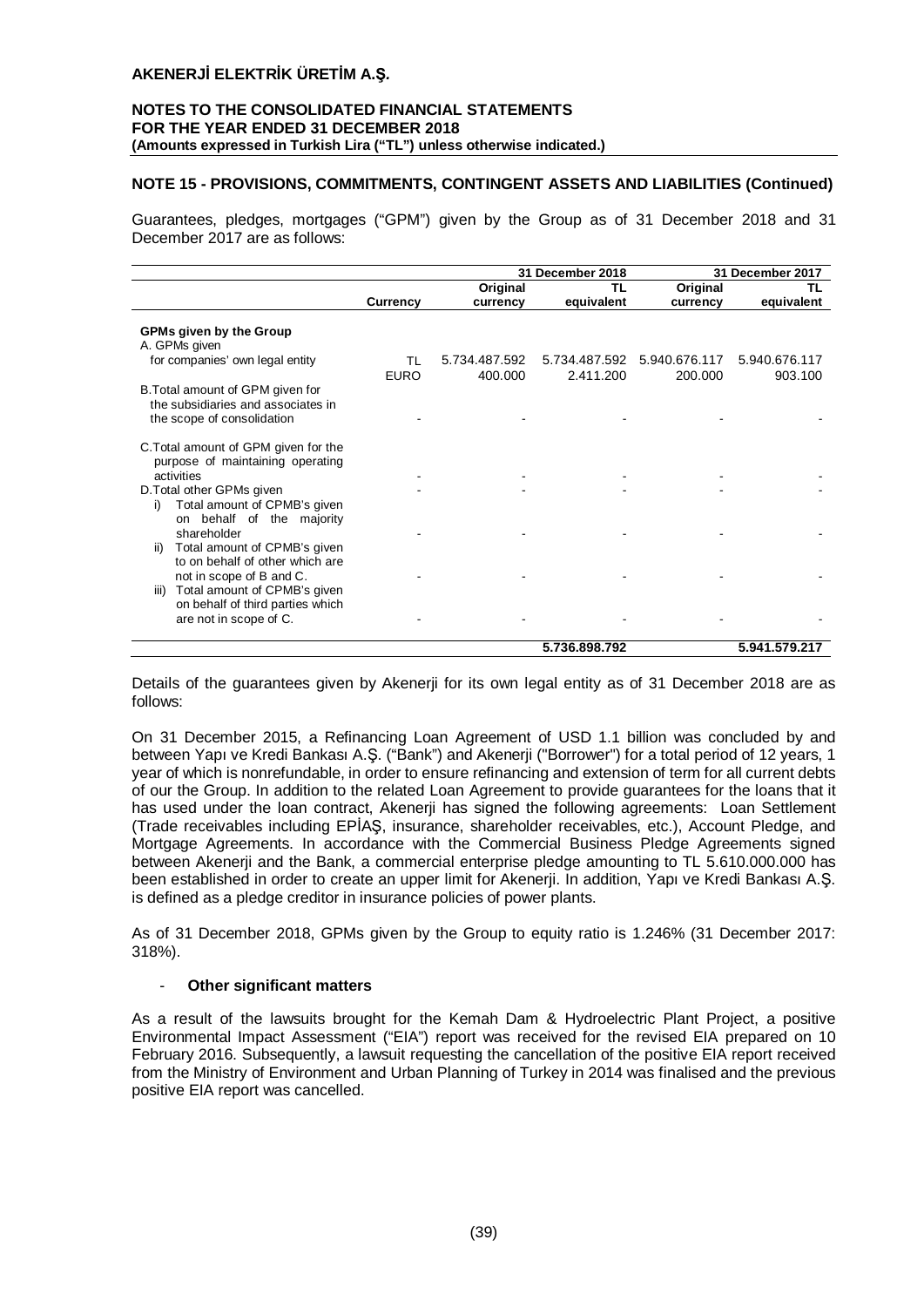## **NOTES TO THE CONSOLIDATED FINANCIAL STATEMENTS FOR THE YEAR ENDED 31 DECEMBER 2018 (Amounts expressed in Turkish Lira ("TL") unless otherwise indicated.)**

## **NOTE 15 - PROVISIONS, COMMITMENTS, CONTINGENT ASSETS AND LIABILITIES (Continued)**

Another lawsuit was brought against the cancellation of the revised positive EIA report on February 2016 and on 28 February 2018, it has been decided by the court of first instance to cancel the positive EIA report. Both the Group and the Ministry of Environment and Urban Planning of Turkey, lodged an appeal with the Supreme Court for the cancellation of the decision. As a result of the investigation performed by the Supreme Court, the decision of the court of first instance is cancelled and the application on cancellation of the positive EIA report is dismissed. The decision held by the Supreme Court in favor of the Group is the final definitive judgment and cannot be appealed.

Since the appeal process on the EAI report is precisely finalized in favor of the Group, the application on the revised EIA report to the Ministry of Environment and Urban Planning of Turkey is cancelled as this is not necessary anymore. In addition, the suspension of all rights on the electricity production license of Kemah Dam & Hydroelectric Plant Project which is established following the application of the Group to EMRA will requested to be restored.

#### - **Sales and purchase commitments**

#### *Electricity sales and purchase commitments:*

As of 31 December 2018, the Group has realized all of the purchase and sales commitments of electricity energy within the scope of sales and purchase contracts made with energy companies in 2018 and there are no remaining commitments of the Group to be fullfilled in 2018. In addition, the Group has entered into contracts in 2018 to sell electricity energy amounting to MWh 218.478 and to buy electricity energy amounting to MWh 26.675 which will be executed in 2019. These contracts does not have any impact on the financial statements of the Group for the year ended 31 December 2018.

As part of electricity purchase and sales operations of the Group, as of 31 December 2018, the Group has realized all the commitments on risk sharing contracts made with other energy companies in 2018 and there are no commitments of the Group to be fullfilled in 2018. In addition, there are no risk sharing contracts that the Group has entered into in 2018 which will be undertaken in 2019.

## *Natural gas puchase commitments:*

The Group has a minimum purchase commitment in accordance with its contracts with natural gas suppliers in 2018. As of 31 December 2018, there are no liabilities for remaining drawbacks (31 December 2017: None).

## **c) Contingent Assets**

#### **Guarantees received**

|                                |                 |                 | 31 December 2018 |             | 31 December 2017  |
|--------------------------------|-----------------|-----------------|------------------|-------------|-------------------|
|                                |                 | Original        | TL               | Original    | TL                |
|                                | <b>Currency</b> | <b>Currency</b> | Equivalent       | currency    | <b>Equivalent</b> |
|                                |                 |                 |                  |             |                   |
| Letters of quarantees received | TL              | 76.664.407      | 76.664.407       | 119.516.381 | 119.516.381       |
| Letters of guarantees received | <b>EURO</b>     | 4.355.000       | 26.251.940       | 15.916.000  | 71.868.698        |
| Letters of guarantees received | USD             | 32.500          | 170.979          | 4.000       | 15.088            |
| Notes of quarantees received   | TL              | 4.130.209       | 4.130.209        | 4.130.209   | 4.130.209         |
| Notes of guarantees received   | <b>USD</b>      | 4.656.023       | 24.494.873       | 4.656.023   | 17.562.053        |
| Notes of guarantees received   | <b>EURO</b>     | 93.229          | 561.987          | 93.229      | 420.976           |
| Notes of quarantees received   | GBP             | 5.675           | 37.755           | 5.675       | 28.831            |
| Cheques of guarantees received | TL              | 108.500         | 108,500          | 408.500     | 408.500           |
| Cheques of guarantees received | USD             | 100.559         | 529.031          | 100.559     | 379.298           |
| Mortgages received             | TL              | 3.242.000       | 3.242.000        |             |                   |
|                                |                 |                 | 136.191.681      |             | 214.330.034       |

Letters of guarantees received, in general, comprised of the letters of guarantees received from the customers in relation to the Group's electricity sales operations.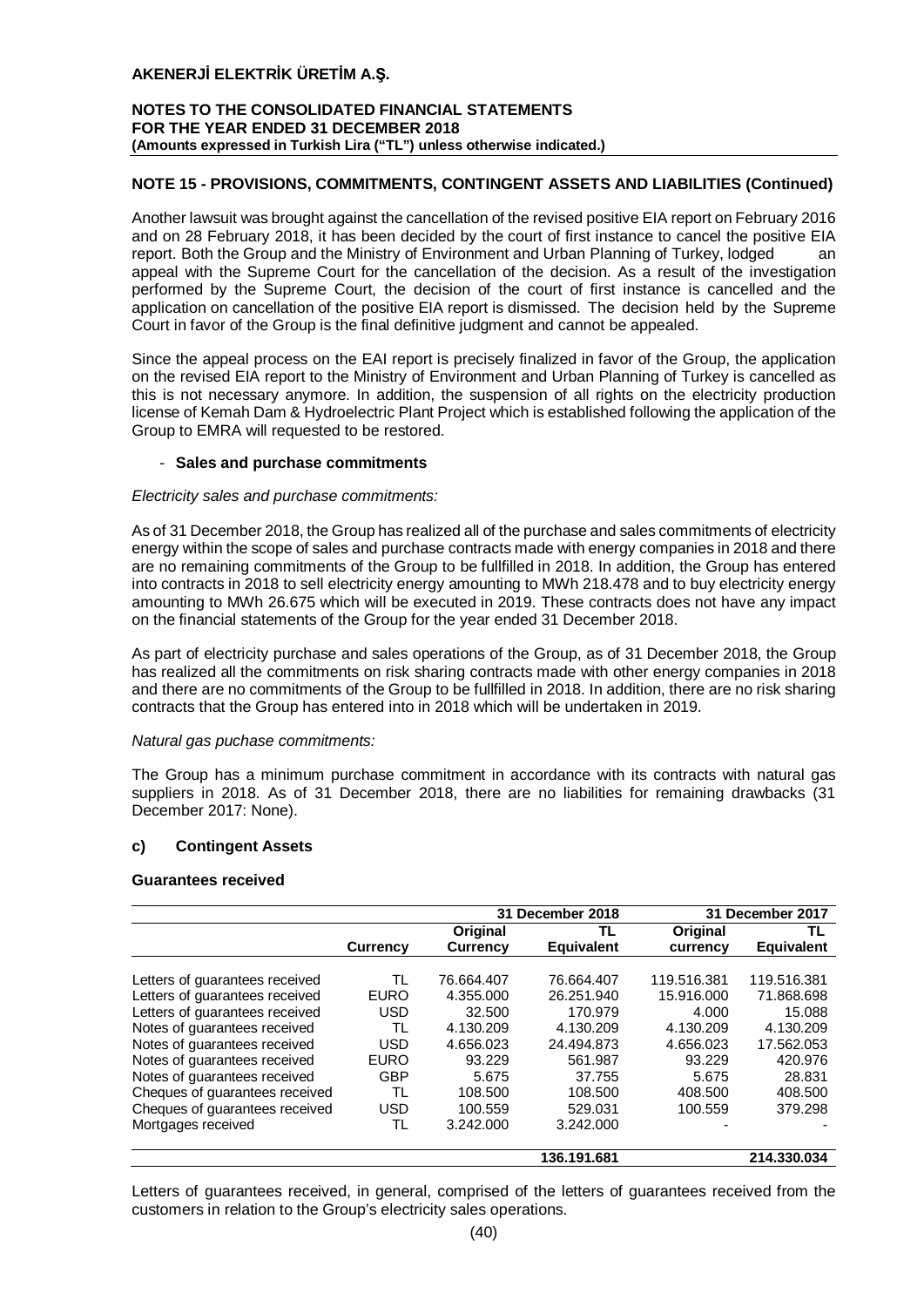#### NOTES TO THE CONSOLIDATED FINANCIAL STATEMENTS FOR THE YEAR ENDED 31 DECEMBER 2018 (Amounts expressed in Turkish Lira ("TL") unless otherwise indicated.)

## NOTE 16 - DERIVATIVE FINANCIAL INSTRUMENTS

|                                         |                 | 31 December 2018 |                 | 31 December 2017 |
|-----------------------------------------|-----------------|------------------|-----------------|------------------|
|                                         | <b>Contract</b> | Fair             | <b>Contract</b> | Fair             |
|                                         | amount          | value            | amount          | value            |
|                                         |                 |                  |                 |                  |
| Forward contracts                       | 5.260.900       | 24.345           | 33.947.100      | 497.923          |
|                                         |                 |                  |                 |                  |
| <b>Derivative financial assets</b>      | 5.260.900       | 24.345           | 33.947.100      | 497.923          |
|                                         |                 |                  |                 |                  |
| Interest rate swaps                     |                 |                  |                 |                  |
| Short-term                              | 168.112.060     | 3.648.843        | 386.071.336     | 15.163.211       |
| Long-term<br>Ξ.                         | 796.239.846     | 17.282.246       | 447.750.536     | 17.585.703       |
| Forward contracts                       |                 |                  |                 |                  |
| Short-term                              | 125.139.178     | 9.270.688        |                 |                  |
| <b>Derivative financial liabilities</b> | 1.089.491.084   | 30.201.777       | 833.821.872     | 32.748.914       |

At the time the derivative contract is concluded, the Group determines that a cash flow hedge is a cash flow hedge that arises from a particular risk in the cash flows of a recorded asset or liability or a transaction that is probable and a possible outcome of a particular risk.

Interest rate swap transactions that provided effective economic hedges under the Group risk management position and carrying the necessary conditions for hedge accounting, were accounted as hedging derivative financial instruments in the consolidated financial statements. The effective portion of the gains and losses of the derivative instruments designated as hedging instrument were accounted under equity as "Gains/(losses) on cash flow hedging". Due to the change in principle amount and repayment dates of Group's borrowings following the Loan Agreement signed on 30 September 2015, the Group ceased the hedge accounting for interest rate swap contracts.

When a hedging instrument sold, expired or when hedge no longer met the criteria for hedge accounting or when a pledged or forecasted transaction is no longer expected to be occurred, the Group continues to classify separately within equity as far as the commitments or possible future transactions will realized.

The realization of promised or probable future transactions are recorded in the statement of profit or loss, if not realized, accumulated gains or losses are recognized as profit or loss in the consolidated financial statements. Since the Group has ceased to apply hedge accounting on 30 September 2015, the "Gains / (losses) on cash flow hedging", which is included in equity, has been recorded in the profit or loss statement for the duration of related contracts.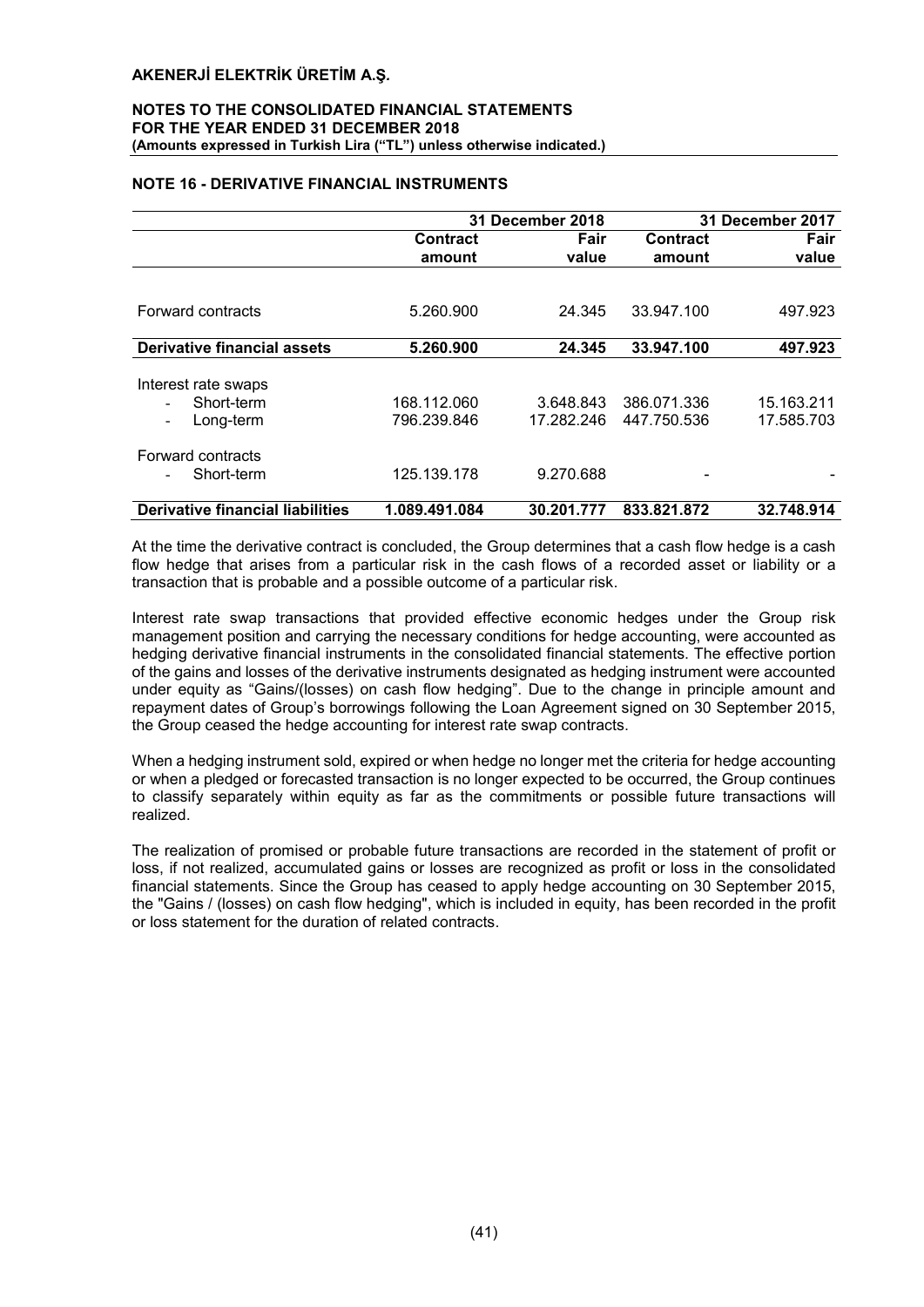#### **NOTES TO THE CONSOLIDATED FINANCIAL STATEMENTS FOR THE YEAR ENDED 31 DECEMBER 2018 (Amounts expressed in Turkish Lira ("TL") unless otherwise indicated.)**

## **NOTE 17 - EMPLOYEE BENEFITS**

## **a) Employee benefit obligations**

|                                                   | 31 December 2018 | 31 December 2017 |
|---------------------------------------------------|------------------|------------------|
| Social security payment                           | 536.656          | 896.725          |
| Due to personnel                                  | 44.346           | 38.457           |
|                                                   |                  |                  |
|                                                   | 581.002          | 935.182          |
| Short-term provisions for employee benefits<br>b) |                  |                  |
|                                                   | 31 December 2018 | 31 December 2017 |
| Bonus provision                                   | 3.340.000        | 2.975.000        |
|                                                   | 3.340.000        | 2.975.000        |
| The movements of bonus provision are as follows:  |                  |                  |
|                                                   | 2018             | 2017             |
| 1 January                                         | 2.975.000        | 3.236.250        |
| Current year charges                              | 3.359.000        | 2.975.000        |
| Payments during the year                          | (1.191.825)      | (2.606.550)      |
| Provisions no longer required                     | (1.802.175)      | (629.700)        |
| 31 December                                       | 3.340.000        | 2.975.000        |
| Long-term provisions for employee benefits<br>C)  |                  |                  |
|                                                   | 31 December 2018 | 31 December 2017 |
| Provisions for employee termination benefits      | 3.419.847        | 3.244.119        |
| Provisions for unused vacation rights             | 911.565          | 502.185          |

Under the Turkish Labor Law, companies are required to pay termination benefits to each employee who has completed one year of service and whose employment is terminated without due cause, is called up for military service, dies or who retires after completing 25 years of service (20 years for women) and achieves the retirement age (58 for women and 60 for men).

**4.331.412 3.746.304**

The amount payable consists of one month's salary limited to a maximum of TL 5.001,76 for each year of service as of 31 December 2018 (31 December 2017: TL 4.732,48).

Termination benefits liability is not dependent on any funding legally and any funding requirement does not exist.

The provision has been calculated by estimating the present value of the future probable obligation of the Group arising from the retirement of employees.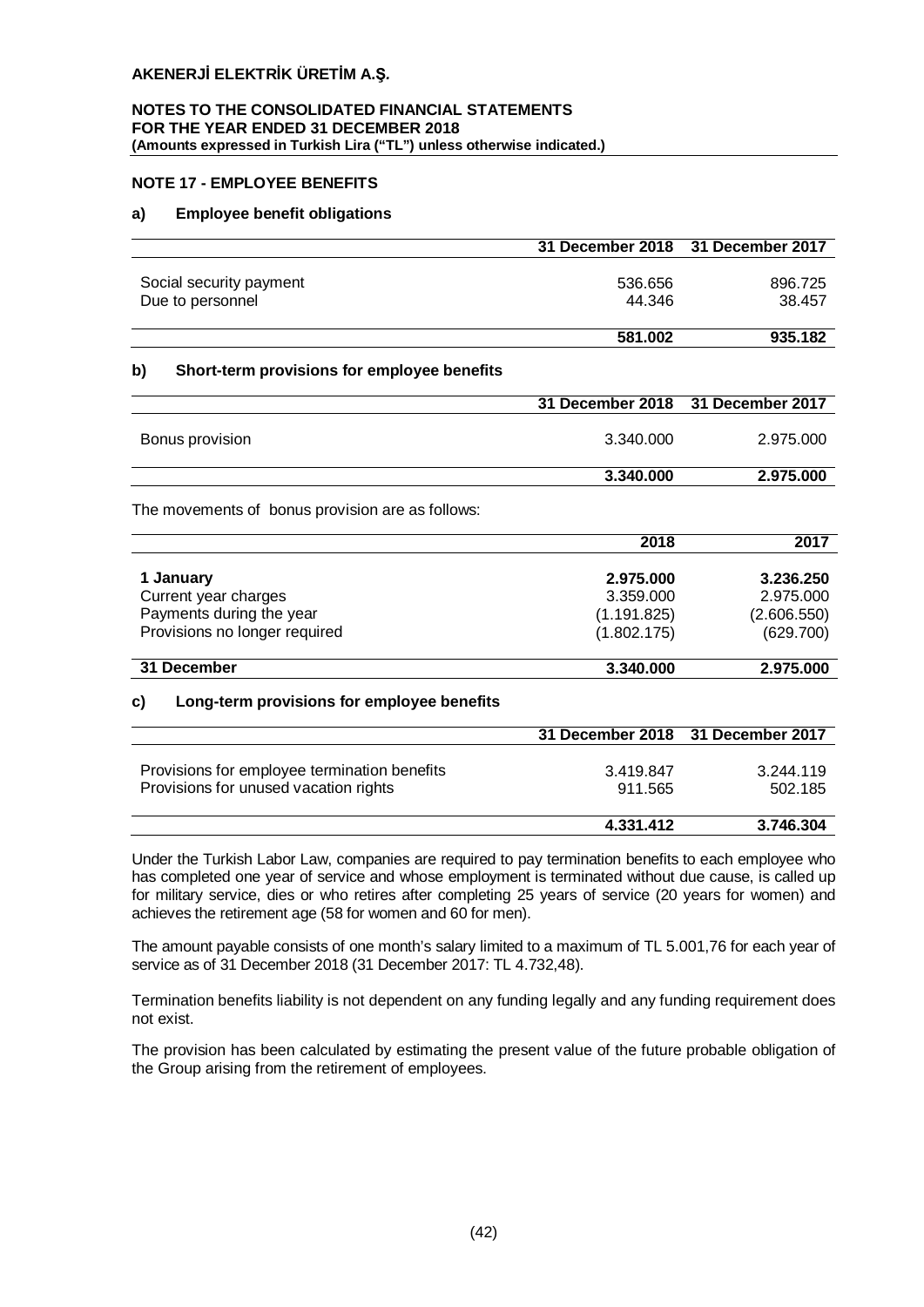## **NOTES TO THE CONSOLIDATED FINANCIAL STATEMENTS FOR THE YEAR ENDED 31 DECEMBER 2018 (Amounts expressed in Turkish Lira ("TL") unless otherwise indicated.)**

## **NOTE 17 – EMPLOYEE BENEFITS (Continued)**

TFRS require actuarial valuation methods to be developed to estimate the enterprise's obligation under defined benefit plans, The Group makes a calculation for the employment termination benefit by applying the prescribed liability method, by the experiences and by considering the personnel who become eligible for pension, this provision is calculated by expecting the present value of the future liability which will be paid for the retired personnel.

Accordingly, the following actuarial assumptions were used in the calculation of the total liability:

|                                                         | 2018  | 2017  |
|---------------------------------------------------------|-------|-------|
|                                                         |       |       |
| Discount rate (%)                                       | 6.86  | 4.67  |
| Turnover rate related the probability of retirement (%) | 97.18 | 95.24 |

The principal assumption is that the maximum liability for each year of service will increase in line with inflation. Thus, the discount rate applied represents the expected real rate after adjusting for the anticipated effects of future inflation. As the maximum liability is revised semi-annually, the maximum amount of full TL 6.017,60 (1 January 2018: full TL 5.001,76) which is effective from 1 January 2019 has been taken into consideration in calculating the reserve for employment termination benefits of the Group.

The movements of provisions for employment termination benefits are as follows:

|                            | 2018      | 2017        |
|----------------------------|-----------|-------------|
| 1 January                  | 3.244.119 | 1.770.806   |
| Service cost               | 424,444   | 725.886     |
| Interest cost              | 389.294   | 152.490     |
| Actuarial losses / (gains) | (381.030) | 1.687.284   |
| Payments during the year   | (256.980) | (1.092.347) |
|                            |           |             |
| 31 December                | 3.419.847 | 3.244.119   |

The movements of provisions for unused vacation rights are as follows:

|                               | 2018     | 2017      |
|-------------------------------|----------|-----------|
| 1 January                     | 502.185  | 718.897   |
| Current year provision        | 466.974  | 58.010    |
| Payment during the year       | (57.594) |           |
| Provisions no longer required |          | (274.722) |
|                               |          |           |
| 31 December                   | 911.565  | 502.185   |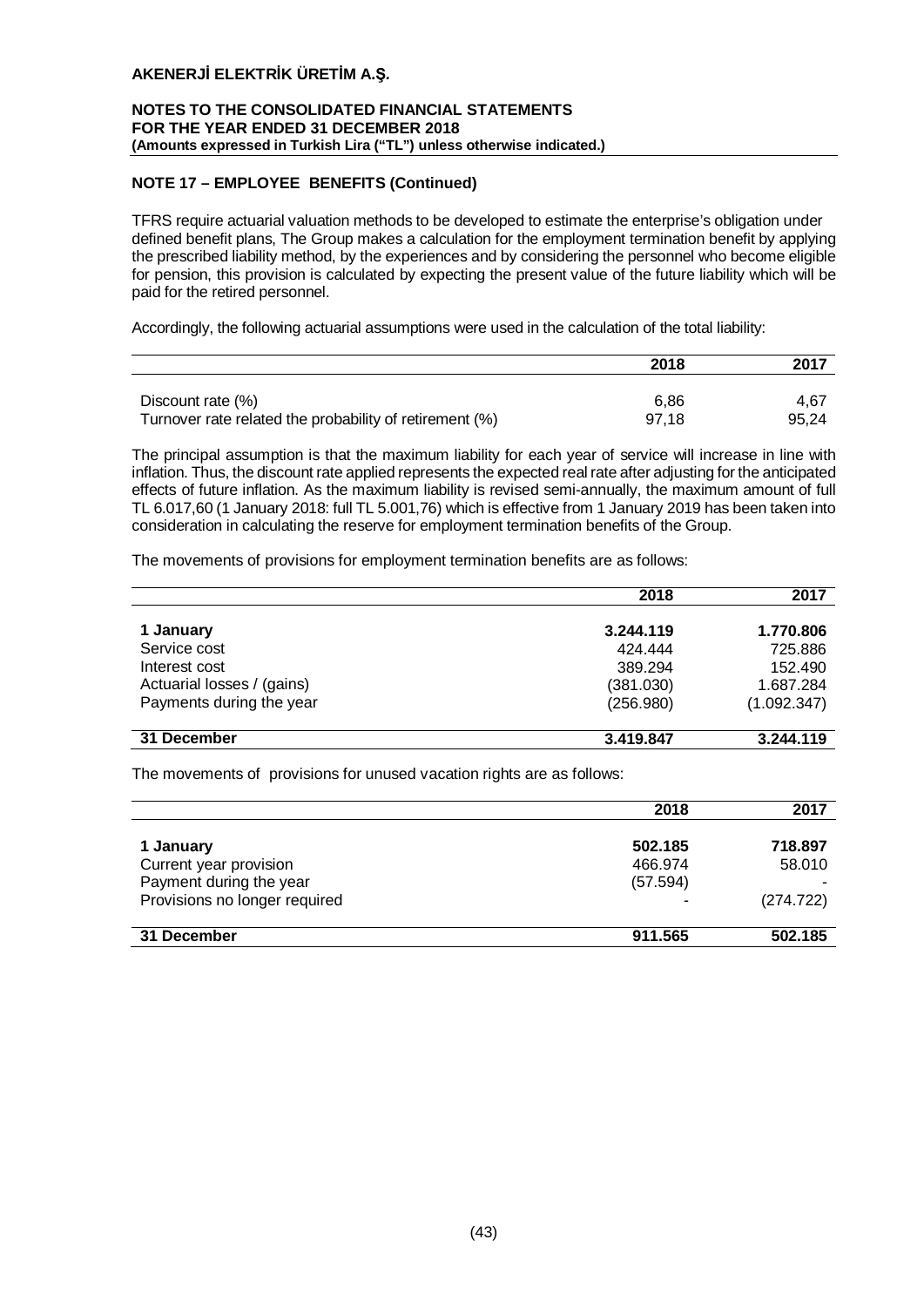## **NOTES TO THE CONSOLIDATED FINANCIAL STATEMENTS FOR THE YEAR ENDED 31 DECEMBER 2018 (Amounts expressed in Turkish Lira ("TL") unless otherwise indicated.)**

## **NOTE 18 – EQUITY**

#### **Share capital**

Akenerji adopted the registered capital system applicable to the companies registered on the CMB and defined a limit to its registered capital for shares whose nominal value is TL 1 ("One Turkish Lira"). As of 31 December 2018 and 31 December 2017 the share capital held is as follows:

|                                                | 31 December 2018 | 31 December 2017 |
|------------------------------------------------|------------------|------------------|
|                                                |                  |                  |
| Limit on registered share capital (historical) | 1.500.000.000    | 1.500.000.000    |
| Issued capital                                 | 729.164.000      | 729.164.000      |

The Company's shareholders and shareholding structure as of 31 December 2018 and 31 December 2017 are as follows:

|                                                                                                                 |                                  | 31 December 2018                                         |                                  | 31 December 2017                                         |
|-----------------------------------------------------------------------------------------------------------------|----------------------------------|----------------------------------------------------------|----------------------------------|----------------------------------------------------------|
|                                                                                                                 | Share (%)                        | Amount                                                   | Share (%)                        | Amount                                                   |
| CEZ a.s.<br>Akkök Holding A.Ş.<br>Akarsu Enerji Yatırımları San.<br>ve Ticaret A.Ş. ("Akarsu")<br>Publicly held | 37,36<br>20.43<br>16.93<br>25.28 | 272.425.943<br>148.989.090<br>123.436.852<br>184.312.115 | 37.36<br>20,43<br>16.93<br>25.28 | 272.425.943<br>148.989.090<br>123.436.852<br>184.312.115 |
|                                                                                                                 | 100,00                           | 729.164.000                                              | 100,00                           | 729.164.000                                              |
| Adjustment to share capital                                                                                     |                                  | 101.988.910                                              |                                  | 101.988.910                                              |
| <b>Total paid-in capital</b>                                                                                    |                                  | 831.152.910                                              |                                  | 831.152.910                                              |

The share capital of the Company consists of 72.916.400.000 shares with a nominal value of 1 Kr for each where no privilege rights are provided for any kind of shares.

## **Share Premium**

Share premiums presented in the consolidated financial statements represent the proceeds from the excess of the amount of shares compared to their nominal values.

## **Reserves**

|                | 31 December 2018 | 31 December 2017 |
|----------------|------------------|------------------|
| Legal reserves | 12.053.172       | 12.053.172       |
|                | 12.053.172       | 12.053.172       |

Turkish Commercial Code stipulates that the legal reserve is appropriated out of statutory profits at the rate of 5% per annum, until the total reserve reaches 20% of the Group's paid-in share capital. Other legal reserve is appropriated out of 10% of the distributable income after 5% dividend is paid to shareholders. Under the TCC, legal reserves can only be used for compensating losses, continuing operations in severe conditions or preventing unemployment and taking actions for relieving its effects in case general legal reserves does not exceed half of paid-in capital or issued capital.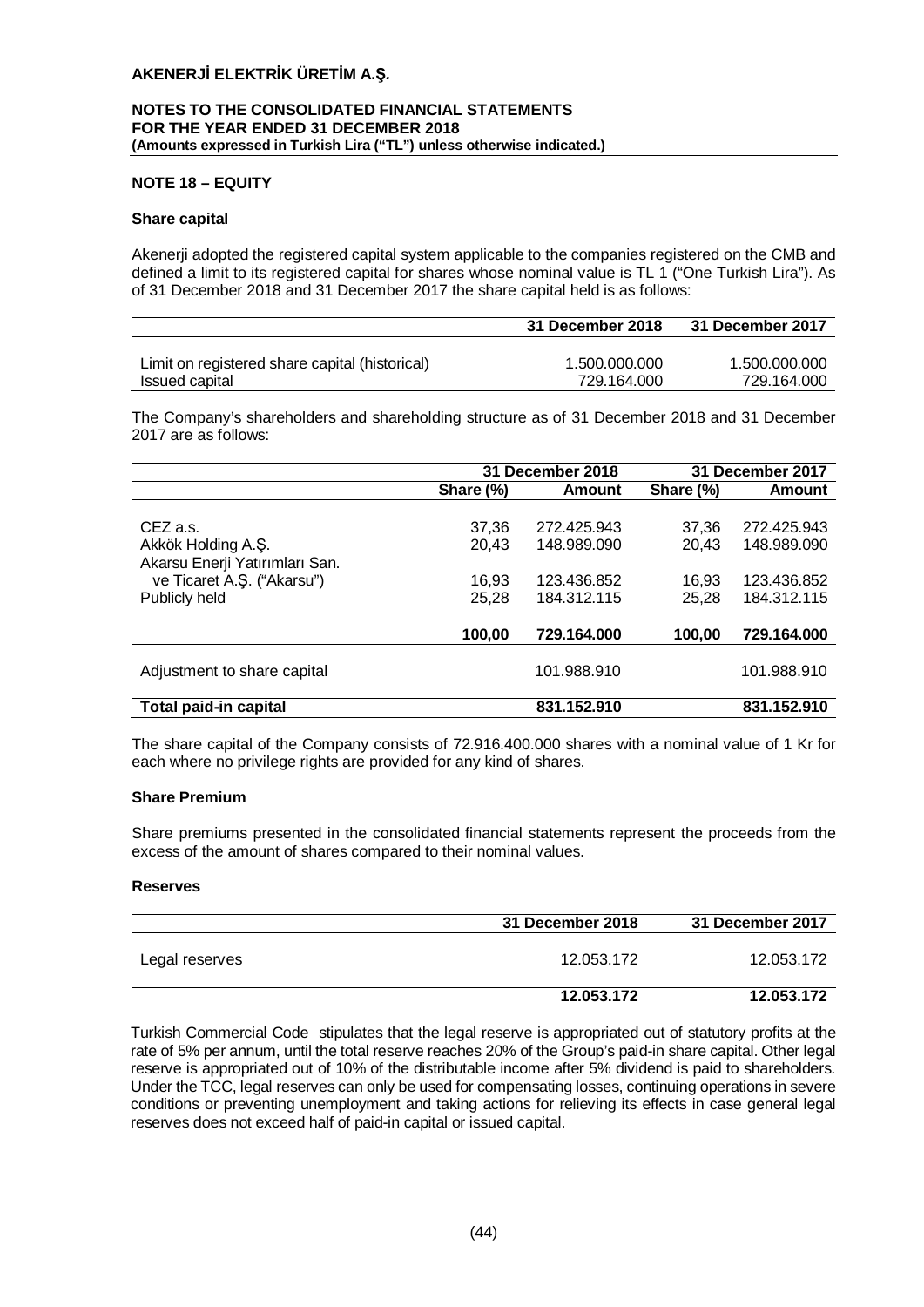## **NOTES TO THE CONSOLIDATED FINANCIAL STATEMENTS FOR THE YEAR ENDED 31 DECEMBER 2018 (Amounts expressed in Turkish Lira ("TL") unless otherwise indicated.)**

## **NOTE 18 – EQUITY (Continued)**

## **Dividend distribution**

Dividends are distributed according to Communiqué Serial: IV, No: 27 on "Principles Regarding Distribution of Interim Dividends for quoted entities subject to Capital Market Board Law", principles on corporate articles and dividend distribution policy which is declared by Companies.

In addition to the CMB, it is stipulated that companies which have the obligation to prepare consolidated financial statements, calculate the net distributable profit amount by taking into account the net profits for the period in the consolidated financial statements that will be prepared and announced to the public in accordance with the Communiqué II-14,1 that sufficient reserves exists in the stand alone statutory books.

The remaining current year income and the reserves of the Group that can be subject to the dividend distribution does not exist (31 December 2017: None).

## **NOTE 19 - TAX ASSETS AND LIABILITIES**

|                                                                      | 31 December 2018 31 December 2017 |                          |
|----------------------------------------------------------------------|-----------------------------------|--------------------------|
| Current income tax expenses<br>Prepaid taxes                         | 3.412.544<br>(3.839.594)          | 2.058.717<br>(3.752.376) |
| Current income tax liabilities /<br>(Current income tax assets), net | (427.050)                         | (1.693.659)              |

#### *Corporation tax*

The Group is subject to corporate income tax effective in Turkey. Provisions are made in the accompanying financial statements for the estimated tax liabilities related to the Company's results for the current period.

In Turkey, the corporate tax rate is 20%. However, in accordance with the addition of temporary 10th article to the Corporate Tax Law, 22% corporate tax rate will be applied to the profits of the entities related to their to 2018, 2019 and 2020 tax periods (for the entities with special accounting period, tax periods commenced in the related year) rather than 20%. This rate is applicable to the tax base derived upon exemptions and deductions stated in the tax legislation and by addition of disallowable expenses to the commercial revenues of the companies with respect to the tax legislation. Losses can be carried for a maximum 5 years for deducted from the taxable profit to be incurred in future years. However, the losses cannot be deducted retrospectively from the retained earnings.

In Turkey, there is no application with the tax authorities on the tax reconciliation. The corporate tax declaration is declared until the evening of the 25th day of the fourth month following the end of the accounting period and paid until the end of the month.

Corporations are required to pay advance corporation tax quarterly at the rate of 20% on their corporate income (22% for the taxation periods 2018, 2019 and 2020). Advance tax is payable by the 17th of the second month following each calendar quarter end. Advance tax paid by corporations is credited against the annual corporation tax liability. The balance of the advance tax paid may be refunded or used to offset against other liabilities to the government.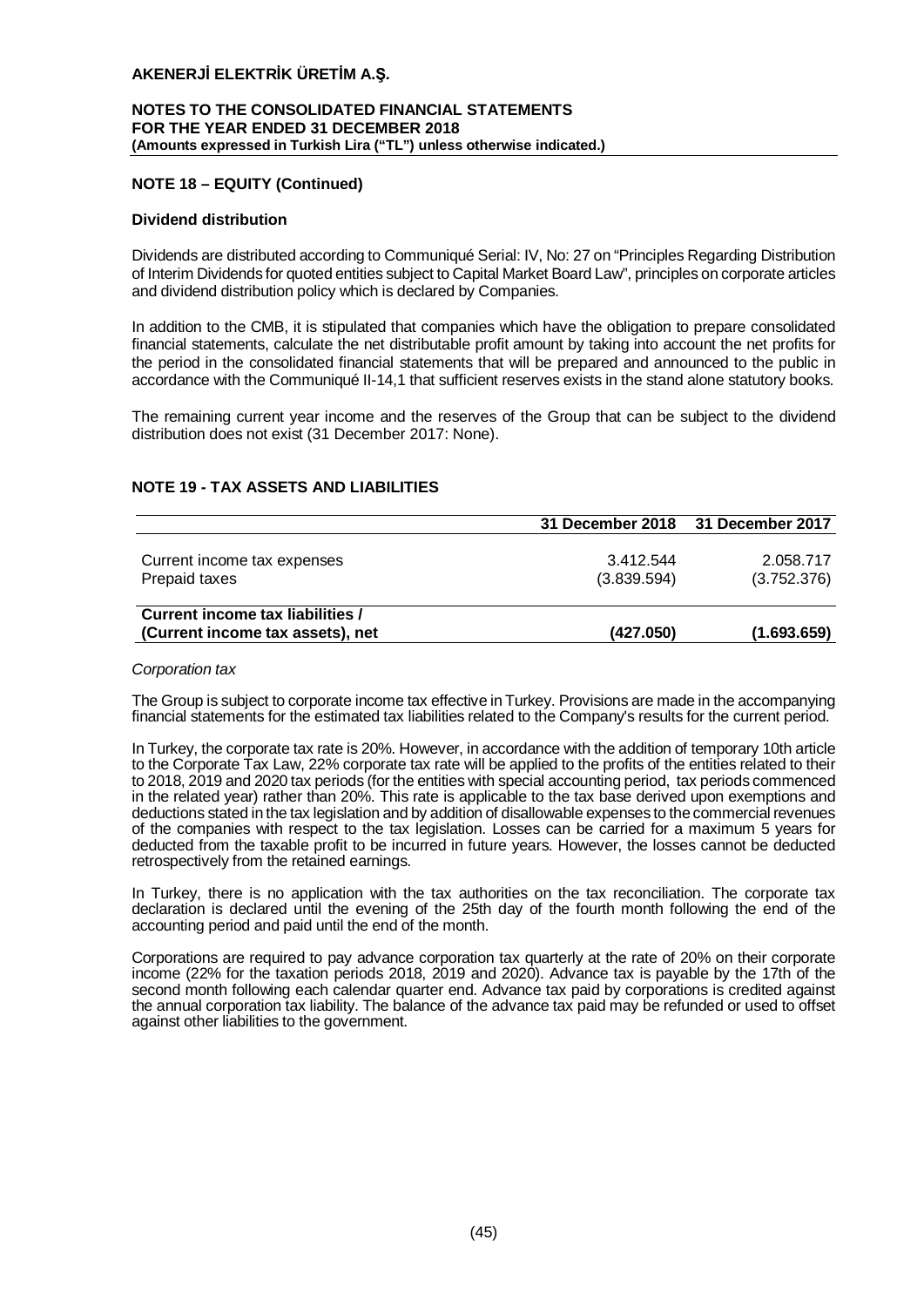## **NOTES TO THE CONSOLIDATED FINANCIAL STATEMENTS FOR THE YEAR ENDED 31 DECEMBER 2018 (Amounts expressed in Turkish Lira ("TL") unless otherwise indicated.)**

## **NOTE 19 - TAX ASSETS AND LIABILITIES (Continued)**

#### *Income tax withholding*

Limited taxpayer that earn income through by a permanent establishment or permanent representative and paid to companies (dividends) resident in Turkey not subject to withholding tax. Dividend payments made to persons other than these are subject to 15% withholding tax. The profit included to the capital is not a profit distribution.

The details of tax income / expense for the year ended 31 December 2018 and 2017 are as follows:

|                                                                 | 1 January -<br>31 December 2018 | 1 January -<br>31 December 2017 |
|-----------------------------------------------------------------|---------------------------------|---------------------------------|
| Current income tax expense (-)<br>Deferred tax (expense)/income | (3.412.544)<br>3.430.345        | (2.058.717)<br>23.241.745       |
|                                                                 | 17.801                          | 21.183.028                      |

As of 31 December 2018 and 2017 the reconciliation of tax income stated in consolidated profit or loss statement is as follows:

|                                                                | 2018            | 2017          |
|----------------------------------------------------------------|-----------------|---------------|
| Profit / (loss) before tax                                     | (1.556.414.351) | (528.380.181) |
| Tax rate $(\%)$                                                | 22%             | <b>20%</b>    |
| Tax income / (expense) calculated at domestic tax rate         | 342.411.157     | 105.676.036   |
| Tax exemptions                                                 | 6.249.934       | 2.450.562     |
| Expenses not deductible for tax purposes                       | (12.648.538)    | (3.373.850)   |
| Temprorary differences not subject to deferred tax calculation | (314.023.742)   | (79.439.375)  |
| Utilized carry forward tax losses                              | 1.235.013       |               |
| Effect of different tax rate                                   | (18.173.755)    |               |
| Investment incentives                                          | (5.308.841)     | (2.114.291)   |
| Other                                                          | 276.573         | (2.016.054)   |
| Current year tax income / (expense)                            | 17.801          | 21.183.028    |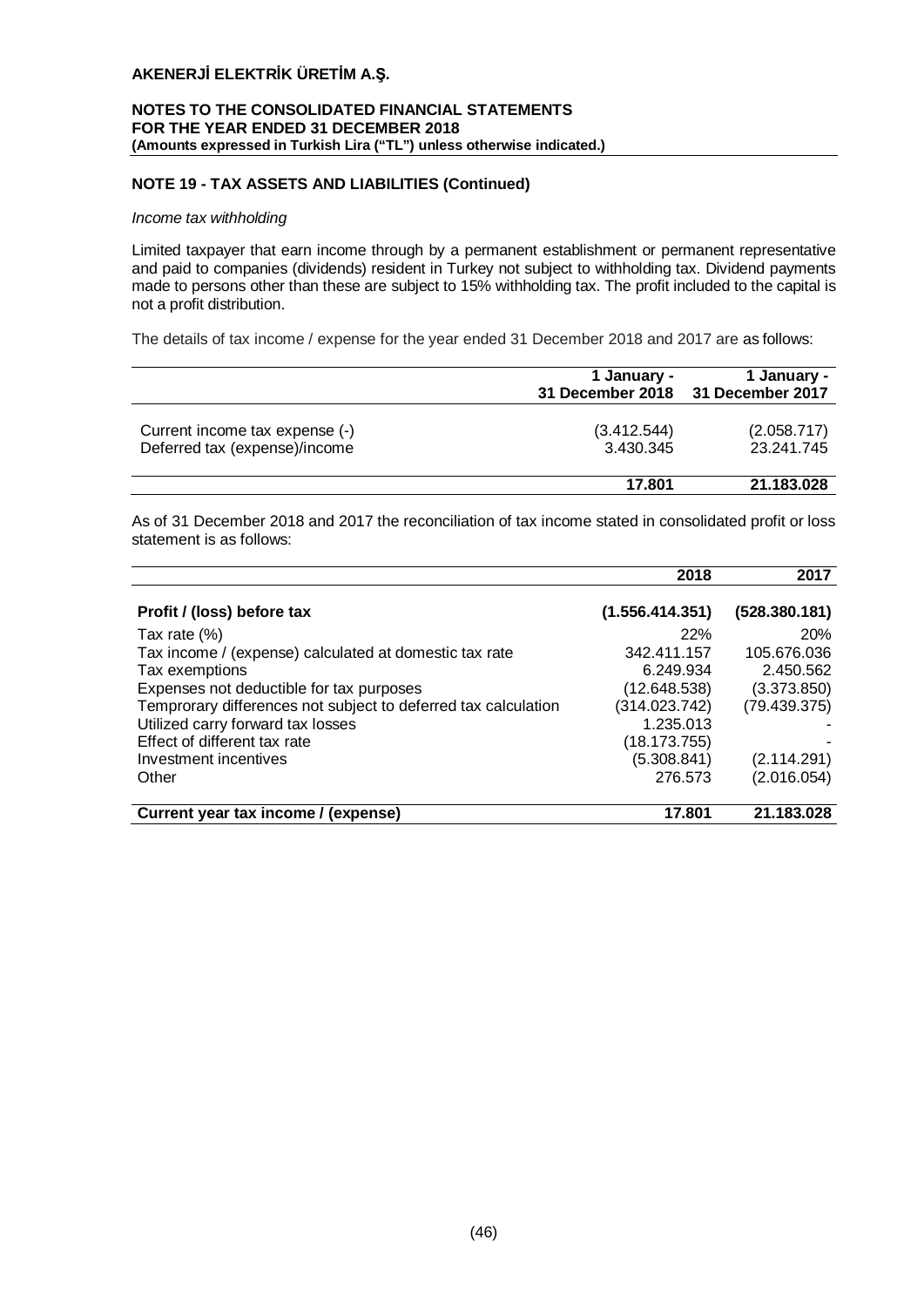#### **NOTES TO THE CONSOLIDATED FINANCIAL STATEMENTS FOR THE YEAR ENDED 31 DECEMBER 2018 (Amounts expressed in Turkish Lira ("TL") unless otherwise indicated.)**

## **NOTE 19 - TAX ASSETS AND LIABILITIES (Continued)**

*Deferred taxes*

|                          | 31 December 2018 31 December 2017 |               |
|--------------------------|-----------------------------------|---------------|
|                          |                                   |               |
| Deferred tax assets      | 741.959                           | 16.795.470    |
| Deferred tax liabilities | (181.839.302)                     | (345.385.759) |
|                          |                                   |               |
| Deferred tax assets, net | (181.097.343)                     | (328.590.289) |

The Group recognizes deferred tax assets and liabilities based upon temporary differences arising from its financial statements prepared in compliance with TAS and its statutory tax financial statements. The temporary differences usually result from the recognition of revenue and expenses in different reporting periods according to TAS and Tax Laws.

The tax rate applied in calculation of deferred tax asset and liabilities for the temporary differences expected to be closed by 2018, 2019 and 2020 is 22% and after 2020 is 20%. (2017: temporary differences expected to be closed in 2018, 2019 and 2020 22% and after 2020 is 20%).

The breakdown of cumulative temporary differences and the resulting deferred tax assets/liabilities provided using principal tax rates is as follows:

|                                                                                                                                                                                                                    |                                                          | Total temporary<br>differences                                                            |                                             | Deferred tax<br>assets / (liabilities)                                   |
|--------------------------------------------------------------------------------------------------------------------------------------------------------------------------------------------------------------------|----------------------------------------------------------|-------------------------------------------------------------------------------------------|---------------------------------------------|--------------------------------------------------------------------------|
|                                                                                                                                                                                                                    | 31 December<br>2018                                      | 31 December<br>2017                                                                       | 31 December<br>2018                         | 31 December<br>2017                                                      |
| Deferred tax assets on tax losses<br>Derivative financial instruments<br>Investment incentives (*)<br>Provisions for lawsuits<br>Provision for employment termination<br>benefit<br>Provision for unused vacations | (3.501.950)<br>(105.450.881)<br>(2.133.623)<br>(646.500) | (245.045.520)<br>(28.914.130)<br>(78.906.675)<br>(16.355.919)<br>(3.244.119)<br>(502.185) | 700.390<br>21.090.176<br>426.725<br>130.340 | 50.579.904<br>5.782.826<br>15.781.335<br>3.271.184<br>648.824<br>107.533 |
| Other provisions<br>Adjustments to property, plant and                                                                                                                                                             |                                                          | (111.376)                                                                                 |                                             | 22,275                                                                   |
| equipment<br>Adjustments to borrowings<br>Unrecognised credit finance expense<br>Unrecognised credit finance income                                                                                                | 1.006.655.643<br>11.125.433                              | 1.989.961.945<br>31.593.508<br>(223.114)<br>3.679.640                                     | (201.331.129)<br>(2.225.087)                | (398.435.597)<br>(6.318.702)<br>44.623<br>(731.534)                      |
| Bonus provision<br>Other                                                                                                                                                                                           | (510.823)                                                | (2.975.000)<br>(81.475)                                                                   | 111.242                                     | 640.745<br>16.295                                                        |
| Deferred tax assets/(liabilities), net                                                                                                                                                                             |                                                          |                                                                                           | (181.097.343)                               | (328.590.289)                                                            |

(\*) Within the scope of former Article 19 of Income Taxation Law, the related amount of investment incentive is mainly due to investment expenditures of Uluabat HEPP.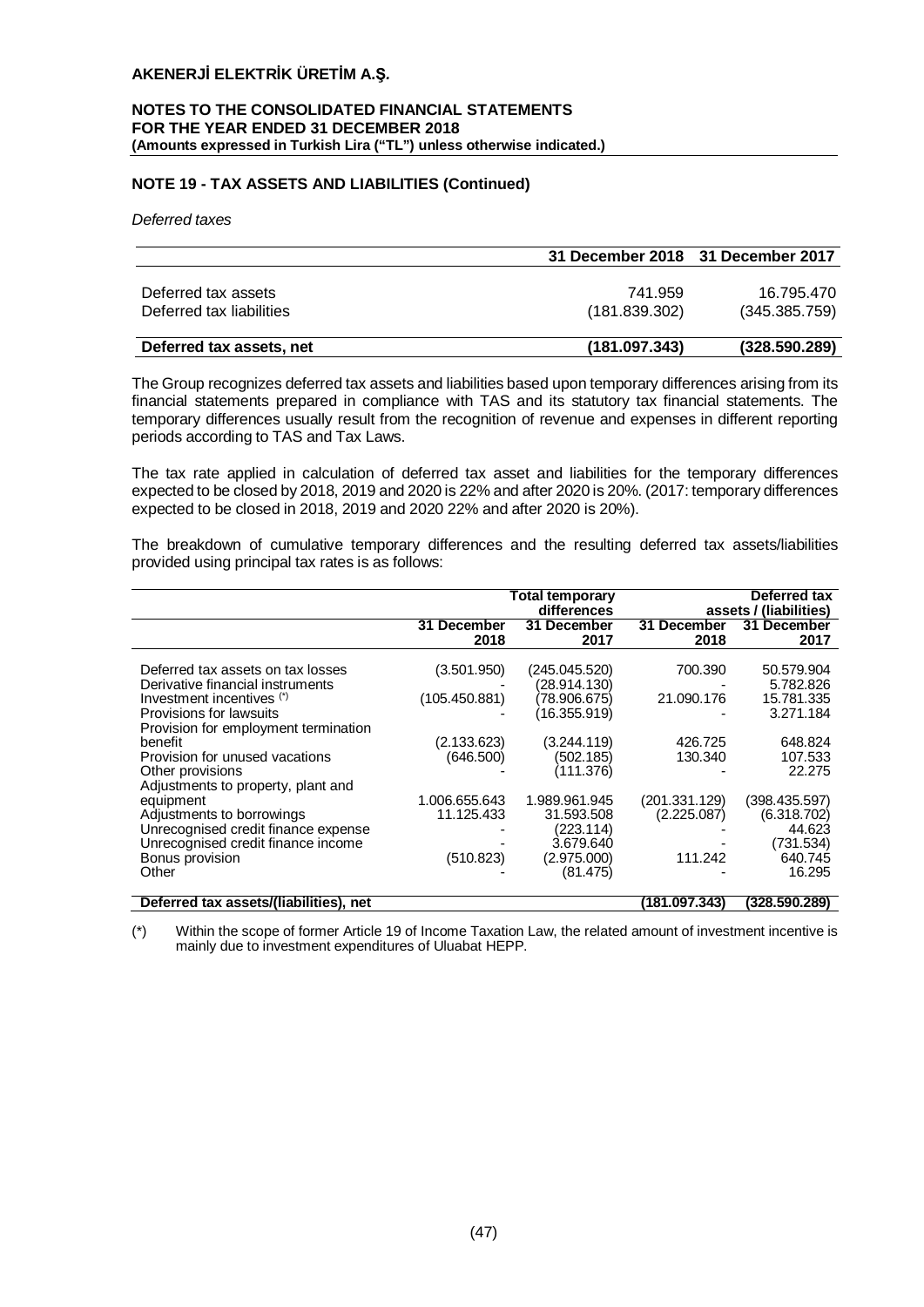## **NOTES TO THE CONSOLIDATED FINANCIAL STATEMENTS FOR THE YEAR ENDED 31 DECEMBER 2018 (Amounts expressed in Turkish Lira ("TL") unless otherwise indicated.)**

## **NOTE 19 - TAX ASSETS AND LIABILITIES (Continued)**

The movements of deferred tax assets and liabilities for the year ended 31 December 2018 and 2017 are as follows:

|                                                                                                               | 2018                                      | 2017                                        |
|---------------------------------------------------------------------------------------------------------------|-------------------------------------------|---------------------------------------------|
| 1 January - previously reported                                                                               | (328.590.289)                             | (37.121.949)                                |
| Restatement effect (Note 2.5)                                                                                 |                                           | (16.759.106)                                |
| 1 January – restated<br>Recognised in statement of profit or loss<br>Recognised in other comprehensive income | (328.590.289)<br>3.430.345<br>144.062.601 | (53.881.055)<br>23.241.745<br>(297.950.979) |
| 31 December                                                                                                   | (181.097.343)                             | (328.590.289)                               |

Details of tax losses on which deferred taxes are recognized, along with the year it is incurred and the maximum year it can be utilized, are provided below:

| Year<br>incurred | Year can be<br>used | 31 December 2018         | 31 December 2017 |
|------------------|---------------------|--------------------------|------------------|
| 2015             | 2020                |                          | 78.540.000       |
| 2016             | 2021                | $\overline{\phantom{0}}$ | 100.550.000      |
| 2017             | 2022                | 3.501.950                | 65.955.520       |
|                  |                     |                          |                  |
|                  |                     | 3.501.950                | 245.045.520      |

Details of tax losses on which deferred taxes are not recognized, along with the year it is incurred and the maximum year it can be utilized, are provided below:

| Year<br><b>incurred</b> | ∕ear can be<br>used | <b>31 December 2018</b> | 31 December 2017 |
|-------------------------|---------------------|-------------------------|------------------|
| 2013                    | 2018                |                         | 74.805.541       |
| 2014                    | 2019                | 109.461.080             | 235.153.357      |
| 2015                    | 2020                | 51.724.908              | 4.934.047        |
| 2016                    | 2021                | 104.375.065             | 63.729.320       |
| 2017                    | 2022                | 86.943.115              | 155.831.815      |
| 2018                    | 2023                | 296.794.861             |                  |
|                         |                     | 649.299.029             | 534.454.080      |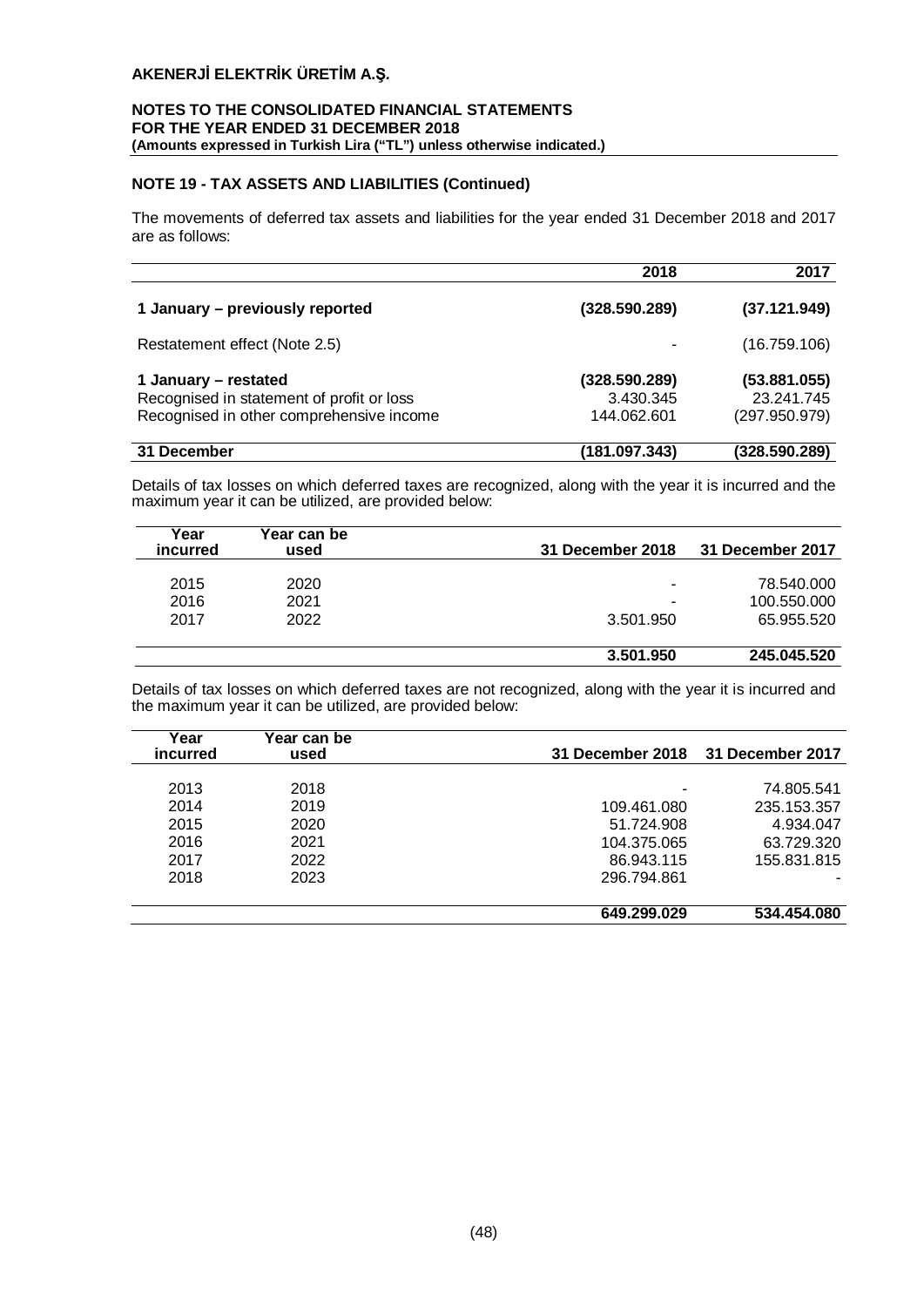## **NOTES TO THE CONSOLIDATED FINANCIAL STATEMENTS FOR THE YEAR ENDED 31 DECEMBER 2018 (Amounts expressed in Turkish Lira ("TL") unless otherwise indicated.)**

## **NOTE 20 - REVENUE AND COST OF SALES**

## **a) Revenue**

|                                           | 1 January-    | 1 January-<br>31 December 2018 31 December 2017 |
|-------------------------------------------|---------------|-------------------------------------------------|
|                                           |               |                                                 |
| Electricity sales revenue                 | 1.800.065.821 | 1.692.624.693                                   |
| Revenue on sharing of instability savings | 173.945.286   | 71.648.387                                      |
| Revenue on loading instructions           | 97.760.197    | 88.826.324                                      |
| Revenue on seconder frequency control     | 70.402.258    | 7.227                                           |
| Revenue on capacity mechanism             | 70.279.441    |                                                 |
| Revenue on past period correction item    | 1.989.535     | 1.604.663                                       |
| Revenue on primary frequency control      | 174.128       |                                                 |
| Other revenues                            | 1.101.322     | 386.537                                         |
|                                           | 2.215.717.988 | 1.855.097.831                                   |

## **b) Cost of sales**

|                                          | 1 January-    | 1 January-<br>31 December 2018 31 December 2017 |
|------------------------------------------|---------------|-------------------------------------------------|
|                                          |               |                                                 |
| Direct raw materials consumed            | 1.836.358.597 | 1.573.140.170                                   |
| Depreciation and amortisation expenses   | 255.750.761   | 175,806,006                                     |
| Personnel expenses                       | 21.442.051    | 19.021.067                                      |
| Maintenance and repair expenses          | 21.117.328    | 16.750.937                                      |
| Insurance expenses                       | 12.164.650    | 11.612.640                                      |
| Other materials and spare parts consumed | 6.582.279     | 3.126.668                                       |
| Rent expenses                            | 195.018       | 30.147                                          |
| Other expenses                           | 3.090.567     | 2.072.391                                       |
|                                          | 2.156.701.251 | 1.801.560.026                                   |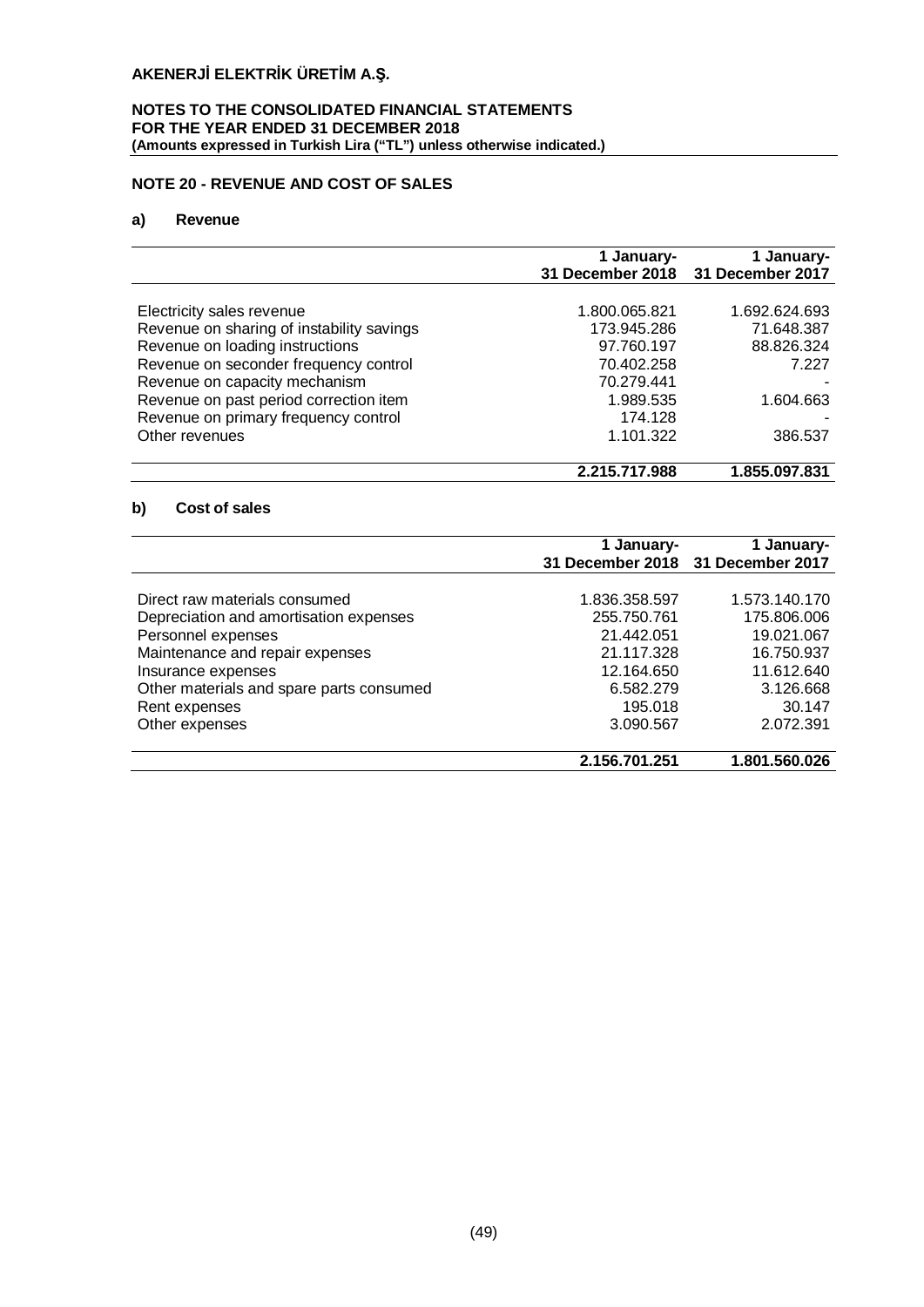## **NOTES TO THE CONSOLIDATED FINANCIAL STATEMENTS FOR THE YEAR ENDED 31 DECEMBER 2018 (Amounts expressed in Turkish Lira ("TL") unless otherwise indicated.)**

## **NOT 21 - GENERAL ADMINISTRATIVE EXPENSES**

|                                        | 1 January -      | 1 January -      |
|----------------------------------------|------------------|------------------|
|                                        | 31 December 2018 | 31 December 2017 |
|                                        |                  |                  |
| Consultancy expenses                   | 20.390.354       | 12.557.451       |
| Personnel expenses                     | 19.041.529       | 19.148.122       |
| Taxes and duties                       | 3.828.319        | 5.264.077        |
| Depreciation and amortisation expenses | 2.995.236        | 2.502.435        |
| Rent expenses                          | 2.205.716        | 1.635.667        |
| IT expenses                            | 2.087.298        | 1.833.430        |
| Office expenses                        | 1.887.454        | 1.719.579        |
| Vehicle expenses                       | 1.579.374        | 1.339.948        |
| Travel expenses                        | 736.130          | 944.703          |
| Advertising and sponsorship expenses   | 279.443          | 453.487          |
| Insurance expenses                     | 181.893          | 226.229          |
| Other expenses                         | 5.112.154        | 2.965.552        |
|                                        | 60.324.900       | 50.590.680       |

## **NOTE 22 - EXPENSES BY NATURE**

|                                          | 1 January -      | 1 January -      |
|------------------------------------------|------------------|------------------|
|                                          | 31 December 2018 | 31 December 2017 |
|                                          |                  |                  |
| Direct raw materials consumed            | 1.836.358.597    | 1.573.140.170    |
| Depreciation and amortisation expenses   | 258.745.997      | 178.308.441      |
| Personnel expenses                       | 40.483.580       | 38.169.189       |
| Maintenance and repair expenses          | 21.117.328       | 16.750.937       |
| Consultancy expenses                     | 20.390.354       | 12.557.451       |
| Insurance expenses                       | 12.346.543       | 11.838.869       |
| Other materials and spare parts consumed | 6.582.279        | 3.126.668        |
| Taxes and duties                         | 3.828.319        | 5.574.899        |
| Rent expenses                            | 2.400.734        | 1.665.814        |
| IT expenses                              | 2.087.298        | 1.833.430        |
| Office expenses                          | 1.887.454        | 1.719.579        |
| Vehicle expenses                         | 1.579.374        | 1.339.948        |
| Travel expenses                          | 736.130          | 944.703          |
| Advertising and sponsorship expenses     | 279.443          | 453.487          |
| Other expenses                           | 8.202.721        | 4.727.121        |
|                                          | 2.217.026.151    | 1.852.150.706    |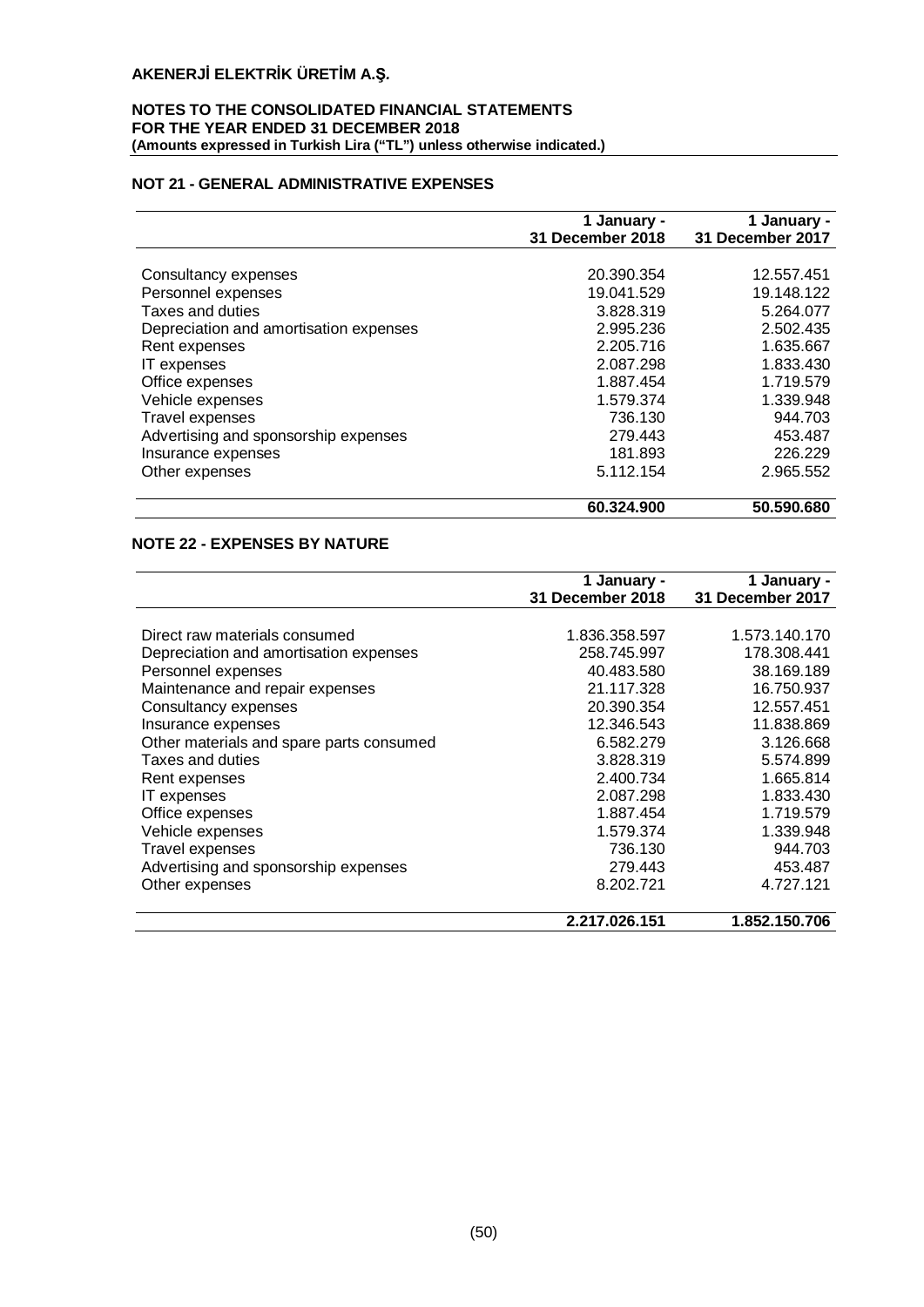#### **NOTES TO THE CONSOLIDATED FINANCIAL STATEMENTS FOR THE YEAR ENDED 31 DECEMBER 2018 (Amounts expressed in Turkish Lira ("TL") unless otherwise indicated.)**

## **NOTE 23 - OTHER OPERATING INCOME AND EXPENSES**

## **a) Other operating income**

|                                                       | 1 January -      | 1 January -      |
|-------------------------------------------------------|------------------|------------------|
|                                                       | 31 December 2018 | 31 December 2017 |
| Gain on derivative contracts for natural gas payments | 10.869.300       |                  |
| Foreign exchange gains from trading activities        | 10.421.552       | 3.275.457        |
| Income from compensations (**)                        | 8.574.017        |                  |
| Delay interests charged (***)                         | 3.534.292        | 75.434           |
| Provisions no longer required (*)                     | 3.171.516        | 9.396.707        |
| Rediscount income from trading activities             | 1.909.669        | 989.234          |
| Income related to capacity sales                      | 1.227.897        | 1.379.904        |
| Income from energy services provided                  | 1.060.703        | 1.272.820        |
| Income from insurances                                | 523.901          | 904.492          |
| Income from central management services provided      | 390.000          |                  |
| Gain on risk sharing contracts                        | 197.634          | 3.717.776        |
| Income from carbon certificate sales                  | 29.272           | 228.651          |
| Other income                                          | 1.564.494        | 2.665.567        |
|                                                       | 43.474.247       | 23.906.042       |

(\*) As of 31 December 2018, TL 1.367.716 (31 December 2017: TL 6.233.007) of the provisions no longer required comprised of released provisions of litigation provisions, TL 1.802.175 (31 December 2017: TL 629.700) comprised of the released provisions of the personnel bonus provisions which are not paid and TL 1.625 (31 December 2017: TL 2.237.078) comprised of the released provisions of other provisions.

(\*\*\*) Comprised of delay interests charges for trade receivables which are not collected at their due dates. As of 31 December 2018, the applied interest rate is 2,00% per month, unless there is a different interest rate agreed by the parties. (31 December 2017: 1,40%).

#### **b) Other operating expenses**

|                                                                                                               | 1 January -<br>31 December 2018 | 1 January -<br>31 December 2017 |
|---------------------------------------------------------------------------------------------------------------|---------------------------------|---------------------------------|
| Losses on risk sharing contracts (*)                                                                          | 48.343.518                      | 58.036.482                      |
| Foreign exchange losses from trading activities<br>Losses on derivative contracts for natural gas<br>payments | 20.842.627<br>9.467.800         | 3.755.632                       |
| Rediscount expenses from trading activities<br>Expenses on option premiums                                    | 3.679.640                       | 2.152.770                       |
| Expenses related to capacity sales                                                                            | 1.679.078<br>988.593            | 383.064                         |
| Expenses on futures and options market<br>Expenses related to energy services provided                        | 862.720                         | 437.173                         |
| Provisions for litigations<br>Discontinued plant expenses                                                     | 252,003<br>1.023                | 8.214.472<br>675.309            |
| Provision for doubtful receivables<br>Other expenses                                                          | 1.544.813                       | 599.100<br>2.689.078            |
|                                                                                                               | 87.661.815                      | 76.943.080                      |

(\*) Losses on risk sharing contracts consists of the gains and losses incurred under the "Risk Sharing Agreements". Risk sharing agreements are financial assets signed between parties based on electricity Market Clearance Price. In these agreements, the difference between the contract price and the simple average of Market Clearance Price is invoiced as settlement price in cash between the parties depending on the direction of current position. The purpose of these agreements is to compensate financial losses to occur due to daily Market Clearance Price fluctuations.

<sup>(\*\*)</sup> Income from compensations resulted from compensation received from the contractors within the scope of various contracts of the Group (31 December 2017: None).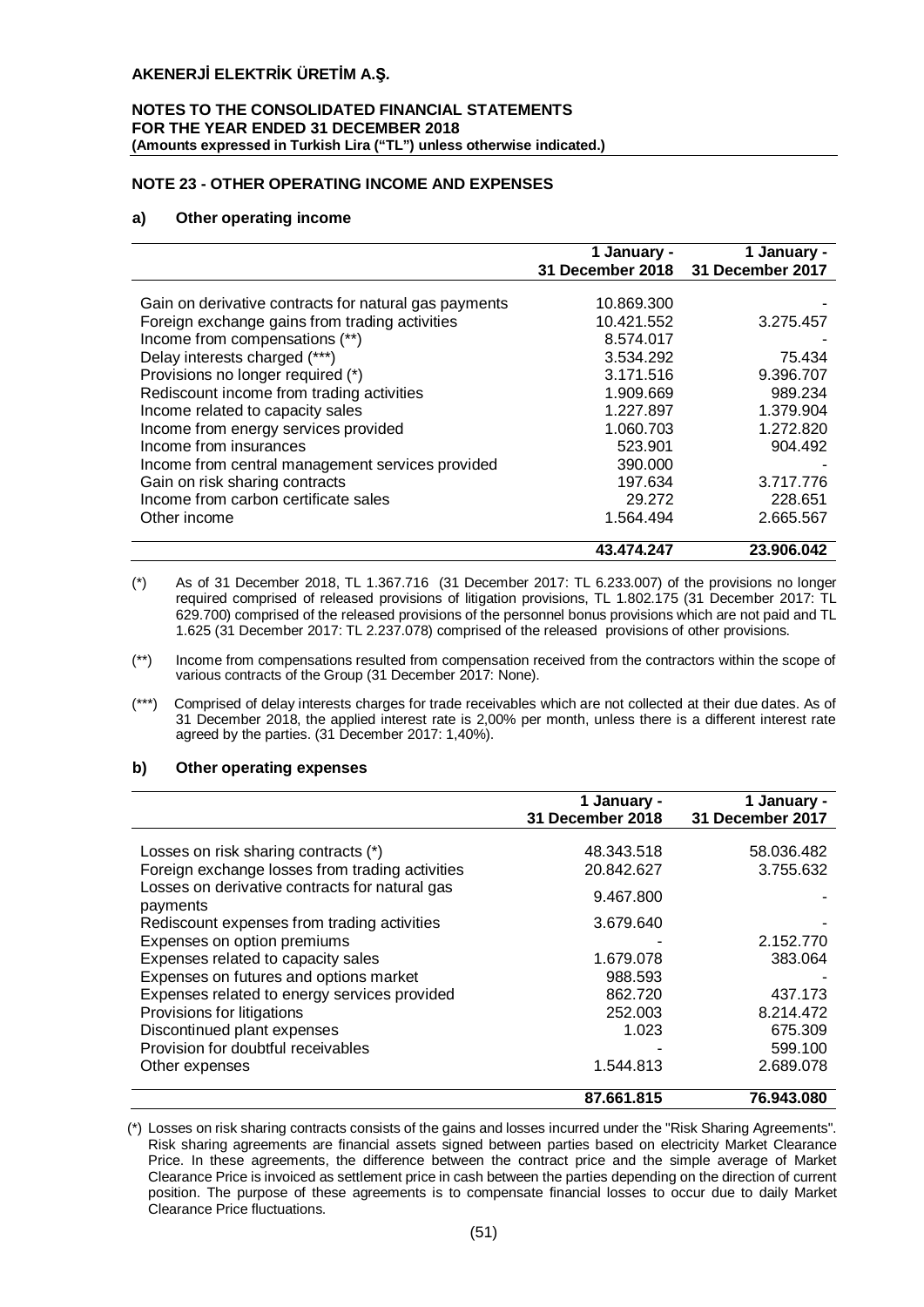## **NOTES TO THE CONSOLIDATED FINANCIAL STATEMENTS FOR THE YEAR ENDED 31 DECEMBER 2018 (Amounts expressed in Turkish Lira ("TL") unless otherwise indicated.)**

## **NOTE 24 - INCOME AND EXPENSES FROM INVESTING ACTIVITIES**

## **a) Income from investing activites**

|                                                                  | 1 January -<br>31 December 2018 | 1 January -<br>31 December 2017 |
|------------------------------------------------------------------|---------------------------------|---------------------------------|
| Gain on sale of property, plant and equipment<br>Dividend income | 166.102<br>7.651                | 117.556                         |
|                                                                  | 173.753                         | 117.556                         |
| b)<br><b>Expenses from investing activites</b>                   |                                 |                                 |
|                                                                  | 1 January -<br>31 December 2018 | 1 January -<br>31 December 2017 |
| Loss on sale of property, plant and equipment                    |                                 | 60.263                          |
|                                                                  |                                 |                                 |

## **NOTE 25 - FINANCIAL INCOME AND EXPENSES**

#### **a) Financial income**

|                                          | 1 January -<br>31 December 2018 | 1 January -<br>31 December 2017 |
|------------------------------------------|---------------------------------|---------------------------------|
|                                          |                                 |                                 |
| Foreign exchange gain                    | 13.408.962                      | 12.704.307                      |
| Gain on derivative financial instruments | 6.987.070                       | 1.105.189                       |
| Interest income                          | 3.797.245                       | 11.441.693                      |
|                                          | 24.193.277                      | 25.251.189                      |

## **b) Financial expenses**

|                                                                                                                                           | 1 January -<br>31 December 2018                          | 1 January -<br>31 December 2017                       |
|-------------------------------------------------------------------------------------------------------------------------------------------|----------------------------------------------------------|-------------------------------------------------------|
| Foreign exchange losses<br>Interest and commission expenses<br>Losses on derivative financial instruments<br>Other financial expenses (*) | 1.088.109.733<br>380.558.687<br>18.625.464<br>47.991.766 | 201.894.711<br>273.142.673<br>6.615.159<br>21.946.207 |
|                                                                                                                                           | 1.535.285.650                                            | 503.598.750                                           |

(\*) For the period 1 January - 31 December 2018, TL 44.966.492 (1 January – 31 December 2017: TL 18.954.262) of the respective amount is comprised of the indexation difference of the liability due to Uluabat DSİ Water Use Agreement calculated by WPT.

## **NOTE 26 – EARNINGS / (LOSSES) PER SHARE**

|                                                                     | 31 December 2018                  | 31 December 2017                |
|---------------------------------------------------------------------|-----------------------------------|---------------------------------|
| Weighted average number of issued shares<br>Net loss for the period | 72.916.400.000<br>(1.556.396.550) | 72.916.400.000<br>(507.197.153) |
| Losses per share - TL                                               | (2.134)                           | (0.696)                         |

Nominal value of each of the issued share as of 31 December 2018 and 2017 is 1 Kr.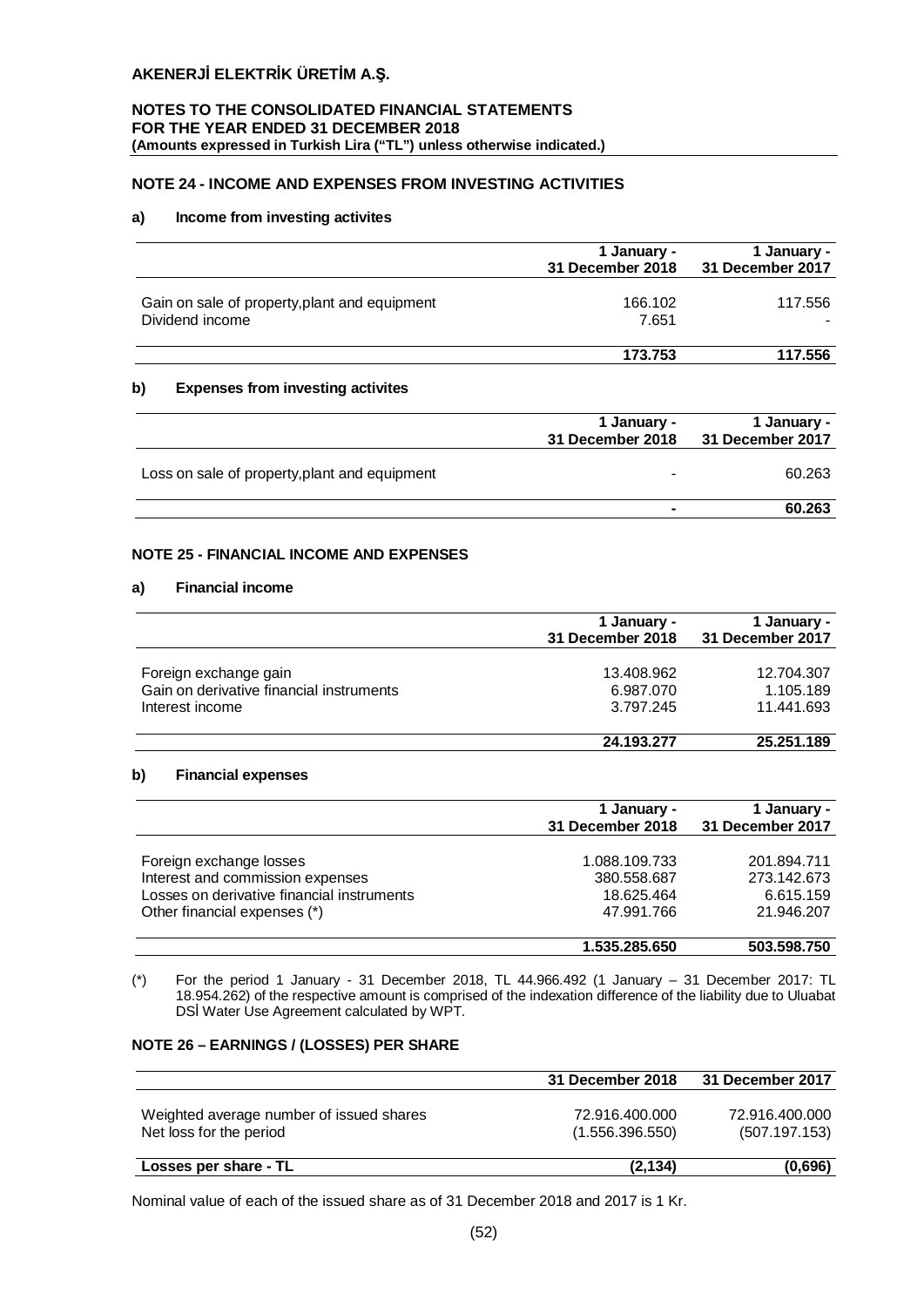## **NOTES TO THE CONSOLIDATED FINANCIAL STATEMENTS FOR THE YEAR ENDED 31 DECEMBER 2018 (Amounts expressed in Turkish Lira ("TL") unless otherwise indicated.)**

## **NOTE 27 - RELATED PARTY DISCLOSURES**

The Group's subsidiaries and joint ventures and related party balances with other related parties are as follows:

## **a) Transaction with related parties**

#### - *Purchases from related parties*

|                                                                                                                                                                                                                                                                                                                                                                                                                                                                                                                                                                       | 1 January -<br>31 December 2018 31 December 2017                                                                                  | 1 January -                                                                                                                      |
|-----------------------------------------------------------------------------------------------------------------------------------------------------------------------------------------------------------------------------------------------------------------------------------------------------------------------------------------------------------------------------------------------------------------------------------------------------------------------------------------------------------------------------------------------------------------------|-----------------------------------------------------------------------------------------------------------------------------------|----------------------------------------------------------------------------------------------------------------------------------|
| Sakarya Elektrik Perakende Satış A.Ş. ("Sepaş") (1) (****)<br>Dinkal Sigorta Acenteliği A.Ş. ("Dinkal") (2) (**)<br>Cez a.s. Turkey Daimi Tem. (3) (***)<br>Akkök Holding A.Ş. ("Akkök") (4) (*)<br>Aktek Bilgi İletişim Tek. San. ve Tic. A.Ş. ("Aktek") (5) (**)<br>Aksa Akrilik Kimya Sanayi A.Ş. ("Aksa) (6) (**)<br>Ak-Han Bak. Yön. Serv. Hiz. Güv. Malz. A.Ş. ("Ak-Han") (7) (**)<br>Ak Havacılık ve Ulaştırma Hiz. A.Ş. ("Ak Havacılık") (8) (**)<br>Ak-pa Tekstil İhracat Pazarlama A.Ş. ("Ak-pa") <sup>(9)</sup> <sup>(**)</sup><br>Cez a.s. $(')$<br>Other | 82.565.976<br>18.213.798<br>7.171.618<br>5.380.907<br>3.557.012<br>2.999.289<br>2.343.342<br>188.458<br>91.015<br>74.202<br>3.468 | 76.549.786<br>7.170.862<br>4.923.947<br>5.804.547<br>3.229.279<br>501.706<br>1.821.122<br>114.341<br>117.207<br>102.984<br>5.976 |
|                                                                                                                                                                                                                                                                                                                                                                                                                                                                                                                                                                       | 122.589.085                                                                                                                       | 100.341.757                                                                                                                      |

(1) Comprised of risk sharing and sharing of instability savings.

(2) Comprised of insurances purchased from insurance companies by the intermediary of Dinkal.

(3) Comprised of consultancy services received.

(4) Comprised of consultancy and the rent services received.

(5) Comprised of IT services received.

(6) Comprised of sharing of instability savings.

(7) Comprised of building maintenance and other services received.

(8) Comprised of abroad travel expenses.

(9) Comprised of rent expenses.

- *Sales to related parties*

|                                                          | 1 January - | 1 January -<br>31 December 2018 31 December 2017 |
|----------------------------------------------------------|-------------|--------------------------------------------------|
|                                                          |             |                                                  |
| Sepaş <sup>(1)(****)</sup>                               | 296.515.048 | 186.653.769                                      |
| Cez Trade Bulgaria Ead. (1) (***)                        | 12.512.973  |                                                  |
| Cez a.s. $(1)(*)$                                        | 5.901.363   |                                                  |
| Aksa $(2)$ $(*)$                                         | 3.151.164   | 1.290.109                                        |
| Akcez Enerji Yat. San. ve Tic. A.Ş. ("Akcez") (3) (****) | 151.296     | 57.621                                           |
| Akiş Gayrimenkul Yatırım A.Ş. (4) (**)                   | 105.000     | 120,000                                          |
| Cez a.s. Turkey Daimi Tem. (***)                         | 36.167      |                                                  |
| Aktek <sup>(**)</sup>                                    | 32.156      | 195.000                                          |
| Diğer                                                    |             | 1.268                                            |
|                                                          | 318.405.167 | 188.317.767                                      |

(1) In general, comprised of sales of electricity and capacity.

(2) In general, comprised of sharing of instability savings.

(3) In general, comprised of consultancies provided.

(4) In general, comprised of income on energy services provided.

(\*) Shareholder.

(\*\*) Akkök Holding group company.

\*\*\*) Cez a.s. group company.

(\*\*\*\*)Akkök Holding and Cez a.s. group company.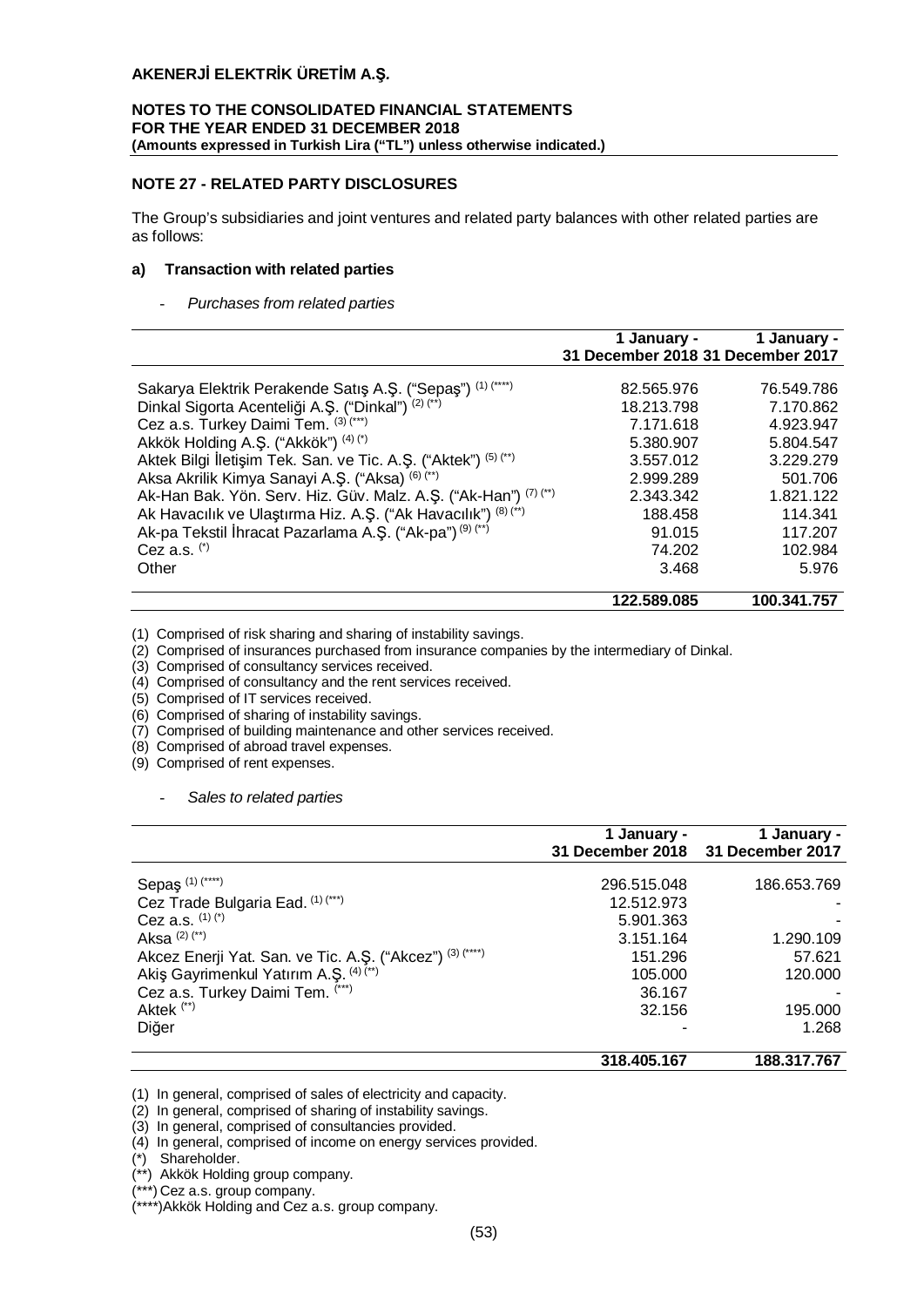#### **NOTES TO THE CONSOLIDATED FINANCIAL STATEMENTS FOR THE YEAR ENDED 31 DECEMBER 2018 (Amounts expressed in Turkish Lira ("TL") unless otherwise indicated.)**

## **NOTE 27 - RELATED PARTY DISCLOSURES (Continued)**

#### **b) Balances with related parties**

- *Short-term trade receivables from related parties*

|                                   | 31 December 2018 31 December 2017 |            |
|-----------------------------------|-----------------------------------|------------|
|                                   |                                   |            |
| Sepaş <sup>(1)(****)</sup>        | 6.495.163                         | 20.679.510 |
| CEZ Trade Bulgaria Ead. (2) (***) | 793.429                           |            |
| Aksa $(3)$ $(*)$                  | 282.504                           | 431.346    |
| Cez a.s. $(1)(')$                 | 117.727                           |            |
| CEZ a.s. Turkey Daimi Tem. (***)  | 10.669                            | 9.385      |
| Akcez <sup>(****)</sup>           | 5.504                             | 43.577     |
| Diğer                             |                                   | 73.072     |
|                                   | 7.704.996                         | 21.236.890 |

(1) Comprised of receivables from sales of electricity.

(2) Comprised of receivables from sales of electricity and capacity.

(3) Comprised of receivables from sharing of instability savings.

The average maturity days of trade receivables from related parties is 20 days.

## - *Other receivables from related parties*

|                | 31 December 2018 31 December 2017 |   |
|----------------|-----------------------------------|---|
| Cez a.s. $(1)$ | 602.800                           |   |
|                | 602.800                           | - |

(1) Comprised of cash collateral given amounting to EUR 100.00 within the scope of electricity sold.

- *Short-term trade payables to related parties*

|                                      | <b>31 December 2018</b> | 31 December 2017 |
|--------------------------------------|-------------------------|------------------|
|                                      |                         |                  |
| Dinkal $(1)$ $(*)$                   | 13.398.127              | 1.994.545        |
| Sepaş <sup>(2)(****)</sup>           | 5.252.676               | 6.560.640        |
| CEZ a.s. Turkey Daimi Tem. (3) (***) | 4.607.288               | 891.789          |
| Akkök $(3)(*)$                       | 2.253.504               | 1.626.409        |
| Aktek $(4)$ $(*)$                    | 626.247                 | 412.012          |
| Aksa $(5)$ $(**)$                    | 282.538                 |                  |
| Ak-Han <sup>(**)</sup>               | 256.486                 | 236,080          |
| Ak Havacılık <sup>(**)</sup>         | 174.562                 |                  |
| Cez a.s $(*)$                        | 93.578                  | 101.336          |
| Diğer                                |                         | 24.627           |
|                                      | 26.945.006              | 11.847.438       |

(1) Comprised of payables to Dinkal for the insurances purchased from insurance companies by the intermediary of Dinkal.

(2) Comprised of payables on risk sharing and sharing of instability savings.

- (3) Comprised of payables related to consultancy services.
- (4) Comprised of payables related to IT services received.
- (5) Comprised of payables related to sharing of instability savings.
- (\*) Shareholder.
- (\*\*) Akkök Holding group company.
- (\*\*\*) Cez a.s. group company.
- (\*\*\*\*)Akkök Holding and Cez a.s. group company.

The average maturity days of trade payables from related parties is 30 days.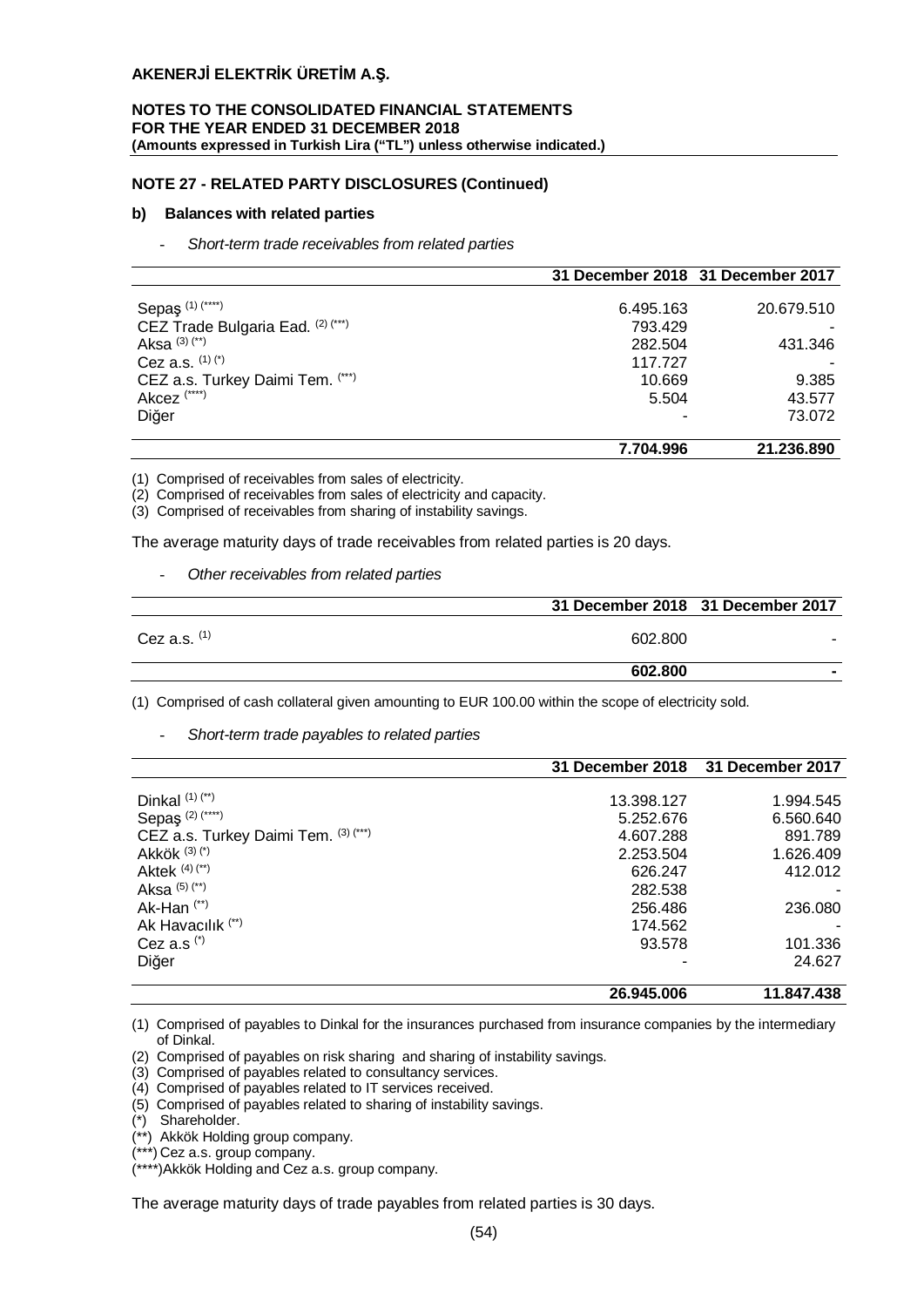## **NOTES TO THE CONSOLIDATED FINANCIAL STATEMENTS FOR THE YEAR ENDED 31 DECEMBER 2018 (Amounts expressed in Turkish Lira ("TL") unless otherwise indicated.)**

## **NOTE 27 - RELATED PARTY DISCLOSURES (Continued)**

#### **c) Key management compensation**

For the purpose of these consolidated financial statements, key management compensation consists of the payments made to Group shareholders and top management (General Manager and Vice General Managers and directors).

| 1 January -<br>31 December 2018 | 1 January -<br>31 December 2017 |
|---------------------------------|---------------------------------|
| 2.661.431                       | 2.020.674                       |
| 792.555                         | 747.583                         |
| 337.895                         | 1.345.149                       |
|                                 | 4.113.406                       |
|                                 | 3.791.881                       |

## **NOTE 28 - FINANCIAL RISK MANAGEMENT**

#### **Financial risk management**

## *Financial risk factors*

The Group's activities expose it to a variety of financial risks. These risks are liquidity risk, market risk (foreign exchange risk, interest risk), credit risk and funding risks.

Management program focuses on the unpredictability of financial markets and seeks to minimize potential adverse effects on the Group's financial performance. The Group uses financial instruments to hedge certain risk exposures.

Risk management is carried out by a Finance and Treasury Department where policies are approved by the Board of Directors, Finance and Treasury Department identifies, evaluates and hedges financial risks in close co-operation with the Group's operating units.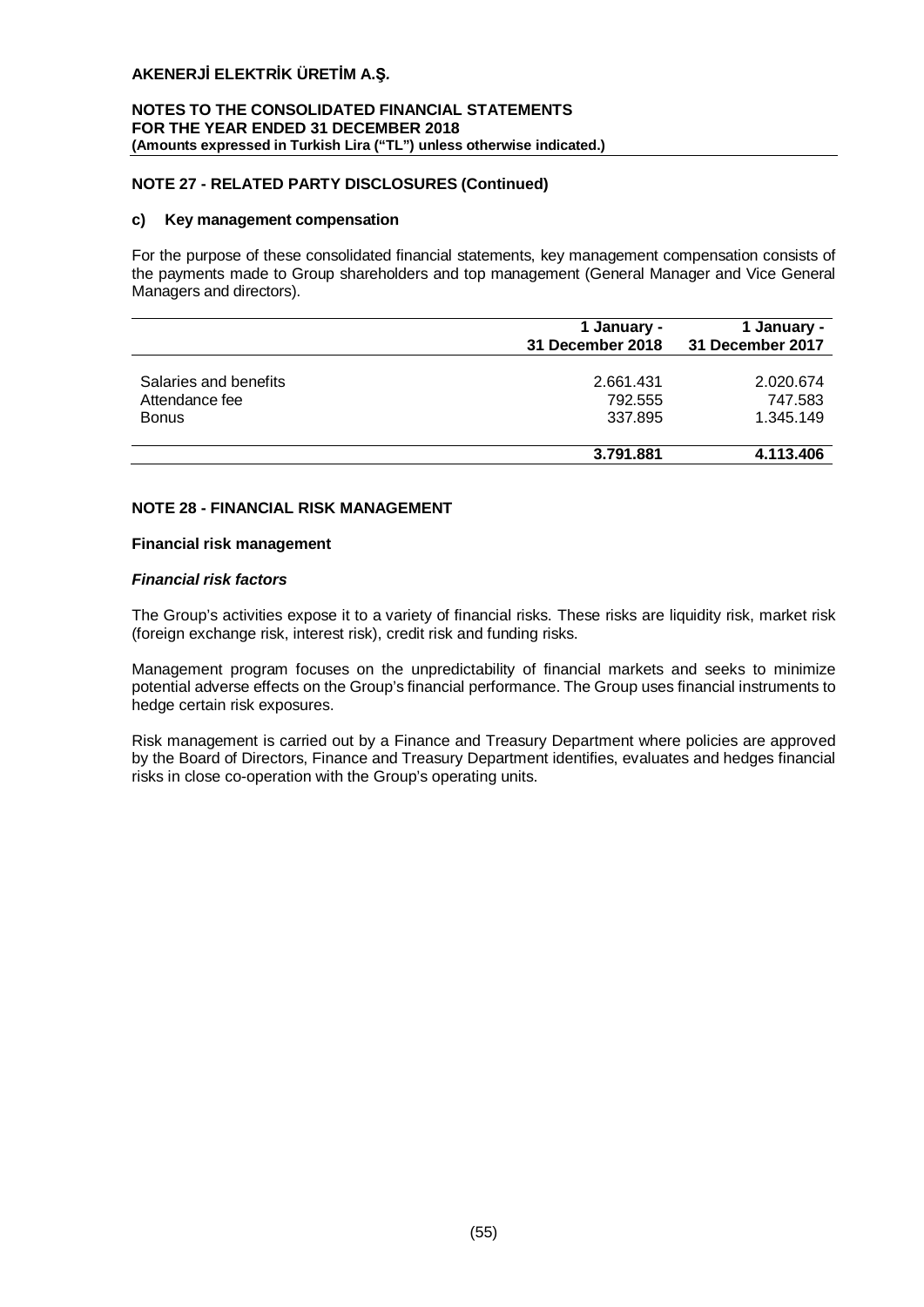#### **NOTES TO THE CONSOLIDATED FINANCIAL STATEMENTS FOR THE YEAR ENDED 31 DECEMBER 2018 (Amounts expressed in Turkish Lira ("TL") unless otherwise indicated.)**

## **NOTE 28 - FINANCIAL RISK MANAGEMENT (Continued)**

## **a) Liquidity risk**

Prudent liquidity risk management includes maintaining sufficient cash and marketable securities, the availability of funding from an adequate amount of committed credit facilities and the ability to close out market positions, Due to the dynamic nature of business, the group aims to maintain flexibility in funding by keeping committed credit lines available. The Group, as aware of all of its short term and long term liabilities, has been taking the necessary actions and has been benefiting from all opportunities by communication with the financial instutions to maintain its operations in a healthy financial structure, to adjust the maturities of its liabilities in accordance with its cash flows and to provide a positive effect on its cash flows within the framework its proactive approach.

The following tables detail the Group's contractual maturities for its non-derivative financial liabilities as of 31 December 2018 and 2017. The tables have been prepared based on the undiscounted cash flows of financial liabilities based on the earliest date on which the Group could be required to pay. The table includes both interest and principal amounts. These amounts are contractual undiscounted cash flows. Balances with maturities less than 3 months are equal to their carrying values due to the negligible discounting effect.

| 31 December 2018                       |               | <b>Total contractual</b> |                 |             |                   |               |
|----------------------------------------|---------------|--------------------------|-----------------|-------------|-------------------|---------------|
|                                        | Carrying      | cash outflow             | Demand or up to | 3 months -  |                   | 5 years       |
| Maturities in accordance with contract | value         | $(I-II-II-IV)$           | 3 months (I)    | l year (II) | 1 - 5 years (III) | and over (IV) |
| Non-derivative financial liabilities   |               |                          |                 |             |                   |               |
| Borrowings                             | 4.511.887.413 | 5.929.534.982            | 705.317.197     | 630.783.617 | 2.554.526.076     | 2.038.908.092 |
| Trade payables                         | 491.019.291   | 493.012.377              | 214.302.685     | 98.908.761  | 155.010.068       | 24.790.863    |
| Other payables                         | 2.358.236     | 2.358.236                | 2.341.912       |             | 16.324            |               |
| Derivative financial liabilities       |               |                          |                 |             |                   |               |
| Derivative financial instrument        | 30.201.777    | 30.201.777               | 2.229.080       | 10.690.451  | 17.282.246        |               |
|                                        | 5.035.466.717 | 6.455.107.372            | 924.190.874     | 740.382.829 | 2.726.834.714     | 2.063.698.955 |

| 31 December 2017                       |               | <b>Total contractual</b> |                 |                          |                   |               |
|----------------------------------------|---------------|--------------------------|-----------------|--------------------------|-------------------|---------------|
|                                        | Carrying      | cash outflow             | Demand or up to | 3 months -               |                   | 5 years       |
| Maturities in accordance with contract | value         | $(I-I-III-IV)$           | 3 months (I)    | l year (II)              | 1 - 5 years (III) | and over (IV) |
| Non-derivative financial liabilities   |               |                          |                 |                          |                   |               |
| Borrowings                             | 3.216.578.347 | 4.357.191.332            | 121.013.919     | 436.881.816              | 1.921.985.763     | 1.877.309.834 |
| Trade payables                         | 388.615.434   | 392.295.074              | 143.058.689     | 44.822.162               | 167.065.470       | 37.348.753    |
| Other payables                         | 1.786.175     | 1.786.175                | 1.770.447       | $\overline{\phantom{0}}$ | 15.728            | $\sim$        |
| Derivative financial liabilities       |               |                          |                 |                          |                   |               |
| Derivative financial instrument        | 32.748.914    | 32.748.914               | $\sim$          | 15.163.211               | 16.555.801        | 1.029.902     |
|                                        | 3.639.728.870 | 4.784.021.495            | 265.843.055     | 496.867.189              | 2.105.622.762     | 1.915.688.489 |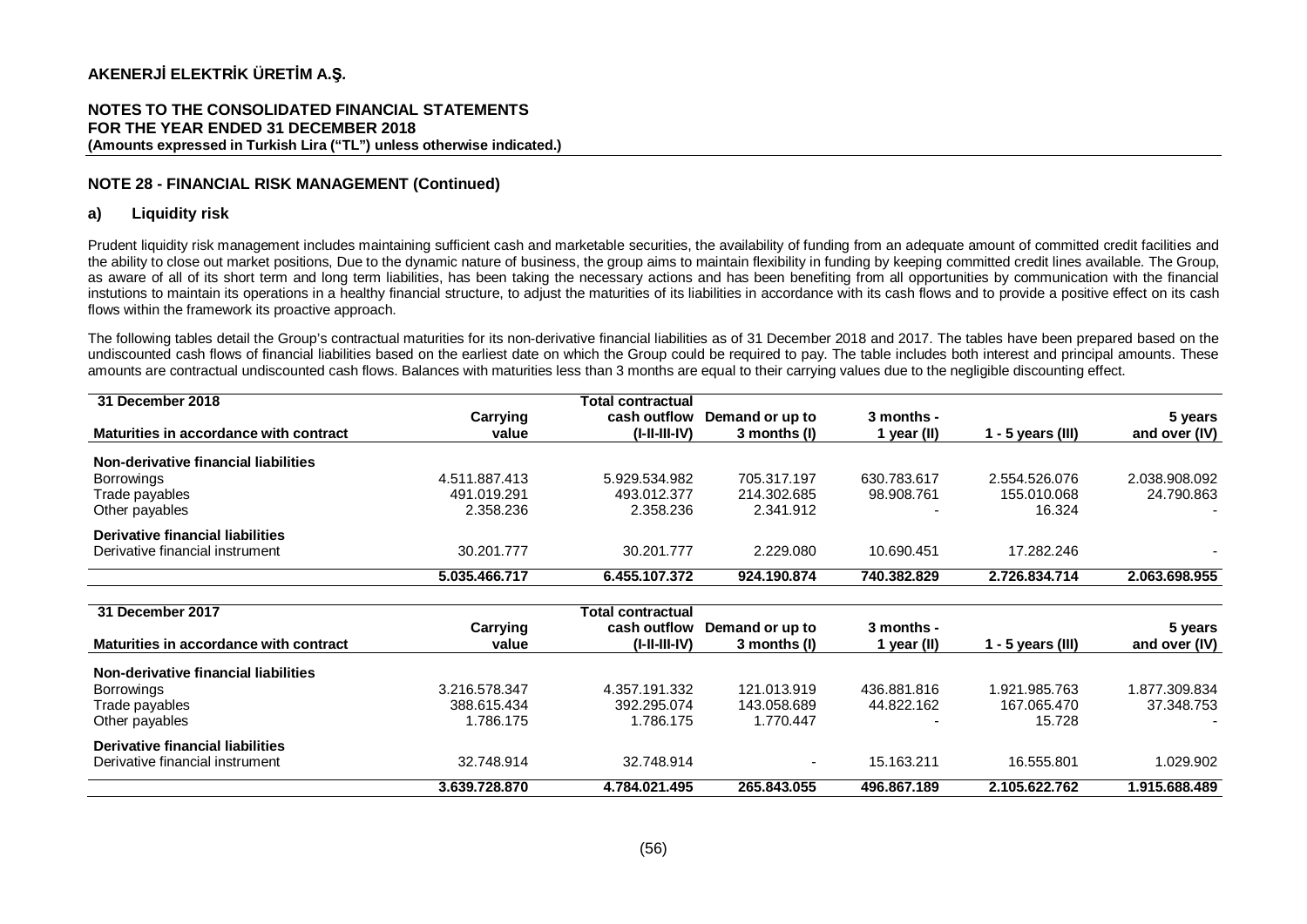## **NOTES TO THE CONSOLIDATED FINANCIAL STATEMENTS FOR THE YEAR ENDED 31 DECEMBER 2018 (Amounts expressed in Turkish Lira ("TL") unless otherwise indicated.)**

## **NOTE 28 - FINANCIAL RISK MANAGEMENT (Continued)**

#### **b) Market risk**

- *Interest rate risk*

The Group is exposed to interest rate risk through the impact of rate changes on interest bearing assets and liabilities. The Group manages interest rate risk by using fixed or floating interest bearing assets and liabilities by considering the borrowing market conditions and expectations. In order to minimize the interest rate risk, the Group utlise borrowings with the most favorable conditions in line with the analysis of fixed and floating interest rates. Interest rate risk arising from assets and liabilities exposed to floating interest rate are managed through interest rate swap agreements.The Group invests, cash and cash equivalents which are not used, in time deposits.

The table of the interest position of the Group as of 31 December 2018 and 2017 is as follows:

|                                                        | 31 December 2018 31 December 2017 |               |
|--------------------------------------------------------|-----------------------------------|---------------|
|                                                        |                                   |               |
| <b>Financial instruments with fixed interest rates</b> |                                   |               |
| Cash and cash equivalents                              | 16.891.410                        | 43.172.394    |
| Trade receivables                                      | 172.518.893                       | 98.356.179    |
| Other receivables                                      | 14.693.309                        | 9.720.198     |
| <b>Borrowings</b>                                      | 3.065.677.421                     | 2.217.091.347 |
| Trade payables                                         | 314.291.325                       | 257.894.799   |
| Financial instruments with floating interest rates     |                                   |               |
| <b>Financial liabilities</b>                           | 1.446.209.992                     | 999.487.000   |
| Trade payables                                         | 176.727.966                       | 130.720.635   |

The Group has analyzed various scenarios including refinancing the existing situation alternative financing options and to avoid the hedging risk. According to these scenarios, if annual interests of floating interest rated loans were 100 basis point high/low with all the other parameters are constant, current year income before tax have been TL 10.778.121 lower/higher as a result of interest expense of floating interest rated loans and swap transactions (2017: TL 3.138.313).

- *Foreign exchange risk*

The Group is exposed to foreign exchange risk through the impact of rate changes in the translation of foreign currency denominated assets and liabilities to local currency. Foreign exchange risk arises from future obligations as well as foreign currency denominated assets and liabilities. These risks are monitored and limited by the monitoring of the foreign currency position. In order to manage this risk, foreign exchange purchases are made from spot markets and derivative instruments are used. The management limits the foreign currency position of the Group through analyzing it.

The details of the foreign currency assets and liabilities as of 31 December 2018 and 2017 are as follows:

|             | 31 December 2018 | 31 December 2017 |
|-------------|------------------|------------------|
|             |                  |                  |
| Assets      | 29.221.151       | 49.533.860       |
| Liabilities | 4.052.146.871    | 3.002.682.765    |
|             |                  |                  |
|             | (4.022.925.720)  | (2.953.148.905)  |
|             |                  |                  |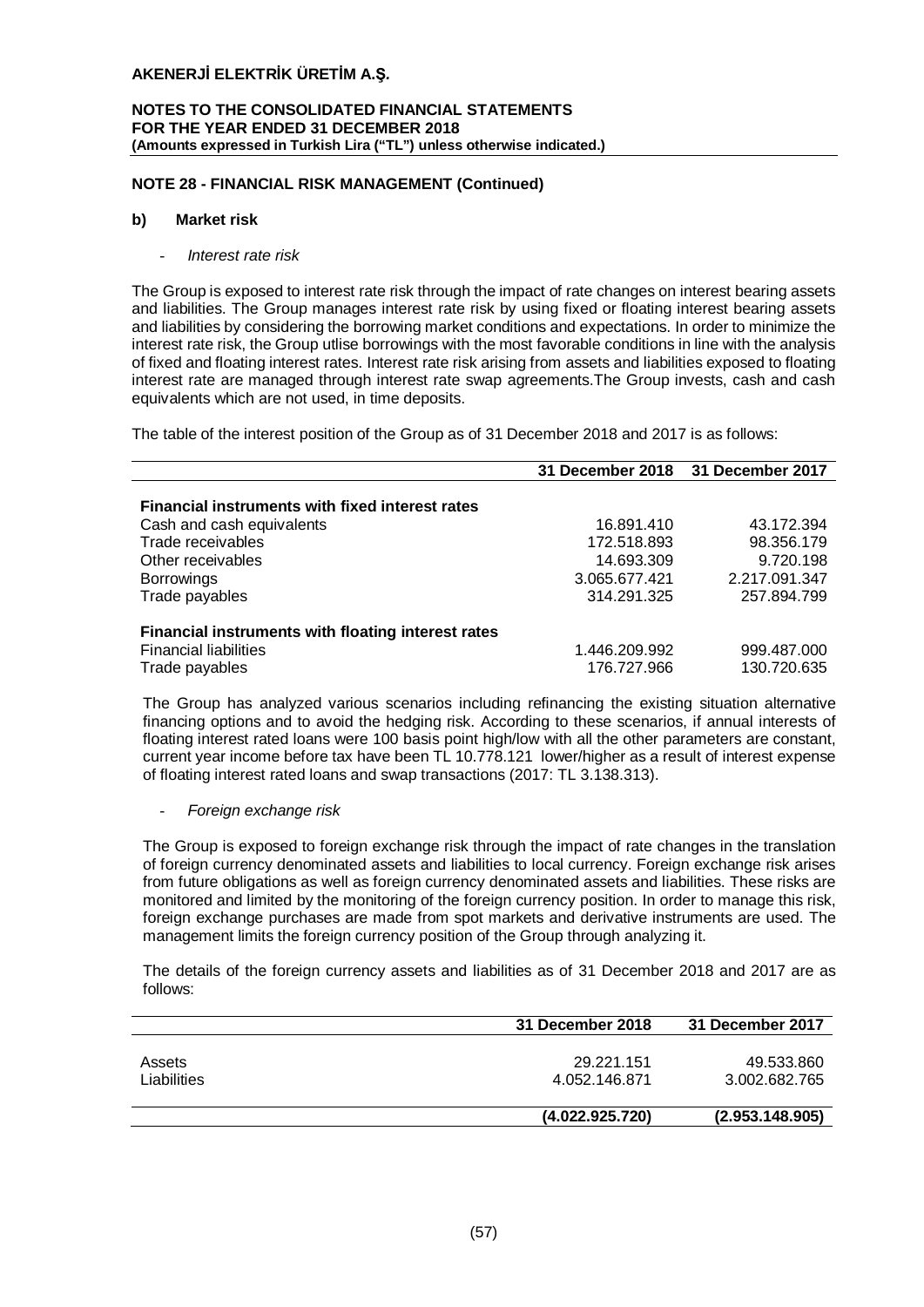#### **NOTES TO THE CONSOLIDATED FINANCIAL STATEMENTS FOR THE YEAR ENDED 31 DECEMBER 2017 (Amounts expressed in Turkish Lira ("TL") unless otherwise indicated.)**

## **NOTE 28 - FINANCIAL RISK MANAGEMENT (Continued)**

Assets and liabilities denominated in foreign currency held by the Group at 31 December 2018 and 2017 and their TL equivalent are as follows:

|                                            |                      | 31 December 2018         |                |                |                      |               | 31 December 2017 |                 |  |
|--------------------------------------------|----------------------|--------------------------|----------------|----------------|----------------------|---------------|------------------|-----------------|--|
|                                            | <b>TL Equivalent</b> | <b>USD</b>               | Euro           | Other          | <b>TL Equivalent</b> | <b>USD</b>    | Euro             | Other           |  |
|                                            |                      |                          |                |                |                      |               |                  |                 |  |
| Cash and cash equivalents                  | 9.860.630            | 489.375                  | 1.208.476      | 208            | 40.324.426           | 8.358.837     | 1.947.897        |                 |  |
| Trade receivable from related parties      | 911.156              | $\overline{\phantom{a}}$ | 151.154        |                |                      |               |                  |                 |  |
| Trade receivables from third parties       | 8.319.357            | $\overline{\phantom{a}}$ | 1.380.119      |                | 83.047               | 13.751        | 6.905            |                 |  |
| Other receivables from third parties       | 10.087.776           | 1.917.500                |                |                | 7.232.618            | 1.917.500     |                  |                 |  |
| Derivative financial instruments           | 24.345               | 4.628                    |                |                | 1.878.116            | 497.923       |                  |                 |  |
| <b>Current assets</b>                      | 29.203.264           | 2.411.503                | 2.739.749      | 208            | 49.518.207           | 10.788.011    | 1.954.802        |                 |  |
| Other receivables from third parties       | 17.887               | 3.400                    |                |                | 15.653               | 4.150         |                  |                 |  |
|                                            |                      |                          |                |                |                      |               |                  |                 |  |
| <b>Non-current assets</b>                  | 17.887               | 3.400                    | $\blacksquare$ | $\blacksquare$ | 15.653               | 4.150         | $\blacksquare$   |                 |  |
| <b>Total assets</b>                        | 29.221.151           | 2.414.903                | 2.739.749      | 208            | 49.533.860           | 10.792.161    | 1.954.802        | $\sim$          |  |
|                                            |                      |                          |                |                |                      |               |                  |                 |  |
| Derivative financial instruments           | 12.919.531           | 2.455.764                |                |                | 15.163.211           | 4.020.046     |                  |                 |  |
| Short-term portion of long term borrowings | 764.631.622          | 145.342.360              |                |                | 317.406.532          | 84.150.304    |                  |                 |  |
| Trade payables to related parties          | 18.032.492           | 2.453.577                | 850.111        |                | 2.851.128            | 227.879       | 441.056          |                 |  |
| Trade payables to third parties            | 80.791.171           | 15.114.065               | 211.942        |                | 31.285.644           | 8.001.360     | 244.743          | 35              |  |
| Finance lease liabilities                  | 6.711.449            | $\overline{\phantom{a}}$ | 1.113.379      |                | 4.898.505            |               | 1.084.820        |                 |  |
| Other short-term provisions                |                      |                          |                |                | 5.405.309            | 1.433.046     |                  |                 |  |
| <b>Current liabilities</b>                 | 883.086.265          | 165.365.766              | 2.175.432      | $\blacksquare$ | 377.010.329          | 97.832.635    | 1.770.619        | 35 <sub>5</sub> |  |
|                                            |                      |                          |                |                |                      |               |                  |                 |  |
| Derivative financial instruments           | 17.282.246           | 3.285.036                |                |                | 33.148.503           | 8.788.277     |                  |                 |  |
| <b>Borrowings</b>                          | 3.037.597.911        | 577.391.304              |                |                | 2.450.095.045        | 649.565.217   |                  |                 |  |
| Finance lease liabilities                  | 61.151.542           |                          | 10.144.582     |                | 50.059.415           |               | 11.086.129       |                 |  |
| Trade payables to third parties            | 53.026.803           | 10.079.417               |                |                | 92.367.964           | 24.488.445    |                  |                 |  |
| Other payables to third parties            | 2.104                | 400                      |                |                | 1.509                | 400           |                  |                 |  |
| <b>Non-current liabilities</b>             | 3.169.060.606        | 590.756.157              | 10.144.582     | $\blacksquare$ | 2.625.672.436        | 682.842.339   | 11.086.129       |                 |  |
|                                            |                      |                          |                |                |                      |               |                  |                 |  |
| <b>Total liabilities</b>                   | 4.052.146.871        | 756.121.923              | 12.320.014     | $\blacksquare$ | 3.002.682.765        | 780.674.974   | 12.856.748       | 35              |  |
|                                            |                      |                          |                |                |                      |               |                  |                 |  |
| Net foreign currency assets/(liabilities)  | (4.022.925.720)      | (753.707.020)            | (9.580.265)    | 208            | (2.953.148.905)      | (769.882.813) | (10.901.946)     | (35)            |  |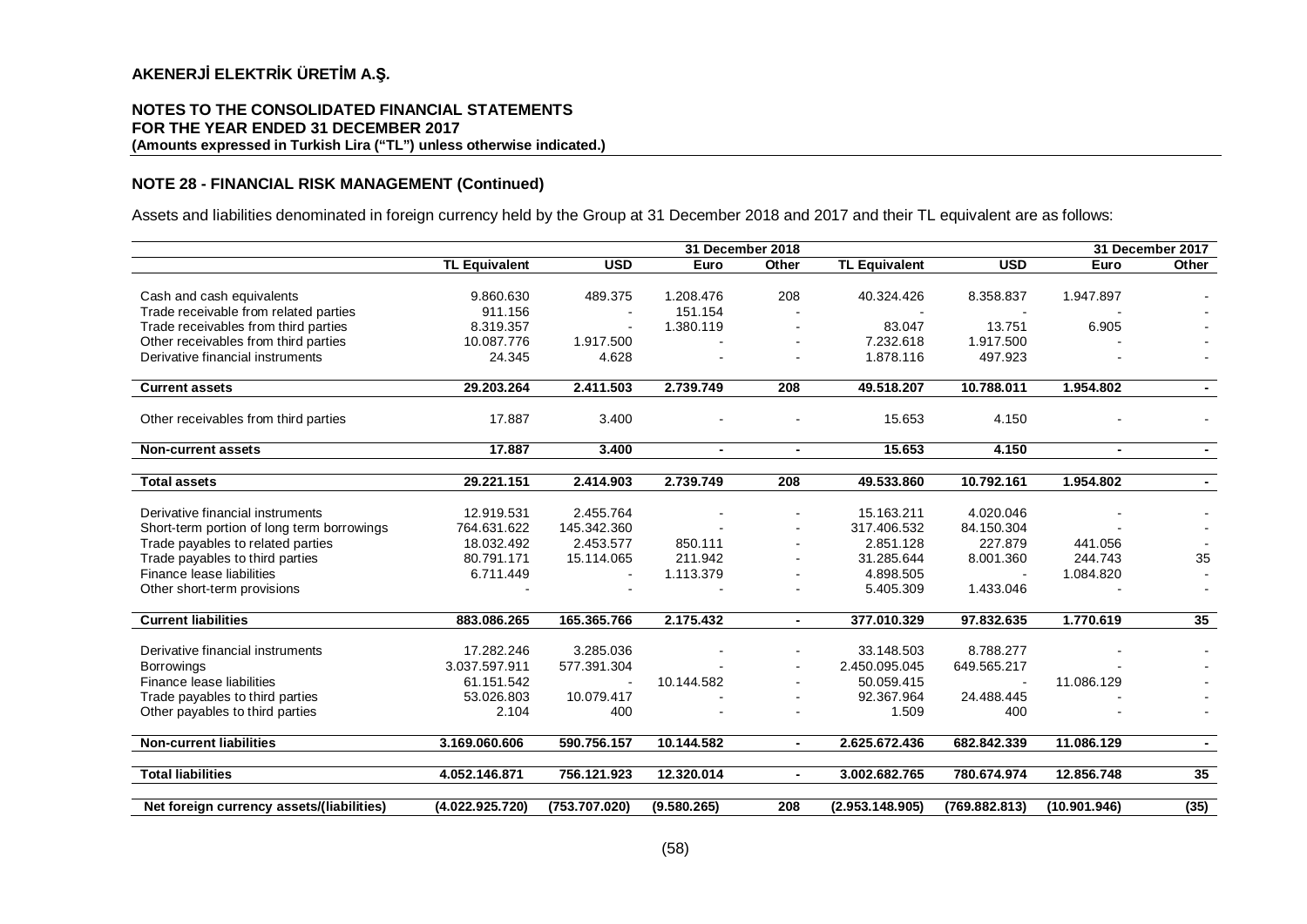## **NOTES TO THE CONSOLIDATED FINANCIAL STATEMENTS FOR THE YEAR ENDED 31 DECEMBER 2018 (Amounts expressed in Turkish Lira ("TL") unless otherwise indicated.)**

## **NOTE 28 - FINANCIAL RISK MANAGEMENT (Continued)**

The Group is exposed to foreign exchange risk arising from various currency exposures, primarily with respect to the USD and EURO. The following table details the Group's sensitivity to a 20% increase and decrease in the TL against relevant foreign currencies, all other variables held constant.

|                                                                                                        | 31 December 2018 |                     |              |                     |  |
|--------------------------------------------------------------------------------------------------------|------------------|---------------------|--------------|---------------------|--|
|                                                                                                        |                  | <b>Profit /Loss</b> |              | <b>Equity</b>       |  |
|                                                                                                        | Appreciation     | <b>Depreciation</b> | Appreciation | <b>Depreciation</b> |  |
|                                                                                                        | οf               | оf                  | οf           | οf                  |  |
|                                                                                                        | foreign          | foreign             | foreign      | foreign             |  |
|                                                                                                        | currency         | currency            | currency     | currency            |  |
| +/- 20% fluctuation of USD rate<br>1- USD net asset / liability                                        | (793.035.452)    | 793.035.452         |              |                     |  |
| 2- Part of hedged from USD risk (-)<br>3- USD net effect $(1+2)$                                       | (793.035.452)    | 793.035.452         |              |                     |  |
| +/- 20% fluctuation of EUR rate<br>4- EUR net asset / liability<br>5- Part of hedged from EUR risk (-) | (11.549.967)     | 11.549.967          |              |                     |  |
| 6- EUR net effect $(4+5)$                                                                              | (11.549.967)     | 11.549.967          |              |                     |  |
| +/- 20% fluctuation of other currencies rate against to TL                                             |                  |                     |              |                     |  |
| 7- Other currencies net asset / liability                                                              | 277              | (277)               |              |                     |  |
| 8- Part of hedged from other currencies risk (-)                                                       |                  |                     |              |                     |  |
| 9- Other currencies net effect (7+8)                                                                   | 277              | (277)               |              |                     |  |
| Total $(3+6+9)$                                                                                        | (804.585.142)    | 804.585.142         |              |                     |  |

| 31 December 2017                                                                         |               |                     |               |                     |  |
|------------------------------------------------------------------------------------------|---------------|---------------------|---------------|---------------------|--|
|                                                                                          |               | <b>Profit /Loss</b> | <b>Equity</b> |                     |  |
|                                                                                          | Appreciation  | <b>Depreciation</b> | Appreciation  | <b>Depreciation</b> |  |
|                                                                                          | οf            | οf                  | οf            | οf                  |  |
|                                                                                          | foreign       | foreign             | foreign       | foreign             |  |
|                                                                                          | currency      | currency            | currency      | currency            |  |
| +/- 20% fluctuation of USD rate<br>1- USD net asset / liability                          | (580.784.196) | 580.784.196         |               |                     |  |
| 2- Part of hedged from USD risk (-)<br>3- USD net effect $(1+2)$                         | (580.784.196) | 580.784.196         |               |                     |  |
| +/- 20% fluctuation of EUR rate<br>4- EUR net asset / liability                          | (9.845.547)   | 9.845.547           |               |                     |  |
| 5- Part of hedged from EUR risk (-)<br>6- EUR net effect $(4+5)$                         | (9.845.547)   | 9.845.547           |               |                     |  |
| +/- 20% fluctuation of other currencies rate against to TL                               |               |                     |               |                     |  |
| 7- Other currencies net asset / liability                                                | (36)          | 36                  |               |                     |  |
| 8- Part of hedged from other currencies risk (-)<br>9- Other currencies net effect (7+8) | (36)          | 36                  |               |                     |  |
| Total (3+6+9)                                                                            | (590.629.779) | 590.629.779         |               |                     |  |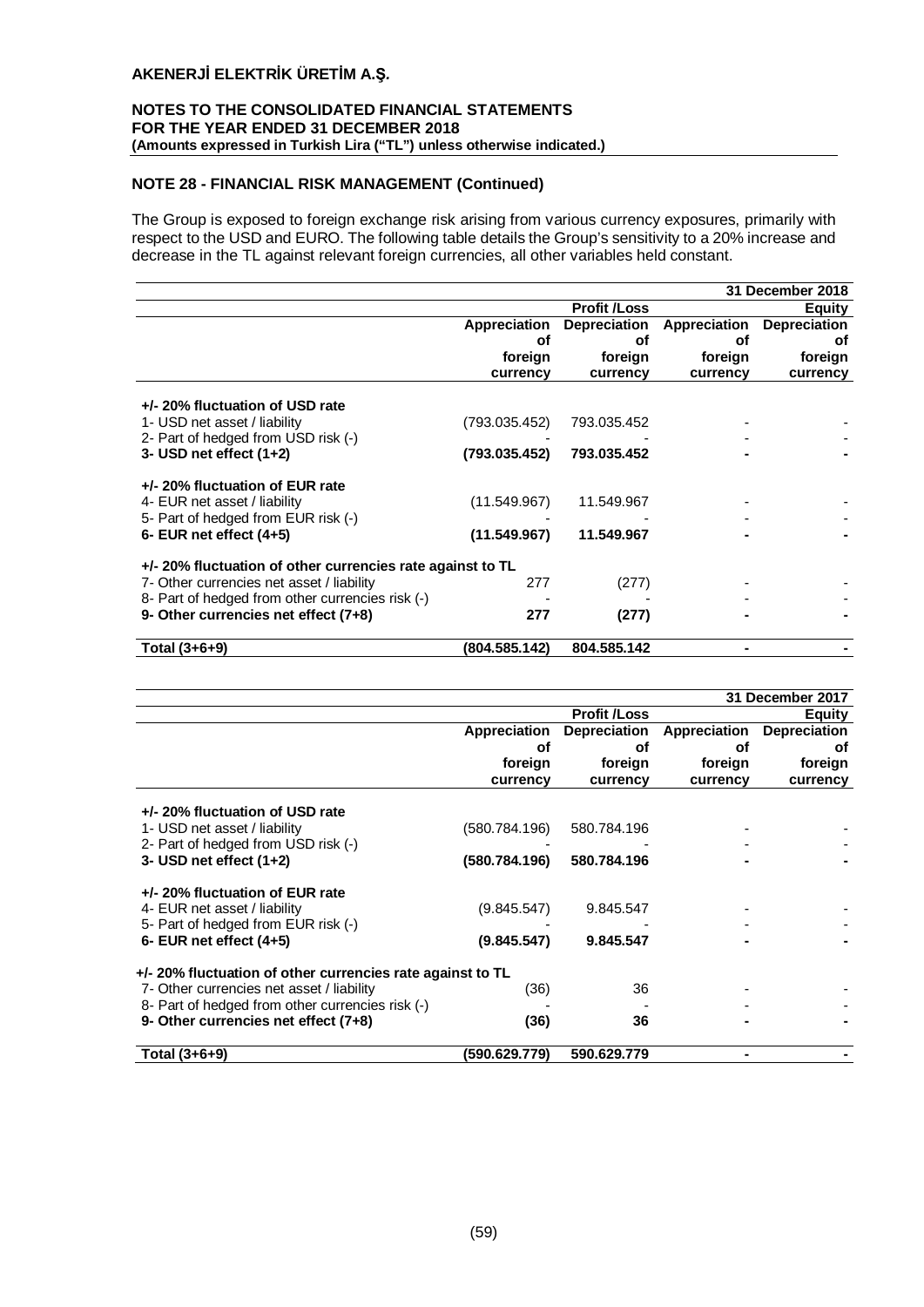## **NOTES TO THE CONSOLIDATED FINANCIAL STATEMENTS FOR THE YEAR ENDED 31 DECEMBER 2018 (Amounts expressed in Turkish Lira ("TL") unless otherwise indicated.)**

## **NOTE 28 - FINANCIAL RISK MANAGEMENT (Continued)**

## **c) Funding risk**

The funding risk of the current and future debt requirements is managed through rendering the availability of the qualified lenders. The Group's bank loans are provided by financially strong financial institutions.

## **d) Capital risk management**

The Group manages its capital to ensure that the Group will be able to continue as a going concern while maximizing the return to stakeholders through the optimization of the debt and equity balance.

The Group monitors capital on the basis of the ratio of net debt to total equity. Net debt is calculated as total borrowings (including borrowings and trade and other payables, as shown in the consolidated balance sheet) less cash and cash equivalents. Total equity is calculated as the difference between assets and liabilities. Additionally, the Group calculates the total equity/total assets ratio. Group's construction in progress is financed by miscellaneous potential financial institutions as mentioned in the funding risk. Completion periods and cash outflows of investments are assessed and valorized within capital risk management by the Group. The periods after the completion of investments expect a significant reduction in the ratio of net debt/total capital.

Net debt/total equity ratio as of 31 December 2018 and 2017 are as follows:

|                                                     | 31 December 2018 | 31 December 2017 |
|-----------------------------------------------------|------------------|------------------|
|                                                     |                  |                  |
| Trade payables to related parties and third parties | 491.019.291      | 388.615.434      |
| Total borrowings                                    | 4.511.887.413    | 3.216.578.347    |
| Other payables                                      | 2.358.236        | 1.786.175        |
|                                                     |                  |                  |
| <b>Total debt</b>                                   | 5.005.264.940    | 3.606.979.956    |
|                                                     |                  |                  |
| Less: Cash and Cash Equivalents (Note 3)            | (19.319.811)     | (45.241.003)     |
|                                                     |                  |                  |
| Net debt                                            | 4.985.945.129    | 3.561.738.953    |
|                                                     |                  |                  |
| <b>Total equity</b>                                 | 460.564.993      | 1.868.433.136    |
|                                                     |                  |                  |
| Net debt/total equity ratio                         | %1.083           | %191             |

## **e) Credit risk**

The Group is exposed to credit risks due to its open receivable position with future collection dates and time deposits. If counterparties fail on the fulfillment of the agreement, the Group is exposed to the risk upon holding the financial instruments. Management covers the risk by limiting the average risk of counterparties (except for related parties) on agreements and by obtaining guarantees if necessary.

The Group has internal credit procedures, the credit rating system and internal policies for credit risk management related with the trade receivables from its customers. According to these procedures, the Group separately approves, increase or decrease the credit limits for customers with significant balances. The credit limits are determined in accordance with the historical payment performances, financial strengths, commercial relations, commercial growth potential, and management styles. Credit limits are reviewed every year and the group use bank guarantees, marketable securities and other guarantees for the customers which considered as high risk.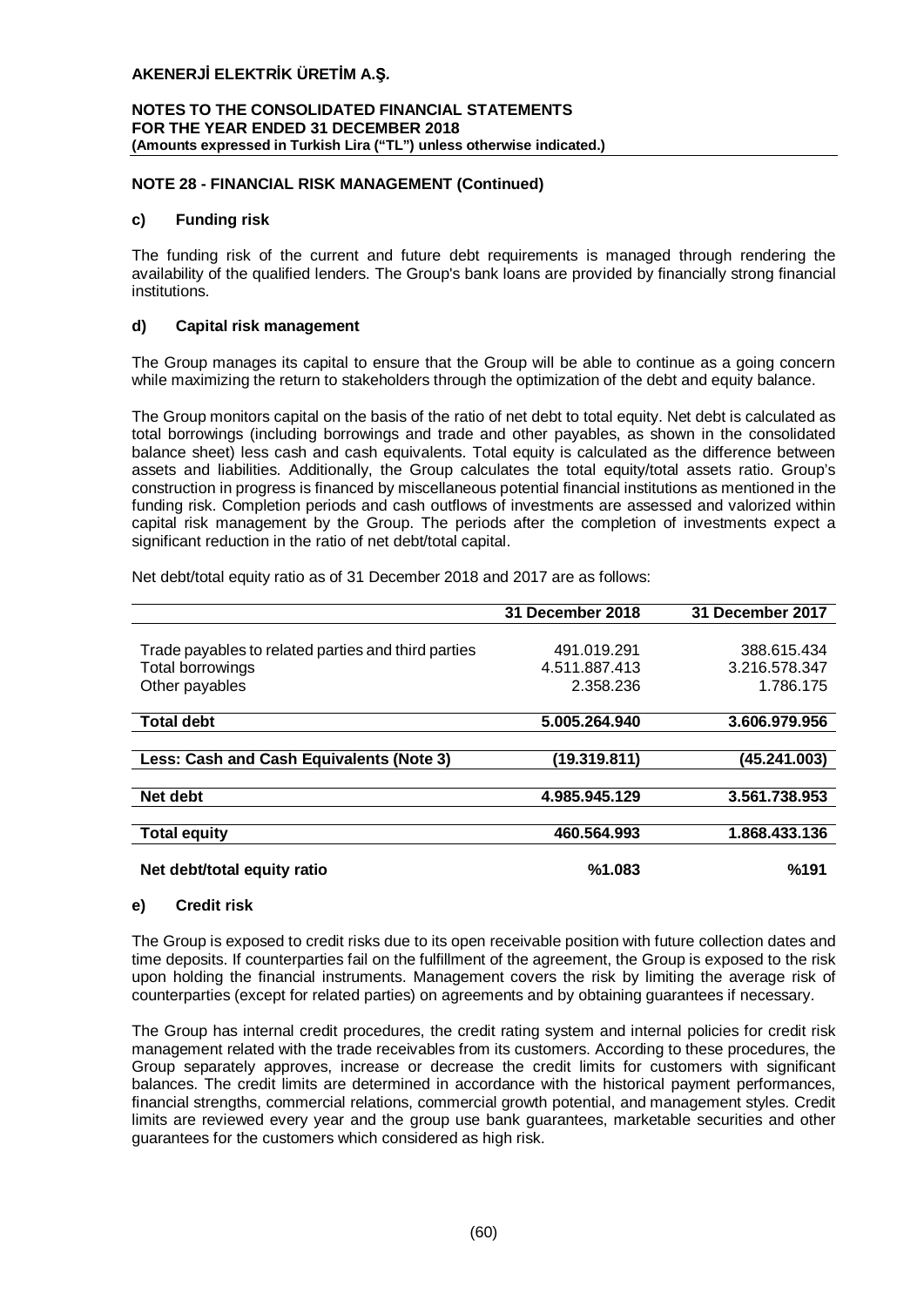## **NOTES TO THE CONSOLIDATED FINANCIAL STATEMENTS FOR THE YEAR ENDED 31 DECEMBER 2018 (Amounts expressed in Turkish Lira ("TL") unless otherwise indicated.)**

## **NOTE 28 - FINANCIAL RISK MANAGEMENT (Continued)**

The exposure of the Group to credit risk as of 31 December 2018 based on types of financial instruments is as follows:

|                                                                         |                    | Trade receivables       |                    | <b>Other receivables</b> |                  |                                               |
|-------------------------------------------------------------------------|--------------------|-------------------------|--------------------|--------------------------|------------------|-----------------------------------------------|
| 31 December 2018                                                        | Related<br>parties | <b>Third</b><br>parties | Related<br>parties | <b>Third</b><br>parties  | Cash at<br>banks | <b>Derivative</b><br>financial<br>instruments |
| Maximum exposure to credit risk as of<br>reporting date (*) (A+B+C+D+E) | 7.704.996          | 164.813.897             | 602.800            | 14.090.509 19.308.519    |                  | 24.345                                        |
| - Secured with guarantees                                               |                    | 33.273.950              |                    |                          |                  |                                               |
| A. Net book value of neither past due nor                               |                    |                         |                    |                          |                  |                                               |
| impaired financial assets (*)                                           | 7.704.996          | 154.030.498             | 602.800            | 14.090.509               | 19.308.519       | 24.345                                        |
| - Secured with guarantees                                               |                    | 23.982.268              |                    |                          |                  |                                               |
|                                                                         |                    |                         |                    |                          |                  |                                               |
| B. Net book value of restructured                                       |                    |                         |                    |                          |                  |                                               |
| financial assets                                                        |                    |                         |                    |                          |                  |                                               |
| - Secured with guarantees                                               |                    |                         |                    |                          |                  |                                               |
|                                                                         |                    |                         |                    |                          |                  |                                               |
| C. Net book value of past due but not                                   |                    |                         |                    |                          |                  |                                               |
| impaired financial assets                                               |                    | 10.783.399              |                    |                          |                  |                                               |
| - Secured with guarantees                                               |                    | 9.291.682               |                    |                          |                  |                                               |
| D.Net book value of impaired assets                                     |                    |                         |                    |                          |                  |                                               |
| - Past due (gross net book value)                                       |                    | 11.832.221              |                    |                          |                  |                                               |
| - Impairment (-)                                                        |                    | (11.832.221)            |                    |                          |                  |                                               |
| - Secured with guarantees                                               |                    |                         |                    |                          |                  |                                               |
| - Not past due (gross net book value)                                   |                    |                         |                    |                          |                  |                                               |
| - Impairment (-)                                                        |                    |                         |                    |                          |                  |                                               |
| - Secured with guarantees                                               |                    |                         |                    |                          |                  |                                               |
| E.Collective provision for impairment (-)                               |                    |                         |                    |                          |                  |                                               |

(\*) As of 31 December 2018, trade receivables from third parties categorized on neither past due nor impaired financial assets amounting to TL 119.654.422 are comprised of receivables from EPİAŞ and TEİAŞ within the scope of electricity trading operations with a due date less than 1 month.

## **Maturity of expected credit loss**

| 31 December 2018                        | Not due                  | Overdue<br>up to $1$<br>months | Overdue<br>$1 - 3$<br>months | Overdue<br>3-12 months | Overdue<br>more than 1<br>vear | Total             |
|-----------------------------------------|--------------------------|--------------------------------|------------------------------|------------------------|--------------------------------|-------------------|
| Closing balance<br>Credit loss rate (%) | 161.735.494<br>0%        | 1.242.263<br>0%                | 8.194.690<br>0%              | 1.346.446<br>0%        | 11.832.221<br>100%             | 184.351.114<br>%6 |
| Expected credit losses                  | $\overline{\phantom{a}}$ | $\blacksquare$                 | $\overline{\phantom{0}}$     | ٠                      | (11.832.221)                   | (11.832.221)      |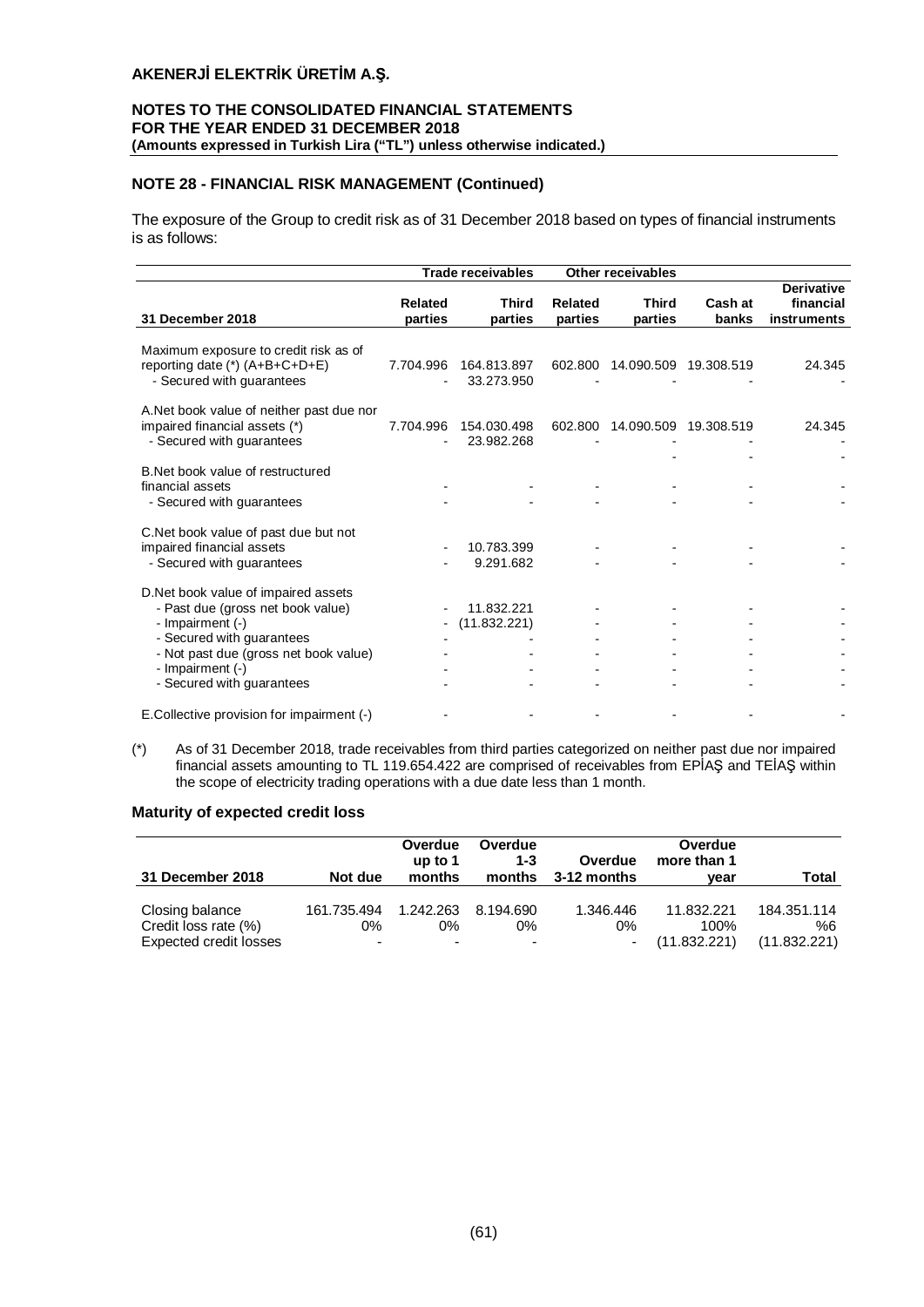## **NOTES TO THE CONSOLIDATED FINANCIAL STATEMENTS FOR THE YEAR ENDED 31 DECEMBER 2018 (Amounts expressed in Turkish Lira ("TL") unless otherwise indicated.)**

## **NOTE 28 - FINANCIAL RISK MANAGEMENT (Continued)**

The exposure of the Group to credit risk as of 31 December 2017 based on types of financial instruments is as follows:

|                                                                                                                                                                                                                     |            | <b>Trade receivables</b>   |         | <b>Other receivables</b> |                      |                   |
|---------------------------------------------------------------------------------------------------------------------------------------------------------------------------------------------------------------------|------------|----------------------------|---------|--------------------------|----------------------|-------------------|
|                                                                                                                                                                                                                     |            |                            |         |                          |                      | <b>Derivative</b> |
|                                                                                                                                                                                                                     | Related    | Third                      | Related | <b>Third</b>             | Cash at              | financial         |
| 31 December 2017                                                                                                                                                                                                    | parties    | parties                    | parties | parties                  | banks                | instruments       |
| Maximum exposure to credit risk as of<br>reporting date (*) (A+B+C+D+E)<br>- Secured with guarantees                                                                                                                | 21.236.890 | 77.119.289<br>69.292.459   |         |                          | 9.720.198 45.172.043 | 497.923           |
| A.Net book value of neither past due<br>nor impaired financial assets (*)<br>- Secured with guarantees                                                                                                              | 21.234.965 | 76.726.359<br>32.634.261   |         |                          | 9.720.198 45.172.043 | 497.923           |
| B. Net book value of restructured<br>financial assets<br>- Secured with guarantees                                                                                                                                  |            |                            |         |                          |                      |                   |
| C. Net book value of past due but not<br>impaired financial assets<br>- Secured with guarantees                                                                                                                     | 1.925      | 392.930                    |         |                          |                      |                   |
| D.Net book value of impaired assets<br>- Past due (gross net book value)<br>- Impairment (-)<br>- Secured with guarantees<br>- Not past due (gross net book value)<br>- Impairment (-)<br>- Secured with guarantees |            | 11.832.221<br>(11.832.221) |         |                          |                      |                   |
| E.Collective provision for impairment (-)                                                                                                                                                                           |            |                            |         |                          |                      |                   |

(\*) As of 31 December 2017, trade receivables from third parties categorized on neither past due nor impaired financial assets amounting to TL 34.347.103 are comprised of receivables from EPİAŞ and TEİAŞ within the scope of electricity trading operations with a due date less than 1 month.